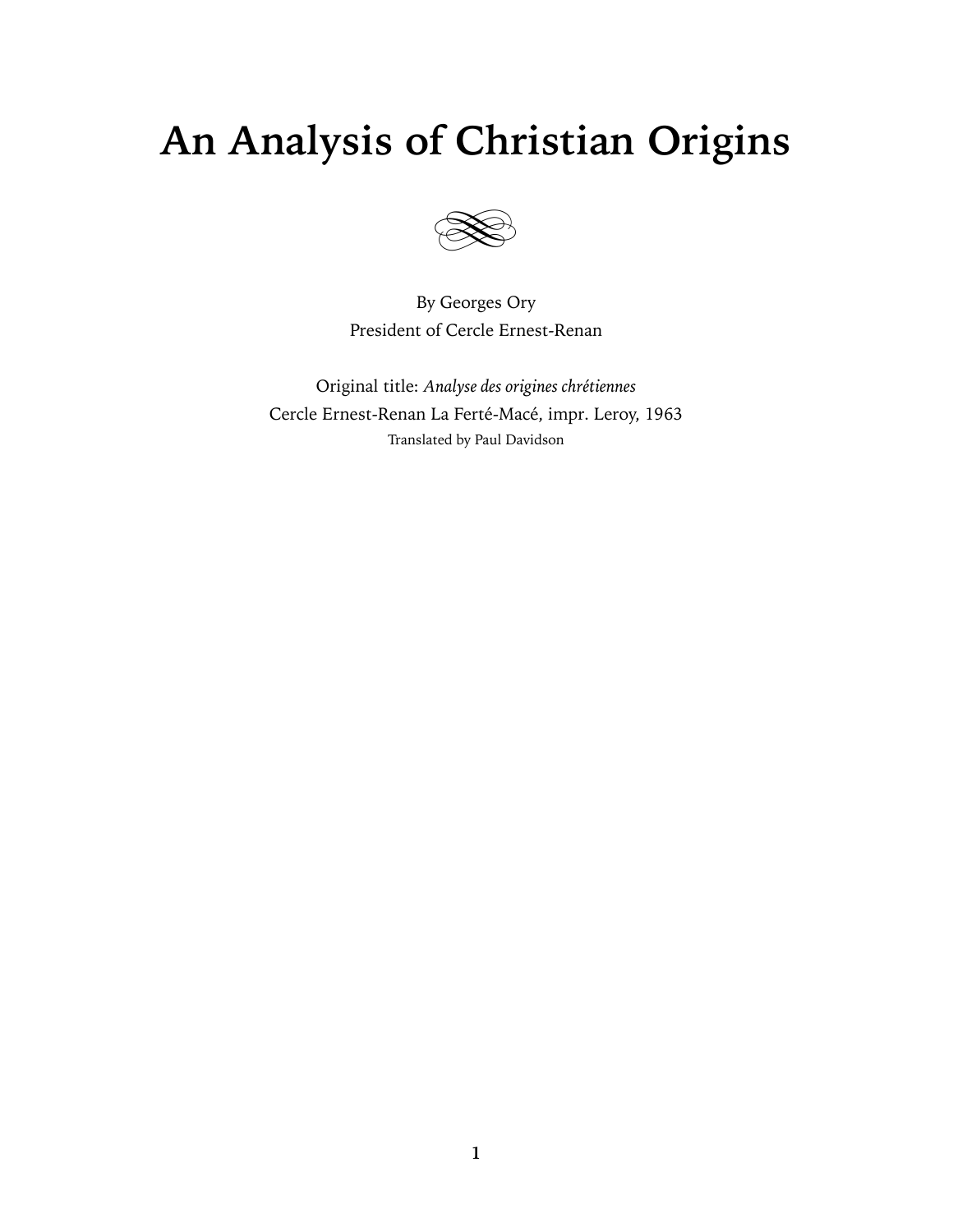## **Table of Contents**

| I. Did Christianity come from Jerusalem?                       | 3              |
|----------------------------------------------------------------|----------------|
| The term "Christian" dates to the years 145–150.               | 4              |
| The first Church spoke Greek.                                  | $\overline{4}$ |
| The fall of Jerusalem is ignored by the New Testament.         | 6              |
| An unknown and inexplicable "rapid mutation"                   | $\overline{7}$ |
| Paul before Christ?                                            | 9              |
| The first Christians did not know about the "Twelve Apostles". | 10             |
| The Church of Jerusalem is a secondary, artificial creation.   | 12             |
| The search for the first "Pope"                                | 13             |
| The first communities were created outside of Judaea.          | 15             |
| Geographical difficulties                                      | 16             |
| A possible role for Galilee                                    | 17             |
| Symbols and realities                                          | 18             |
| The impossibility of a Jewish Christianity in Jerusalem        | 21             |
| The first deacons were Hellenists                              | 22             |
| The birthplace of Christianity was not in Judaea.              | 23             |
| II. Jesus Christ, a composite character                        | 25             |
| Critical Catholic positions                                    | 26             |
| Three rationalistic approaches                                 | 27             |
| Jewish sources are unaware of Jesus Christ.                    | 28             |
| Pagan sources are late in mentioning Christians.               | 30             |
| The appearance of the Christians                               | 33             |
| The silence or gullibility of historians                       | 35             |
| The appearance of Jesus the god                                | 36             |
| God humanized and man deified                                  | 39             |
| The hesitation of the scribes                                  | 39             |
| The Christian "novel" becomes history.                         | 40             |
| The use of prophecy                                            | 42             |
| The futility of all these efforts                              | 43             |
| The cross of Christ was not a gibbet                           | 44             |
| The god become man                                             | 45             |
| The fusion of God and man                                      | 47             |
| The Galileans were not Christians.                             | 49             |
| Character confusion                                            | 50             |
| Two factions of "gospel" scribes                               | 51             |
| The contradictions of Jesus the man                            | 54             |
| Vestiges of the earlier divine Jesus                           | 54             |
| Jesus as a "collective being"                                  | 59             |
| The saviour god who precedes the supreme God                   | 59             |
| Jesus Christ was not a human Messiah.                          | 60             |
| CONCLUSION                                                     | 61             |
| III. The Church's Beginnings                                   | 69             |
| <b>Supplemental Notes</b>                                      | 76             |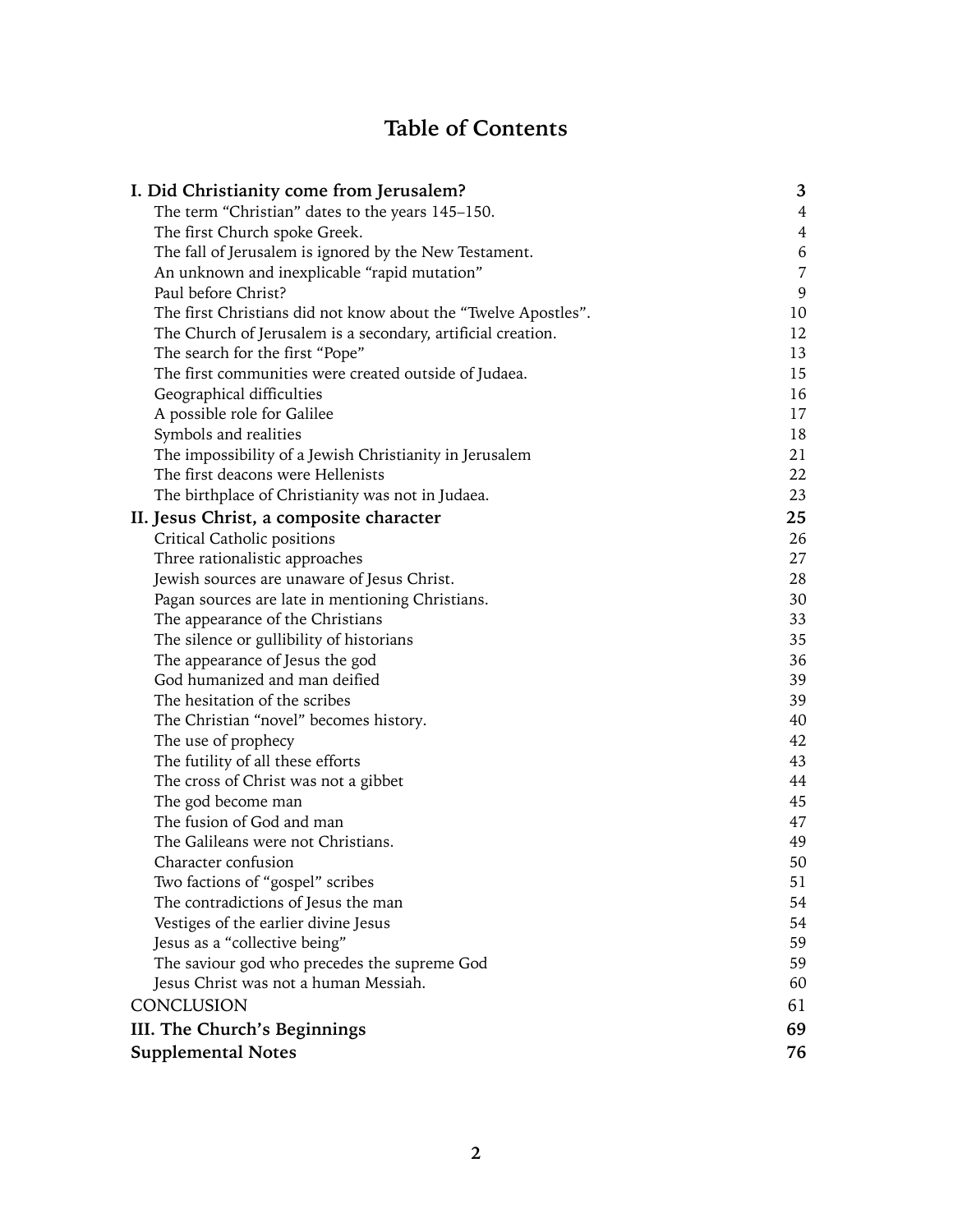## **An Analysis of Christian Origins**

*As a rule, it is more difficult to prevent a man from believing than to make him believe.*  Renan *(Marcus-Aurelius)* 

*The abnegation of reason is not the evidence of faith, but the confession of despair.* Lightfoot (*St Paul's Epistle to the Galatians)* 

## **I. Did Christianity come from Jerusalem?**

It has long been believed that Jerusalem was the birthplace of Christianity. It is there that Jesus Christ would have been crucified; it is from there that the apostles would have gone out to evangelize the Gentile world. This assertion is based solely on Christian texts that were written two or three generations after the events they claim to describe, and which have only made their way to us — greatly modified — thanks to a few fourth-century manuscripts.

This is tantamount to arguing that Christianity was born in Jerusalem of the first century AD because copyists (from the fourth century) of manuscripts (from the second century) that were religious, not historical, in nature attest to it. Is it not begging the question, i.e. a circular argument, to prove something uncertain with something else equally uncertain?

The more that time passes, and with it our reading and research, the more skeptical we must become with regard to first Christian church in Jerusalem, which would have been the mother of the other Christian communities.

We have begun to think that there was no Christianity, strictly the speaking, before the fall of the Temple in 70. Certainly, there existed, in Judaea, on the margins of the official religion, groups of messianists, apocalypticists, Gnostics (before the name appeared in the second century), and mystery cults, but the people who comprised those groups were not yet Christians, even if they weren't orthodox Jews<sup>1</sup>.

This text reproduces that of *Cahier rationaliste* No. 139, January 1961, which ran out of copies very quickly. The author supplemented it first for the English edition (translated by Bradlaugh Bonner), and again for the present edition.

 $<sup>1</sup>$  Not to mention the Diaspora Jews.</sup>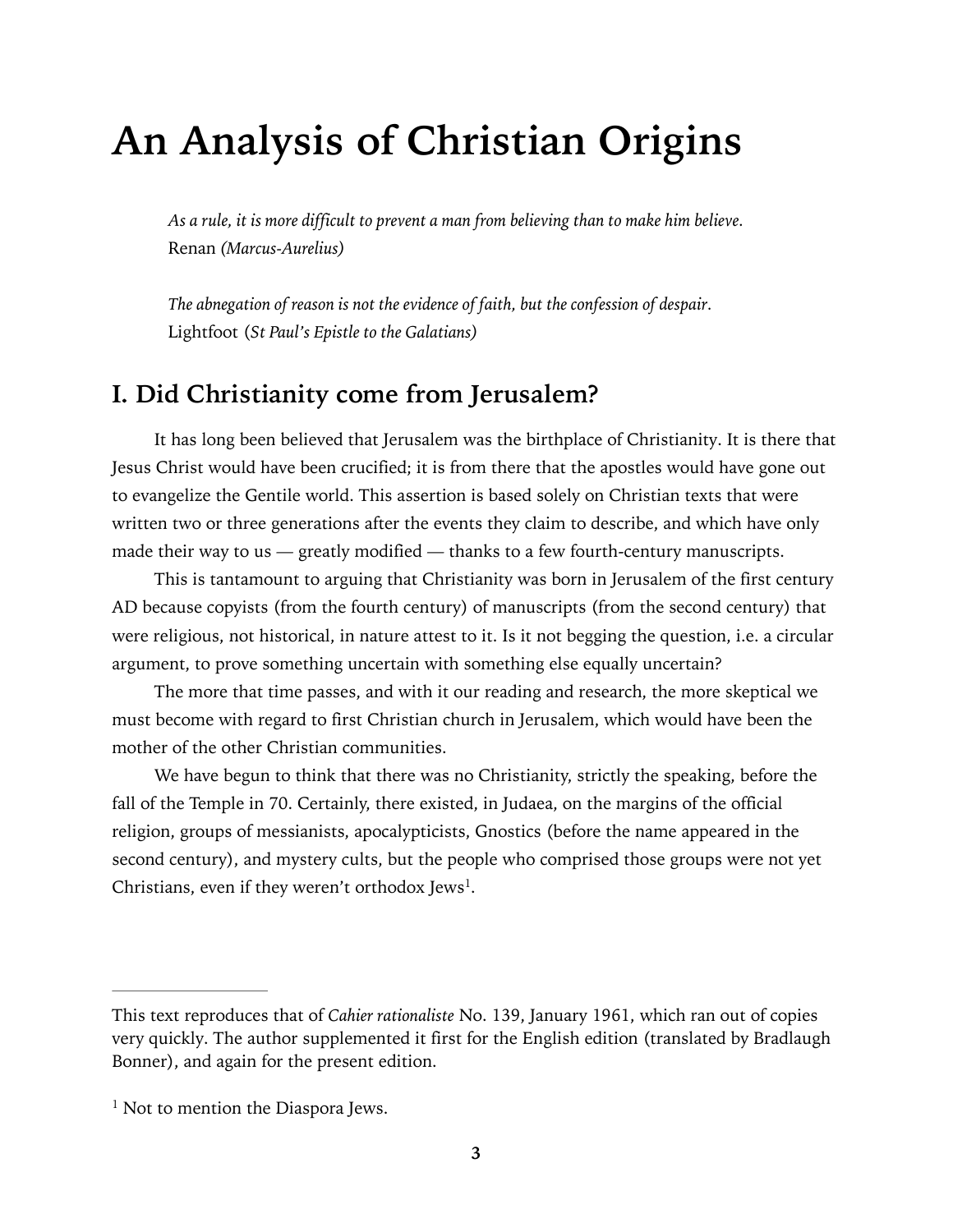#### **The term "Christian" dates to the years 145–150.**

The term "Christian" did not appear in manuscripts until the second century, around 145–150, with Justin, Athenagoras, and Theophilus.<sup>2</sup> What complicates the situation is that the term was retroactively applied to some earlier Jewish sects whose descendants had gathered into communities that would go on to form the great Church; what we have there is a historical usurpation, a pious anachronism much like if we were to speak of "French" troops that fought under Clovis.

The so-called Christians who were watched, banished, and sometimes condemned by Rome during the first century AD and part of the second, were not Christians, but were Jewish fanatics who proclaimed the end of the world, and therefore of Rome, and who purported to hasten this end, whether by rebelling through the Messiahs they produced, or by waging a campaign of dire predictions, slander, and even attacks against the Roman empire.

When one repeats, on the basis of widespread opinion, that the Christians were originally confused with Jews, this assertion is dictated only by the conviction that the first Christians were Palestinian Jews, and that they appeared around the year 30 AD. Without realizing it, one is molding the story to fit a hypothesis that, though it may merit respect due to its age, can probably be abandoned without inconvenience to those who are motivated by personal interests. In reality, when the Romans speak of Jews in the first century, we must not make them say something other than what they actually say; they are referring to Jews, not Christians. It is shortly after the revolt of 132, perhaps toward 140, that we see — thanks to Marcion — the breakup of a Gnostic sect that had been formed in Rome, and in which some Jewish elements had begun to distort doctrine of Gentile origin.

We will revisit this question later in our analysis, but it was necessary to bring up these facts at the beginning in order to avoid confusion.

#### **The first Church spoke Greek.**

If the first Church existed in Jerusalem, we are obligated to highlight a fact that is of great consequence: with the language spoken in this community by its leaders and followers being Hebrew or Aramaic, it would follow that accounts of their activities ought to have been preserved for us through Hebrew or Aramaic manuscripts originating with its members; however, on the contrary, it is thanks to documents written in Greek and destined for Greek-

<sup>&</sup>lt;sup>2</sup> With regard to the "witnesses" of Pliny, Tacitus, and Suetonius, see further below.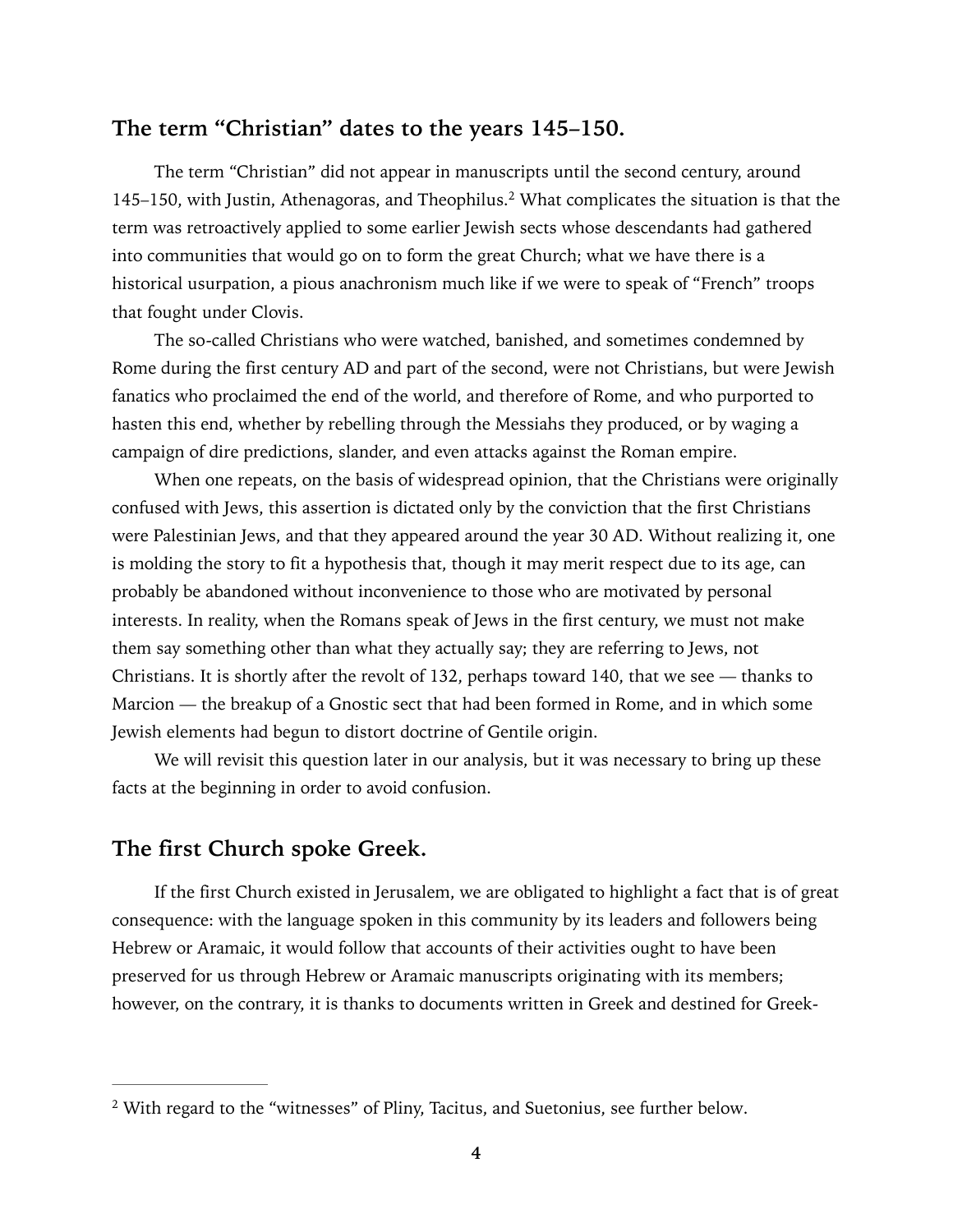speaking communities — after the year  $70$  — that this Palestinian tradition, very weak by the way, has reached us.

Furthermore, the Jewish Christ of Jerusalem would have to have had a Hebrew name: Yehoshua. Yet, this name never appeared in its Hebrew form. It first took the form of the Greek "Iesous" and then became "Jesus" in Latin.

It is equally asserted that Jesus Christ spoke Aramaic and that he probably knew Hebrew. As a consequence, whenever he alluded to the Scriptures (Matt. 26.54; Luke 24.27, 45; John 5.39) while addressing the Jews of Jerusalem, he would have to have cited the Hebrew Bible and not the Greek version of the Bible in order to be understood by them. Yet this is precisely the opposite of what is recorded. Not only do the Epistles of Paul and Acts cite the Bible in its Greek version, the Septuagint, but even the Gospels do so when they purport to relay the very words of Jesus. It would follow that if Jesus gave his speeches in Greek, then he wasn't in Jerusalem.3

The same holds true for Peter. It appears that he too cites the Old Testament in the Greek Septuagint to the Jews in Jerusalem; but his "oversights" are not limited to that. After reading Acts (in 1.18-19), few will be able to believe what we are told there.

Is it possible — if he was speaking to the Jews of Jerusalem or of the region in Aramaic that Peter would have told them that the field bought by Judas was called Akeldamach *in their language* and that it has been necessary to translate what the word meant (field of blood) *into Greek* for an Aramaic-speaking audience?

Another observation shows the same thing. It is the Alexandrian canon of the Bible written in Greek (not the Palestinian canon written in Hebrew) that the Jews in Egypt used, after the apostles and early fathers. As Irenaeus (confirmed by Origen and Jerome) observes: *The apostles followed the Septuagint version…for Peter, and John, and Matthew, and Paul, and the others as well as their followers, gave prophetic oracles just as the version of the elders (the Septuagint) contains them.* It is only later, starting with Origen, that — due to the requirements of their arguments with the Jews — the Fathers are forced to refer to the Hebrew Bible.

Renan, who realized the difficulty but hesitated to draw conclusions, sought an explanation that, in truth, was only an assumption that didn't explain anything. He thought that from the second or third year after the death of Jesus, the Greek language had overrun the first community where it was previously dominant. One would like to know what extraordinary event could have brought about such a change, in Jerusalem of all places.

<sup>&</sup>lt;sup>3</sup> We should add that the Synoptics do not recount any miracles by Jesus in Jerusalem except for the "miracle" of the fig tree that we find only in Mark (11.12–14) and Matthew (21.18–19), and which is evidently an interpolation.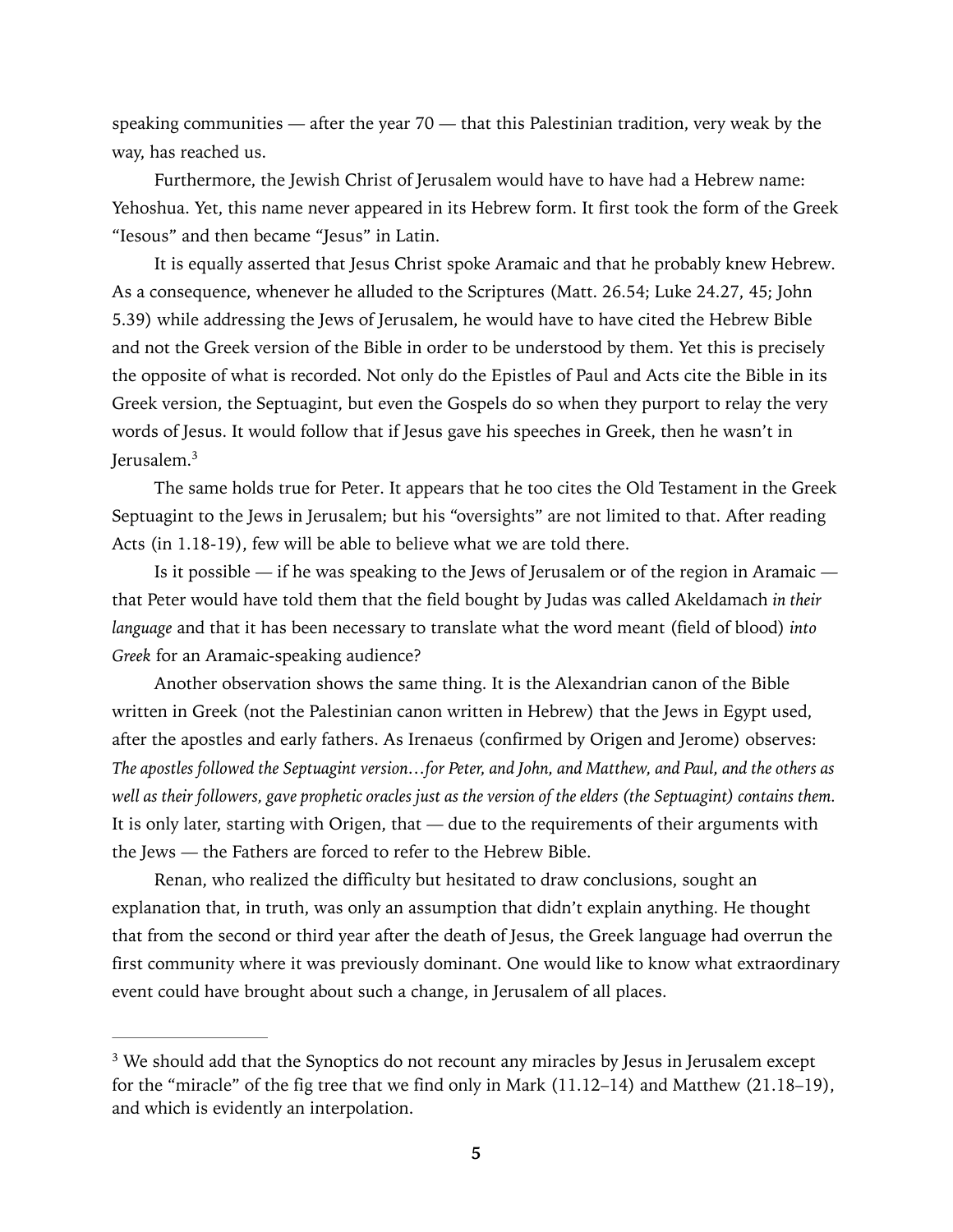If the Church of Jerusalem had existed since the beginning of Christianity, and if it had played the guiding role that has been attributed to it, it would have necessarily have sent directives to other Christian communities, whether in Greek, Hebrew or Aramaic. How do we explain why these letters were not saved while those of Paul and others less important were? Why were they not even mentioned or referred to by the Church Fathers? Why didn't copyists and secondary editors of the holy scriptures (if they were experts on interpolations and the writing of false epistles) feel the need to ascribe their writings to James, Peter<sup>4</sup> or the Church itself and leave such collections of documents as a legacy that would establish their importance and authority? If no such documents, real or fake, have reached us, wouldn't it be because there was no Christian church in Jerusalem, and the scribes (around the year 100) did not yet suspect that there had ever been one?

Another surprise: there exists no first-century Jewish attestation of the Christian church, which is equally ignored by Gentile contemporaries. This silence is even more serious than the silence concerning Christ, since there is absolutely no explanation for it.

Wherever glimpses of Christianity can be found in Jewish writings, "it is a Christian hand that has prepared that impression for us, either by recasting the words of the original, or by inserting parasitic phrases. Forgers with varying degrees of skill have subsequently profited from the silence of known writers in order to try to gain prestige among the naive, sometimes to the benefit of Christ and his followers, and sometimes to their detriment…"5

In reality, no one around the year 110 would have had any recollection whatsoever of historical facts that had taken place in Palestine around the year 30. We can be quite certain that the apologists of the 11th century knew no more than we do about the subject, and that their sources of information were the same ones we have at our disposal today.

#### **The fall of Jerusalem is ignored by the New Testament.**

On the other hand, the war and the destruction of Jerusalem in  $70 -$  significant events not only for the Jews but also for the Christians, if they existed — are not mentioned at all in the New Testament. It would have been worth mentioning either that a number of the Christians had escaped the disaster, or that most of them had been exterminated. Thus, an

<sup>&</sup>lt;sup>4</sup> The catholic orthodox epistles include one epistle attributed to James and two to Peter, but they are late, say nothing about life in Jerusalem, and confine themselves to very general matters of doctrine.

<sup>&</sup>lt;sup>5</sup> Guignebert, *Le Christ*, p. 16–17. These textual corrections were probably not made before the 130s.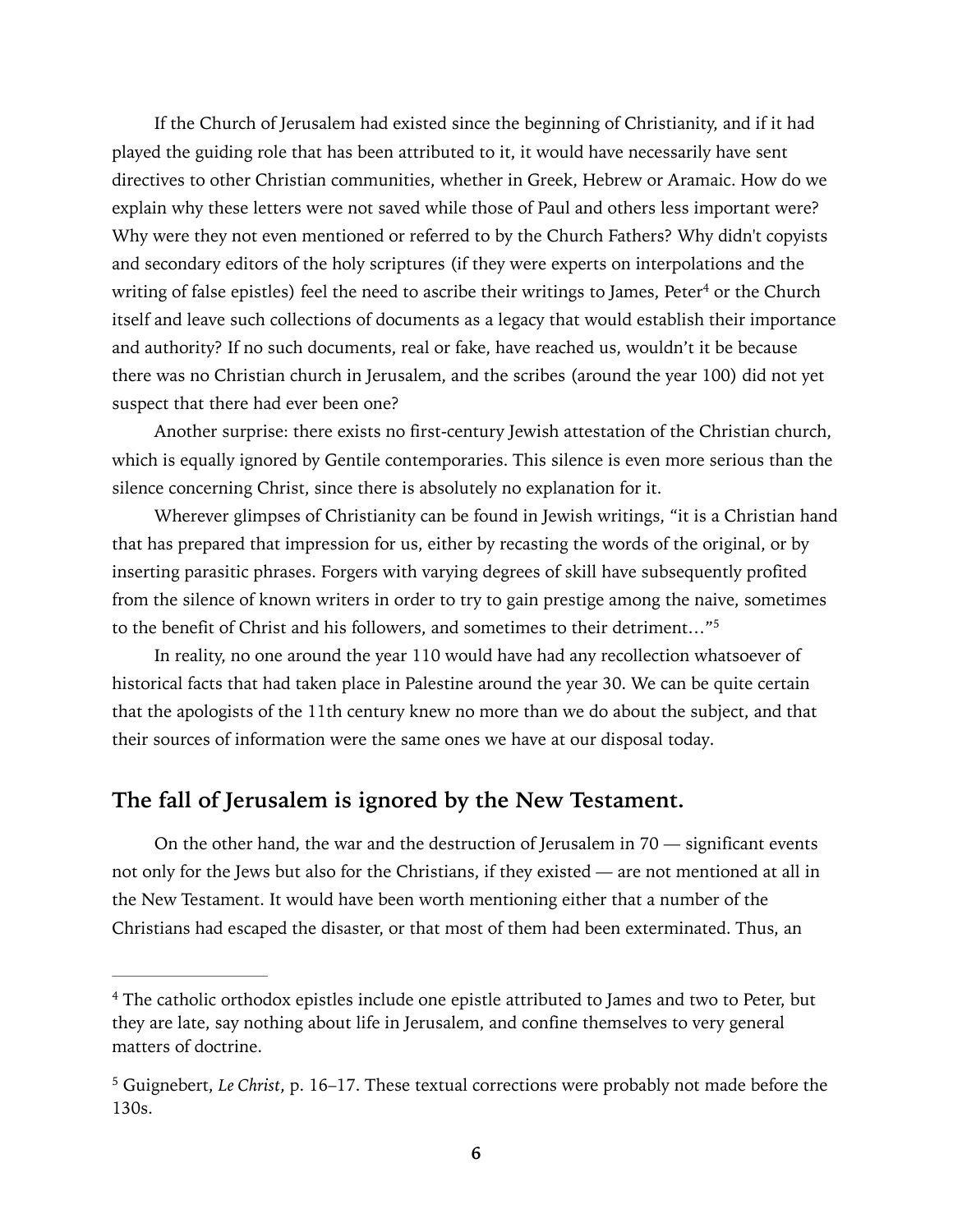event so important for the history of the fledgling Christian Church, so worthy of being recalled to memory by men, is absent from our documents. No writing has transmitted to us the fate of this Church upon the fall of the Temple.

Eusebius, who wrote between 300 and 340, reports to us in his *Ecclesiastical History* (III. 5.3) that the Christians left Palestine as of the year 66 and headed to Perea in anticipation of the arrival of the Roman army and in order to escape the calamities of the war.<sup>6</sup> This escape was due, supposedly, to an oracle revealed to the leaders in Jerusalem, warning them to go to Pella. Accordingly, we are told that all the Christians abandoned Jerusalem and Judea completely in order to go "to Pella". We have here an admission that these "Christians" would have been very few in number, seeing as how they all took refuge in Pella; it would not then have been a major exodus, but rather the departure of a sect that was not necessarily Judeo-Christian, but which was able to be described as Christian two hundred and fifty years later.

Moreover, Pella of Perea, one of the cities of the Decapolis, was Greek in origin and culture; it is difficult to imagine that Jewish Christians would have chosen such a city. Later, according to Epiphanius, they would have returned to Jerusalem, and Eusebius informs us that in the time of Hadrian, the Church of Aelia (the rebuilt and repopulated Jerusalem) was composed of Gentiles. There is no indication of these Christians from Pella at the end of the first century or during the second century; if they established themselves in Jerusalem (Aelia Capitolina) after 132, everything suggests they were "Hellenists" in nature, and, despite Eusebius, who may have been mistaken in good faith, there is no evidence that they formerly lived in Jerusalem; strong reasons (too numerous to describe here) allow us to consider the flight of the Jewish Christians to Pella as impossible.<sup>7</sup>

Whatever the case, we do not hear of the Church in Jerusalem before 70; it did not take part in the life and concerns of Christianity; everything happened as though no one knew it had existed after that date.

#### **An unknown and inexplicable "rapid mutation"**

This extraordinary phenomenon plunges a number of historians into a perplexity that they cannot conceal despite the "explanations" they provide. Thus, in recent work, we can find

 $6$  J. Burckhard, a renowned historian, denounces Eusebius as "the first historian in antiquity who wrote in completely bad faith."

<sup>&</sup>lt;sup>7</sup> See Brandon, *The Fall of Jerusalem*, London, S.I.C.K., 1957.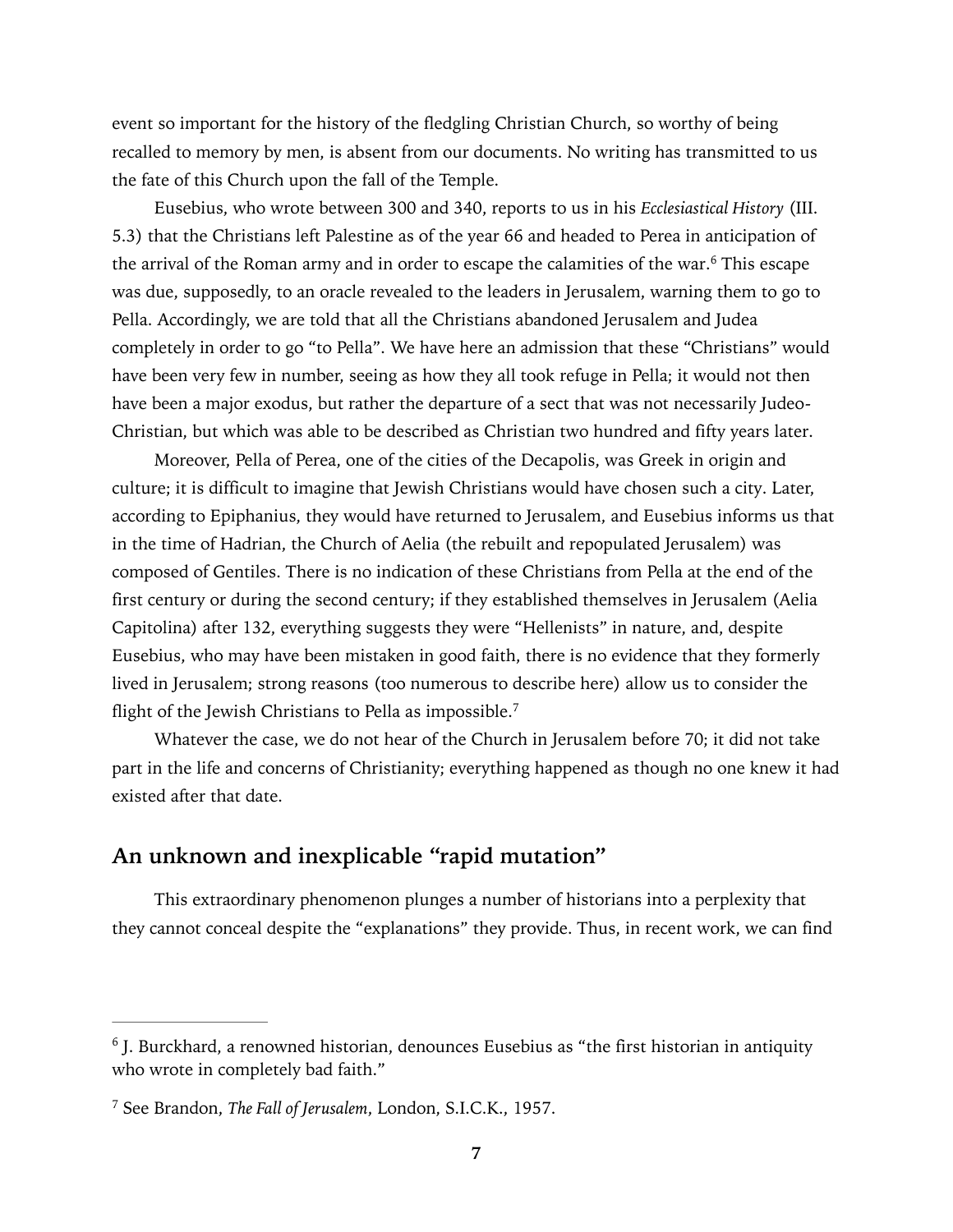the involuntary admission of the disarray that those who assert a Jerusalemite Christianity before the city's fall as a dogma must contend with:<sup>8</sup>

*Besieged Jerusalem fell in the summer of 70. The burnt Temple was reduced to part of a wall, the city to a mere village. The survivors were sold as slaves or were exiled; Judaism survived only in the synagogues of the diaspora. This blow against Judaism had repercussions for Jewish Christians… A new era began for Christianity, which from this point on turned its back completely on its Jewish origins and developed only within a Gentile environment.*

We underline the last two assertions that show how casually one can write history. Nothing allows us to claim that the fall of Jerusalem caused harm toward preexisting Jewish Christians; no one knows anything about that. As for the fact of a total reversal of Christianity from being Jewish as it had been originally to being essentially Gentile, it is prudent to remain skeptical in this regard. Mutations so rapid in matters of religion, and so fundamental since they concern the faith's very origins, are rare if they have occurred at all; in any case, such an event would merit serious study and acceptable clarifications.

This fact has not escaped Marcel Simon, who just republished a short book, *Les Premiers chrétiens* (appearing in the "Que Sais-je?" collection). Here is what he says about it:

*Originating in Palestine, from the preaching of a Jew, whose first disciples were also Jews, and who targeted Jews, Christianity proceeds in a direct line from Judaism. However, it soon left the Jewish framework in which it was originally confined. Right from the first generation, the Christian message was proclaimed to Gentiles, who welcomed it with more enthusiasm than Israel… it is in the Greco-Roman world that it established a foothold and grew…* 

*This Palestinian sect, obscure at best, developed during this period into a universal religion… The documentation we have at our disposal for shedding light on this problem is very limited and singularly difficult to make use of. The chronology (of the Gospels) is very controversial; all four seem to have been written down in the current form after 70… But the elements of tradition that they contain, oral tradition for starters, date back to considerably earlier than 70. Cautiously interpreted, they can provide indirect information about the communities that produced them…* 

Thus, it would be on the basis of a few religious documents whose interpretation requires caution that we get to be indirectly informed on the abnormal development of the new religion. These stylistic precautions amount to nothing and will be persuasive only to believers.<sup>9</sup> We instead feel that a religion usually becomes dominant from a position of strength; it is not after

<sup>&</sup>lt;sup>8</sup> Hist. Univ., Encycl. de la Pléiade, book I, p. 1020. Paris, 1956. The chapter is signed by Jean-Rémy Palanque.

Voltaire was undoubtedly correct when he wrote: *There are follies we respect provided that they* <sup>9</sup> *show concern for respectable things.* (Dict. philos. Art.: *Lettres*.)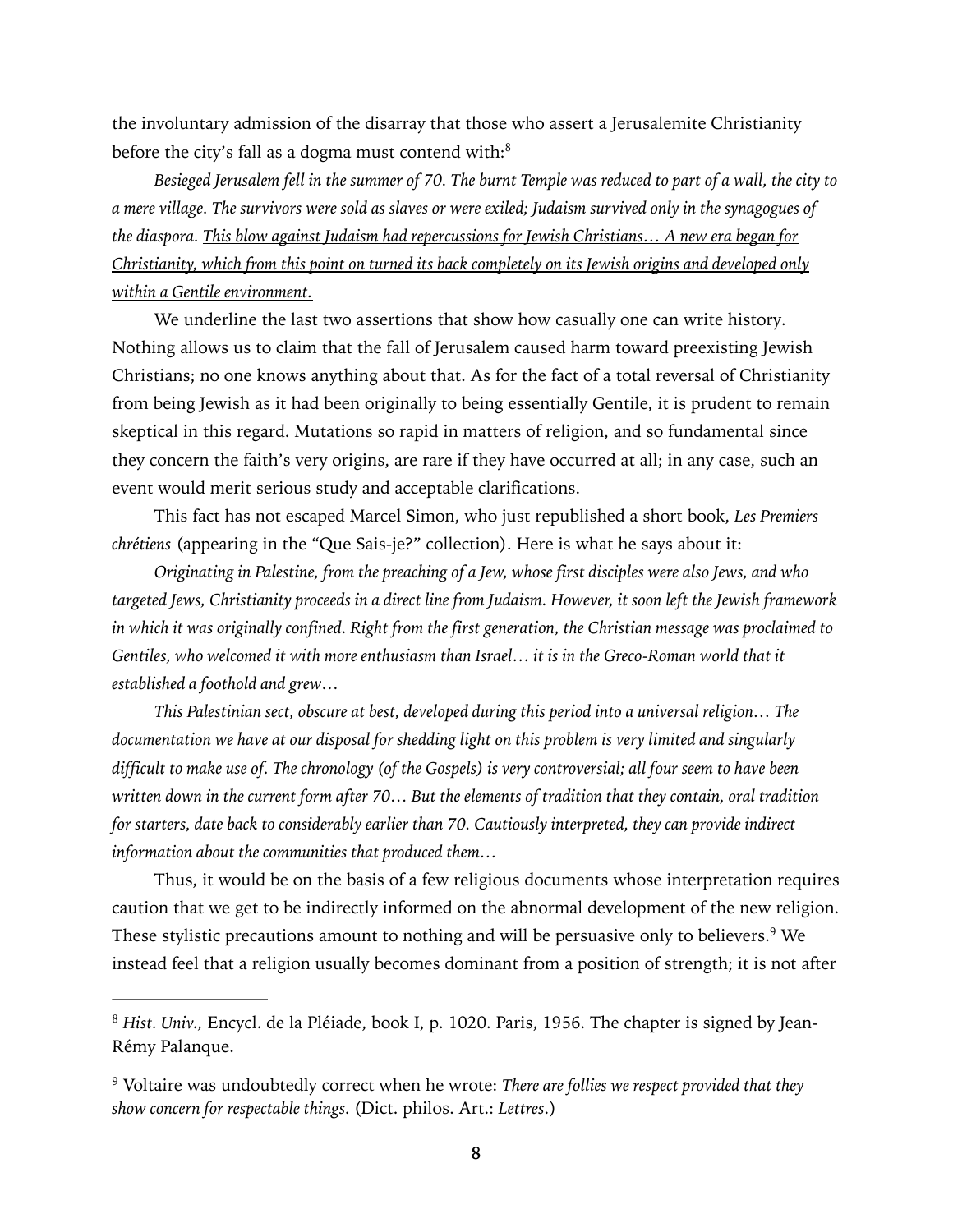being overrun in Jerusalem that Christianity would have conquered the world if it hadn't already been established.

The "historical" situation behind the purported social phenomenon thus described is much simpler if the mother Church was not in Jerusalem, if Christianity was therefore born in Gentile territory, and if it was progressively Judaized later. The hypothesis of a Jewish origin complicates the problem; it does not solve it. The hypothesis of a Christianity born among the Gentiles — in other words, far from Jerusalem — a hypothesis contrary to a tradition found in writings that lack historical value, would appear to be plausible.

#### **Paul before Christ?**

A work from the third century provides us with some information that, as far as we know, no one has made use of. It is the *Clementine Homilies*. The writer was preoccupied with the question of dualism; he thought that, ever since Adam, *the bad element, which is feminine, has always preceded the good element, which is masculine*, and he gave a list of syzygies that had appeared after Adam. Thus, we have Abel opposed by Cain, Moses by Aaron, the Son of Man by John the Baptist, *Paul by Peter, and Christ by the Antichrist*. Accordingly, Paul had gone to the Gentiles before Peter, and Peter had "succeeded" him as *a light against the darkness, knowledge against ignorance, healing against sickness*. 10

But what interests us most of all is to learn that *the gospel of falsehood came first, taught by a deceiver, and then, after the destruction of the holy place, came the gospel of truth, taught in secret*. Moreover, it is extremely curious that Christ would come after Paul according to this list of the two principles compiled by the *Clementines*.

Let's remember the second passage emphasized by us and that it means this: Before the fall of Jerusalem, Paul, a deceiver, preached a gospel, but after 70, the true gospel came to rectify this heresy. It wasn't known until that time "because it had been taught in secret", an edifying euphemism to be interpreted as an admission that the late writing of the gospels was meant to rewrite history, which confirms our doubts regarding the existence of a Christian Church in Jerusalem before the city's fall in 70.

The early texts of the Pauline Epistles and of Acts were not talking about the Church in Jerusalem; it is after the death of Paul and of the writer of Acts that editors wanted to provide

<sup>&</sup>lt;sup>10</sup> See O. Cullmann, *Problème littéraire et historique du roman pseudo-clémentin*, Paris, Alcan, 1930, particularly pages 88 and 89. The anteriority of Paul is suggested, on the other hand, by the fact that Paul was converted by a luminous vision and that he went to preach Christ among the Gentiles without having seen, heard, or consulted with the apostles of Jerusalem, who probably did not yet exist in his time.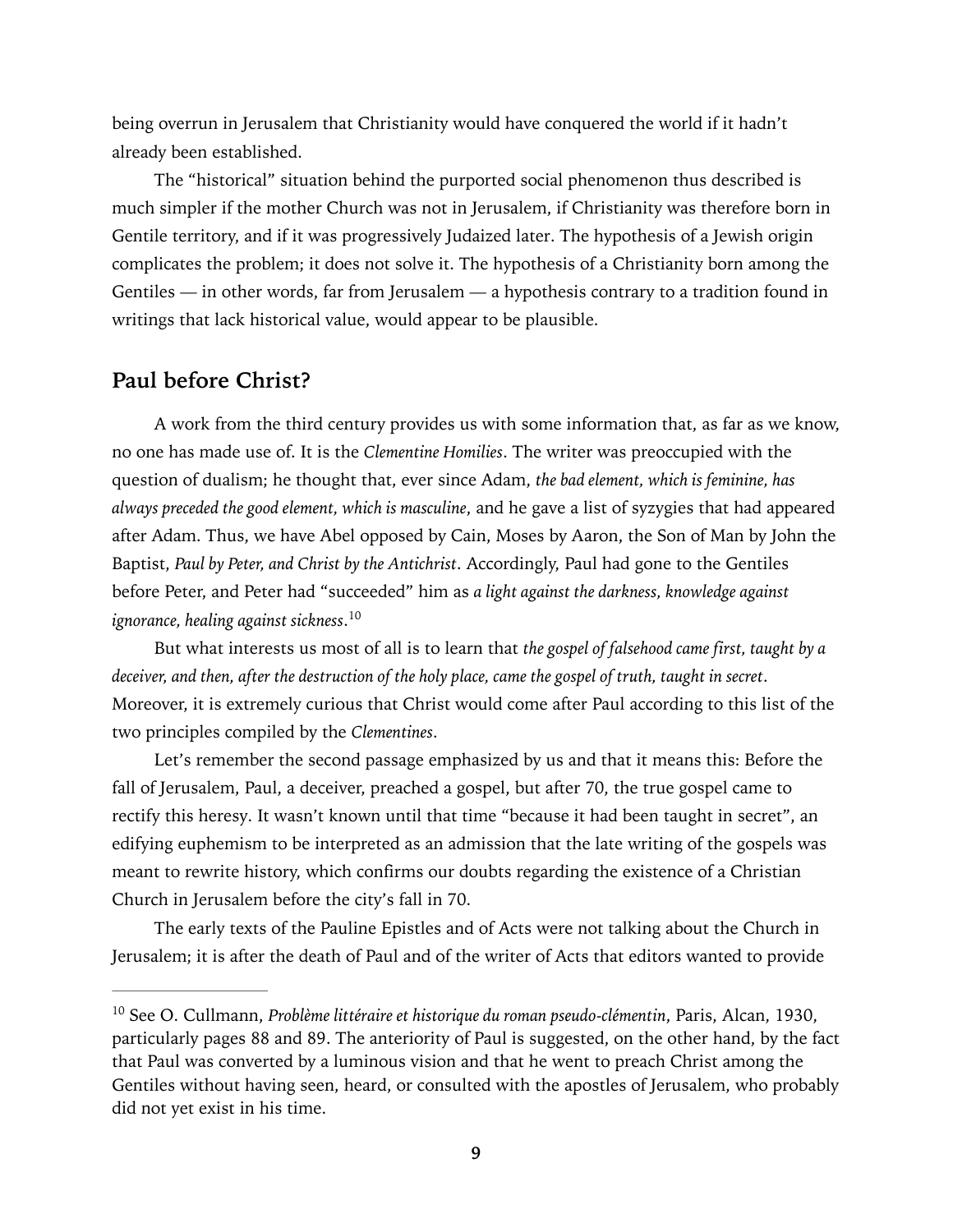information on this early community that they were the first to imagine; their contradictory insertions provide only vague, doubtful information; as Judaizers, they wanted to associate themselves with an ancient group closer to the holy city than they were; their Christianity claimed to be Jewish and sought to be the fulfillment of prophecy; the paradoxical result was that they were not able to convince the Jews, but they did succeed in persuading the Gentiles. In fact, Christianity only succeeded outside of Judaea — first in the lands that spoke Greek, and then in those that spoke Latin. How can it be believed, under these conditions, that the Mother Church of Christianity was able to establish itself in Jerusalem and survived there for some forty years, from 30 to 70?

#### **The first Christians did not know about the "Twelve Apostles".**

The New Testament offers a glimpse of the origins of Christianity: first disciples and Jesus' small inner circle, and then deacons and apostles; but it is the apostles who, in Christian texts, receive all the attention and speculation over the others. As an apologist wrote in 1926, *after the death of Jesus, the story of the apostles became the story of the Church itself*,<sup>11</sup> but whether this story is true or not is precisely what we want to know.

According to the Gospels, Jesus was surrounded by disciples and not by apostles at the beginning of his ministry: it was the disciples who were called Christians, not the apostles, and it was the Hellenistic deacons who left to evangelize the nations, not the apostles; they are inserted into our texts in an artificial manner — their title of "apostle" is found only ten times in our Gospels, while the term "disciple" appears 238 times — and they form a sort of supreme, stationary jury composed of twelve members, a symbolic number. Of the twelve individuals whose names have been told to us (including Judas), we know nearly nothing aside from certain facts concerning Simon Peter, James, and John.

In reality, before the invention of the Twelve, there were other apostles (of whom Paul is the most famous) who are not mentioned in the Gospels — for example, Apollos, Barnabas, Sylvanus, Epaphrodite, Andronicus, and Junias. Paul ignored the Twelve, but the interpolator of the Twelve excluded Paul and his companions from the Upper Room, the surroundings in which he placed Jesus, an earthly man.

And it is precisely this conception of the so-called "Twelve Apostles" that allows us to doubt their existence and, in any case, the Palestinian origin of the teachings of Jesus.

<sup>&</sup>lt;sup>11</sup> "Apôtres" (col. 785), *Dict. de la Bible*, by E. Le Camus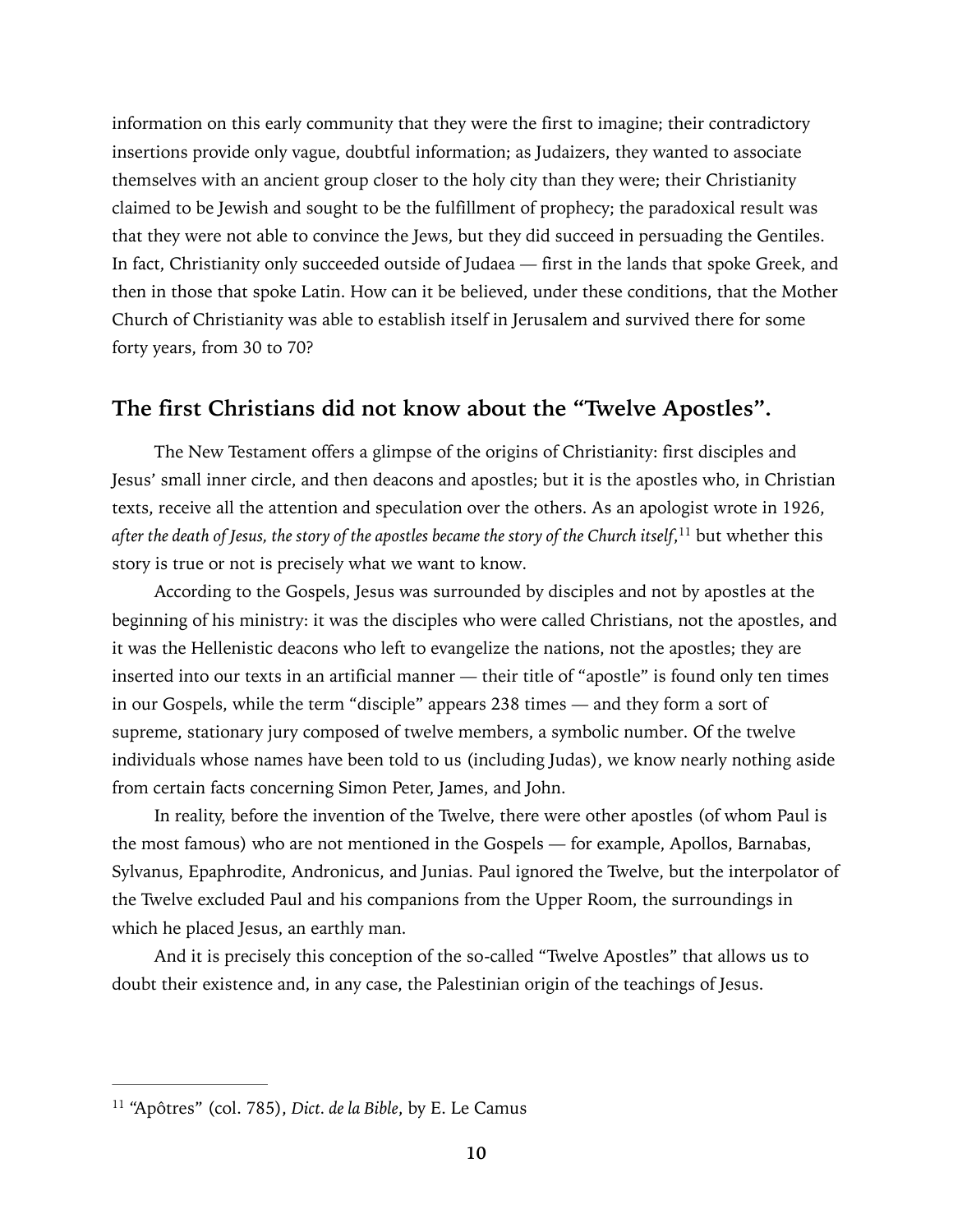That the latter pits the Jews of Jerusalem and his own family against him would already seem amazing enough, but that the disciples he would have chosen would be completely oblivious to his teaching goes beyond the bounds of plausibility.

The evangelists have Jesus say to his disciples and apostles: *You are without intelligence… you do not understand…* (Matt. 15.16; 16.9–11; Mark 6.52, 7.18, 8.17-21). Luke adds (18.34): *The disciples did not understand, his words were hidden from them, and his meaning escaped them*, while the Synoptics relate another fact: Peter, who did not understand Christian doctrine at all, was severely rebuked by Jesus: *Get behind me, Satan… your thoughts are not those of God, but those of men* (Matt. 16.23; Mark 8.33). Under such conditions, can we reasonably believe in Jesus' choice of such propagandists — who, moreover, were going to wait for his death to deliver their very limited preaching — and in the development of his teachings in such an environment?

The Synoptic Gospels are unaware of all the missions that would have been carried out by the Twelve. That is why Luke puts them on the road in 9.6 and then immediately has them return in verse 10 (the intervening verses contain an interpolation concerning Herod) without our knowing where the apostles had gone, or the results of their missions — since he himself knew nothing more.

Nevertheless, let's try to find out what the function of this committee of the Twelve would have been. Paul's Epistles portray the government of the Church as being centralized in Jerusalem and composed of three pillars: James, the brother of the Lord, assisted by Cephas Peter and John. The Gospels present Peter sometimes as "standing among the brethren", which means that he did not preside over them, and sometimes as the undisputed leader of the Twelve, which would not have included James.<sup>12</sup> However, the Epistles depict a Paul who is superior to the three pillars,  $13$  the so-called super-apostles, and who is bringing to the Gentiles a religion that was personally revealed to him, and which owes nothing to Moses or to the Law.

When we examine the texts that give contradictory responses to essential questions, we became aware that they show evidence of heated debates that took place between the sects of the second century. Here, the apostles, the Twelve, replace the first disciples; there, it is Peter who is inserted into the verses; elsewhere, it is James, while in many places we want to turn Paul, the enemy of circumcision, into a Jew who comes to Jerusalem to request authorization from James, Peter and John, who are gathered for the occasion, and to receive from them the right to preach a doctrine contrary to theirs, which is inconceivable.

 $12$  Only if, as we think, the apostle James, son of Zebedee and brother of John, is the same character as James, brother of the Lord and dignitary of the Church in Jerusalem. Cf. *Cahier Renan*, Nos. 15–16, "Les Apôtres et saint Pierre*."*

 $13$  As far as "pillars" go, this is one too many. The entrance to the temple only had two pillars.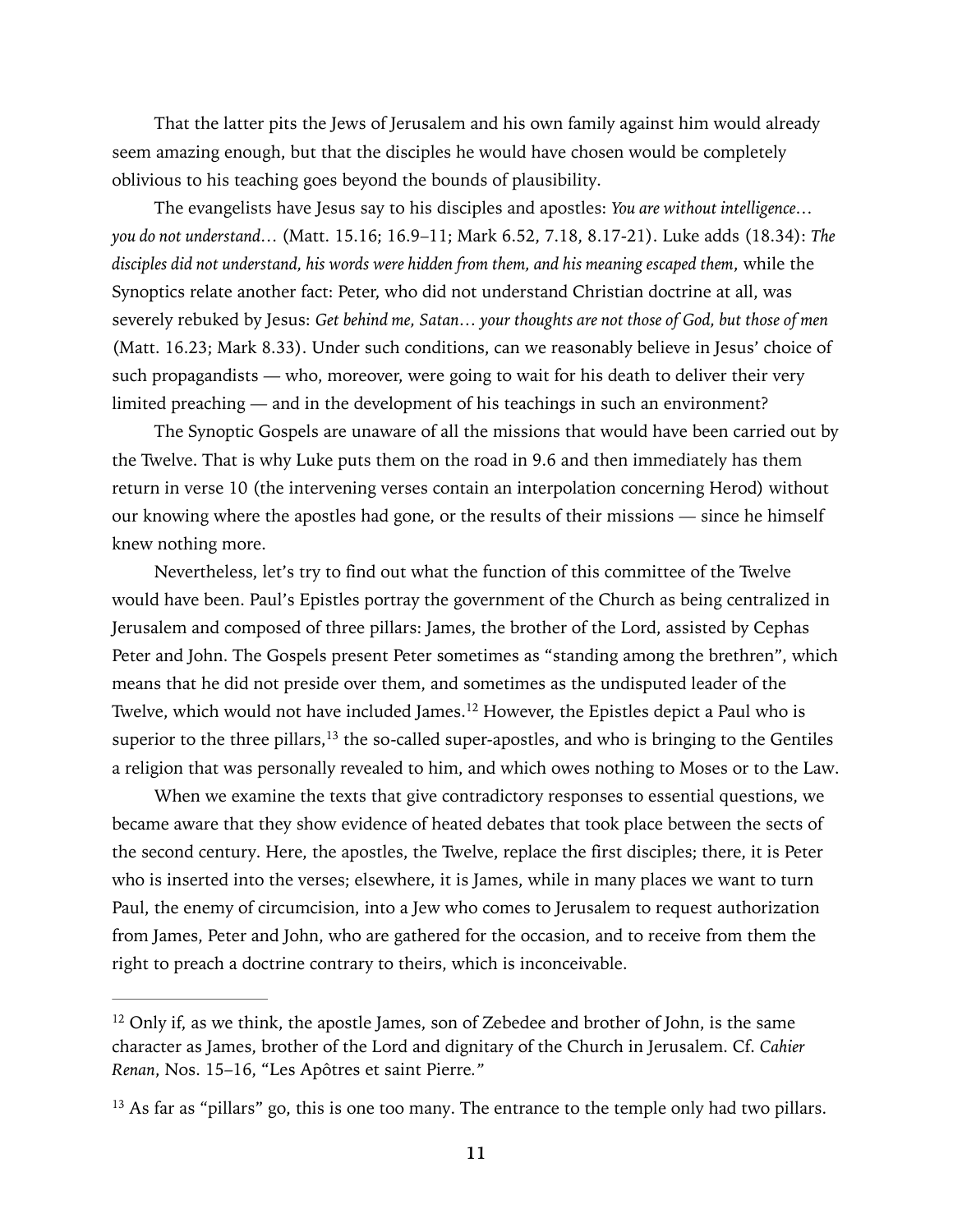#### **The Church of Jerusalem is a secondary, artificial creation.**

These late, obvious, clumsy, and contradictory efforts to locate Christian origins in Palestine and to attempt, without success, to create a picture of the first "government" of the Jerusalem Church really show that the writers of the New Testament had no information on this matter available to them.

When we read the Acts of the Apostles, the depiction of Jerusalem as the apostles' centre of activity appears to be very artificial. After the Resurrection, the apostles take permanent charge within the city; they never leave, except to come back; without them, Jerusalem ceases to be the centre of the Church. It becomes the centre again on the occasion of the famous council of Acts 15, but that is the last time. Henceforth, it is no longer the Jerusalem Church that sends representatives to oversee the expansion of Christianity as it had been so far (Acts 8.14, 9.32, 11.22, 15.1, 15.30); it is Paul who will visit the Churches whenever he deems it necessary, and it is Paul who writes to them.

From the day they no longer reside in Jerusalem, the Apostles disappear. After 16.4, the word "apostle" no longer appears in the book of Acts; Paul will no longer be an apostle, and no one will be greater than him.

However, if we remember that the Gospels that tell us about Jesus are later than the Epistles that inform us about Paul, we can observe that Paul is the first religious hero that the Christian scriptures know about.

We are permitted to suppose, then, that the Jerusalem Church was invented to "rehabilitate" Paul and his activities, and to back-date the establishment of the apostolate and Jewish Christian propaganda to a time before Paul; once those results are achieved, there is no further need to tell the rest of the story about a church that never existed.

A. Loisy, having identified some serious interpolations that can be found in Acts, said this of its editor: *He has fully succeeded in deceiving the Church on some of the circumstances surrounding its origins, which it was already ready to forget.*

Maurice Goguel (*La naissance du Christianisme*) confirms for us that *we have nothing to go on for the oldest history of Jerusalemite Christianity other than the book of Acts,* in which the writer used *various traditions legendary in appearance…that he appears not to have always understood… More seriously, he naively projected the situation in his own time into his portrayal of the ancient Jerusalem Church… Very attentive criticism is therefore necessary…*

One example shows us that extreme caution is needed with regard to Christian traditions. It is believed that in early 44, Herod Agrippa I had the apostle James alone killed and Peter imprisoned, but that the latter escaped miraculously; was he even arrested? There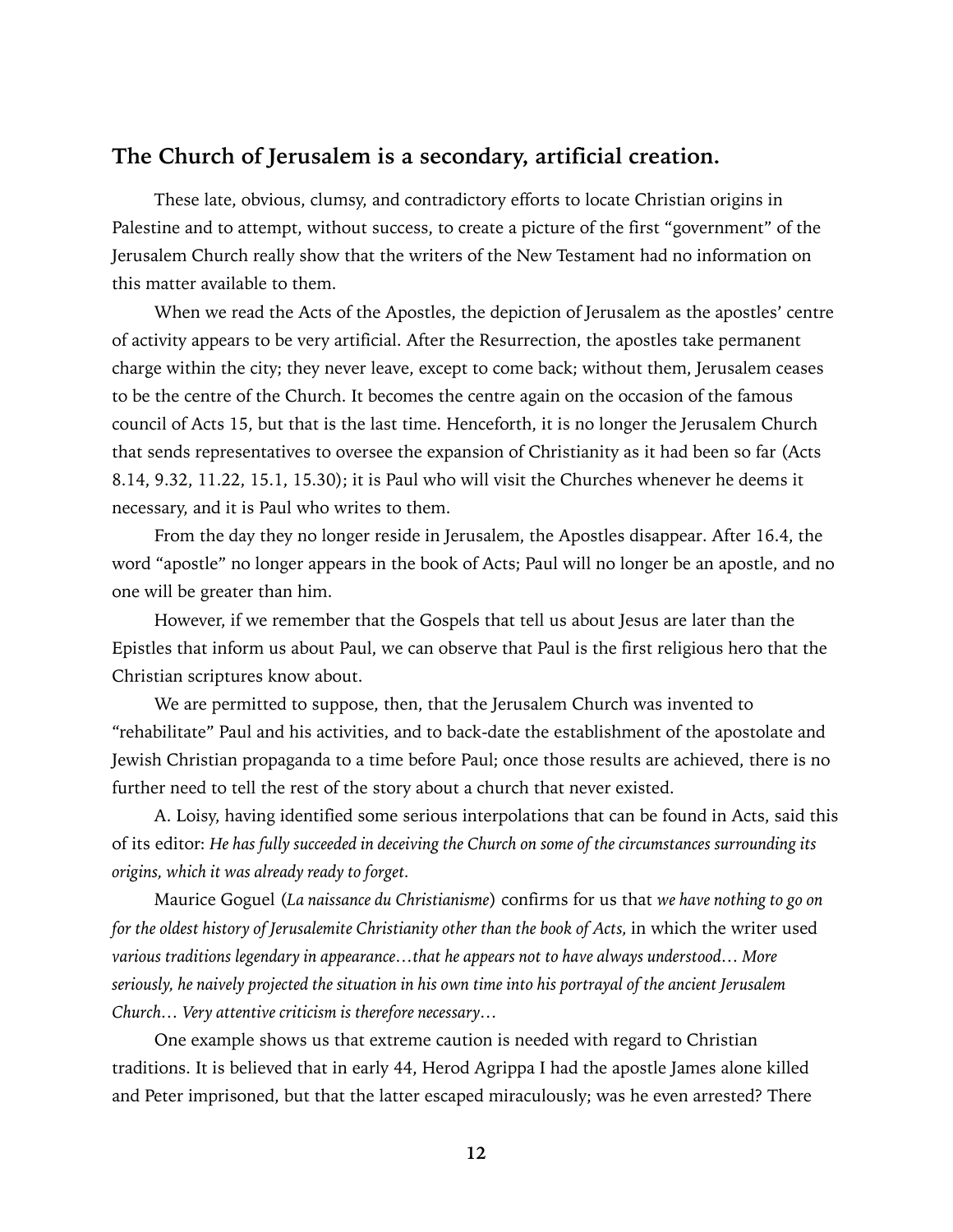were no further difficulties for Peter or for the Twelve in Jerusalem, where the Church was now headed by another James who was also executed either in 62 or in 70 on the eve of the war. This James, who appears only after the death of James the brother of the Lord, would have been himself a son of Mary;<sup>14</sup> like the other James, he was called to the apostolate around the year 29; he became the city's bishop while the first James held a prominent position at the Council of Jerusalem (which took place in 44). Both were killed by Herod Agrippa; they appear to have been the same person, split into two, and were able to die in 44 as well as in 62 or on the eve of the revolt of 66–70, which demonstrates the inconsistency of the stories that tell us about them.

On the subject of the second James — whose death is recounted in two very different ways — Goguel observes that those who died with him were not Christians, because if they had been, the Jerusalem Church, with its great paucity of martyrs, would have remembered them; furthermore, this would be the only incident of bloodshed for the period between 44 and 70. We would be tempted, then, to conclude that if a James existed, it was only the first one. But Origen rules out this conclusion.<sup>15</sup> He says on three occasions that the destruction of Jerusalem was a punishment inflicted on the Jews for the murder of James. Such a belief shows the enormous importance of the character. However, there is an interpolated passage in Josephus (*Ant*. XX.9) of no small interest. This James, "brother of Jesus called the Christ", met his death at the hands of the High Priest Ananias, who was then replaced by Jesus son of Damneus, who in turn was succeeded by Jesus son of Gamaliel, these events taking place around 62–63, i.e. on the eve of the Jewish revolt.

Whatever he may have been, this James was not a Christian. According to Eusebius (*Hist. Eccl.* II.23.6), Hegesippus reportedly claimed (and Epiphanius confirms) that James was the High Priest and chief priest of sacrifices, i.e. the leader of the Jews. Therefore, he would not have been a Christian.

#### **The search for the first "Pope"**

According to Eusebius, "it is said" that James was succeeded as bishop by Simeon, son of Clopas and cousin of the Lord  $-$  a tradition that was started in order to establish a legitimate lineage of Jerusalemite bishops but is undoubtedly fanciful. The High Priest of Jerusalem would certainly not have tolerated the existence, opposite the Temple, of a succession of pontiffs

<sup>&</sup>lt;sup>14</sup> "Les Apôtres et saint Pierre", *Cahier Renan*, Nos. 15-16.

<sup>&</sup>lt;sup>15</sup> Contra Celsum, I.47, II.13; *Commentary on Matthew*, X.17.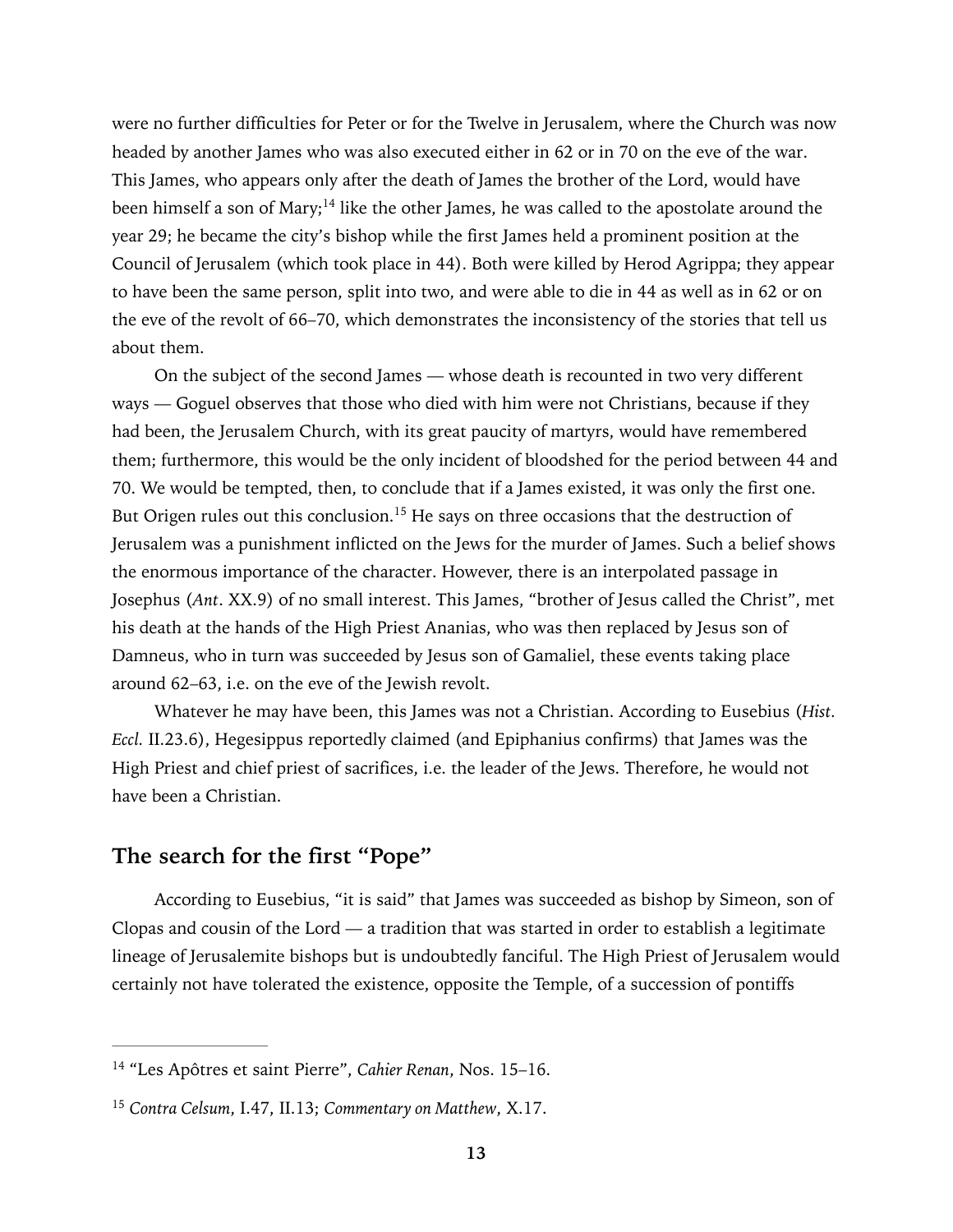belonging to a heretical cult; this sect was not Christian and did not conduct its activities in Jerusalem.

Eusebius then tells us that the two grandsons of Jude, brother of the Lord, were taken before Domitian (around 90), who saw them as simple, harmless farmers and allowed them to go free. Returning to their country, these humble men would have guided "the entire Church", both as martyrs and as the kindred of the Lord, up until the time of Trajan (98-117).

Of course, this is a fairy tale<sup>16</sup> that duplicates what is reported about Simeon: that he was also of David's bloodline and James's successor as bishop of Jerusalem, and that he was martyred at the age of 120 around the year 107. He was supposedly denounced as a "Christian" by descendants of David who were then executed in turn. A normal finish to a double legend based on erroneous assumptions.

Eusebius delves even further into fantasy; he produces a list of purported bishops of Jerusalem divided into two groups, the first composed of fifteen names up to the time of Hadrian, all Jews, and the second beginning after 134 (Jerusalem having become Aelia Capitolina) and being composed only of uncircumcised bishops, the first of whom was a certain Mark.

We can observe in passing that, if we exclude James and Simeon from the list, there are thirteen bishops between the time of Trajan and the fall of Jerusalem, i.e. twenty years. This is not absolutely impossible, but it is surprising, since this rapid rate of replacement is unusual. Eusebius's list is unanimously considered to be worthless.<sup>17</sup> Therefore, it is necessary to ask ourselves what kind of relationship could have existed between the first bishops of Jerusalem who descended from David via the family of Jesus and those of Rome who, at least in theory, received their "authority" from Saint Peter, who got his from Christ.

Nor is there any need to wonder why Domitian, who is supposed to have made the Davidic leaders of the Jerusalem Christians appear before him, would not have subjected the bishop of Rome, their correspondent in the eternal city, to questioning. That is, unless the persecution of 95-96 in Rome directed against everyone who lived as Jews corresponds to our assumption, but nothing allows us to say that any "Christian" leader died on this occasion; the incident involved only the Jews.

Certainly, we know the names of purported bishops of Rome, but, since it is known that those under Domitian might have been named Evaristus, Alexander, and Sixtus, and that we

 $16$  The search for the descendants of David is a kind of leitmotif in ecclesiastical history. This preoccupation was periodically attributed to Vespasian, Domitian, and Trajan.

<sup>&</sup>lt;sup>17</sup> Notably by Harnack, Schlatter, Schwartz, Ed. Meyer, and Goguel. Harnack believes that there was no monarchical episcopate in Jerusalem before 134.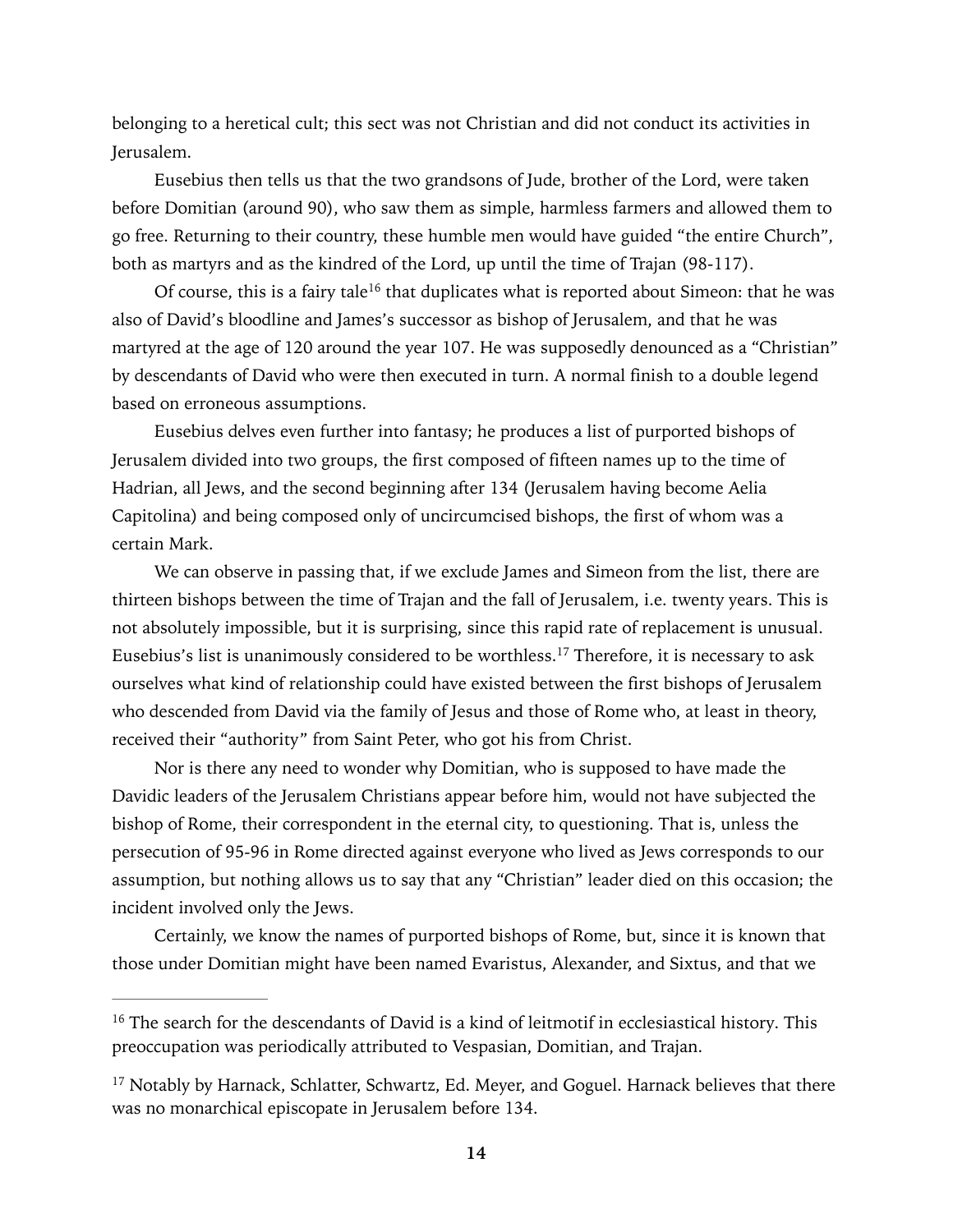have no information on these "candidates" to the historical pontificate, it might be best to admit our ignorance and not add imaginary facts to a story that, despite its inadequacy, is already abundantly provided.

However, we can highlight an event in 134, the establishment in Gentile Jerusalem (Aelia Capitolina) of a Christian community engaged in Jewish practices  $-$  if this event actually took place. Most contemporary authors admit that this community was formed by Christians from Pella, but, as we have just seen, that is nothing more than a remote possibility. Renan and Mgr Duchesne think that there was nothing in the city other than the camp of Legio X Fretensis.

#### **The first communities were created outside of Judaea.**

The early Churches were located in Damascus, in Antioch, on Crete, and in Libya. Paul's Epistles are addressed to the Christians in Corinth, Galatia, and Rome. We know that there were Christians in Kechries, Ephesus, Kyrenia, Cyprus, etc. There were never any epistles sent to the "saints" in Capernaum, Chorazin, Bethsaida, Nazareth, or even Jerusalem or Judaea.

 The first propagandists were not the friends, companions, or disciples of a prophet named Jesus; they were called Paul of Tarsus, Ananias of Damascus, Apollos of Alexandria, Priscilla and Aquila of Rome, Barnabas of Cyprus, Stephen the first martyr, Philip the deacon…

It was in the Diaspora rather than Palestine that the Christian mission made headway. Ignatius knew the churches of Magnesia, Tralles, Philadelphia, and Smyrna.

Finally, let us note that the seven Churches named in Revelation (Ephesus, Smyrna, Pergamon, Thyatira, Sardis, Philadelphia, and Laodicea) are not those of Acts or the Epistles, and that Jerusalem is not mentioned.

It is not impossible that a religious sect was persecuted by the Jews in Jerusalem in the time of Pilate, but it must be admitted that this sect had already expanded throughout the East. In Jerusalem itself, there was a *de facto* split between the people who spoke Aramaic or "Chaldean" and the priestly class devoted to the Hebrew language. The Jewish element in Galilee, Perea, and the Decapolis was overwhelmed by the Gentiles; Samaria was almost entirely "Simonian". And it should be emphasized that during the time of Saint Jerome (i.e. around the year 400), pagans were still worshipping Tammuz in the grotto at Bethlehem that was later turned into the birthplace of Jesus, who had previously been born in Nazareth.

It is not inconceivable that in Judaea, as elsewhere, people who practiced a "mystery religion" were somewhat mistreated, but we don't know enough under this hypothesis to assert that there were already Christians by the year 30 of our era, if this date corresponds to the death of a Jewish messiah.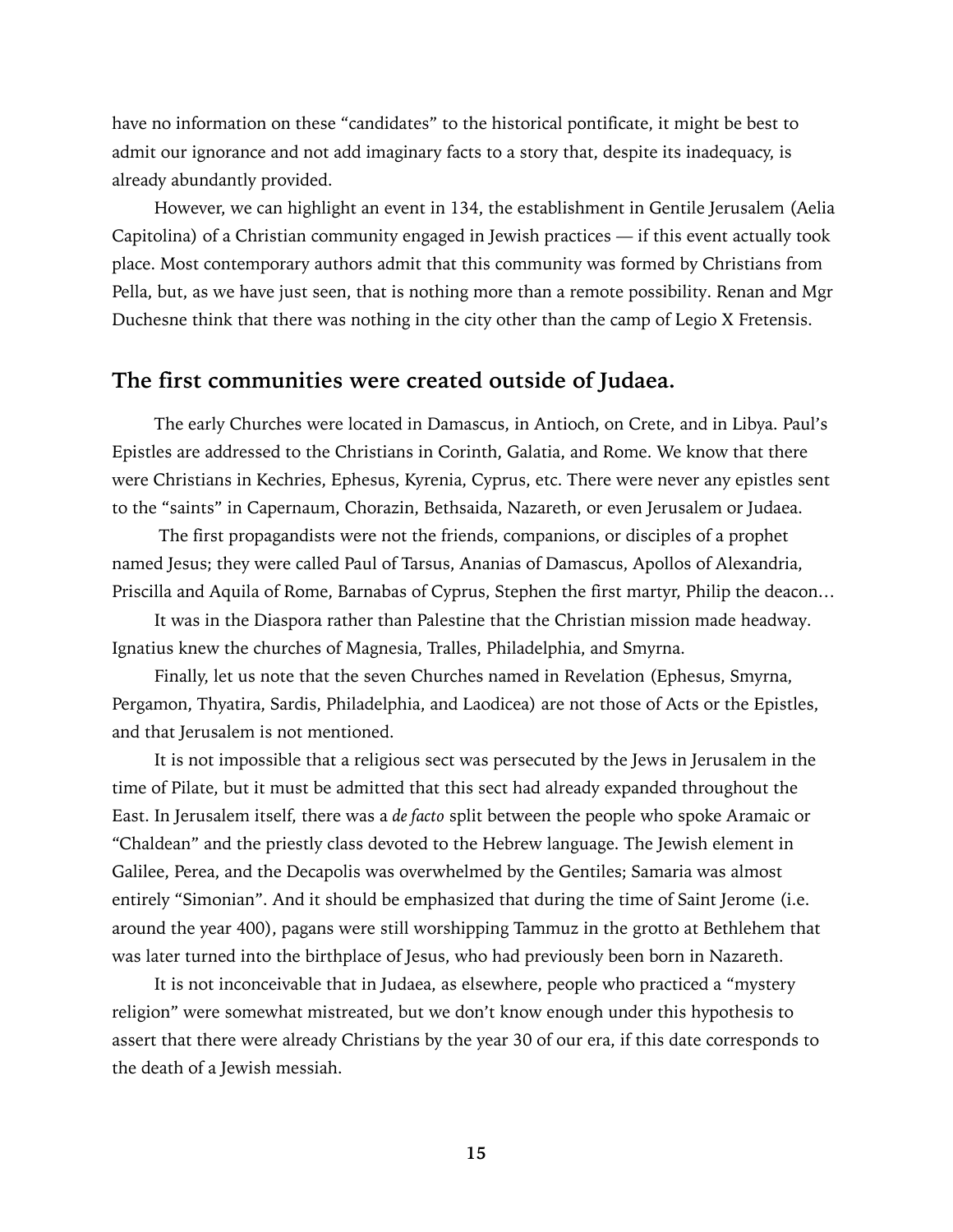#### **Geographical difficulties**

If we move on from the story and examine geography, we see that the details given by the evangelists regarding Jerusalem and Palestine pose serious topographical problems. It is useful, for example, to remember that the site of Golgotha was not identified until the year 326, and that its discovery was made under conditions that carry the stench of deception. The main intent was to Christianize a cultic site that was formerly consecrated to Venus, and to proclaim that it was the site of Christ's tomb.

In the fourth century, an inexplicable event occurred. The Christians moved Zion (the City of David) from the lower section (east) to the upper city (west). Similarly, the Upper Room, before being placed at Zion, had long been located on the Mount of Olives. Later, the tomb of David was relocated at Bethlehem.

The first known pilgrim to have visited Jerusalem was the "Pilgrim of Bordeaux"; this was in  $333$  — i.e. three centuries after the events narrated by the evangelists, 263 years after the destruction of Jerusalem, and 198 years after its reconstruction by Hadrian. The Empress Helena had traveled there in 326. However, this pilgrim did not go to Nazareth, Cana, Tiberias, or Emmaus. At Jerusalem, he saw the column of flagellation among the ruins of the Palace of Caiaphas from the time when Jesus suffered this torture in the Praetorium.

The discovery of the Holy Sepulchre was "recounted" by Eusebius; but this fourthcentury Bishop does not mention the name of Golgotha.

These observations are troubling enough. Happily, Frs Vincent and Abel, in their invaluable work on Jerusalem, did not hesitate to write: "…the Church never made belief in a sanctuary — not even the most prominent and traditional, such as the Holy Sepulchre or Calvary — an obligation of orthodoxy for her children." Thus, and fortunately for history, the sites of evangelistic events are not matters of faith.

The case of Jerusalem is not unique. Nazareth, a name that appears neither in the Old Testament nor in Josephus, was identified beyond doubt in the time of Constantine, according to Epiphanius, as a uniquely Jewish urban area; the search for Nazareth's Byzantine remains is still ongoing.

The evangelists present us with a Palestine of convention, more symbolic than real. They describe a lake 11 km by 20 as the *sea* of Galilee; by contrast, they mention neither the Dead Sea nor the city of Tiberias. To have Jesus return from Tyre to the Lake of Gennesaret, which lies to the southeast, Mark (7.31) describes Jesus as passing through Sidon, which is 35 km north, and reaching the lake via the Decapolis. It gets even worse: such cities as Gerasa, Chorazin, Bethsaida, Magadan, Dalmanutha, Nain, Cana, and Enon near Salim are equally mysterious in a geography that is already quite fanciful.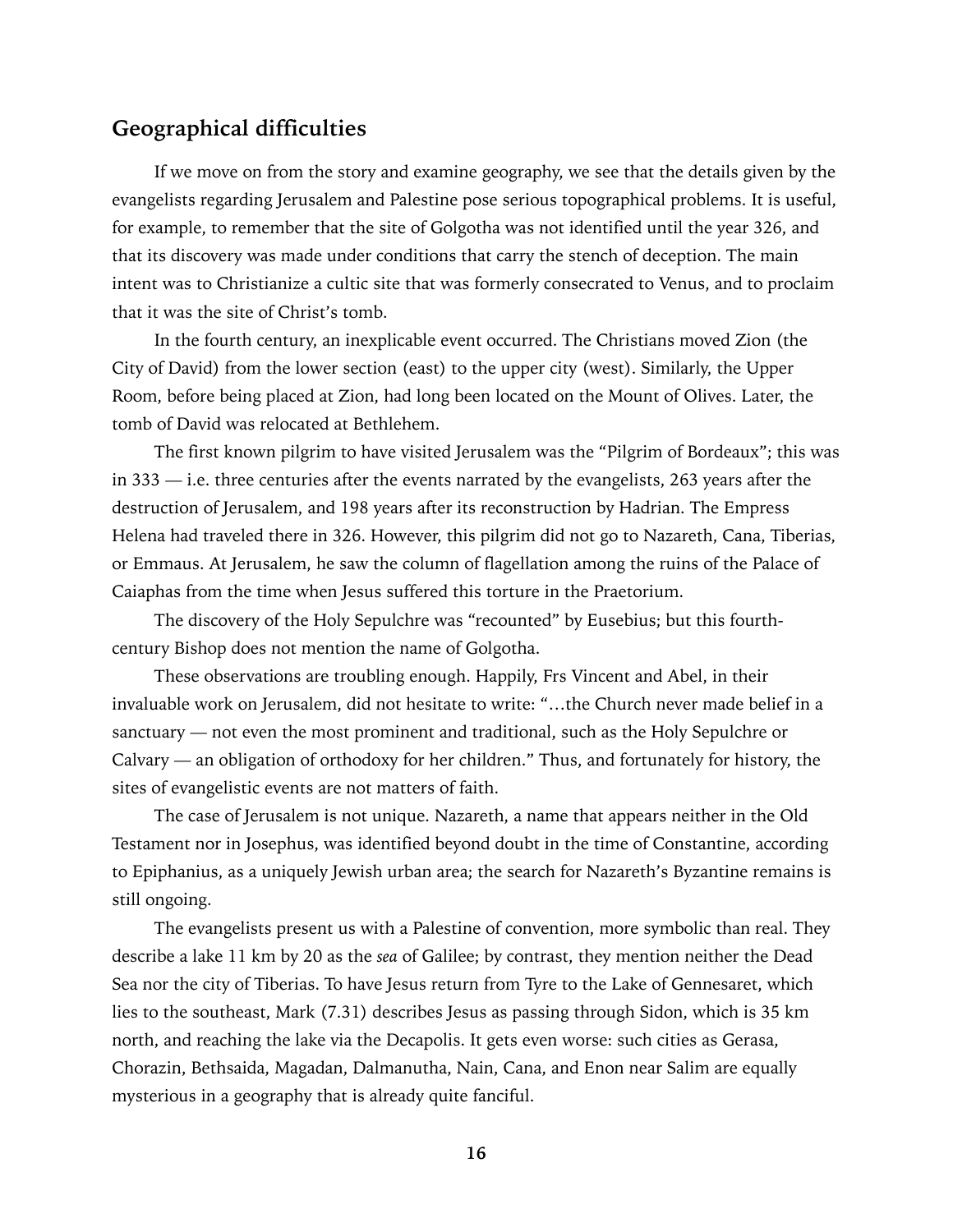We are not given more accurate information on the flora and fauna of Jesus' country. The evangelists mention the fig tree and the olive tree, which grow all around the Mediterranean; they take mustard to be a tree with branches, while cedars, date palms, and jujubes do not enter into their field of vision. The animals they know are the wolf, the viper, the crow, the fox, the colt, and the grasshopper (which are also found in Europe). The believe there was a herd of two thousand pigs in Gerasa, which would be impressive in a Gentile agricultural centre, but unthinkable in a country where swine were unclean animals in the highest degree. They believe that during the night of the Passion, the cock crowed three times in Jerusalem; unfortunately, the Talmud tells us that there were no cocks in Jerusalem; you find them in Rome.

In the Judaea of the evangelists, it never rains, and it is never cold. In Galilee, the peasants wear Greek clothing like Jesus and his disciples: the himation (Matt 9.20), the chiton (10.10), and the cloak (27.28–31). When he is at the table, Jesus lies on a bed like wealthy Greeks.

#### **A possible role for Galilee**

Are we truly in Judaea or Galilee? In any case, it would appear that in the early texts, Galilee played an important role that it was later deprived of. It is in Galilee that Jesus' birth, his youth, his first two miracles, the calling of his apostles, the call of the crowds, the Transfiguration, and his post-Resurrection appearance are situated. After the destruction of Jerusalem, Galilee became the religious centre of the Jews, the seat of their major schools and their most famous rabbis. Tiberias was their holy city; this was where the texts of the *Mishna* were assembled (around 110–120), to which the *Gemara* was later added.

In the time of Jesus, Galilee was prosperous, populous, and dotted with important cities and towns. The "sea" of Galilee (the Lake of Tiberias or Genneseret) was crossed by boats and ships. The followers of Moses (Jews, Syrians, and so on) were no doubt in the majority and practiced the religion in their own way, but they mingled with a very large number of Greeks, Egyptians, Arabs, and Syro-Phoenicians (Mark 7.26), whom Josephus calls Tyrians.

It is not surprising that in an earlier story, the Galilean preachers went first to neighbouring Samaria. Jesus had said that they needed to evangelize Samaria first; this is obviously a geographical necessity, and we know that Philip went to preach in Samaria where the Church was formed after the death of Stephen (in Acts). It is much more difficult to accept that Galilean Christianity leaped across Samaria in a single bound without leaving any trace and came to settle in Jerusalem; and that having failed in Judaea, it had enough strength left to conquer Samaria. The role of Jerusalem visibly disrupts a geographic reality that has no place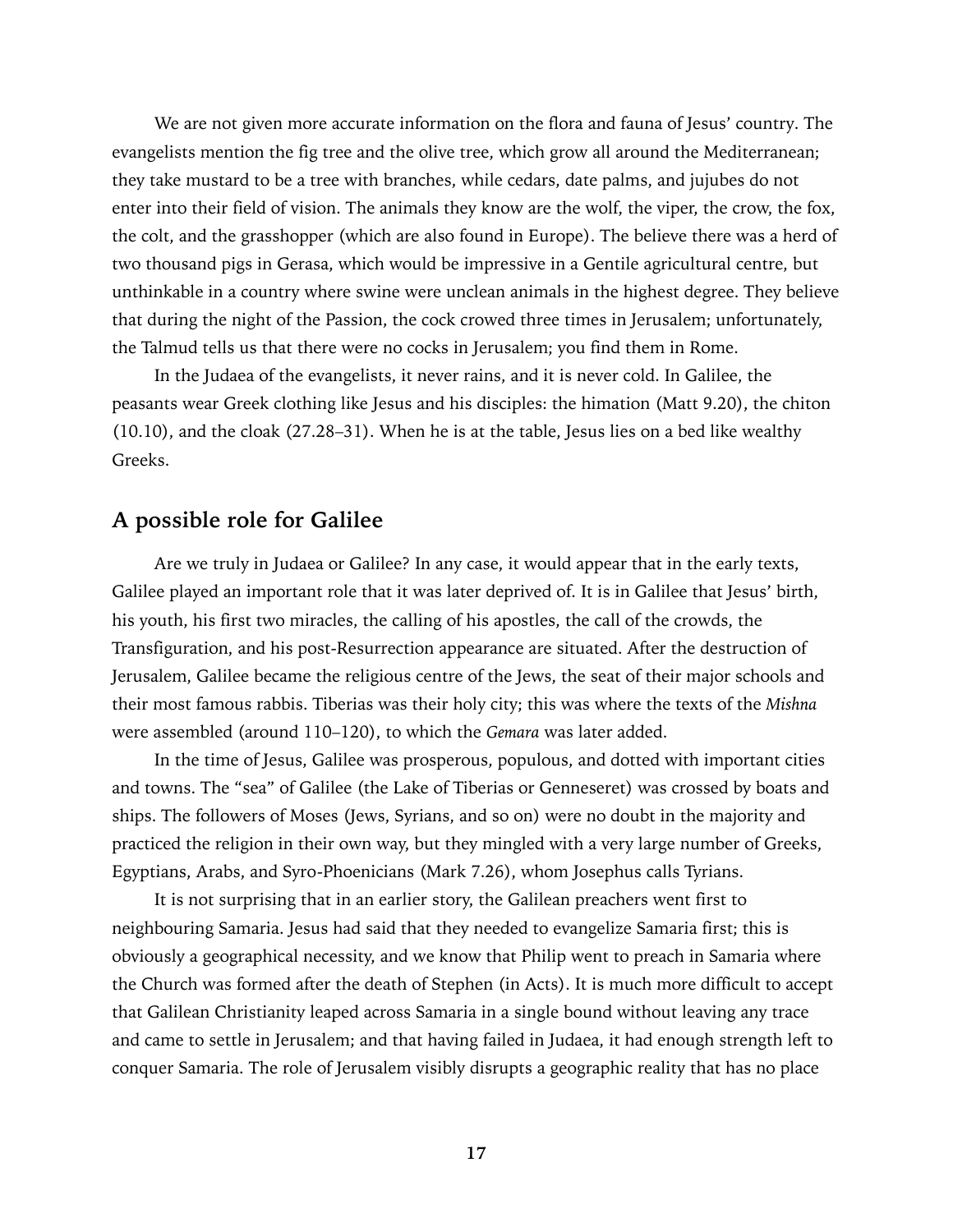for it. An earlier story has been revised. Luke, in 4.44 (against the context and against Matthew and Mark), substitutes Judaea for Galilee.<sup>18</sup>

If we compare the four Gospels, it is apparent that in the three Synoptics, Jesus is raised in Galilee and spends very little time away from this province (between his baptism and John's arrest), and that he stays there for his entire ministry until departing for Jerusalem, where he dies. The fourth Gospel, rather, provides a new geographic setting for the existence of Jesus. Jesus spends one Passover in Jerusalem and travels around Judaea, goes back to Galilee, and returns to Jerusalem for another festival. Then he reappears (after a stay in Galilee) for the Feast of Tabernacles, and then for the Festival of Dedication, after which he goes to Perea and returns to Judaea. He then spends his final Passover in Jerusalem.

So it is only the Gospel of John that has multiplied the points of contact between Jesus and Jerusalem. In contrast, the three Synoptics assert that Jesus stayed continuously in Galilee.

Galilee accounts for almost the entire story of Jesus, if we do not include the Passion and the Resurrection, which consist of myths added to an early text and placed in Jerusalem. The city considered initially to be the site of Jesus' execution later becomes, in the imagination of the texts' editors, the birthplace of a Christianity associated with the Temple and strict observance of the Law. We will note that if it had really been so, there would have been no need to create a new religion.

In any case, we see that the Gospels are the combination of two stories: one that celebrated Galilee as Christ's theatre of operations, and another that placed his Passion in Jerusalem.

We do not, for that matter, accept Jesus' long stay in Galilee as historical fact. Already, at the time of the fourth Gospel, it was commonly thought that nothing good could come from that region (John 1.46), and certainly not the Messiah. It was, however, in Galilee that messianic fervour was at its greatest at the turn of the era. The Galileans were not orthodox in the views of the Palestinians, but the reverse was also true. The Galileans, though more strict in their religious practices, adorned their synagogues with representations of animals. The name of their country symbolized the "circle" of nations and foreigners. Is this symbol not a reflection of reality, a reference to the countries of the Gentiles?

#### **Symbols and realities**

Is it necessary, by the way, to adhere to the literal meaning of the references to Jerusalem in the Gospel?

 $18$  This revision does not appear in all manuscripts. It was unknown to Marcion, at any rate.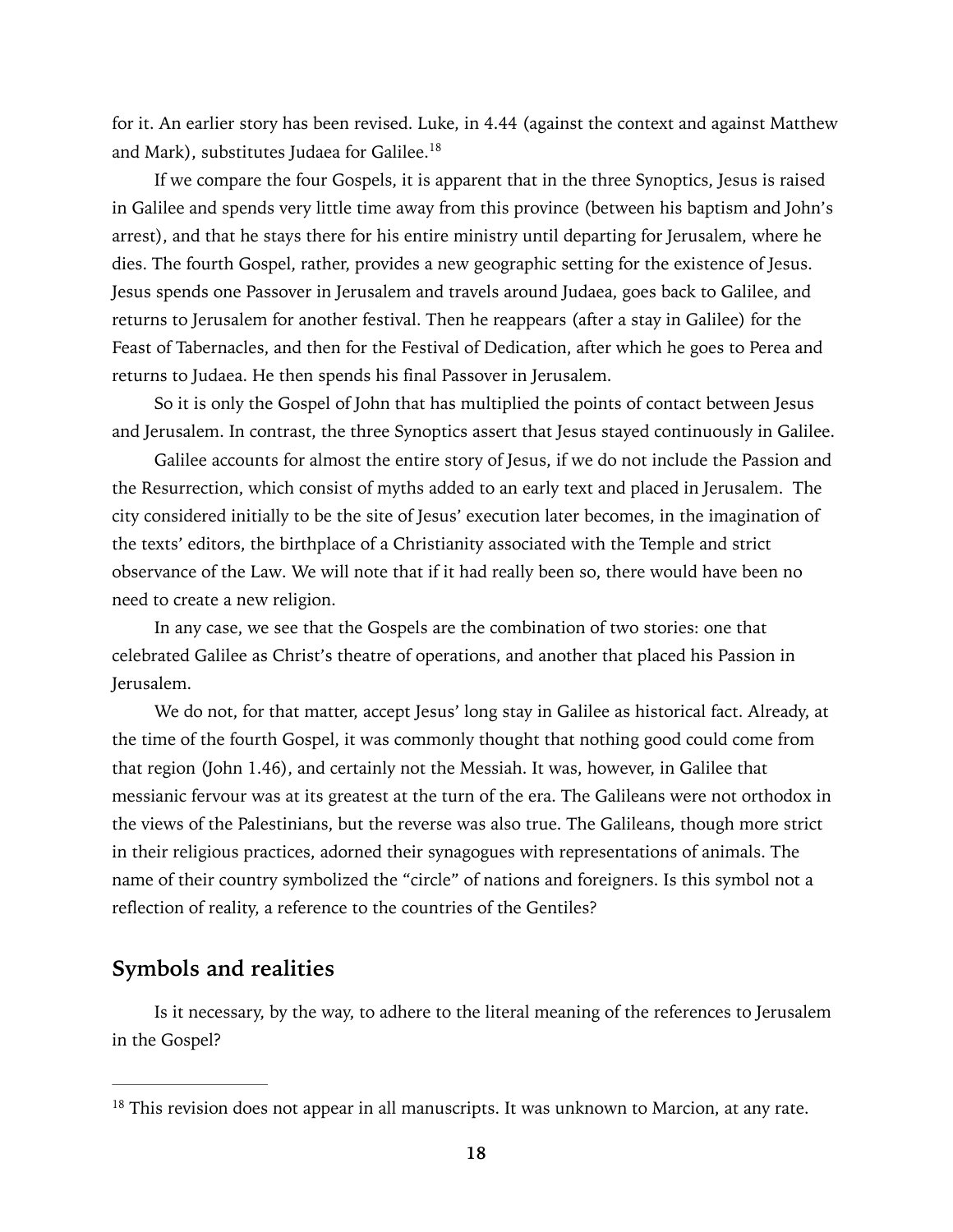It was a Jewish tradition to transpose geographic and historical names. That is why, in Isaiah, Damascus and Samaria are represented by the ancient names Rasin and Phaces — and that Syria is symbolized by the name Assur. In Jeremiah, Ezekiel, and Nahum, the city of Alexandria is called Nō. Each knows that Rome is characterized as Babylon. Other examples can be found. That's why it isn't impossible for the name of Jerusalem in the Gospels to conceal that of another city or another region. Let's not be hypnotized any longer by words like "synagogue"; it is argued that since Paul often spoke to his followers in the synagogues, it was the Jews to whom he preached the good news. We must not forget that around the year 150, the Marcionites, who were "anti-Jewish" fanatics, referred to their meeting places as synagogues (see note on page 89).

On the other hand, the New Testament gives us two different forms of the name Jerusalem: Hierosolymes and Ierousalem. These two names alternate and sit side by side in our texts, which proves that for the two editors, who had different background, and who succeeded each other in the production of Christian writings (one of them at the very least), the city was more a symbol than a geographical reality.

It is equally understood that the Nebuchadnezzar mentioned in the book of Daniel was in reality Antiochus Epiphanes, a contemporary of the book's author; we are therefore justified in asking ourselves if the names of Pontius Pilate, Annas and Caiaphas are not allusions to much more recent persecutors of Christians, and if the events described to us through inconsistent stories actually took place in Jerusalem during the time of Pilate.

We are assured by the Catholic side that the Gnostics turned facts into symbols, events into signs, and historical figures into abstractions. This assurance is only an opinion, and it is quite possible for the opposite to be true. It is also easier to give an abstraction a human appearance (God, Truth, or Justice) than to turn the man Jesus into the Logos or the Word.

Heracleon, the first commentator on the New Testament, said that the story of the Samaritan woman was only an allegory about the drama of redemption — which many people accept without difficulty, since the scene has no historical character.

Heracleon also said that when Jesus goes down to Capernaum (John 2.12), that means for such is the meaning of the city's name — that he is descending into the nether regions of the Cosmos. This meaning is retained in French, in which the word "capharnaüm" refers a place of chaos and debauchery, according to [French lexicographer] Littré; and the earliest reference to this city is in the New Testament. From there, Jesus returns to Jerusalem — in other words, from the physical realm to an intermediate region where the psychics live. There is nothing historical about this symbolic Jerusalem.

For their part, the Perates understood Egypt to symbolize the land of bondage, the physical realm, the perishable world. To leave Egypt was to detach oneself from the material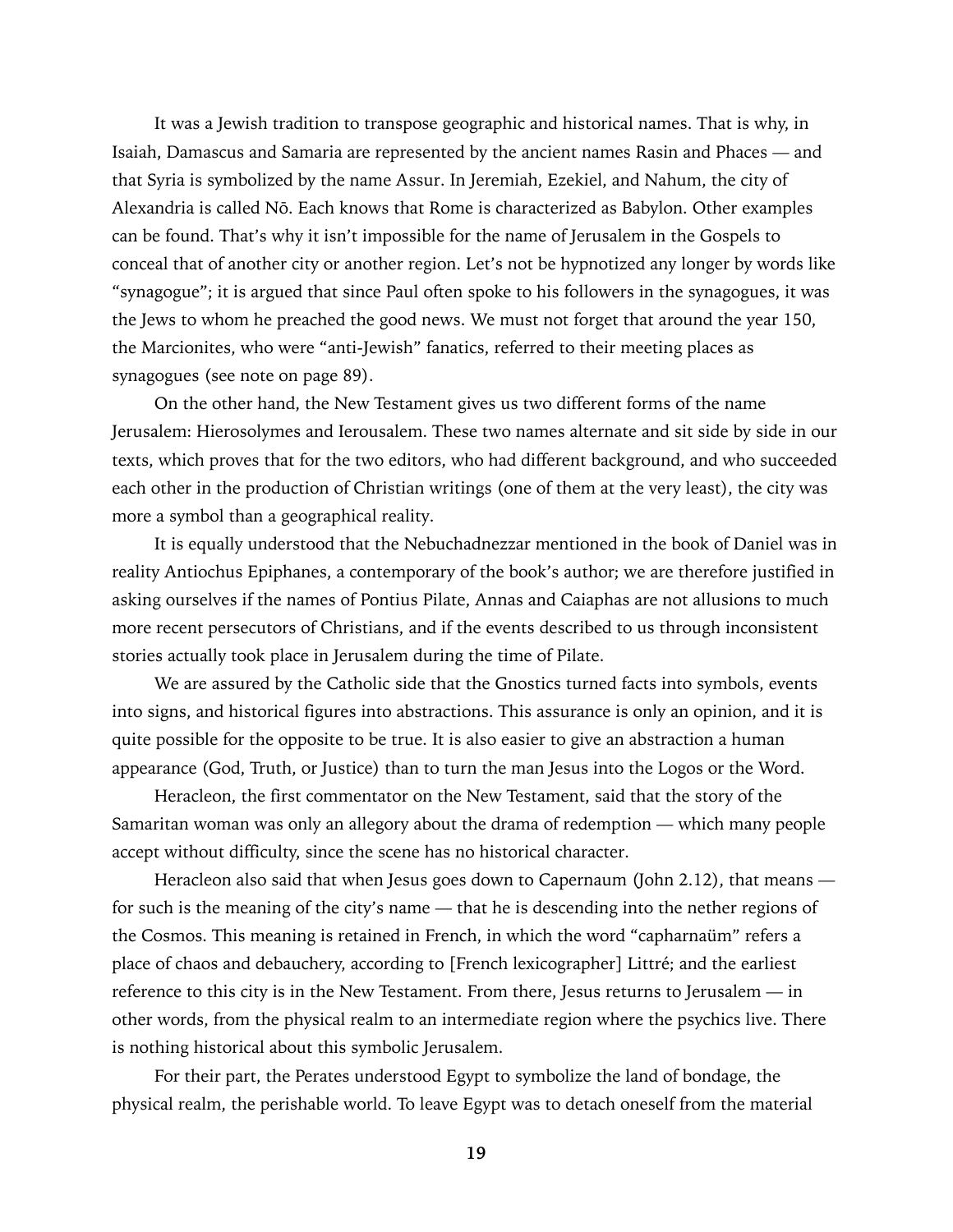world and corruption, and to convert to asceticism in order to guarantee one's salvation (see note on page 89).

Verse 1.22 of Acts of the Apostles ("…until the day when he was taken up from us") was sometimes misunderstood by the Jewish Christians; in fact, the corresponding Aramaic and Syriac expression can have two different meanings: it can refer just as easily to going up to Jerusalem as to the ascension of the spirit to heaven! This explains how heavenly events can be transported to earth and get historicized.<sup>19</sup> When we read Luke 9.51 and 19.38, we can easily see that what was taken to be Jesus' "going up" to Jerusalem could derive from a text in which it was the rising or ascension of Jesus — or rather, of his ethereal body, his spirit — to heaven.

This impression is confirmed when we read Revelation. John the Seer sees the New Jerusalem descend from heaven; its walls have twelve foundations (adorned with precious stones), which are its apostles. The Lord God and the Lamb are the temple of this city, into which only those whose names are written in the Lamb's Book of Life may enter.

Tertullian (*Cont. Marcion*, I.3) said that Ezekiel knew of this holy Jerusalem, which John had seen and the prophets had revealed before it was built.

The Montanists believed that the heavenly Jerusalem had manifested itself in Pepuza, Phrygia, and they visited this city to celebrate its mysteries. From around 155 to 165, men and women would go there to be initiated and to wait for a vision of Christ or a theophany. Montanus gave this region the name of Jerusalem.

It was believed, then, in the second half of the second century A.D. that the new Jerusalem would be established at Pepuza, which already went by that name. This illusion was bound to be accompanied by a number of other legendary details, and it might be in this "mystical" atmosphere and in Phrygia that the glorious entry of Jesus into Jerusalem amidst the cheers of the people took place. Mythology prevailed over history. The ideal Jerusalem was mistaken for a real Jerusalem located somewhere other than Palestine. It was the city of Christ; it was believed he had visited that city, that he would return to it, and that he manifested himself there to prophets and prophetesses at all times.

Now, Montanism exerted great influence on the evolution of Christianity in its infancy; the Gospels in the state we have them are contemporaries of this movement, perhaps even later in part. Consequently, there is no evidence that the Gospel stories about Jesus are a reflection of reality or an interesting legend from Palestine.

But if we are not dealing with a geographical reality, and if city names are sometimes symbolic, they are also a result of actual plays on words contrived by the copyists and

<sup>&</sup>lt;sup>19</sup> Dirk Plooij, *The Ascension in the Western Textual Tradition*. (Mededeelingen der Koninglijke Akademie van Wetenschappen) Afdeeling Letterkunde, Deel 67, series A, No. 2, 1929, 39–58.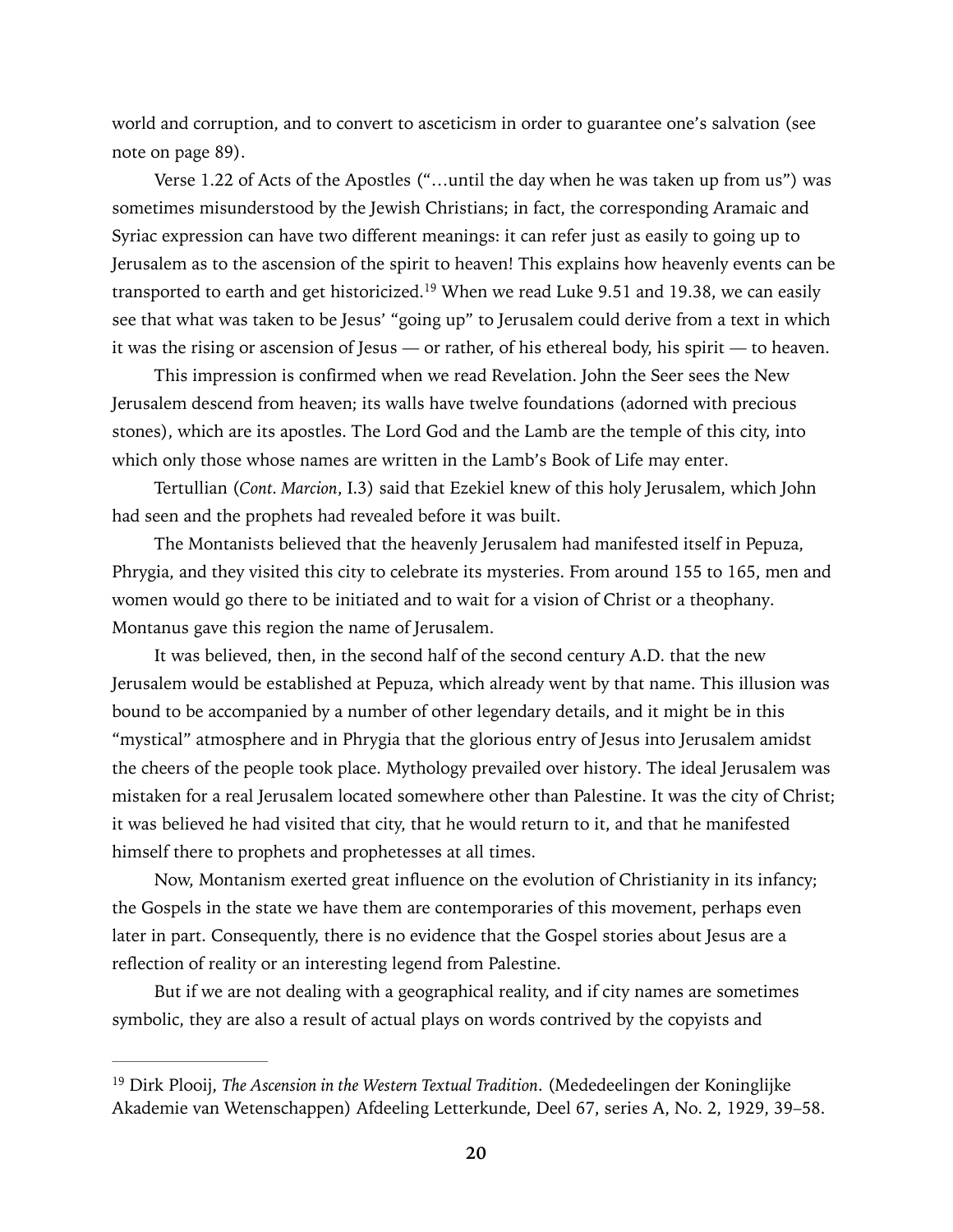interpolators of the Gospels. When these Jewish scribes wanted to complete the Greek text of the New Testament, they could not free themselves from their Hebrew culture, and they transposed it into Greek linguistic ingenuity.

If Jesus healed a mother-in-law of her fever, which is really a just a very minor miracle, it was because the same word in Hebrew means both fever and mother-in-law, as well as signifying the capital of Galilee. "Hamatha" means city of hot springs, fever, and mother-inlaw. *Hamatha* is the Hebrew name for Tiberias. Thus, reading that Jesus had gone to Tiberias, the copyist has seen fit to provide further details that seem believable but are the natural product of his imagination when faced with a word that has three meanings.

It has also been observed that Luke, when recounting the miracle of the loaves, always uses (unlike the other Synoptics) the Greek word *episitismos* for food or provisions. Behind this word is the Hebrew word *saida*, and Luke is the only evangelist to include the name of the place where the story occurs: Beth-saida. When he discovered this, the learned Nestle recoiled in dread, but then returned to his desk and wrote, "The scales are falling from my eyes. Where did the miracle of the loaves take place? In Bethsaida, translated as 'house of provisions'. Woe to you, Bethsaida!"20

We find ourselves very far removed from the domain of history.

#### **The impossibility of a Jewish Christianity in Jerusalem**

We can go further than the refusal to accept a "Church" in Jerusalem as the origins of Christianity. If the information we have on it are to be believed, this Church would have consisted of an entirely Jewish community that frequented the Temple to practice particular rights, but which believed — above all — that Jesus had been the Messiah and that after his crucifixion, he had come back to life, risen to heaven, and become a god.

But the existence in Jerusalem of such a group of messianic Jews alongside the religious authorities who had rightly delivered Jesus to Pontius Pilate and dispersed his followers is unbelievable. What makes more sense is the explanation that will be provided later on the "conversion" of Constantine to such a Judeo-Christianity. To accept that a Roman emperor could have joined a religion he wanted to be universal but had as its god a Jewish rebel condemned to an ignominious death and executed by the Roman army, one must want to believe in the impossible at ant cost. It is inconceivable that Constantine would have adopted

 $20$  These examples could be multiplied. See the article by H. Raschke: "Lieux et routes de Jésus d'après l'évangile selon Marc," Congrès d'Histoire du christianisme, book I, p. 188, Rieder, Paris 1928, which provides on p. 193 authors and books that give complete information on the subject of allegorical place names.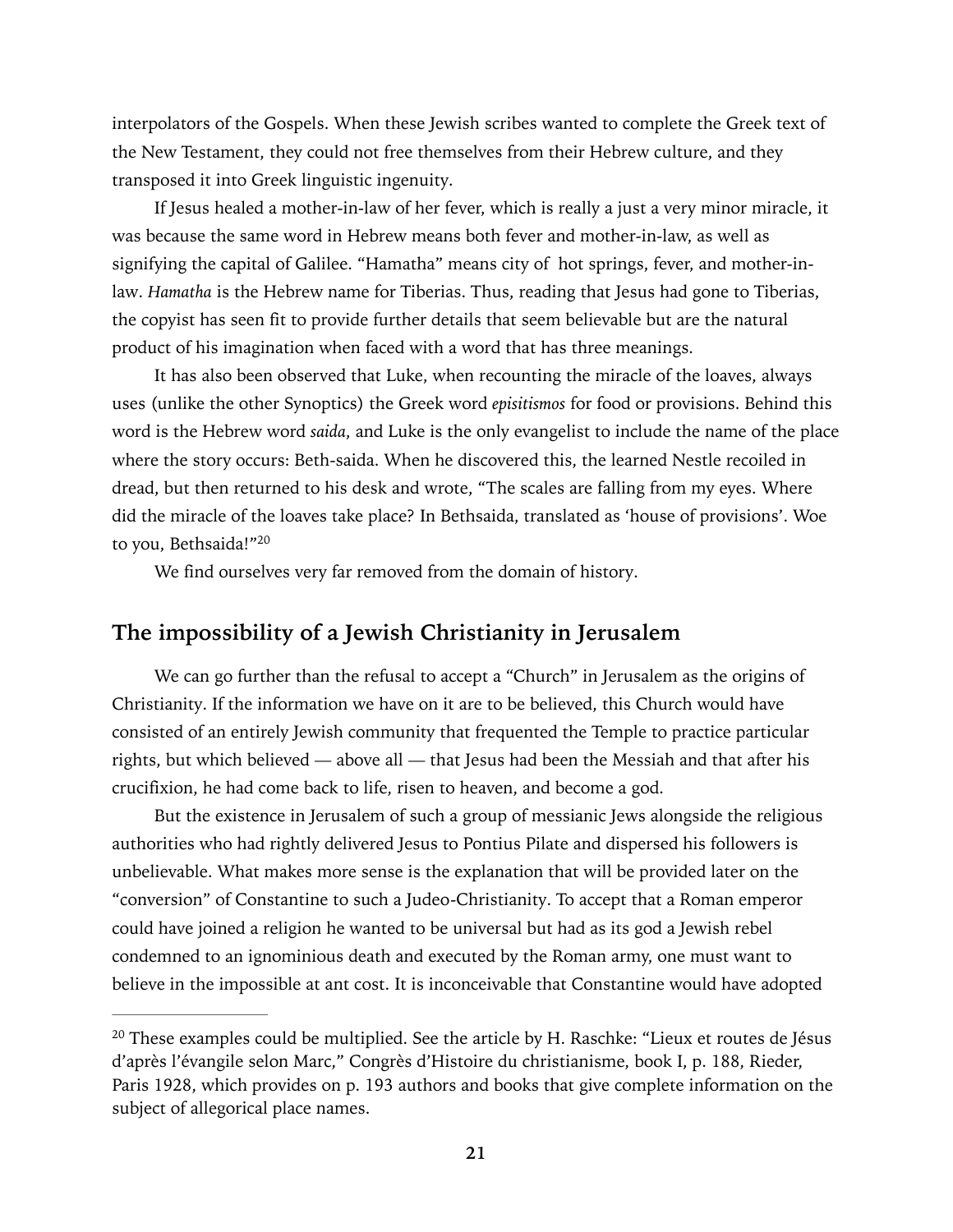the faith of a Jewish messianic cult; however, he could have accepted a crucified god  $-$  a solar deity — as he had tolerated an emasculated god and suffering gods (Attis and Zagreus); more likely, he sought to utilize the instrument of government that already represented the Christian Church established outside of Judaea in the land of the Gentiles, and to adapt it to the beliefs of the Roman world. The official Christianity at the time of Constantine must have been mostly of pagan origin, not Palestinian, and did not yet accept the "impudent lies and fables" that Eusebius saw had been inserted into the "memoirs of the apostles" and in the writings of Papias. The Pagans could not deify a man who died on a cross of torture, a Jew that the Jews themselves had never recognized as a Messiah.

Despite these arguments, let's suppose for a moment that this Christian Jerusalem Church existed. How would it have been organized?

#### **The first deacons were Hellenists**

The titles of its agents were Greek: *presbyteros* (elder), *episcopos* (overseer), and *diaconos* (servant); it is only in a secondary (i.e. later) sense that they are translated as priest, bishop, and deacon. The earliest Christian institution, preceding the dubious institution of apostles, is that of the Hellenistic deacons; but that presupposes that the community behind it had a long past; it does not get us in touch with Christianity's origins.

The first seven deacons all had Greek names: Stephen, Philip, Prochorus, Nicanor, Timon, Parmenas, and Nicholas; and were very likely Christian Gnostics.<sup>21</sup> Their chief was named Stephen; he was the first Christian martyr. Acts combines two stories of his death; in one, he would have been judged normally; in the other, he would have been the victim of the populace. In either case, this man, speaking Greek and filled with Gnostic ideas, addressed the Jews of Jerusalem to reproach them for opposing the Holy Spirit (who had not yet made its appearance in the first century), for not keeping the Law of the angels, and for killing the prophets. He was then stoned, but did not die without seeing the Son of Man seated at the right hand of God in heaven. This Stephen was neither an orthodox Jew nor a Christian; his death is oddly similar to that of James, and the text of Acts does not prove by itself that this event happened in Jerusalem.

At any rate, the creation and zone of activity of the first Hellenistic deacons was somewhere other than in Judaea; if they attempted their propaganda there, they must have

<sup>&</sup>lt;sup>21</sup> See "Les Apôtres et saint Pierre", *Cahier Renan*, Nos. 15–16, and "La conversion de Simon le Magicien", *Cahier Renan*, No. 9.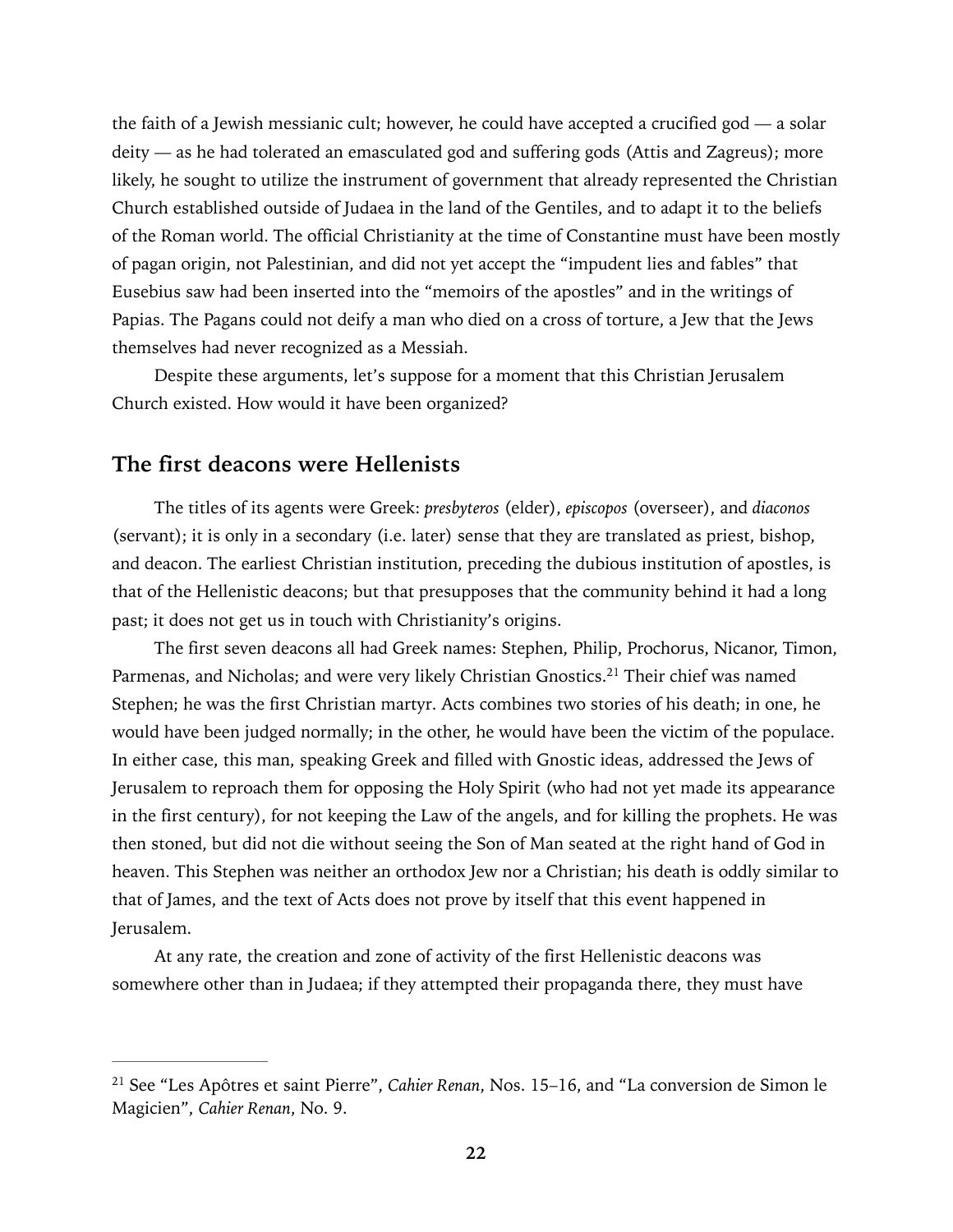quickly judged the trial to be a success, and that it would be better to devote themselves entirely to the Gentile world.

#### **The birthplace of Christianity was not in Judaea.**

Other considerations concerning the very spirit of the Christian religion could be invoked to show that it could not have come from Judaism and that its Jewish aspects, contrary to what is commonly believed, are secondary additions.

Thus, the Christian doctrine of the Trinity is incompatible with the unity of Yahweh. For a Jew, it would have been great blasphemy to assert contact between the spirit of God and a woman. Similarly, the Christian Last Supper in which Christ gives his blood to be drunk was absolutely contrary to Genesis (9.4) and to the Decree of Jerusalem (Acts 15.20 and 29), which forbade the ingestion of blood.

In addition, no Jew, least of all in Jerusalem, would have agreed to share a meal with the uncircumcised, whose presence alone rendered one unclean. That is why the Eucharist in its evangelistic form is not Jewish. The character who gives his flesh to be eaten and his blood to be drunk (even symbolically before his death) is not a man; he is a god who prepares his disciples for a future heavenly kingdom; the sacrament is a foreshadowing of the Banquet of the Elect who are close to God. Jesus is effectively telling them, "I want you to eat and drink at my table in my Kingdom, and I want you to sit on thrones to judge the twelve tribes of Israel" (Luke 22.29-30).

When Mark (10.12) has Jesus say that a woman who divorces her husband and marries another commits adultery, it is not possible for this text to concern Judaea; Jewish law did not recognize divorce initiated by the wife. This oracle must have been given in a land like Rome, where a woman could divorce her husband.

When the four evangelists say that the body of Jesus was laid in the tomb of Joseph of Arimathea, they do not realize that — for the Hebrews — it was a terrible outrage to place a dead body in someone else's sepulchre, or in a tomb of another family, as this would break the unity of the tribe or of the family, a unity that could continue on even in Sheol.

Contrary to common opinion among Christians and Jews, we find that Christianity is not at all rooted in Judaism. The religion of Israel rejected Christianity and is still alive today without being altered by it, remaining completely separate.

If Christianity includes Jewish names and ideas, it is not a result of the influence of the Jews of Jerusalem, but thanks to the late contributions of the diaspora or somewhat heretical Jewish sects that had spread far beyond Palestine.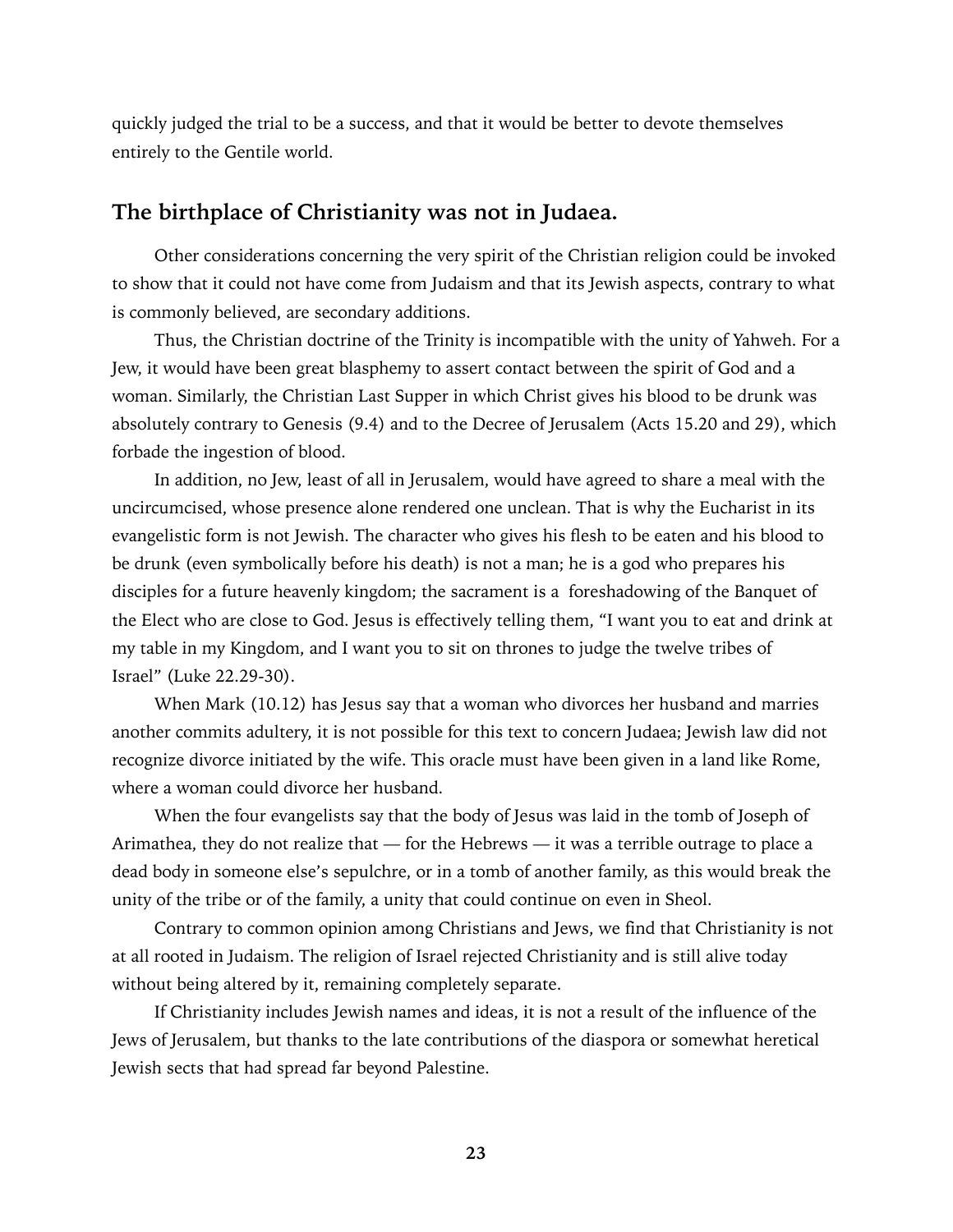The two religions have different natures. The learned Dutchman Tiele has correctly classified religions into two categories:

a) Theocratic religions in which the divine is separated from the human by an unbridgeable gulf; such as are found among the Semitic peoples.

b) Theanthropic religions, which believe in a communication or relationship between heavenly beings and earthly creatures, thanks to a god-man or a man-god; such as are found among the Aryan peoples.

The second conception, which has gained dominance, could not have come from Jerusalem; it has no place in the religious mindset of the Jews.

Ultimately, the New Testament itself prevents us from believing in the existence of a Christian Mother-Church in Jerusalem.

On the other hand, it is obvious that any opinion one might have on the birthplace of Christianity relies in part on how one regards the historical existence of the Christ. This is the problem that we shall now examine.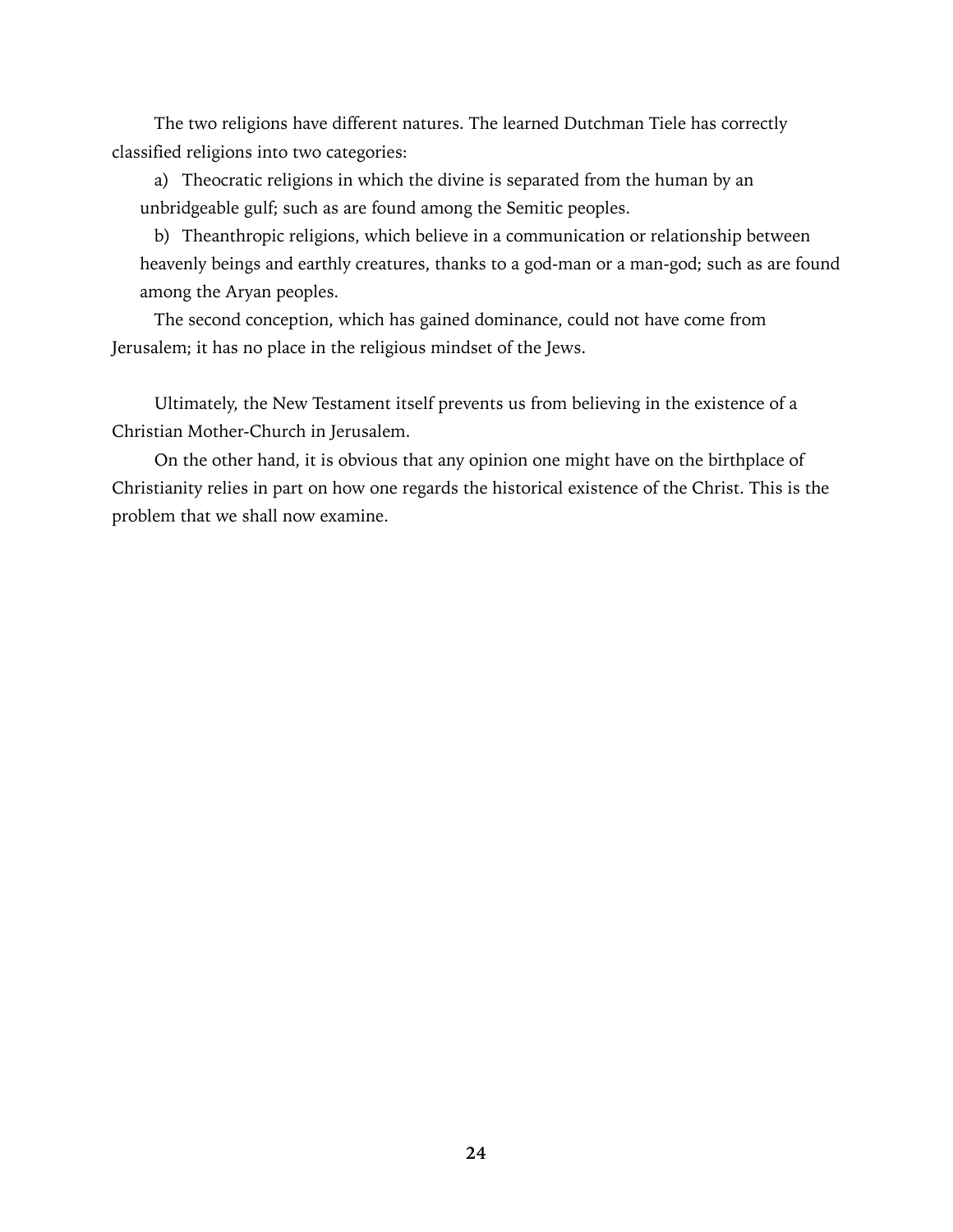### **II. Jesus Christ, a composite character**

*The question, "What do you put in its place?" is often addressed to the destructive critic of a belief, not with any philosophic perception of the fact that complete removal is effected only by putting a tested or tenable judgment in place of an untested or untenable, but with a sense of injury, as if a false belief were a personal possession, for the removal of which there must be "compensation."* J. M. Robertson (*The Jesus Problem*, p. 3)

*Facts do not penetrate into the world where our beliefs live; they do not give birth to these beliefs, and they do not destroy them; they can hurl constant refutations upon them without weakening them.*  Marcel Proust (*In Search of Lost Time*) Pléiade, book I, p. 148

No trace of a man who founded a new religion in Jerusalem can be found in history; this is all the more surprising given that some religious founders, such as Mani and Mohammed, left numerous historical traces of themselves in addition to their religious systems.

A more startling finding yet is that the New Testament, aside from some uncertain historical cross-references, does not provide the details that would allow us to understand the birth of Christianity and the stages of its evolution.

At the same time, hundreds of "Life of Christ" stories have been written; if you read a few, you've read them all, and we would agree with the Catholic critics that it is impossible to establish a true biography of Jesus.

One can only construct a biography by starting with a personal point of view. It is assumed that the human Christ was a Messiah, whether a prophet, a nationalist Jew, or a philosopher with some of the traits of Socrates… In each instance, things are "arranged" so that the character is consistent, rounding the corners when it cannot be avoided, forgetting inconvenient facts, adding suppositions, and placing everything into a historical context, so that the result is at least logical and plausible, if not true. Thus, one critic has said, "Jesus has become a receptacle each theologian fills with his own ideas."

As H. Raschke wrote,<sup>22</sup> the historical existence of Jesus does not need to be denied because, *truthfully, it has never been affirmed.* The historical Jesus has only existed for two hundred years; he is the product of Enlightenment philosophy (the end of the 18th century).

<sup>&</sup>lt;sup>22</sup> Cited by Drews, *Le mystère de Jésus*, Payot, Paris.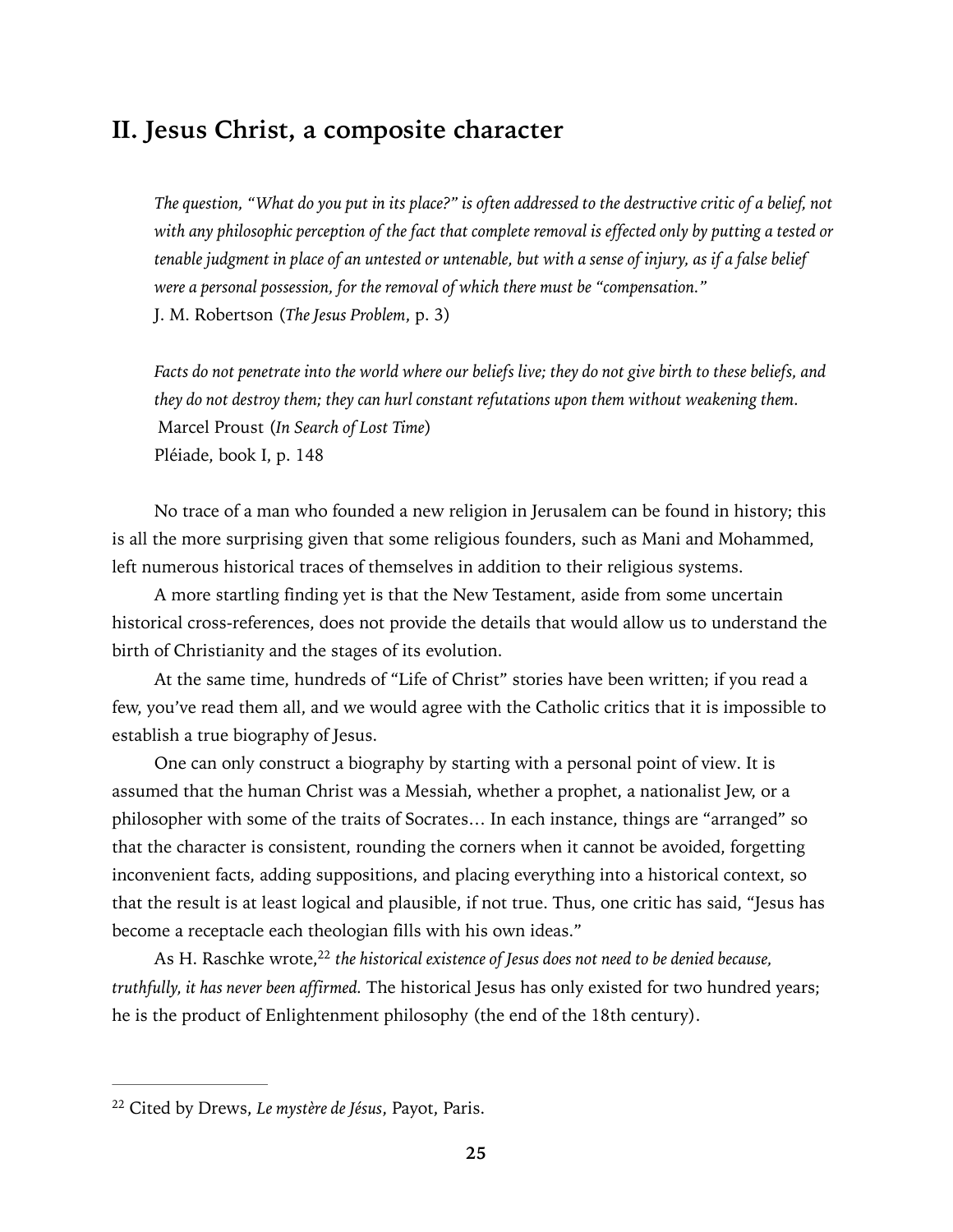#### **Critical Catholic positions**

An important number of theologians and Christian critics — in other words, those who believe in the historical existence of the man Jesus — recognize the impossibilities they face in writing a life of Jesus.

That's why Bultmann wrote in his book entitled *Jesus* in 1926: "We can no longer know the character of Jesus, his life, and his personality… We have not a single one of his words whose authenticity we can demonstrate… In my estimation, whatever we can know about the life and character of Jesus, it's not very much."

And Bertram, in his *Nouveau Testament et Méthode historique* (1928): "The figure of Jesus is not directly accessible through history. It is futile to try to integrate him into historical developments… What is revealed to the believer is not the Jesus that was, but the Jesus that is; the historian must confine himself to this observation."

Similarly, Erik Sjöberg (*Der verborgene Menschensohn in den Evangelien*, 1955, p. 216) wrote: "But even if Jesus was truly a historical person and we are able to learn something about his historical character, the Jesus proclaimed by the Church and depicted in the Gospels is still a mythological figure. His name is all he has in common with the Jesus of history, who remains totally unknown to us. And the New Testament message is mythological in a more radical way than is implied in the present discussion regarding the demythologization of the Gospel."

We may equally cite Käsemann, who showed, in his *Analyse critique de l'Epître aux Philippiens*, that the hymn in 2.5–11 is not at all concerned with the *individual* who *became a man*, but with the *theological event* of salvation which puts the Saviour "in a suprahistorical, mythical framework".

In a recent article,<sup>23</sup> a clergyman acknowledged that it is commonly accepted that *writing a life of Jesus is no longer possible*, and he observes: *Paradoxically, we are in agreement in affirming that we know nothing about the life of Jesus. For the theologians, it is because he is God; for the professors of the Formgeschichtlicht Schule, it is because he is an idea of the Christian community. The poor devil who writes a life of Jesus proves that he has not the slightest inferiority complex and that he will stop at nothing… he doesn't realize that Jesus has no life of his own… that Jesus is only a story…*

To critique this view, he cites a Catholic journal<sup>24</sup> that goes so far as to pose dangerous questions: *What can be and what must be our ideal? We reply: a history of Jesus…the strictly positive* 

<sup>&</sup>lt;sup>23</sup> Jean Steinmann, "Peut-on écrire la vie de Jésus?", *La Table Ronde*, No. 154, Oct. 1960. The author was not, however, afraid to write a "Life of Christ"; his book was blacklisted in 1962 because it showed the character of Jesus to be "confined by limitations that were too human".

<sup>&</sup>lt;sup>24</sup> L'ami du clergé, August 11, 1960.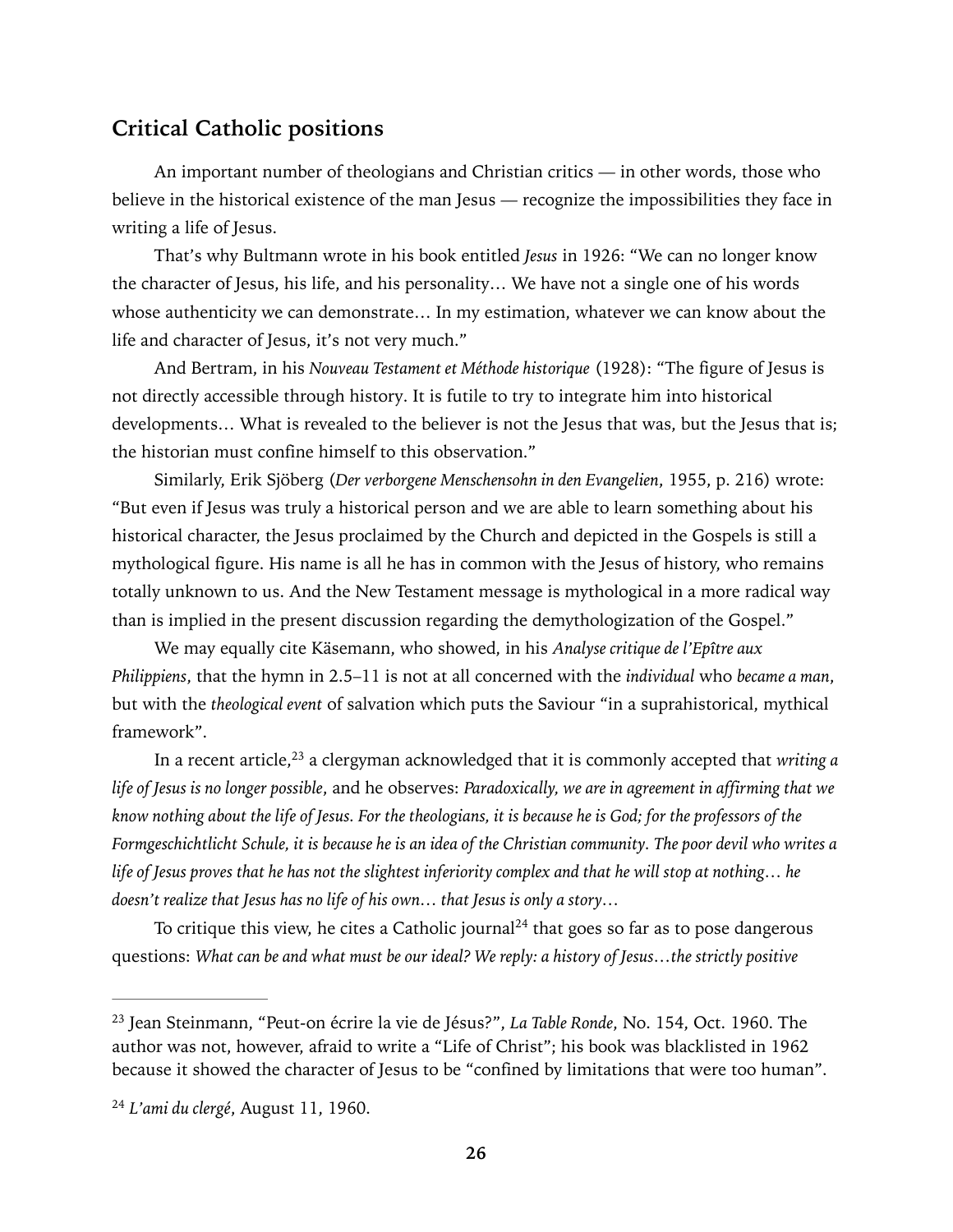*clarification of facts that are still quite recognizable — perhaps a few sequences of events, some causal relationships if possible.*

All we wish to show from this debate is that Christian criticism is itself quite embarrassed by the biography of a historical Jesus.<sup>25</sup>

#### **Three rationalistic approaches**

The diversity of the approaches taken by rationalist criticism clearly shows that it is faced with problems that are insoluble or poorly stated due to the lack of a solid basis. Independent critique on the subject of Jesus' historical existence can be divided into three trends.

The first is that the man Jesus did not exist; Christianity was born without him. If we abandon the man and keep the god, nothing or very little about the Christian religion would be different; it would observe the same rituals, the same sacraments, and the same prayers, barely modified and with nearly the same doctrine. There would be no more man who was crucified and brought back to life (a miracle that many educated Christians admit is only symbolic); instead, we would rediscover a god who died and was reborn — a normal act for a god, particularly at the turn of the era — a god who can bring salvation to the faithful better than a man mocked and beaten can. That is why Paul-Louis Couchoud says that *Jesus is a god made into a man*, and why Prosper Alfaric assures us that *Jesus is a myth*.

For the learned members of the second rationalist trend, particularly Loisy and Guignebert, Jesus did exist, but we possess no reliable information about him, even if such information appears to be historical in nature. Jesus has entirely receded into myth to the point where we can no longer glimpse his identity. Everything is as it would be had Jesus never existed.26

The third rationalist trend poses the working hypothesis that Jesus did exist, but with the unhappy restriction that he was not at all the man depicted in the Gospels. He would have been a Jewish fanatic, one of the Sicarii who rebelled against the high priest and the majority of the inhabitants of Jerusalem as well as the Roman procurator and his legionnaires. This man did not found Christianity, and its dogma did not come from him. Robert Eisler has pushed this hypothesis quite far. Turmel has presented a slight variation of it.

The problem of Jesus was clearly exposed in a recent book: *La Passion de Jésus*, by Marc 25 Stephane, Dervy, Paris, 1959.

<sup>&</sup>lt;sup>26</sup> Regarding Loisy's Christ, the Reverend Father Grandmaison says: *It's like being in front of one of these evanescent paintings that the walls of some catacombs perpetuate more than they preserve… (The Saviour) becomes a bland character, chimeric, anemic…* (*Jésus-Christ*, II, p. 198–199).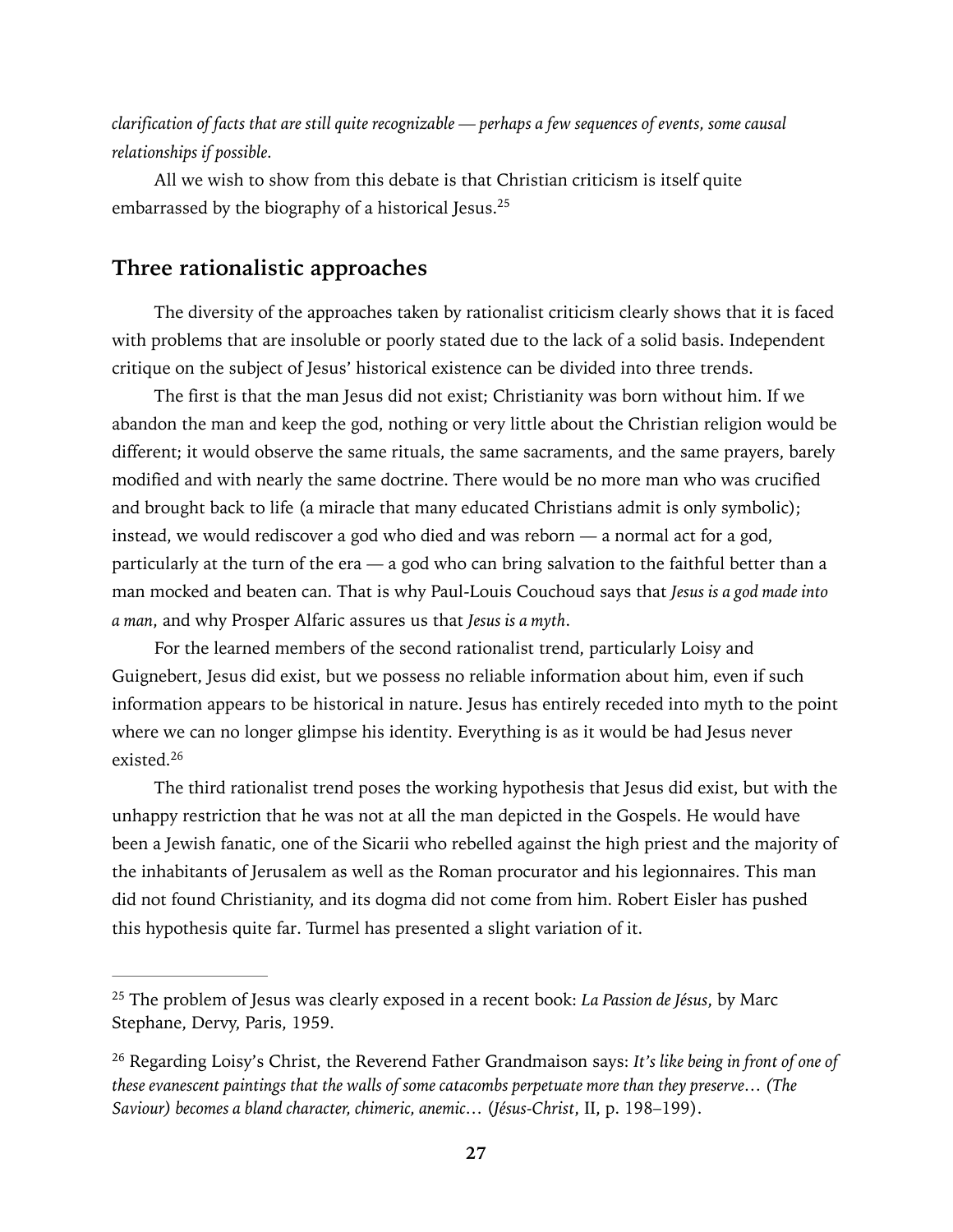Fundamentally, these three rationalist trends are not as contradictory as they appear. The only thing that separates them is how they explain the facts. There isn't such a big difference, from the standpoint of origins, between a founder who didn't exist, a founder so obscured by legend that he cannot be recovered, and a rebel leader who never sought the spiritual salvation of future Gentile Christians.

History is not of much help to us in deciding between these three positions; it provides us only with the argument from silence which, on its own, is not decisive. On the other hand, despite our reservations about their historical value, it might be the books of the New Testament that, at least indirectly, will tell us in which era the Christians, their scriptures, Jesus the god and Jesus the man appeared.

#### **Jewish sources are unaware of Jesus Christ.**

Let us first return to the texts that are considered to be historical.

Jewish sources do not tell us about the Christ; we do not find any Talmudic writings about Jesus; the few passages that concern him are directed against Christian tradition, and this discussion cannot be considered a witness to the existence of the Gospel Jesus.

The only point of interest in the arguments of the ancient rabbis against Christian tradition is that they do not deny it; they interpret it in order to debunk it and to undermine the foundations of the new faith, but what they are opposed to is not an earlier Jewish tradition; they have no documentation other than what Christian tradition provides.

Nevertheless, we must take note of a certain Jesus ben Pandera who was equated with Jesus ben Stada in the Talmud. The former was stoned, and his body was put on display in Jerusalem on the eve of Passover under Alexander Jannaeus (106-79 BC). The latter lived in the time of Rabbi Akiba, about the year 130 of our era; $^{27}$  he too was stoned and hung on the eve of Passover in Lydia (Asia Minor), far from Palestine. Whether these were two different versions of the same person or two separate people, the Talmud does show traces of a Jesus who resembled that of the Gospels but lived a century earlier. Making things worse is the fact that according to the Talmud, there was another contemporary of Jesus named Yehoshua ben Paraya who lived in the time of Alexandre Jannaeus, i.e. the time of Jesus Pandera, and this Jesus founded an apostate Jewish sect. This is why Salomon Reinach remarks with surprise that t*here* 

<sup>&</sup>lt;sup>27</sup> J. M. Robertson, *Christianity and Mythology*, p. 263, and *The Jesus Problem*, p. 112.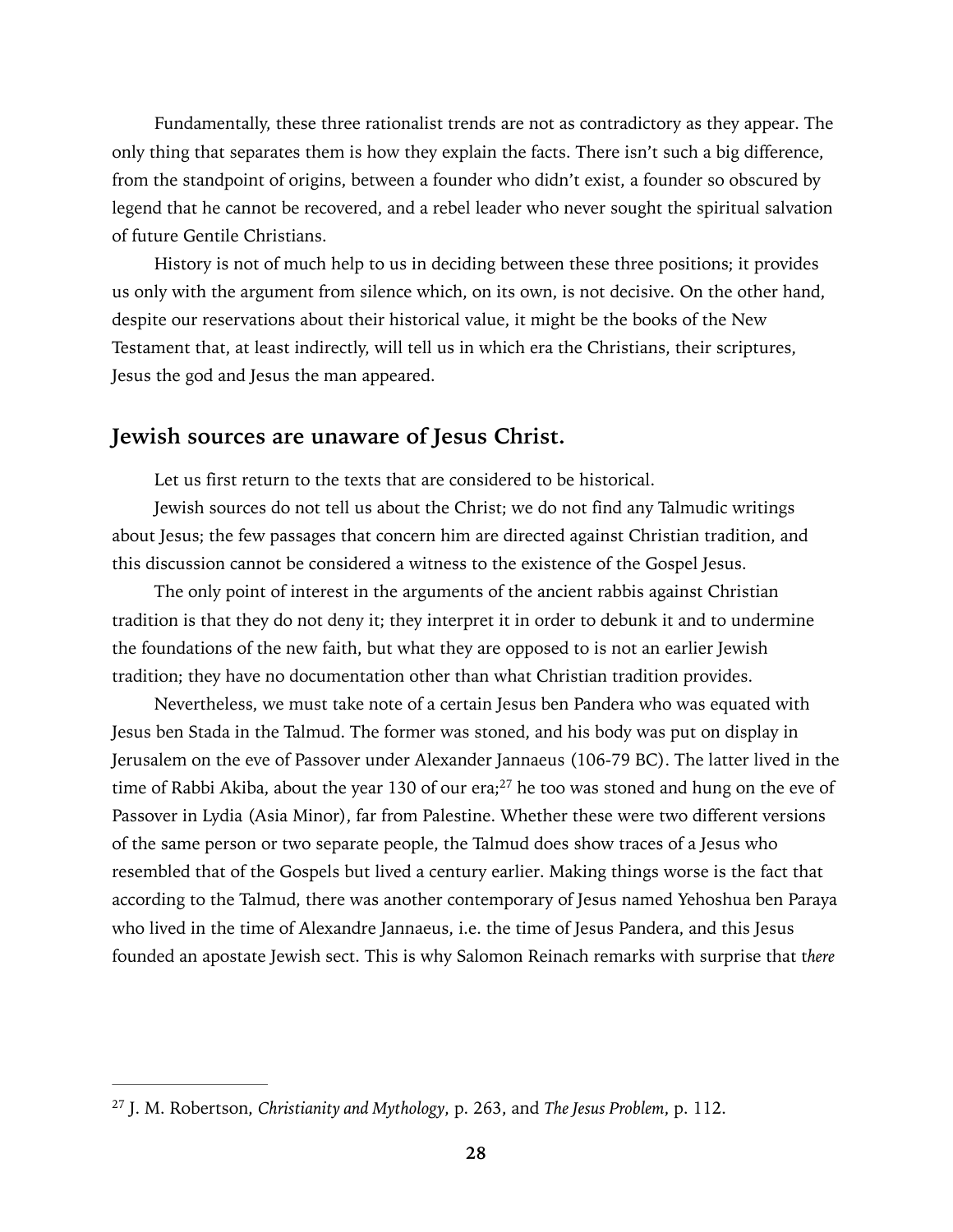*were disciples of Jesus nearly a century before the Christian era*;<sup>28</sup> and one British author wonders if Jesus might have lived one hundred years BC.29

In any case, it seems that, like the Christians, the Jews showed considerable confusion regarding names and dates when they put into writing the more-or-less altered memories of their masters or ancestors regarding either a single Jesus or several men of that name.

A learned Israeli<sup>30</sup> who believes in the historicity of Jesus wrote the following words: ... *the appearance of Jesus during a time of confusion that afflicted Judea under the Herods and the Roman procurators was so unremarkable that his contemporaries and his first disciples barely noticed it; and once Christianity had become a powerful and influential sect, Israel's teachers were already too far removed from the time of Jesus to accurately recall the events of the life of the Christian Messiah; they contented themselves with popular stories about the Messiah that were current and with the facts of his existence…* However, it is these same legends and Gospels that the author felt could support a 600-page book dedicated to the life of Jesus the Nazarene. As Salomon Reinach wrote, *we cannot create true history from myths any more than we can make bread from flower pollen*.

In the Greek text of *Jewish Antiquities* by Flavius Josephus, we find two mentions of Jesus (in XVIII.3.3 and in XX.9.1). These two passages are interpolations.<sup>31</sup> Furthermore, Flavius Josephus mentions neither the Christian movement, nor messianism, which he certainly knew about, in any of his works. Some have tried to explain the silence of Josephus by saying that he wanted to remain in the Romans' good graces and would have omitted any incidents that

<sup>30</sup> Joseph Klausner, *Jésus le Nazaréen*, Payot, Paris, 1933. Underlined by us.

 $31$  None of the three extant manuscripts of Flavius Josephus go back earlier than the 11th century. Origen (*Contra Celsum* I.47) reveals to us that Josephus did not believe Jesus was the Messiah, but Eusebius, around 320, found affirmation to the contrary in his text of Josephus, which had been "improved" in the intervening period.

<sup>&</sup>lt;sup>28</sup> S. Reinach, *Orpheus*, p. 334, § 31, Paris, 1933.

<sup>&</sup>lt;sup>29</sup> Did Jesus Live 100 B.C.? London, 1903. Though anonymous, this book's author was G. R. S. Mead. See also *Dict. of Christ and Gospels*, II, p. 877–822, the article by Travers Herford. The interpretation of the Talmudic passages concerning Jesus has prompted Fr Lagrange to write that *in the Jewish texts, the life of Jesus is sometimes brought back to the time of Alexander Jannaeus, sometimes to the time of R. Aquiba, or even further back with leeway of more than two hundred years (Le messianisme chez les Juifs*, 1909, p. 289). Another author observes: *Already in ancient times, crude fables on account of Jesus were circulating among the Jews, in which it seems that numerous individuals from different periods have been confused and amalgamated… the story of Jesus in the Talmud is so muddled that the rabbis of the Middle Ages were able, with the best intentions in the world, to insist that the Jesus of the Talmud was not the Christian Jesus.* (Isidore Loeb, "La controverse religieuse entre les Chrétiens et les Juifs au moyen-âge", in *Rev. Hist. des Relig*., XVII, 1888, p. 317).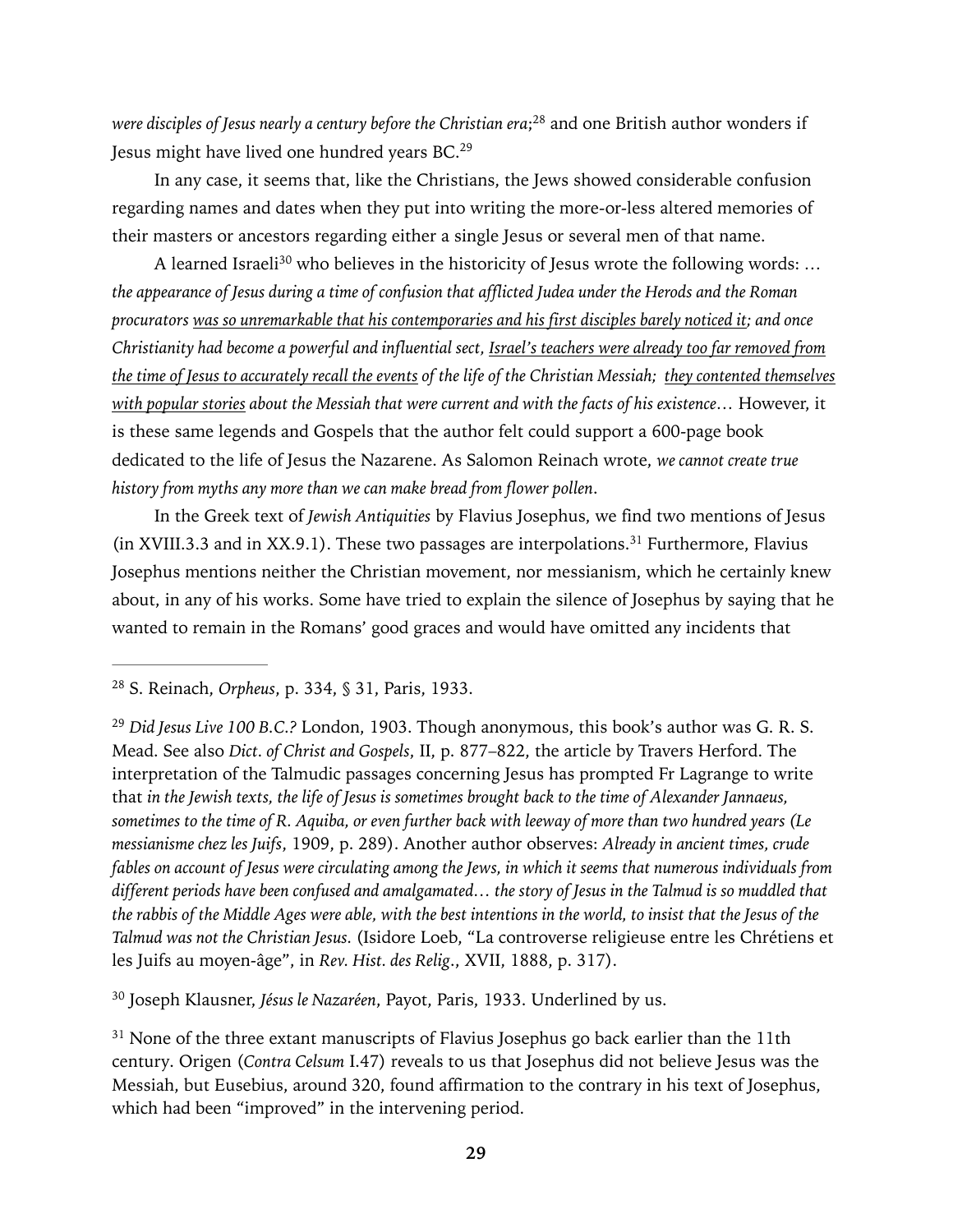might have dredged up unpleasant memories. One could also put forth the hypothesis that Christians erased all remarks and information that might have portrayed Christianity in a way other than how they wanted it portrayed. That is not impossible, but these explanations are nothing more than suppositions that cannot compensate for the silence of the texts. The essential fact is that Josephus is silent on Christ and on the Christians; and he lived between the years 37 and 100, i.e. after the presumed career of Jesus, during the time when Christianity would have been spreading.

Other Jewish writers who were very knowledgeable and famous in their day remained equally silent on the origins of Christianity; Philo the Jew, who was born 30 years before our era and died in the year 50, wrote a *History of the Jews* that ought to have mentioned Jesus, Christ, or the Christians. Similarly, Justus of Tiberius, who wrote a *Jewish History* up to the year 50, should have mentioned events that took place around the years 29–30. It is very surprising that these two historians made no mention of Christians, of Christ, or of Jesus; not even any indirect allusions to events in which they would have been involved. However, our surprise legitimate if a historical Christ existed — disappears if Jesus was originally a sectarian god.

#### **Pagan sources are late in mentioning Christians.**

The pagan writers of the first century know nothing of the crucifixion of Jesus or Christians either. Seneca (2 BC to 66), Pliny the Elder (23–79), Martial (40–63), Plutarch (45– 125), Juvenal (55–140), Persius (34–62), Pausanias (around 185), and Apuleius (around 170) maintain a stunning silence regarding Christ and his followers. Epictetus (50 to 120?) does make an allusion to Galileans, but it shows no interest in Christianity; it refers to those who, following in the footsteps of Judas the Galilean (in 6–7), continued to revolt against the Romans and gave birth to the Zealot party. Lucan, Pliny the Elder, and Seneca also speak harshly of the Jews, but they are silent about the Christians.

Some would like, without valid reason, to connect a message sent by the Emperor Claudius to the prefect of Egypt in 41 with the Christians: "I explicitly order the Jews not to bring in or admit Jews who come down the river from Egypt or from Syria, a proceeding which will compel me to conceive serious suspicions. Otherwise, I will by all means take vengeance on them as fomenters of a common plague that is infecting the whole world." That order concerns not Christians but messianic or apocalypticist Jews who were preaching the end of the world and the coming of their Messiah. What Claudius feared most of all regarding the Alexandrian Jews was not their messianism, which applied to few of the hellenized Jews in Egypt, but their number and the anti-Semitism that could result. He was afraid that their unfortunate discord, which he had already witnessed, would be rekindled and cause trouble.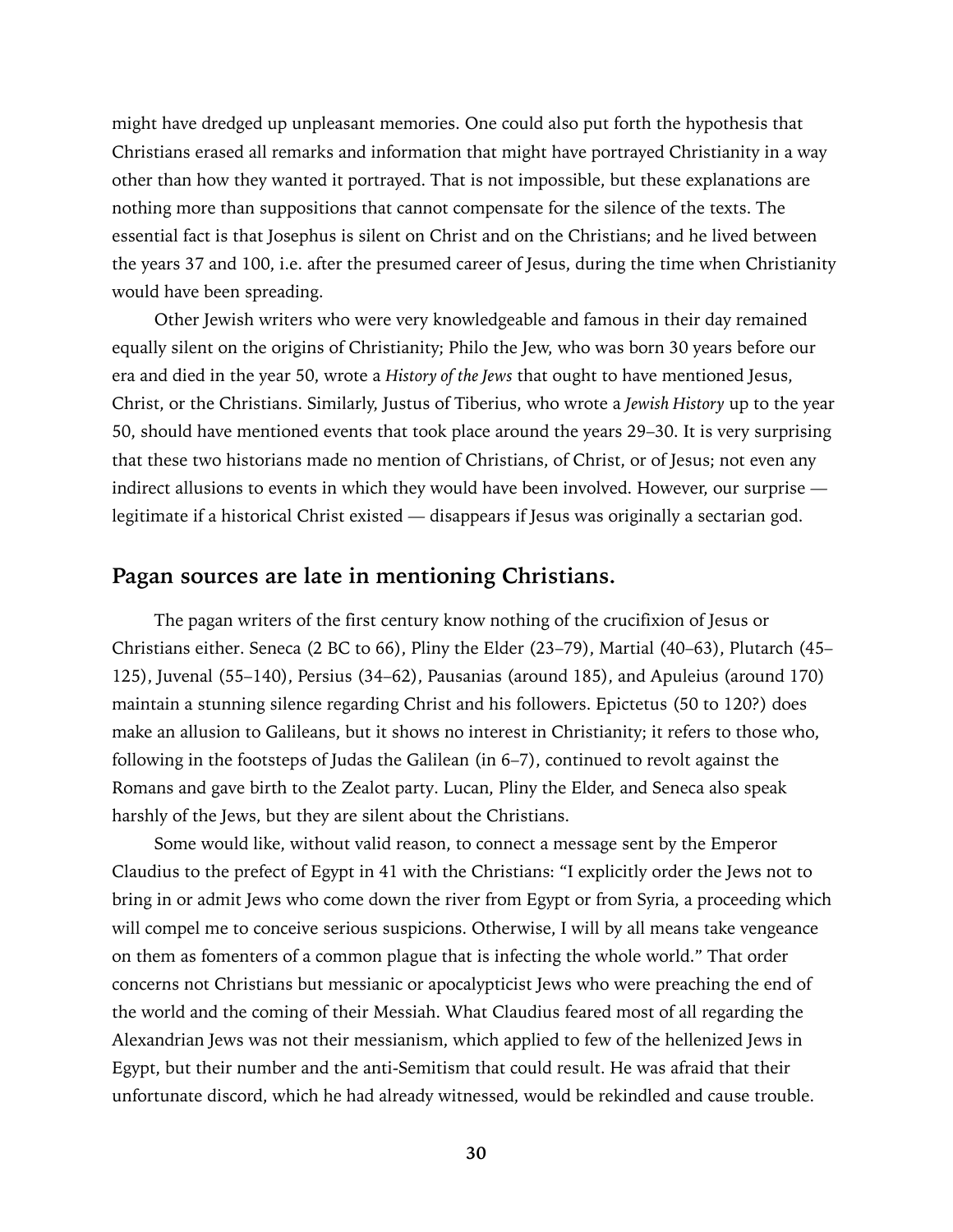The first Latin text concerning Christianity, if not spurious, dates to  $111.^{32}$  It is the letter sent by Pliny the Younger as governor of Bithynia to the emperor Trajan asking what actions he should take against Christians who were gathering before dawn to sing hymns to Christ as to a god. The phrase "Christo quasi deo" proves that the Christ was considered to be nearly a god; he was the son of a god, a kind of angel.

The authenticity of this account by Pliny has often been contested since the 16th century.<sup>33</sup> Whatever the case may be, this account can be taken as evidence of only one thing, that in the early second century, Pliny the Younger knew Christians who worshipped a Christ. He does not speak of a man named Jesus.

Around the year 120, Suetonius, in his *Life of Nero*, mentions the persecution of the Christians without giving the name of the sect's founder, but in his *Life of Claudius*, he happens to mention the expulsion of the Jews from Rome who were engaged in an insurrection under the instigation of Chrestos. Again, this is about the Jews, but who was this Chrestos? Was he an unknown Jewish agitator or the Christ? If he was the Christ, we must note that Suetonius places this event under the reign of Claudius, i.e. between 41 and 54. In that case, this Christ could not be the one that had been crucified in Jerusalem around 29–30. He would correspond rather to Paul.<sup>34</sup> It is problematic that Suetonius does not mention Christians in that passage, and we have reason to doubt the expulsion. In fact, Cassius Dio (writing a century after Suetonius) tells us that "the Jews were so numerous in Rome that they could not be driven out

 $34$  Josephus is unaware of the incident reported by Suetonius and speaks about Claudius in positive terms. By contrast, the Acts (24.25) refer to an accusation against Paul at Caesarea: *This man is a plague. He incites riots among all the Jews around the world…* Another curious fact: Paul had a companion by the name of Jesus called Just (Col. 4.11); the nickname "Just" is the same one given to James, brother of Jesus.

 It has also been thought that the mention of the Christians in Suetonius (*Nero* 16) that puts them between herbs and chariot drivers is an awkward addition. Moreover, the Acts of the Apostles (28.21–23) establishes that there were no Christians in Rome around the year 62.

<sup>&</sup>lt;sup>32</sup> We are still unsure if Pliny was the provincial governor.

Notably by Havet (*Le christianisme et ses origines*, book IV, p. 428–431). He notes that *the only* <sup>33</sup> *manuscript on which basis the correspondence of Pliny and Trajan was published disappeared immediately after its publication, so that we have no physical proof that these two letters were actually in the manuscript, and that they were not composed by a Latinist at the end of the 15th century…* Also worth noting is the absolute silence of Pliny on the Christians elsewhere in this letter; he mentions them neither in his private letters, nor in his correspondence with the emperor, nor in his *Panegyricus*. Arthur Drews (*Le mythe de Jésus*, p. 100) says that the letter of Pliny is modeled on the discourse by Festus to King Agrippa (Acts 25.14ff), that it was fabricated in the early 16th century by Gibcondo di Verona, and lastly, that Pliny was never governor of Bithynia.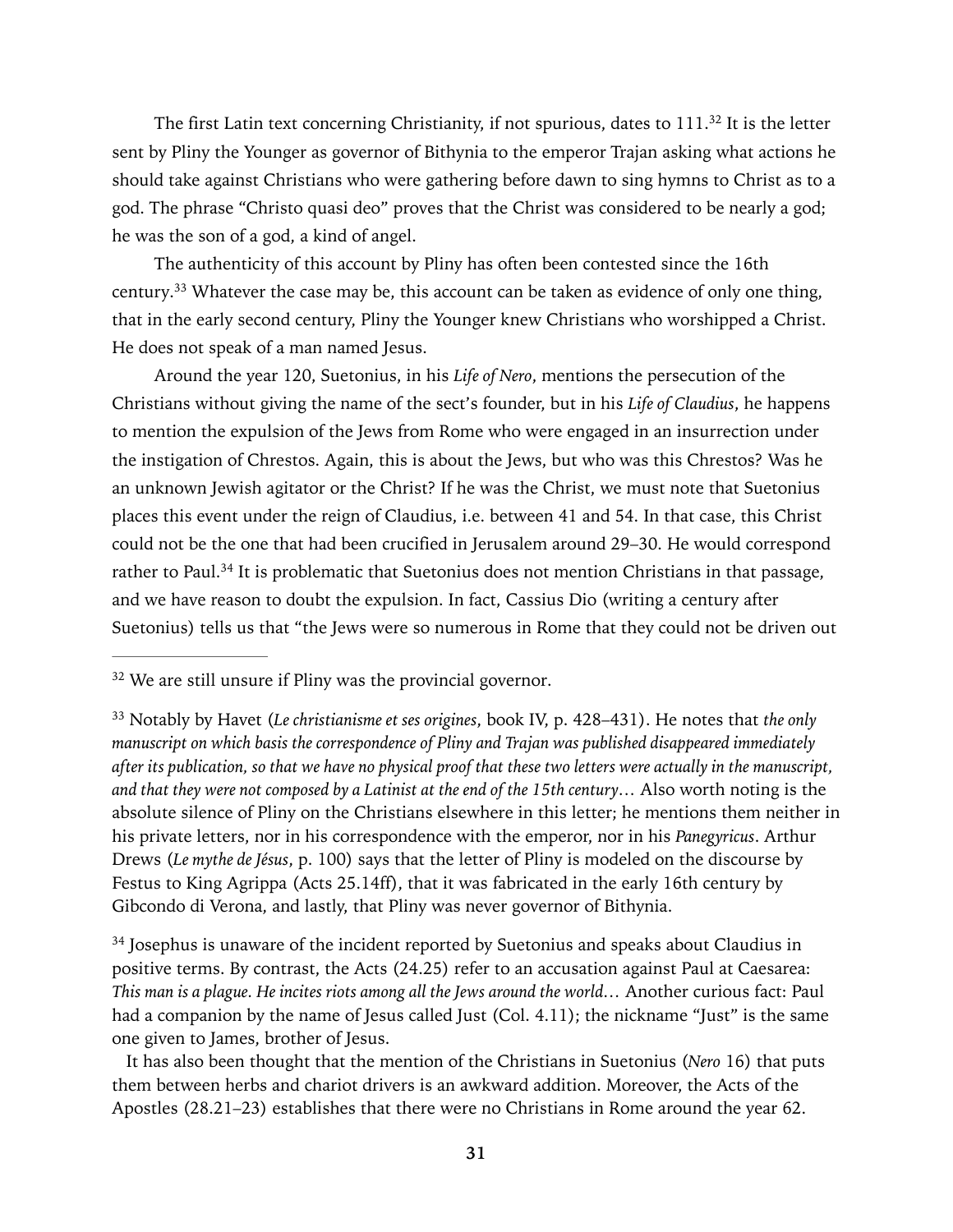without causing a ruckus; Claudius did not expel them, but he would not allow them to meet" (Liv. 55).

Let us now examine the supposed account of Tacitus that dates to the years 116–117. In his *Annals* (XV.44), he recounts that Nero accused the Christians of having set fire to Rome, and that the name "Christian" came from Christ who had, under Tiberius, been handed over to the procurator Pontius Pilate for punishment. He adds that this loathsome superstition, repressed at the time, had risen again not only in Judaea, but also in Rome.

Let us analyze this evidence. Tacitus does not name Jesus; he speaks only of the Christ, and he takes this cultic title to be a proper name. Would these happen to be sectarians whose repressed movement had suddenly just been reborn? Was it really the same "religion" that had drawn the attention of the Roman authorities in Palestine around the year 30? Tacitus was writing three generations after the events that he recounts. He is simply reporting hearsay. He is not a direct witness, and it is surprising that he knows more about the Christians than the Jewish and Roman historians who preceded him and knew nothing about the crucifixion in the year 30. He is confusing the messianists that existed under Nero with the new Christian sect in the time of Trajan.35

Tacitus associates Christians with the fire that ravaged Rome in year 64 of the common era. If that had been the case and the Christians were martyred by Nero because of this disaster, the Church Fathers would not have failed to mention it and write long chapters on the persecution instituted by Nero. However, early Christian tradition is silent with regard to Neronian persecution and the account by Tacitus. The Epistles of Paul make no reference to it. Nor does the first Epistle of Peter; nor does Revelation know about the collective martyrdom of Christians accused of setting fire to Rome. Clement of Rome, Ignatius, and even Melito (bishop of Sardis around 170 who provides the earliest Christian reference to the cruelty of Nero: *For this had never happened before, that the pious race should now suffer persecution…*) — none of these clergymen was aware of this persecution of the Christians in 64. Tertullian, who frequently

Fr Battifol writes on the subject in *L'Eglise naissante et le catholicisme*: *We cannot accept with rigour* <sup>35</sup> *the terms of Tacitus' statement… He presents things as if, from the death of Christ to the fire of Rome in 64, Christianity had gone through a prolonged phase of suppression, and then, shortly before 64, it had undergone a phase of sudden expansion, not only in Judaea, but also in Rome.* Bruno Bauer (*Christ and the Caesars*) estimates that *He (*Tacitus*) must have obtained the fact of the conviction of the founder of Christianity in the same official archives in which Tertullian discovered a note stating that at the moment of Jesus' death, the sun was darkened at midday.* We would add that the phrase in *Annals* 15.44 is an isolated witness; it is the only passage in which Pilate is mentioned by a Roman writer. However, a recent discovery establishes that Pontius Pilate was Prefect and not Procurator or Governor. This error in the Gospels is then repeated in Tacitus; it is in the Gospels that the interpolator of Tacitus went looking for this detail.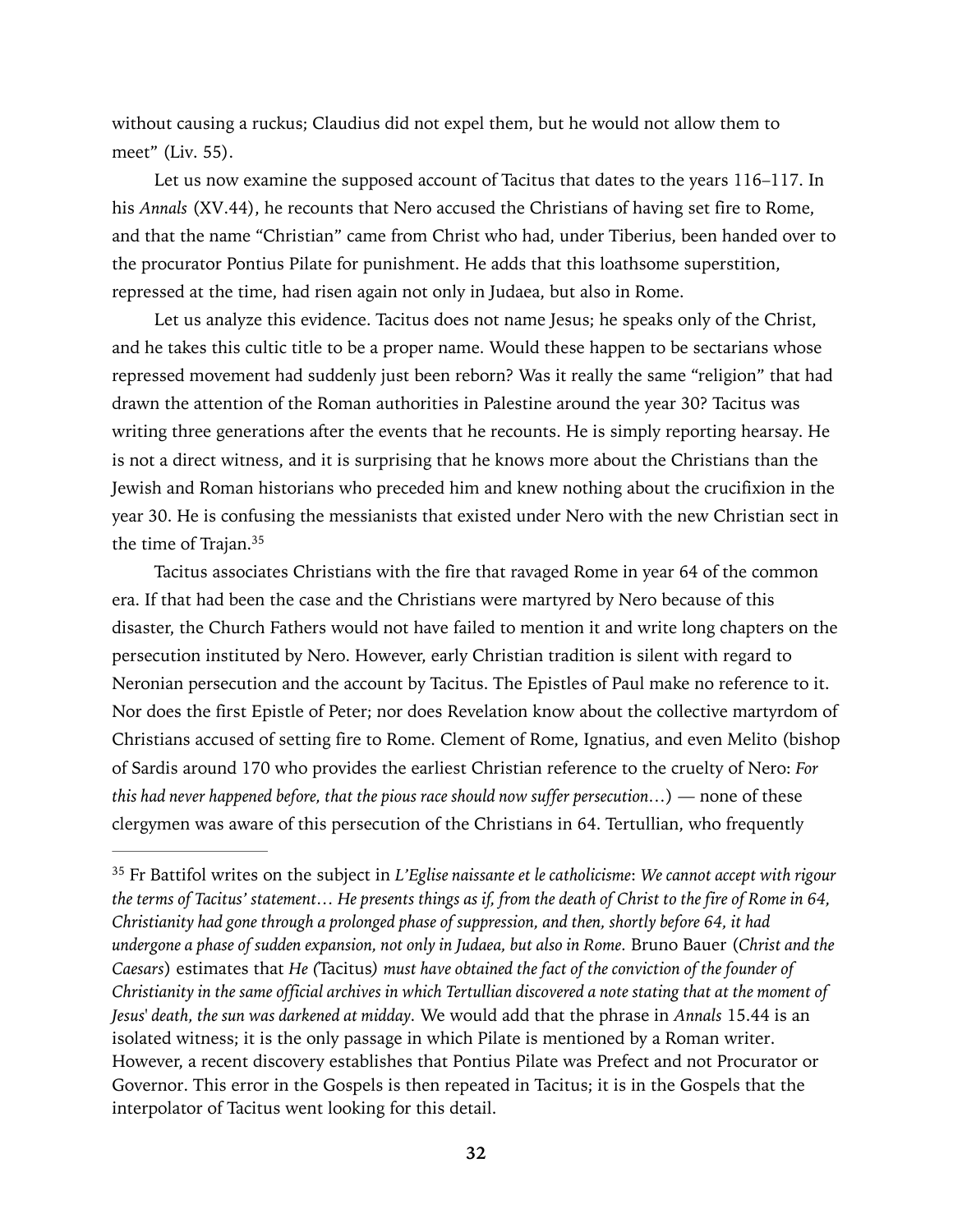relied on Tacitus, did not read this passage in the works that had before him. Two centuries after the alleged event, Lanctantius, Origen, Eusebius, and Jerome suggest that Peter and Paul were victims of Nero's fury (which is far from being an established fact), but they have no idea regarding the accusation made against the Christians, that they had set fire to Rome; nor to the multitude of the faithful who were thrown to the flames.

Around 400, Sulpicius Severus repeated the comments of Tacitus on the Christians and on the fire of Rome, but later writers are unaware of it, including these particular remarks. Nor do Nero and his crimes qualify for Dante's Inferno. This silence of more than a thousand years on the Christians in 64 is very serious when it comes to the authenticity of the 15th book of Tacitus' *Annals* and Sulpicius Severus' *Chronicle*. The possibility of a forger of the 14th or 15th century inserting these passages into earlier manuscripts he was copying cannot be excluded,<sup>36</sup> especially since Tacitus says nothing of the Christians anywhere other than in this dubious passage.

We can conclude, then, that the Romans did not hear about Jesus for at least a century and must concur with Daniel-Rops when he writes: "It is not rigorously provable from Roman documents alone that Jesus existed…"

#### **The appearance of the Christians**

The term "Christian" certainly did not exist in 64; it was coined much later in the Gentile world to designate Gentile Christians; its first widespread use is by the Apologists (Justin, Athenagorus, Theophilus, and Minucius Felix), Ignatius, Irenaeus, Tertullian, Clement of Alexandria, etc. — in other words, around just 145 at the earliest — but from that point onwards, it was applied with ease to sectarian Jews of the first century, making it possible for the new religion to back-date its origins.<sup>37</sup>

Yet, the name "Christian" does not necessarily possess the etymology that is attributed to it. We are assured that it comes from "christ", which in Greek is the equivalent of the Hebrew

<sup>&</sup>lt;sup>36</sup> The authentic chronicle of Sulpicious Severus was discovered by Florez in the middle of the 18th century in a manuscript from the 13th; we do not find the story of the persecution of the Christians under Nero there.

 $37$  Recall that the god Serapis was surnamed Chrestus, and that his followers could just as easily be confused with our Christians. The same name was applied to the subterranean mystery gods of Samothrace as well as to Hermes, Osiris, and Isis. The emperor Hadrian wrote after 130 that — in Egypt — "the worshippers of Serapis are also Christians and those who call themselves the bishops of Christ are devoted to Serapis." Is this text about Christus and not Chrestus?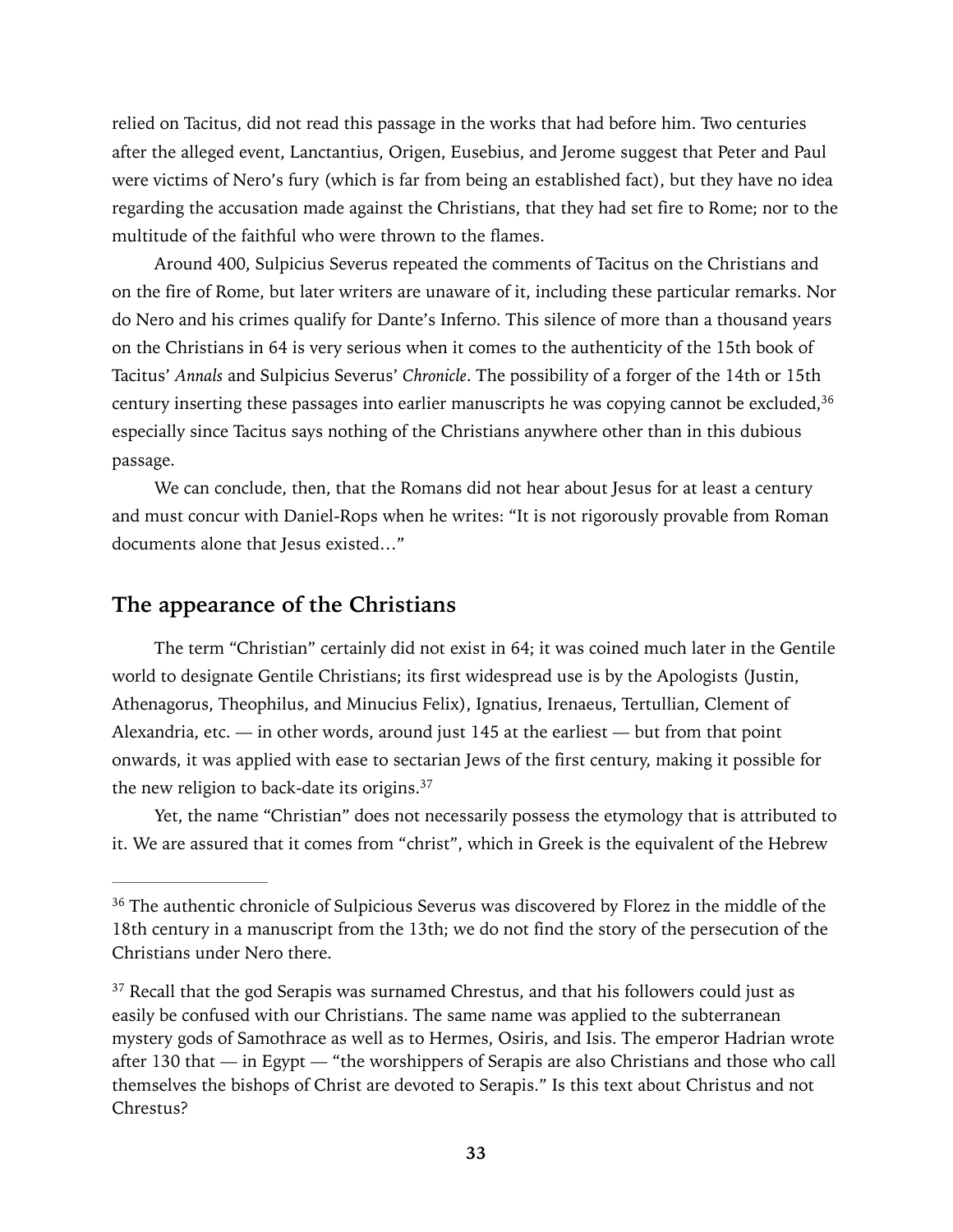word "messiah", which means "anointed", to which some would add (though not strictly required) that it refers to a man named Jesus. It can also be shown — without involving Jesus — that the first Christians and some Gnostics were anointed with the oil<sup>38</sup> of the Holy Spirit or the Tree of Life during baptism; thus, Cyril of Jerusalem states that the term "Christs" comes from the anointing. This is confirmed by Methodius (*Symposium, or on Virginity*, VIII.8) who cites Psalm 104.15 (105.15). In the eyes of the pagans, they were "christs", an ironic or derogatory term that amounted to calling them "oily ones" or "smeared ones", and not followers of a Jewish messiah unknown in the Greek world. Moreover, the word "Chrestians", which became prevalent and preceded the term "Christians", has nothing to do with "Christ"; it means "good" or "friendly".39

Therefore, we can say for certain that Christians as such were unknown in pagan literature before 112 — a highly doubtful date — and in Christian literature before 145, a century after the supposed life of the man Jesus in Palestine.<sup>40</sup> This fact is corroborated by anti-Christian arguments, which do not start until around 160. That is when pagan philosophy begins its counterattack against Christian propaganda. It is the time of Justin's involvement with the Cynic philosopher Crescens. Justin equally accuses "the princes of the priests and doctors" of the Jewish people for "profaning and blaspheming the son of God throughout the earth" (*Dial. Tryph.* CXVII.3). Around 170, Celsus describes Christian missionaries as charlatans, and their doctrines as absurd. He lists a large number of Christian sects, all Gnostic, as well as their rivalries and disputes. He knows not of a single Christianity, but rather of a multitude of Christian groups who do not profess the same faith. The name "Christian" is

II Cor. 1.21; I John 2.20, 2.27; Tertullian (*De Bapt.* 7, *De Res. Carn*. 8) <sup>38</sup>

 $39$  Chrestus was a name used in Rome in the third century. Ulpian, Praetorian prefect in 222, had two assistants, one of which was named Chrestus; and Justin (*Apol*. 1.4) wrote: *Considering only the name that accuses us, we are the best of men*. For the Marcionites, Jesus was the good god (*Adamantios* 2.9). The "Christians" of Pliny and Trajan might have been "Paulinians" who spoke of their good god, his heavenly crucifixion, and the end of the world.

Incidentally, Chrestus is also the simple name used in Codex Mediceus, the only manuscript of Tacitus. It was later corrected by a scribe who scratched out the *e* and put an *i* in its place.

 $40$  The term "Christian" occurs only three times in the New Testament (in Acts and I Peter), and not in the Gospels; it is absent from the Epistles of Paul; nor can be found in the writings of Polycarp or Tatian. Harnack (*Missions*, I, p. 97, n. 3) cited by Goguel (*La Naiss. du Chr.*, p. 211, n. 4) provides an original text which speaks of *Christians and Jews who confess Christ*; thus, these Jewish "Christ-ians" were not Christians, being that a distinction is made.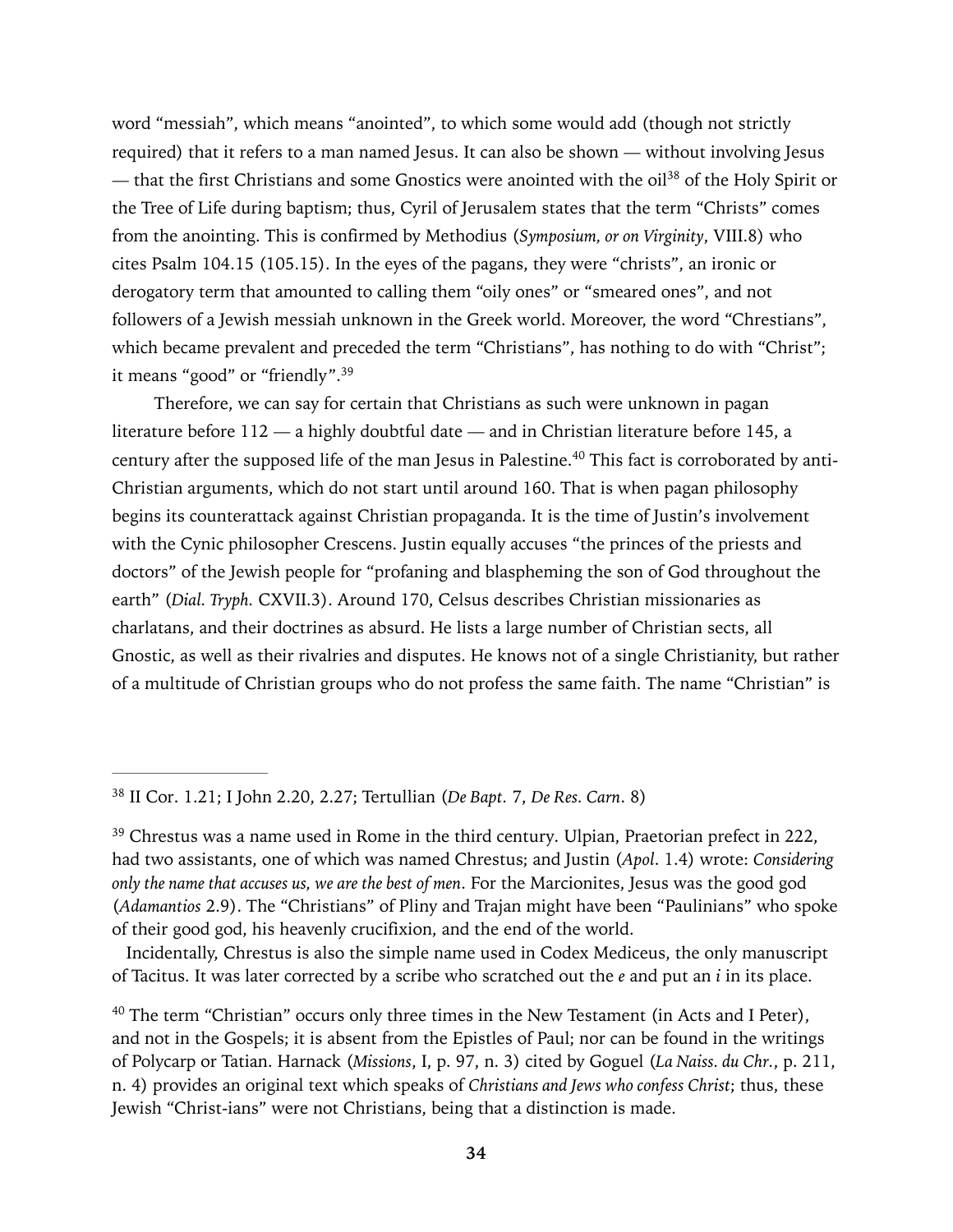applied to diverse sects. Already, in 130, Hadrian indicated that the Christians of Alexandria were devoted to Serapis.<sup>41</sup>

During this time, the only knowledge that pagans had so far of the name Jesus came from Gnostic sects that adopted as their god around the year 115. Jesus the man was completely unknown.

#### **The silence or gullibility of historians**

Are we to think that the Jewish historians, like the pagan writers, were redacted by Imperial censorship, by the rabbis, and by the Church Fathers in all things concerning the Messiah Jesus? No doubt, the books of the Bible were destroyed and remade on many occasions; the Jewish and Christian orthodoxies got rid of many apocryphal, apocalyptic, and Gnostic books, as well as the polemical works of their adversaries. But is it likely that everything was destroyed and that only the messiah Jesus was targeted? We can find traces of other messiahs; and, even in the New Testament, elements portending a Jesus other than the traditional one are present.

Furthermore, even if it were possible to hide or correct manuscripts, such treatment would be difficult, even impossible, with respect to inscriptions, paintings, and monuments. Now, Christians only had separate cemeteries in Rome around the end of the second century or the beginning of the third, and in the Catacombs, the human or crucified Jesus is nowhere to be found; what we *do* find — along with Orpheus and the Good Shepherd — is the heavenly Christ, with his pagan beardless face and a halo with the solar cross of victory; we also find depictions of the sacred meal with bread and fish, and it is the Seven rather than the Twelve who are getting ready to partake. One is reminded that the Marcionites ate fish instead of meat. Lastly, the oldest Christian inscription that we posses is from a Marcionite church at Lebaba (near Damascus); it dates to 318–319; in this inscription, it is "Chrestos" (the Good) who is named, not "Christus" (the anointed), and with no mention of Jesus.

The obvious dearth of historical evidence is certainly deplorable, but admittedly, we are only able to reason on the basis of facts that we know to be certain or probable.

With no secular author attesting to the historicity of Jesus, some would like to argue that none contested it either. This argument holds little weight, because we still have evidence of a

 $41$  See note 37. This is supplemented by the following observation: Sulpicius Severus, who calls Hadrian and Marcus Aurelius persecutors of the Christians, wrote that under Antoninus (138– 161) there had been peace for the Churches. However, Antoninus had suppressed an uprising of Jews in 155. A distinction is therefore being made between Jews and Christians. On this subject, see also the *Bulletin du Cercle Ernest-Renan*, No. 97, February 1963.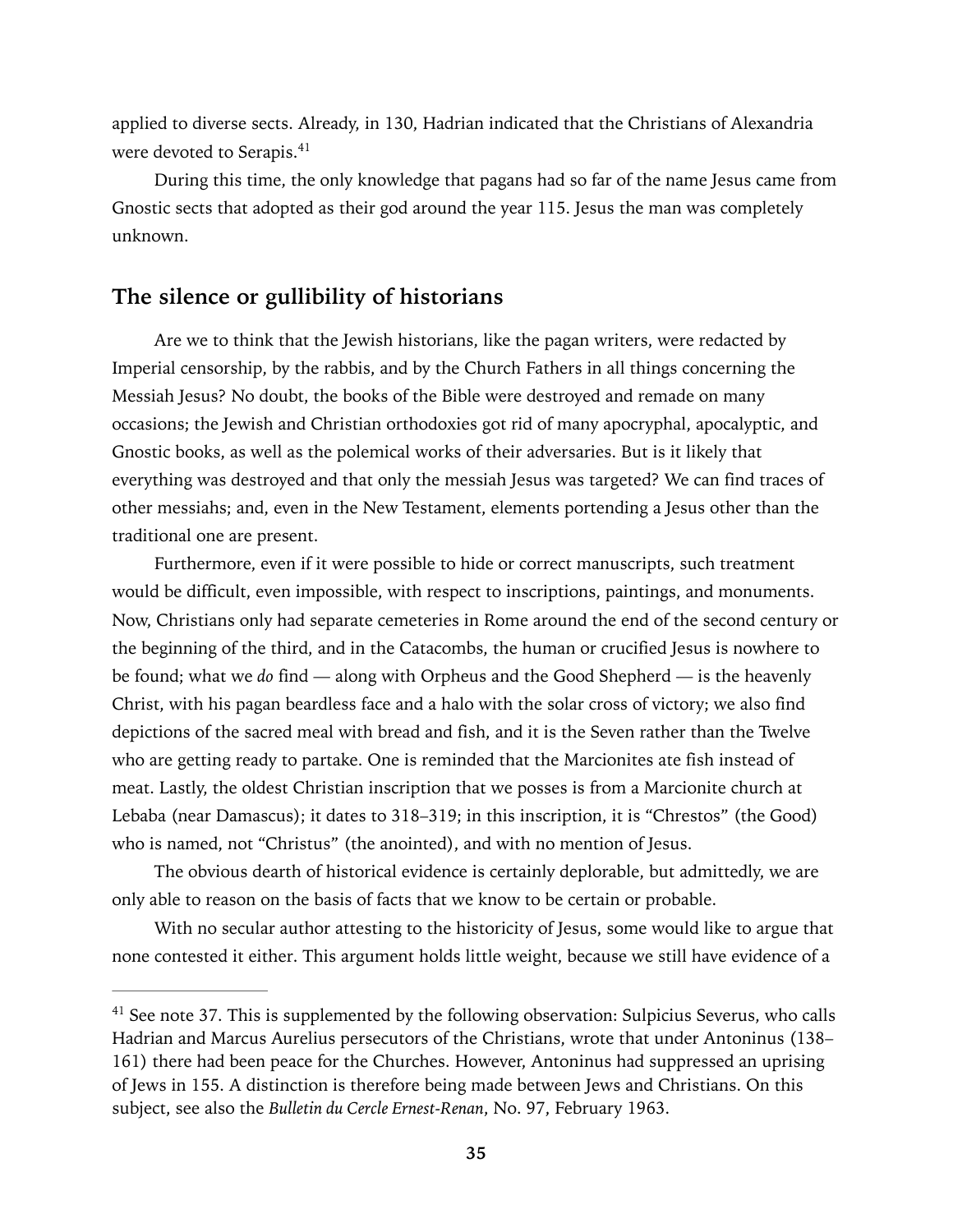pre-Christian Gnosticism and fragments of Gnostic books that taught a Christ who was spiritual and not yet humanized.

We only know the writings of Celsus and Porphyry by way of rebuttals made against them, but we know that Celsus had this to say about Christians: *you create fables yet you do not know how to make them plausible… some of you have reworked the Gospels at least three or four times so that you can deny what it is we object to.* We also know that Trypho said to Justin: *you follow a futile rumour and your christ is of your own making. No one even knows when he was born or where he lived.* Porphyry claimed that *the evangelists were inventors and not historians of the things they declared about Jesus*.

Therefore, the pagans certainly doubted the existence of Jesus, and they were not the only skeptics. We know thanks to Saint Jerome that *even in the time of the apostles, while the blood of Christ in Judea was not yet dry, it was claimed that the body of the Saviour was only a phantom* (*Adv. Lucif.*  23), which is confirmed by numerous passages in the New Testament (notably 1 John 4.2 and 2 John 7) that argue against the adversaries of a human christ: *Every spirit that does not confess Jesus Christ has come in the flesh is not from God*.

In any case, even if it is true that the silence of history and the doubts of contemporaries do not prove on their own that Jesus did not exist as a human, they cannot be invoked *a fortiori* to certify that existence. With such logic, one might seriously conclude that life forms did exist on the moon and Mars simply because it is possible for life to exist there.

To demand proof from those who do not accept the historical existence of Jesus is nonsense. Negative proof cannot exist. It is up to believers to establish the validity of their "historical" view. However, the evidence to support their claims is lacking.

Opinions do not count as evidence, even in general. Even if all the contemporaries of a man-god named Jesus had believed in his existence, the reality of that existence would still be questionable, just like that of Hercules, centaurs, and even the ghosts that many believe haunt Scottish castles. At the turn of our era, people were only interested in historical reality insofar as they could adapt it to beliefs and superstitions — a view, in other words, that treats history as an ideal truth having nothing to do with actual events.

### **The appearance of Jesus the god**

When and how did the name of Jesus appear? (See note on page 89.)

Aside from the Gospels, which are much later than some assume, it appears that Jesus was introduced to Gnosticism by Saturninus around the years 115–120. For him, Jesus was incorporeal and unbegotten; it would be a mistake to believe he was then considered to be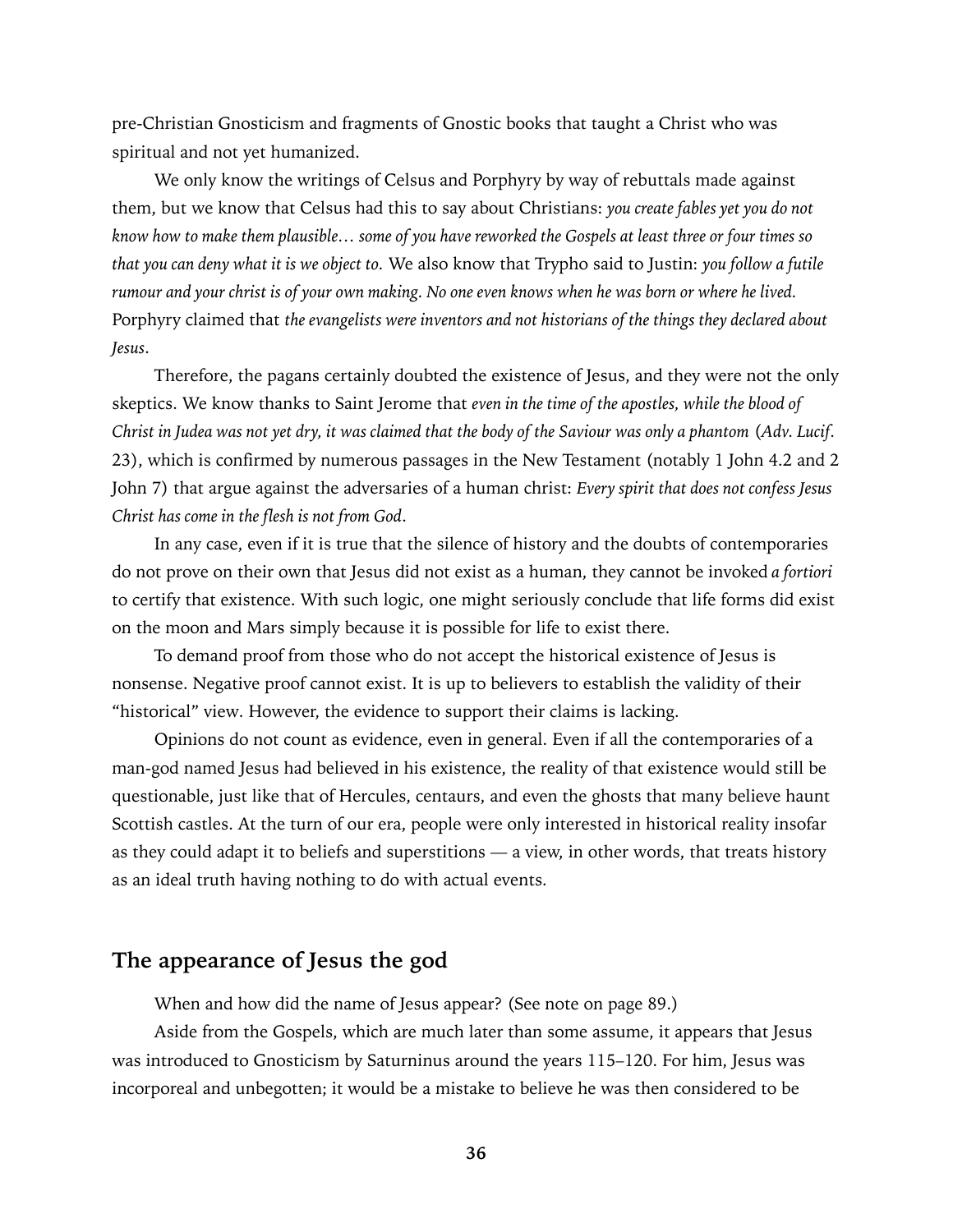human. In the eyes of the Gnostics, this Jesus was a divine being; he took the place of the Mother of All Living; the primitive, feminine lineage of the first Gnostics disappeared before Jesus the god.

For the *Shepherd of Hermas*, Jesus is an archangel; if we look at the *Didache*, it knows of no historical Jesus.

Revelation, the Jewish portions of which were written around 69 and then Christianized much later (undoubtedly after 135), knows equally of a divine Jesus, but it paints numerous portraits of him that are difficult to reconcile: a heavenly Messiah, a Lamb slain at the end of the world, a heavenly High Priest, the Child of the Bride of the Lamb and of Yahweh who escapes the Dragon and ascends into the sky. There, Jesus is not yet a man.<sup>42</sup> Far from succumbing to his enemies, this Messiah establishes a Jewish Kingdom on the ruins of the Roman empire; this is not our Jesus.<sup>43</sup>

In the original text of the Epistles of Paul, the name of Jesus appears secondary; it was added to Christ who, for the apostle, was a god of mystery, a redeemer, an enemy of the Jewish Law who was crucified in the cosmos by the prince of the world (Yahweh), and by the planetary demons who guard imprisoned souls.44

Similarly, in the Epistle to the Hebrews (around 145), Jesus the heavenly High Priest, Priest of the Most High God, was able "take on the likeness" of men, but his body and blood came from the sky. He was superior to the angels; he was not yet human.

For the *Gospel of Peter*, the Christ was a giant higher than the sky; he was identified with a heavenly cross and felt no pain.

 $42$  The seer of Revelation tells us (20.2) that an angel descended from heaven and subdued the Dragon for a thousand years.

<sup>&</sup>lt;sup>43</sup> V. Cahier Renan, No. 12: "Le mythe samaritain d'Hélène". It was against this female lineage that the *Clementine Writings* rebelled. Some Gnostic sets that preceded Christianity (the Naassenes) or the Gospels (the Nicolaitans) worshipped the feminine Holy Spirit, who was the Mother of God and All Living. Proceeding directly in line from the Great Mother of Asia and the Mediterranean, she was interpreted mystically in the Church as the bride of Christ. The Virgin Mary, a replica of the Fertility Goddess, was not a historical individual. The Madonna already existed many centuries before Christianity, and the statuettes of Isis manifest the image of the Virgin and Child. Thus, it was no difficulty for Mary to lend her name to her older appearance as the goddess of springs and trees, and to build churches on the sites of pagan temples. Justin complained (I *Apol*. 64) about seeing pagans erect the statue of the pagan virgin they called Coré near springs.

<sup>&</sup>lt;sup>44</sup> Some portions of the Epistles and Revelation are composed entirely in the form of poetic stanzas; their text is liturgical, not historical.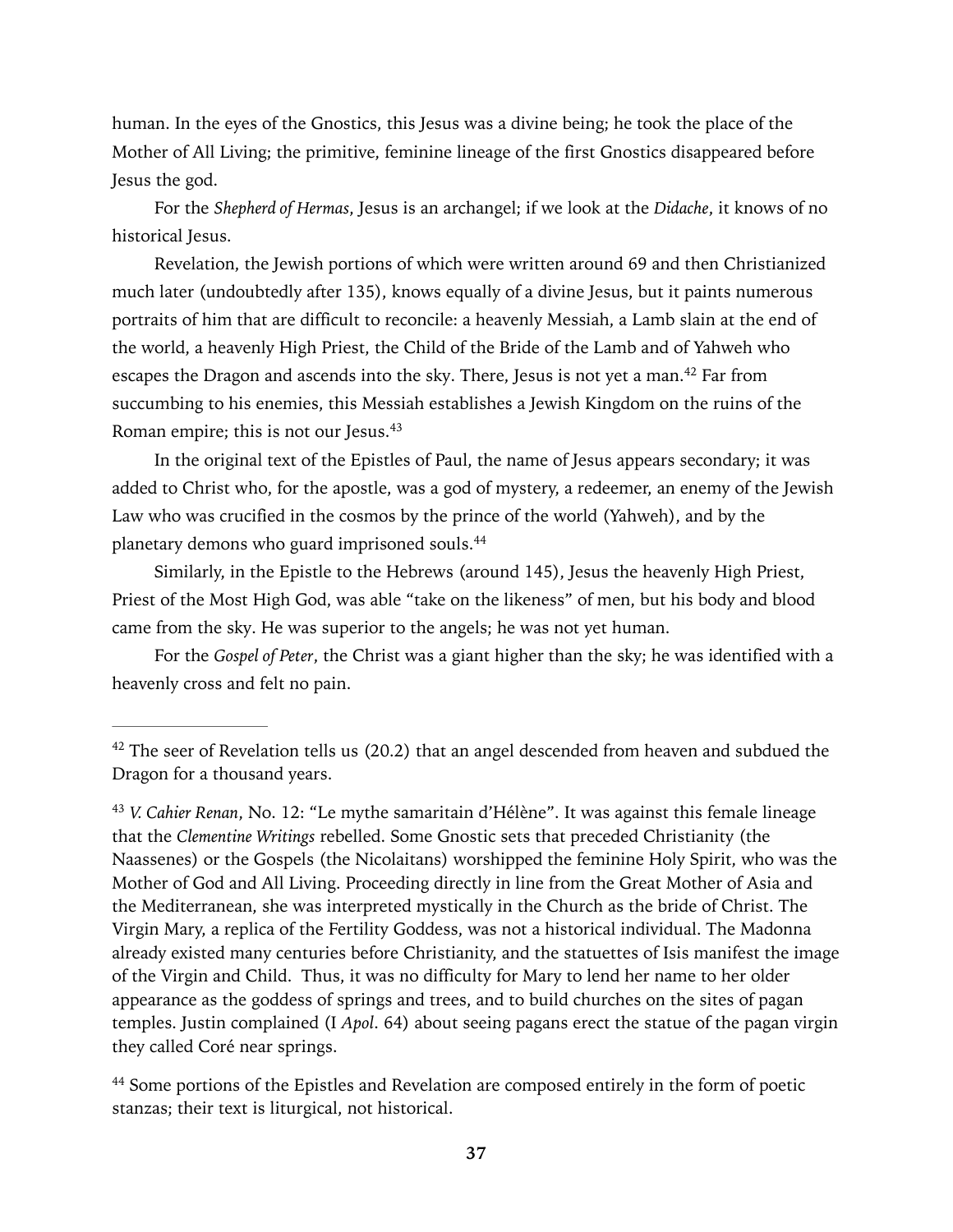According to the *Ascension of Isaiah* (XI.7.14), Jesus comes out of the womb of Mary without anyone noticing. The *Infancy Gospel of James* (17.20) tells us that the Virgin gave birth without showing any traces of childbirth whatsoever, which means that the Virgin herself was not human in nature. The *Acts of John* show us a Jesus who can change his appearance at will, needing neither food nor sleep and leaving no footprints on the ground.

In the late second century or early third, Clement of Alexandria (*Pedagog.* I.2.91; *Fragm*. III.3.210) believed that when John touched the body of the Christ, he thrust his hand through without meeting any resistance from the flesh. Origen (*Contr. Cels.* 2.64, 3.41) claimed to know that the body of Jesus was ethereal and divine. After 365, Hilary of Poitiers recalled that the body of the Christ did not submit to natural law, as when he walked on the water and passed through closed doors. His flesh was unique for it had been conceived by the Holy Spirit (*De Trinitate* 10.23) [see note on page 90].

Marcion (around 140) in his *Evangelion* has Jesus descend from the sky as the son of God *in the form of an adult man*, but he is not a man; he possesses an ethereal, incorruptible body. He is a saviour spirit, a phantom. For Justin as well, around 150, Jesus the god is made from ether and takes human form. It is perfectly natural that, subsequently, the disciples and the people would no longer have understood these theological subtleties and would have come to regard Jesus as a man.45

It does seem that responsibility for this failure of comprehension goes back to Marcion, who was the first to have conceived of the earthly epiphany of Jesus. In him, we glimpse the "turning point" of the metamorphosis from a god to a historical individual. His disciples did indeed assume that the period of time separating Marcion from this epiphany was a hundred years. The famous expression "in the 15th year of the reign of Tiberius" — i.e. the year 28–29 — suggests that one hundred years was derived from the year 128–129, which would then be highlighted as that of the revelation to Marcion of the coming of a divine being to earth. The date of the arrival of a god who was not historical could not have been furnished by Marcion, but his disciples calculated it when the needed to fix the date of the manifestation of a prophet in whom God was incarnate.<sup>46</sup> Finally, the date was seized upon by the disciples of John the Baptist as that of the manifestation of their master, and it serves that purpose in Saint Luke's Gospel.

<sup>&</sup>lt;sup>45</sup> Jesus is the name of the divine Christ transformed into a man (Justin: Apol. II). Similarly, Krishna is the name of the reincarnated Vishnu. The Ascension of Jesus and the Assumption of the Virgin are simply the consequence of their divine nature; they had to be sent back to heaven from which they had descended.

<sup>&</sup>lt;sup>46</sup> See Couchoud, *Jésus le dieu fait homme*, p. 162 and n. 2.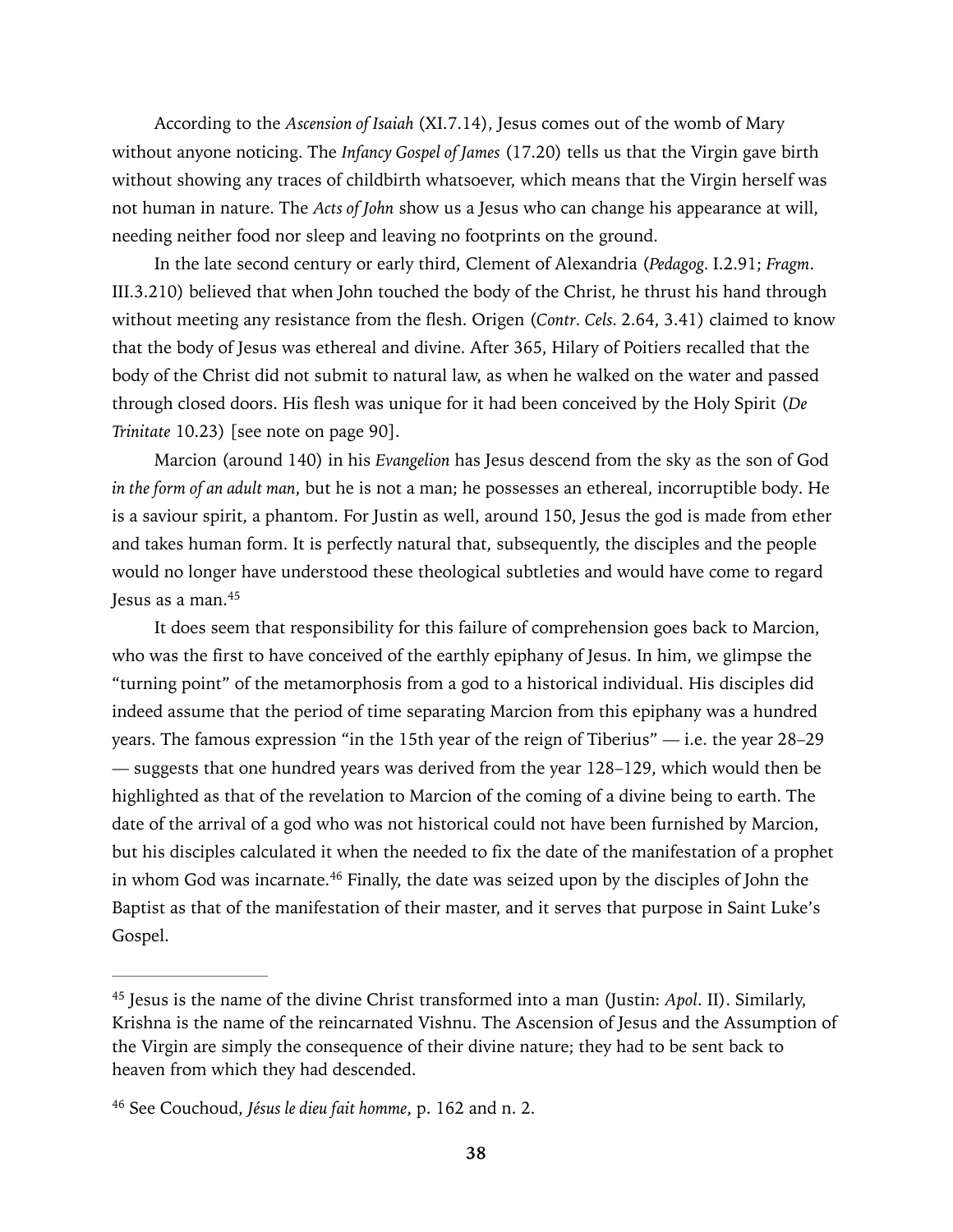### **God humanized and man deified**

This God in human form was soon to become a man of divine appearance, but when this gradual transformation occurred, it was necessary to explain it.

It was first thought that a divine element (Spirit, Word, or Angel) — in other words, an emanation from God — covered the Virgin with its shadow, and that nine months later, the child Jesus was born, appearing in the same form as all other men. Not all Christians thought highly of this miraculous "conception" and supposed that the father of Jesus was Joseph, but that at a certain point the divine spirit had entered into the body of the child. Others imagined that the spirit only descended upon Jesus at the moment of his baptism at the age of about thirty.

Where could this "spiritual" sonship of Jesus come from? Certainly not from countries that speak Hebrew or Aramaic, because in these languages, the word "Spirit" (*Ruach*, *Ruchâ*) was feminine, and such a spirit could not by nature impregnate Mary. That is why, according to the Gospel of the Hebrews, Jesus says that "his mother the Holy Spirit" had taken him by the hair and transported him to Mount Tabor. In the latter case, Jesus was thus depicted as coming from a female lineage, his mother belonging to the race of giants.

The idea of the spiritual sonship of Jesus is also incompatible with Jewish theology, which does not accept God being the generative principle of a single man. However, it was natural for Justin to compare the birth of Jesus to that of demigods and heroes who were born from a god and a mortal woman.

In any case, the birth of Jesus was imagined in diverse ways, which proves that no one actually knew anything about it. But this was insufficient grounds to prevent it from being spoken of, though this did not happen immediately as might be supposed, not before the end of the 2nd century (see note on page 90).

### **The hesitation of the scribes**

Around 177 at the earliest — if the *Diatessaron* was by him — Tatian harmonized the Gospels, but he did not read in Luke the first two chapters concerning the birth of the Christ. According to O. Cullman (*Christol. du N.T.*, p. 111), *there were already, in some rabbinic circles, genealogies that were ready for the awaited Messiah*. "Ready" means that they had been prepared on the basis of the expected event. Assuming they existed, what importance should we give them?

Jesus appeared already as an adult in the Gospel of Mark, which knows nothing of his childhood. Next, Matthew and Luke each invent a genealogy; unfortunately, these two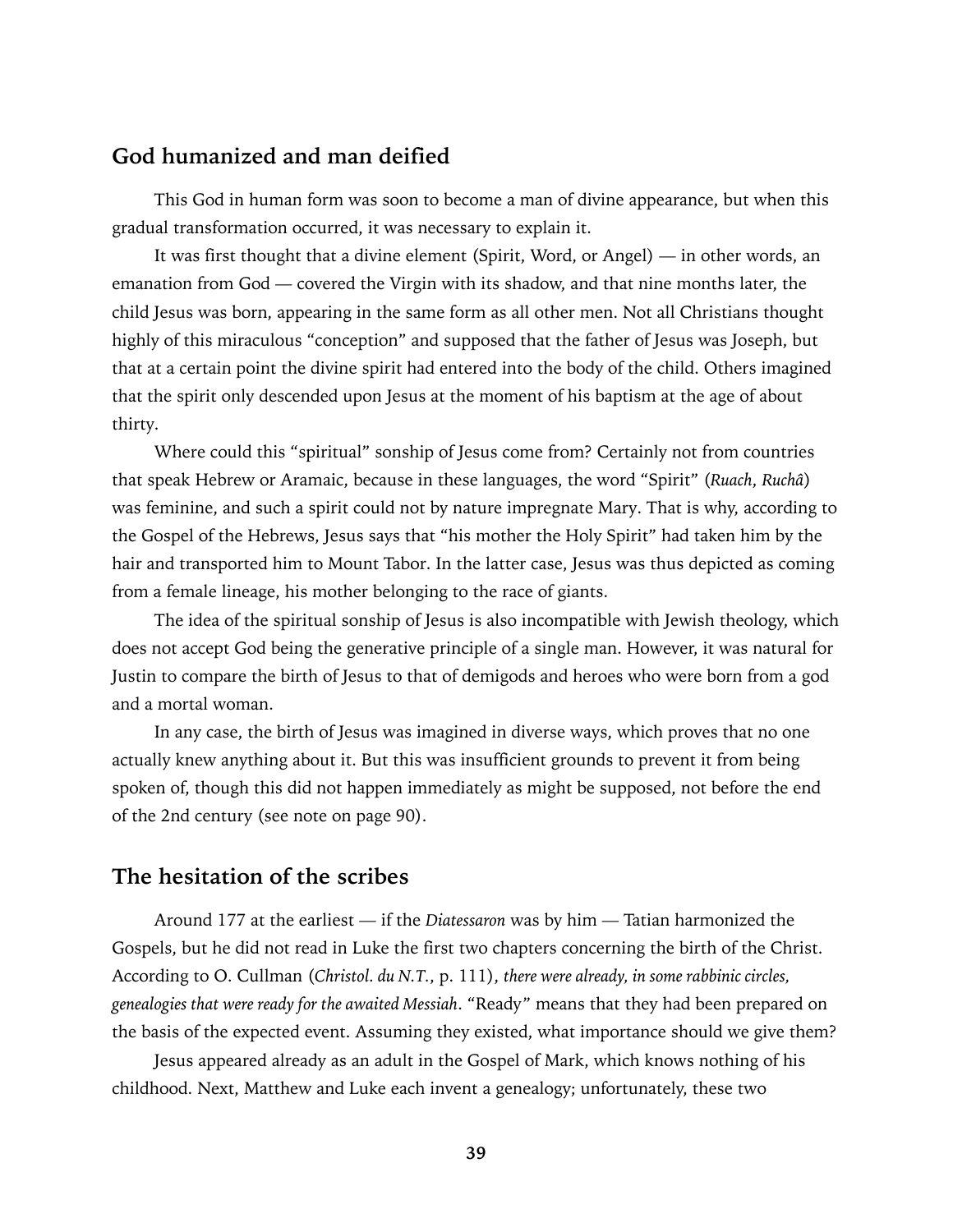genealogies are incompatible with each other, and they are both equally imaginary. Celsus ignored these two genealogies, which dated back to Abraham and Adam, but he knew one through Mary that has not reached us, and he treated it as an arrogant fantasy. Justin knew a genealogy different from those of Luke and Matthew. Epiphanius reports (30.13f) that the first Christians possessed no record of the birth of Jesus.47

Julius Africanus asserts that Herod ordered the destruction of the genealogies stored in the temple in order to prevent comparisons with his own; on the other hand, one might think that memories of the family of David were very vague at the turn of our era, as the Temple archives had not preserved the genealogy of Jesus and no one cared to link this genealogy with a family of Galilean peasants. Finally, if members of the family of David had really existed, they would not have failed to contest one or both of these genealogies. It is said that when Domitian summoned the parents of the "Lord" (see p. 17), they replied that the reign of the Christ was not of this earthly world, but was heavenly and angelic, and would come at the end of time. It is understood that the emperor was thus reassured, but one wonders what kind of human corporeality the actual parents of the Jewish messiah could have had.

The Ebionites, descendants of the first Jewish Christians, rejected all genealogies. In II Timothy 2.8, Jesus is of the race of David *according to my Gospel*, which means he was not according to others. The Epistle to the Hebrews 7.14 states that it is evident that "our Lord came from Judah", which is not the same as being a son of David. And if the Epistle to the Romans appears to accept his Davidic sonship (1.3), it is because the expression "born of the sperm of David" is an interpolation.

### **The Christian "novel" becomes history.**

Imagination made up for ignorance, and after being son of God and then son of the Holy Spirit, Jesus became son of Joseph and, in any event, Messiah and Son of David. When these innovations were incorporated into the Gospels, they had to be explained to Greek-speaking Christians who didn't understand. It was made clear to them that "Messiah" meant "Christ" (John 1.41), though a previous verse (1.35) had made Jesus the lamb of God. This was not accepted without debate, as other "copyists" had Jesus himself protest it. He forbade others to speak of him as Christ (Mark 8.30) and rejected Davidic ancestry (Matt. 22.43–45, Mark 12.35–37). Contemporaries knew that the house of David had disappeared. The most recent prophets (Ezekiel, Second Isaiah, and Malachi) were ignorant of the Messiah's Davidic origin.

 $47$  Mohammed did not know of the virgin birth by Mary and God. Furthermore, we can read in I Timothy: "…(you must) stop occupying yourselves with myths and endless genealogies, which are more suited to vain speculations than to serving the will of God."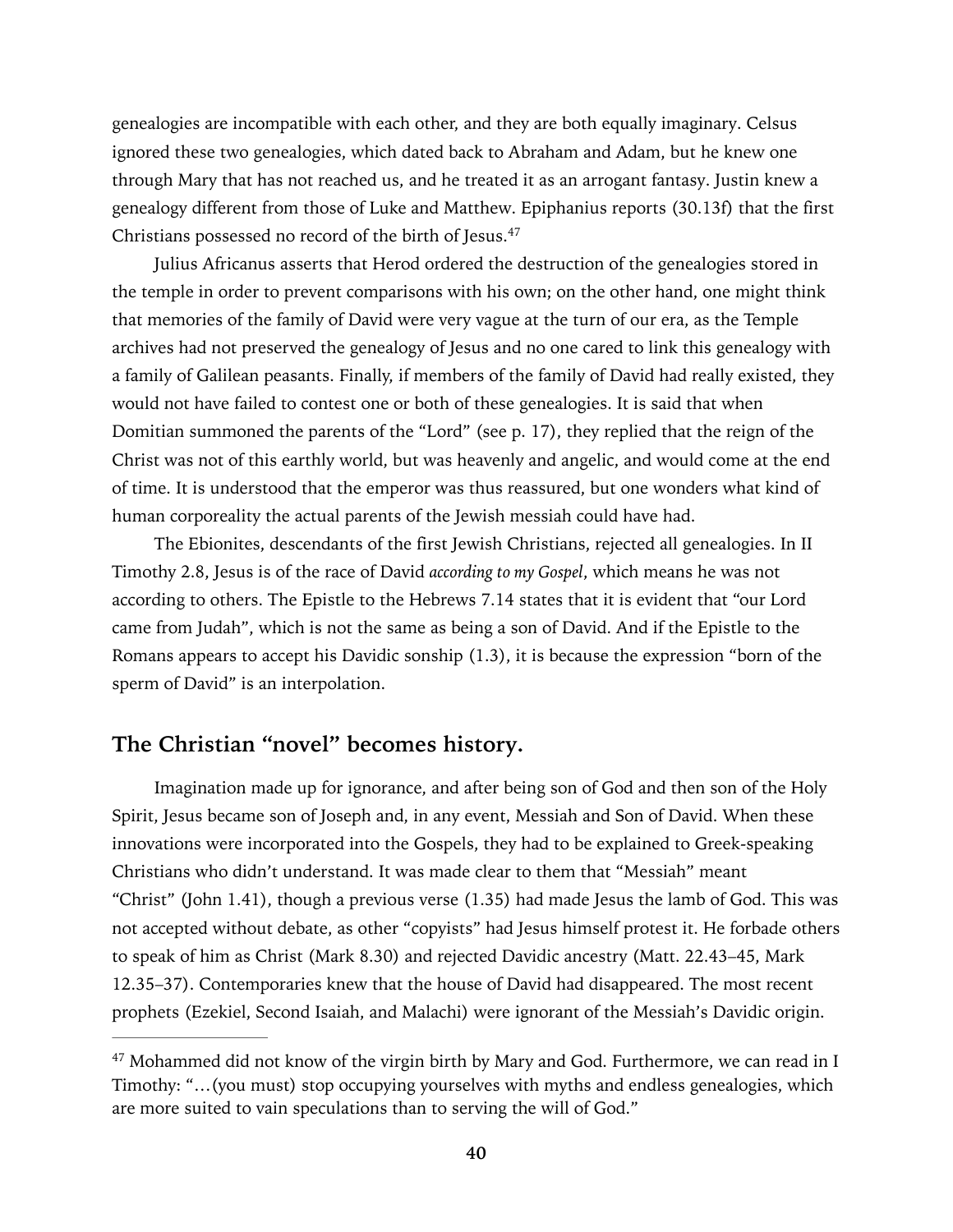Matthew (2.1), confirmed by Luke (1.5) and Mark (6.14) tells us that the birth of Jesus took place under king Herod. Similarly, the Gospel of the Ebionites situates the activity of John the Baptist near the Jordan in the time of Herod *king* of Judea. Now, there were two king Herods: Herod the Great who reigned between 40 and 4 before the Christian era, and Herod Agrippa I who reigned between the years 37 and 43 of our era. Which of these two periods does the birth of Jesus fit?

Luke places his birth during a census that took place in the year 6, but he makes Jesus out to be age 30 in the year 29. John states that the Christ was not yet 50 years old when he died; If this death, then, took place between 29 and 35, his birth would have taken place between 21 and 15 BC. Eusebius specifies that according to a false report from Pilate, Jesus died in 21, which seems impossible to him. Irenaeus says (2.22.5) that Jesus was nearly 30 years old at his baptism and nearly 50 at his death. If this baptism took place around the year 29, Jesus would have been born just before the beginning of our era and would have been dead around 49, a date very close to that of the execution of James and Simon, sons of Judas of Gamala.

Ignatius (supposedly the bishop of Antioch but actually a Christian from Philippi) wrote, around the year 150 at the earliest, that the birth of the Christ has been unknown to Satan; the devil was therefore less well informed than the evangelists. Ignatius also added that people objected: "That which I do not find in the archives, I do not believe in the Gospel", attesting then that today's skeptics had second-century predecessors.

Luke (ch. 2) places the baptism and death of Jesus under the reign of the emperor Tiberius, between the years 14 and 37. But there were two rulers called Tiberius. There was a Roman procurator, Tiberius Alexander, who served in Jerusalem between 35 and 48 under the reign of Claudius (41–53), who expelled the Jewish followers of Chrestus from Rome in 49. This Tiberius had James and Simon, sons of Judas of Gamala, executed in 47. Luke, in his Gospel, expressly refers to the emperor, not the procurator, but this has certainly produced some confusion. This would be why Tertullian (*Apol.* IX) alludes to a certain Tiberius, proconsul of Africa.

If Pilate had really condemned Jesus, he would have given an account of this incident to the emperor. Since no one had ever heard anything about such a report, the Christians fabricated one; the pagans, for their part, forged another.

Nothing the Gospels teach us is historical; they are simply a witness to Christian beliefs between 150 and 200. They fix certain aspects of the religion to this period. "I should not believe in the Gospel," wrote St. Augustine, "if I had not the authority of the Church for so doing" (*Against the Epistle of Manichaeus Called Fundamental*).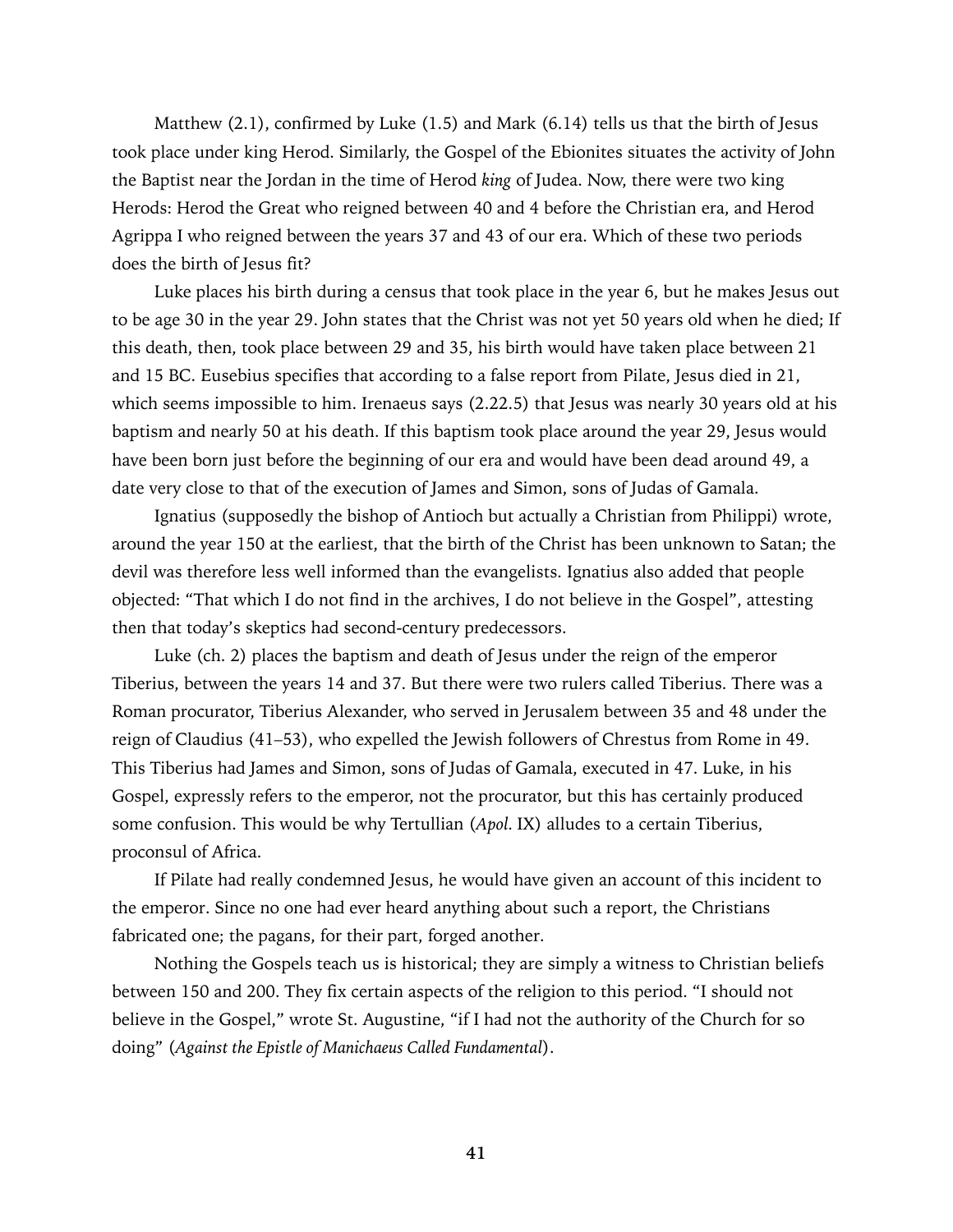### **The use of prophecy**

Once the scribes got involved, the biography of Jesus became a scholarly work; they went searching through the Jewish Bible for edifying details they had not found elsewhere. They composed a veritable marquetry — or should we say, a "mosaic"? — from innumerable snippets of text taken from here and there, with no concern other than to prove that Jesus had been spoken of by the prophets long ago. So what if this "waiting game" corresponded neither to reality nor to the original meaning of these out-of-context quotes? The important thing was to confirm their wishful thinking with the help of sacred texts. Thus they managed to create a mystical text that for sixty generations has been regarded as the actual, chronological truth.

Indeed, it is in the various books of Bible that we read — providing that we apply to Jesus texts that are not about him and which were often distorted — that the Messiah is a god, the son of God, begotten for all eternity, creator of the world, incarnated in the womb of a virgin, descended from Abraham, of the tribe of Judah and the root of Jesse, born in a manger between the ox and the ass, adored by the magi, taken to Egypt, returned to Nazareth, and baptized by a precursor; that he spoke in parables, performed many healings, rode on an ass, and took upon himself the sins of the world; that he was hated without reason, despised, betrayed, sold for thirty deniers, whipped, insulted, judged, killed, and crucified; that his clothes were parted, that he was given vinegar to drink, that the earth was cast into shadow upon his death, that he was placed in a sepulchre, that he descended into hell, that he rose on the third day, that he is seated at the right hand of God on an eternal throne, that he is the cornerstone of the Church and the priest of the New Law, and that he will return upon the clouds of heaven.

If Matthew and Luke had Jesus be born in Bethlehem, it's because this village was the hometown of David. If Jesus was born in a stable placed in a cave, it's because other gods (Tammuz, Adonis, Mithra, Dionysus, Hermes, Horus, and Zeus) were also born in that manner. If Bethlehem replaced Nazareth as his place of birth, it's because Jesus could not be allowed to enter the world in such a paganized region (John 1.46, 6.52). If Nazareth was originally chosen, it was to ensure the fulfillment of chosen prophecies just as Matthew (2.23) believed; but since no actual prophecy really spoke about Nazareth, we can assume that the evangelists, having found the definition of "Nazarene" (consecrated to the Lord) in the Jewish Bible, invented a town that didn't exist. It appears, lastly, that Nazareth had already replaced Capernaum, the town of the Comforter which, for Mark, was the hometown of Jesus, though some doubt whether this town existed at the beginning of the first century, and the name could be just a Gnostic symbol (see note on page 90).

It is because David left his home during the night of Passover, was pursued by his enemies, was betrayed by his councillor Ahithophel, and went to the Mount of Olives (II Sam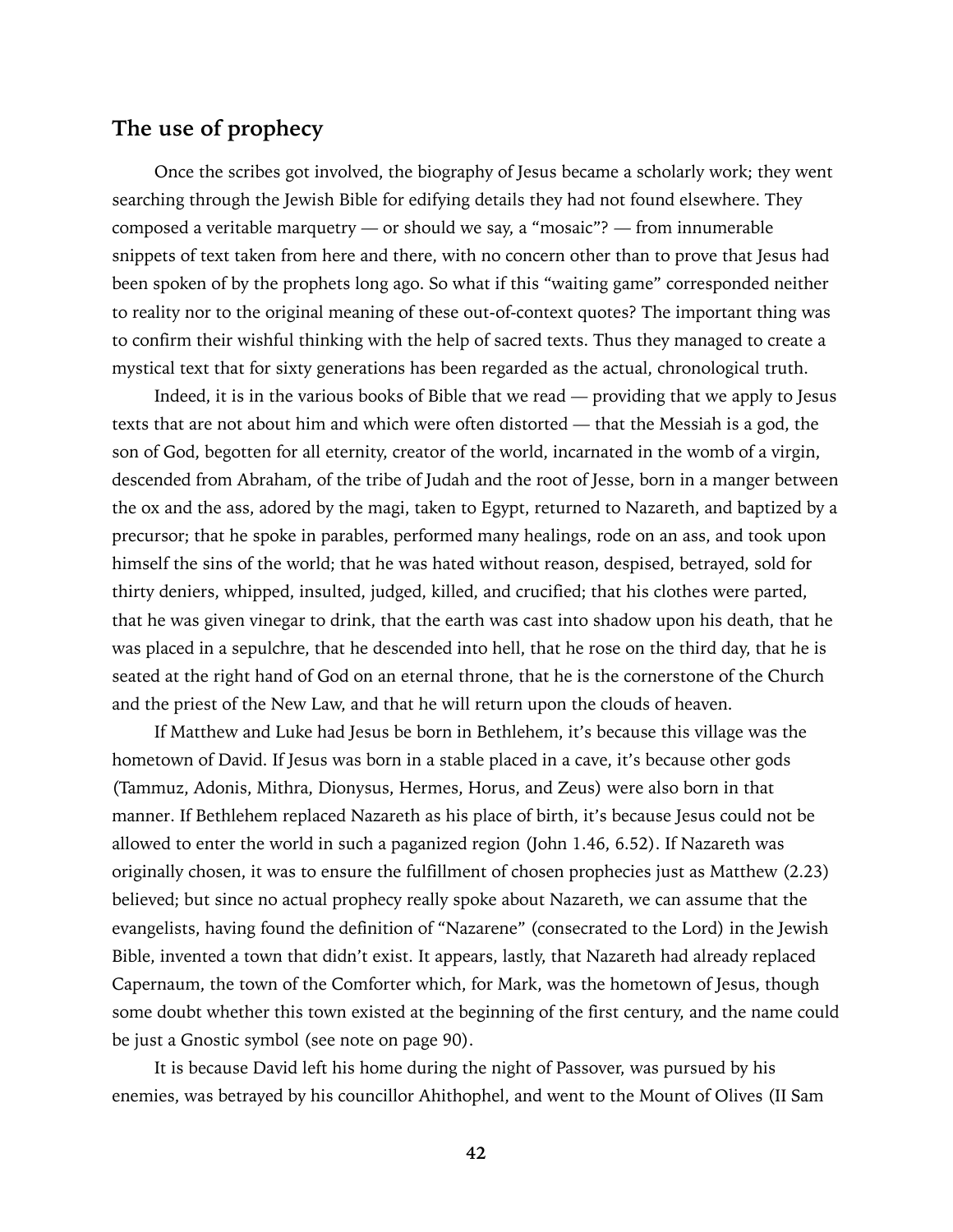23–30) that Jesus, having to copy the precedent set by his supposed ancestor, went out the night of Passover, was betrayed by Judas, and went up the same hill.

If Joseph of Arimathea, a rich man, is introduced in the Gospels to lay the body of Jesus in a tomb cut into the rock, it's because another famous Joseph placed the body of his father Jacob in the Cave of Macpelah (Gen 47.29–31, 50.14) and because the servant of Yahweh must have his grave with the rich.

This artificial picture, then, corresponds to nothing except for what is said of the Messiah by the psalmists and the prophets. That is why the Jews never believed in this deception, which is as far from biblical prophecy as it is from historical reality.<sup>48</sup>

The Christians borrowed some traits of the Jewish Messiah but neglected essential aspects. In the Psalms (17 and 18) in which he is called Christos-Anointed, the Apocalypses of Esdras, and Baruch, the messianic king places the Gentiles under his yoke. However, according to the Gospels, Jesus said that his kingdom was not of this world, and he was defeated precisely by the leaders of "this world", Herod and Pilate.

### **The futility of all these efforts**

Despite all the legendary and contradictory information on a hypothetical Jesus that has accumulated, we know nothing about him.

We are told that he spent three years with his disciples, but this is not certain; we can just as easily assign single year to the career of this prophet. Whether three years or one year, this seems like a very short time to found a religion and give it deep foundations.

Anyway, during this brief period, Jesus must have been speaking, acting, and writing. Presumably, his actions and words were considered important by his disciples, and they preserved an accurate memory of them. Yet this completely natural supposition is false; the Gospels devote just a fifth of their text to the activities of Jesus; their memory only covers a period of eight days, those which make up the holy "Passion" week. The rest is illuminated only by a few scenes of theological significance that are very rare indeed.

Thus, we have nothing but fanciful birth entries and a narrative of death that appears more or less liturgical from this celebrated life that would have lasted thirty years. The birth is clearly mythological; the death is that of a dying-and-rising mystery god. A number of critics believe that the Passion narrative originally consisted of a separate text independent of the Gospels; that, or the Gospels were either constructed "backwards" from the Passion, or they incorporated this Passion as their conclusion.

See *Cahier Renan*, No. 35. "Les citations de l'Ancien Testament dans le Nouveau." <sup>48</sup>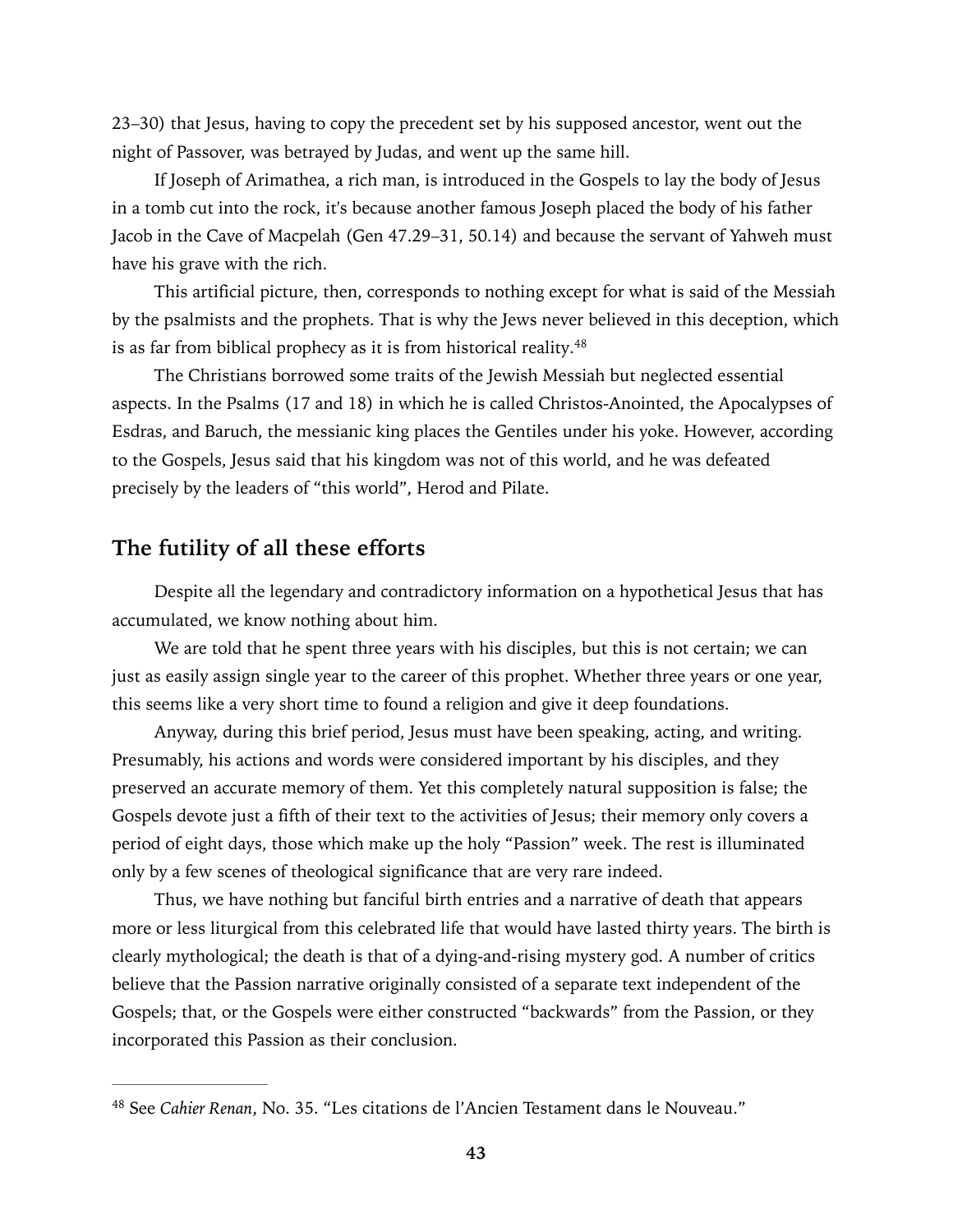During what period does this information appear? The first Christian writer — the apostle Paul — is unaware of it. The Epistles, published around 145 by his disciple Marcion, were not even augmented with these details by the interpolators that used them. As for the Gospels, they are not cited for the first time until Irenaeus around 177. Contrary to orthodox theories, we think they first saw the light of day around 160 in response to Marcion's Evangelion, and by then had undergone a good deal of motivated reorganization.

We can say that Jesus was not considered to be a human individual for nearly a hundred or a hundred and fifty years after Herod and Pilate — not even by the Christians. He was their god, and he had been a man since the beginning. He could not have been transformed into a lamb or a heavenly child, and if his disciples had had the attachment to him that is credited to them, they would not have shown such indifference toward his life and his memory for more than a century. If, however, he had originally been a crucified god, we can better understand that he could have been confused with a man condemned to death by crucifixion.

### **The cross of Christ was not a gibbet**

The oldest manuscripts of Mark are unaware of the Resurrection; the first Christians did not believe in the resurrection of bodies, but simply the survival of the soul and its return to heaven the destruction of the body, its prison. The death of Jesus the man is the simplistic, popular interpretation of the misunderstood myth about the death of a mystery god destined to be reborn. The mystical cross existed long before Christianity, and it has been conflated with the Roman instrument of torture. It was still a symbol at the turn of our era, as the evangelists have Jesus say: *If any would follow after me, let him deny himself, take up his cross each day, and follow me* (Luke 9.23, Mark 8.34, Matt. 16.24). By no means were all these cross-bearers crucified. Jesus the god was speaking of his sign, the cross of light, a symbol of victory and not of death.

It is certain that the first Christians did not consider the cross of the Christ to be a symbol of condemnation. The Reverend Father Daniélou agrees: *Though the sign of the cross reminds us of the gibbet on which Christ was hung, this is not the origin of the sign of the cross that was branded on the forehead of the first Christian community… It may be regarded as a certainty that the sign of the cross that was used by the first Christians indicated, to them, the name of the Lord, i.e. the Word, and it signified that they were consecrated… The cross symbol originally appeared, not as an allusion to the Passion of the Christ, but as an indicator of his divine glory… The four arms of the cross appear to be a symbol of the cosmic nature of this salvific act.*

This admission is simply the observation of an undeniable fact that can be witnessed in numerous, very old Christian texts.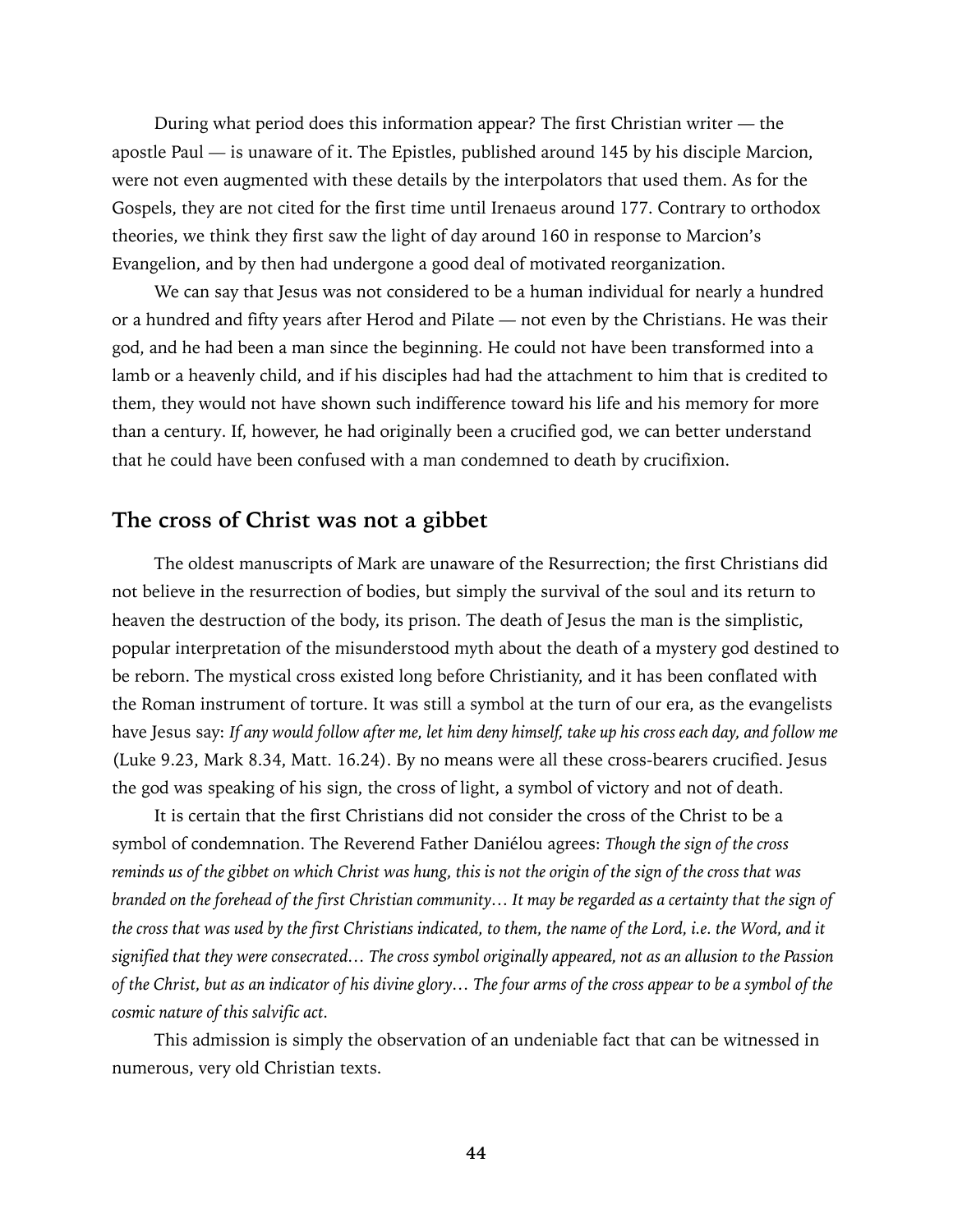In the same journal in which the article by P. Daniélou appeared (*La Table Ronde*, Dec. 1957), Adolphe Dupront, professor at Sorbonne, wrote: "It is certain that the cross of the passion is that of our modern lamentations; in ancient centuries, the cross was foremost the cross of glory. The infamy of the gibbet assigned to it is an evolution of usage or a masochistic reversion…"

The Passion texts are full of impossibilities and contradictions; $49$  they owe much to ancient rituals and legends; they are the reflection of a primitive mentality. The early Christians knew so well that the drama of the passion and of salvation were heavenly that they made no pilgrimages to Jerusalem to pray at the supposed tomb of Jesus. It was only around 338–347 that the legend of holy places was forged and that the "true" cross was discovered along with those of the two thieves. It was only in 692, at the Council of Constantinople, that the Church decided that the cross ceased to be allegorical and became a representation of reality. But what reality? An imaginary reality constructed little by little by the Christian masses, a "spiritual reality" without any historical foundation.<sup>50</sup>

Around 360, Cyril of Jerusalem (*Catechetical Lectures* 13–33) informs us that "the Saviour suffered to appease the sky and the earth by the blood shed on the cross" (what blood, and on what cross?), and he adds: "He was not a sheep, not a man, and not an angel. *He was a god made man*."

### **The god become man**

It seems, then, that we can affirm that Jesus the man is an artificial construction. We do not know how, when, or where he was born; he showed himself to be at once a prophet and messiah, a king and a high priest, a maker of miracles and helpless in the face of violence, adored by the masses and abandoned by them, surrounded by symbolic characters (the persecuting king, the evil high priest, the wicket Roman, the Judaean traitor, and so on). He disappears under the spotlight of criticism; he exists only in the nighttime of faith like the

See "*Jésus a-t-il été crucifié*?"*, Cahiers Ernest Renan*, Nos. 6, 7, and 8; see also page 90. <sup>49</sup>

 $50$  Writing around the year 200, Clement of Alexandria does not mention the cross as a Christian symbol, although he does list the barque, the anchor, the harp, and the dove. The Latin cross does not appear in the Catacombs until around 450; when it does, it is still symbolic and embellished. The famous labarum of Constantine (312) is not at all the Christian cross; it is the solar cross, the imperial cross of victory, not the cross of someone crucified. The crucifix does not appear until the sixth or seventh century of our era. It is only in the fourth century that the infant Jesus appears in the Catacombs with his parents, the ox, and the donkey.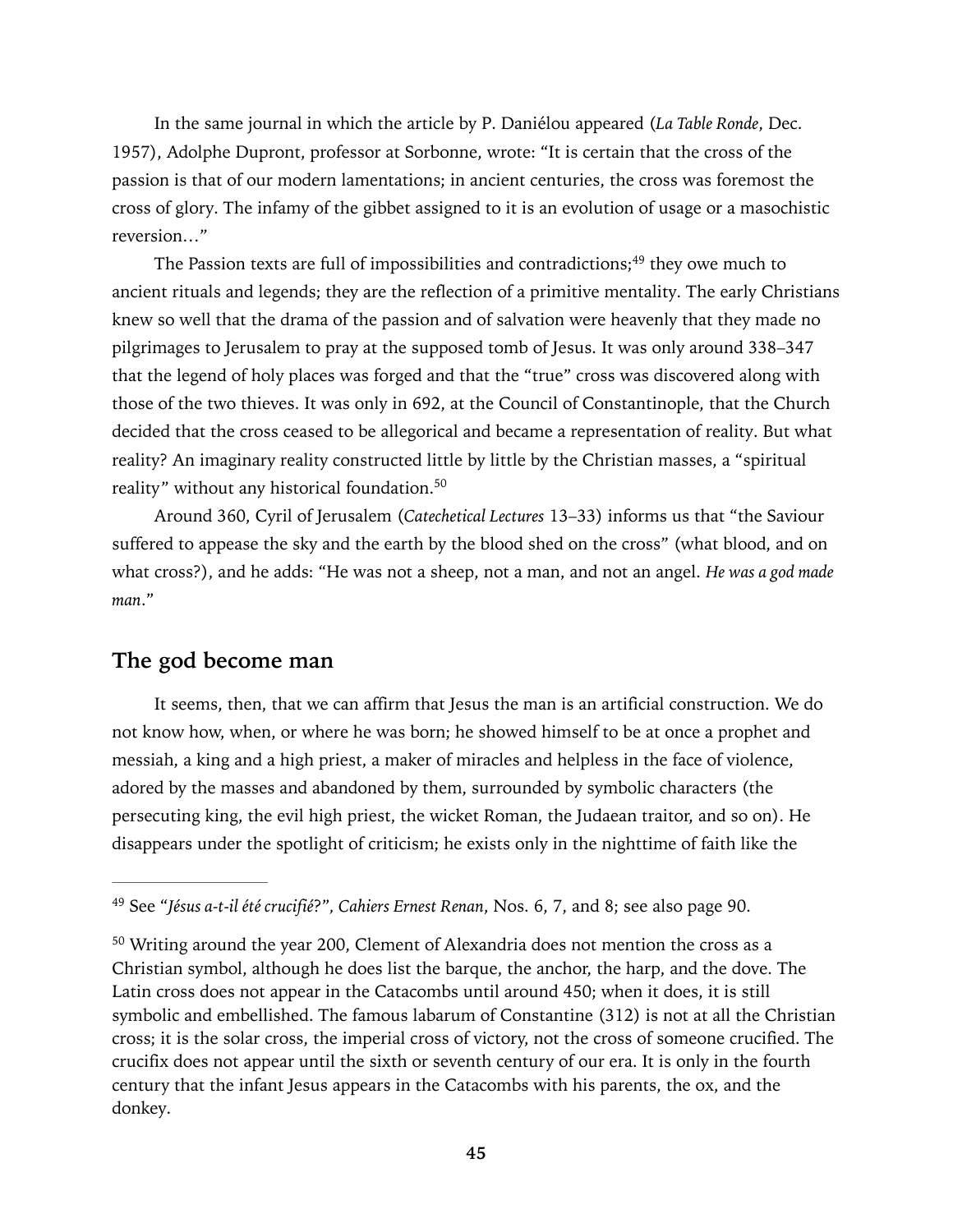ghost of Hamlet's father. He is a product not of the Holy Spirit but of the human spirit. He is, in the Paradise of legends, a precursor and companion to William Tell.

In the face of this uncertain man who recruits followers, journeys around Galilee, gives speeches, and gathers crowds, there is the god who performs miracles, comes back to life after dying, and ascends into Heaven. These two beings are different: the god cannot be a man, and the man cannot be a god. However, they are joined by the Gospels to create a single character: Jesus Christ. What happened in the imagination of the mystiques who thought they were experiencing the beginnings of Christianity, or who imagined those beginnings in the course of their ecstasies, their visions, and their dreams?<sup>51</sup>

Gods are created by men, and Jesus was a god "from the start"; he precedes the human story; he is the object of a cult. One would need to be a god in order to understand and write the story of gods; the story of the Christ resembles those of other gods; we know only pieces. We observe that Jesus is a god of mystery, gnosis, and magic, who has many traits shared with the Oriental gods who preceded him and were still contemporary with him.

He donned various aspects that suggest syncretism involving Gnosticism, which was adapted to vary different religious systems. Forms and names vary, but the background remains or becomes the same. This god — whether he is that of Simon Magus, the Naassenes, or Saturninus, or of other sects, whether he is called Jesus or something else, and whether or not he was incarnated as a human — descended from the sky to bring salvation to believers. Originally immaterial, he took the form of a man and was miraculously born from a virgin. Then he was given a human father and a genealogy. Finally, the time and place of his birth was thought to be known. We witness this progressive transformation from god to man in the Christian texts. The conception of a divine human is quite a common occurrence in the history of religions. The Christian legend, seen from this angle, provides nothing original. Many biblical characters are ancient gods; among the most recent, we may include Esther and Mordecai, who are none other than the ancient goddess Ishtar and the god Marduk.

Marcel Granet, in his *Religion des Chinois*, recounts an ancient Chinese myth: *The birth of Houji was an act by Heaven; it is Heaven that breathed the celestial spirit into his mother. Houji had all the qualifications to be associated with the cult of the Celestial Sovereign and to be the mediator of his race in the eyes of the Supreme Power. This did not prevent people from continuing to say that this son of Heaven was* 

<sup>&</sup>lt;sup>51</sup> For the Rev. Fr de Grandmaison, *the union within the same pre-existent person... of two natures the divine and the human — is a mystery beyond the minds of men. There can therefore be no question of directly justifying the doctrine of the Incarnation, of showing it through intrinsic reasons, as the only truth.* That dogma is received *by the Catholic Christian Church, the depository and interpreter of the authentic doctrine from Christ* (op. cit., p. 211). The argument from authority is evidently the only way to overcome the problem.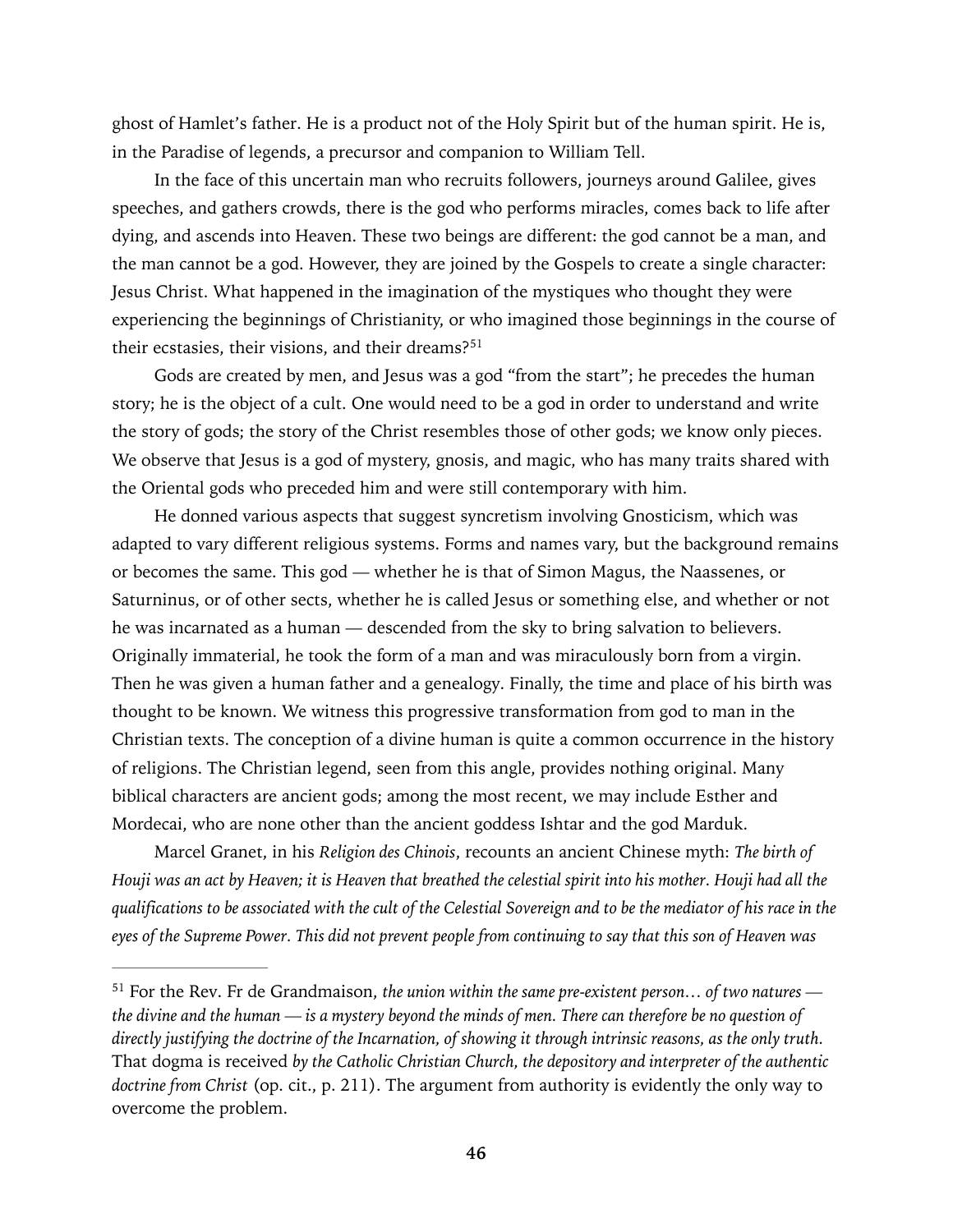*also the son of man. It would have been a scandal that Jiang Yuan, virgin and mother of the god Houji, had had no husband. Thus, Houji was able to have a father according to men. There are traditions that say Di Ku, the husband of Jiang Yuan, had some difficulty before he yielded to the divine miracle. However, he did yield, and he was rewarded by being regarded as the patron saint of married life.*

In the Greek world, Zeus himself descended to earth. There he shared the bed of Alcmene, and from this union was born Hercules who, like a messiah, was to end the Age of Iron and bring about the Age of Gold. Before saint Joseph, the spouse of Alcmene, Amphitryon, yielded to the god who had chosen his wife as a temporary mate. The prophet Tiresias addressed Alcmene in these terms: *Rejoice, for you have given the world the most valiant of sons… you will be venerated by the people of Argos.* Later, the angel Gabriel would say to the Virgin Mary: *Your son will be great, and he will be called the Son of the Most High; all generations will proclaim Mary to be blessed.*

Ulysses, Romulus, Alexander, Solon, Pythagorus, and Plato all had extraordinary births. The example of Plato is quite striking: according to Diogenes Laertius, his father was warned of his birth in a dream, and on the order of Apollo, he delayed his union with Perictiona and did not approach her until she could give birth. Similarly, Joseph (according to Matt. 1.24, 25) *did not know his wife until she had given birth to her son Jesus*. Origen believed (*C. Celsus*, I.37) that the story about Plato belonged to the category of myths intended to explain the wisdom of great men.

More than two thousand years ago, most Greeks believed in the union of Zeus with mortal women and in the birth of Hercules, Perseus, Aeacus, Minos, Hermes, Dardanus, Tantalus, and others whose earthly existence and adventures were considered to be true. Today, many Greeks no longer believe in these legends, but they have replaced them with that of  $Iesus.<sup>52</sup>$ 

### **The fusion of God and man**

It does not seem sufficient merely to have shown that Jesus is a god made man, and that this transformation is commonplace in the history of religions. We would like to demonstrate how that could have occurred.

 $52$  We also find the idea of incarnation in numerous other religions, notably those of India. Similarly, an Egyptian inscription has the god Ammon use the following words when speaking to Ramses or Sesostris: *I am your father; I have begotten you in god; all your members are divine; it is I who produced you… by possessing your noble mother.*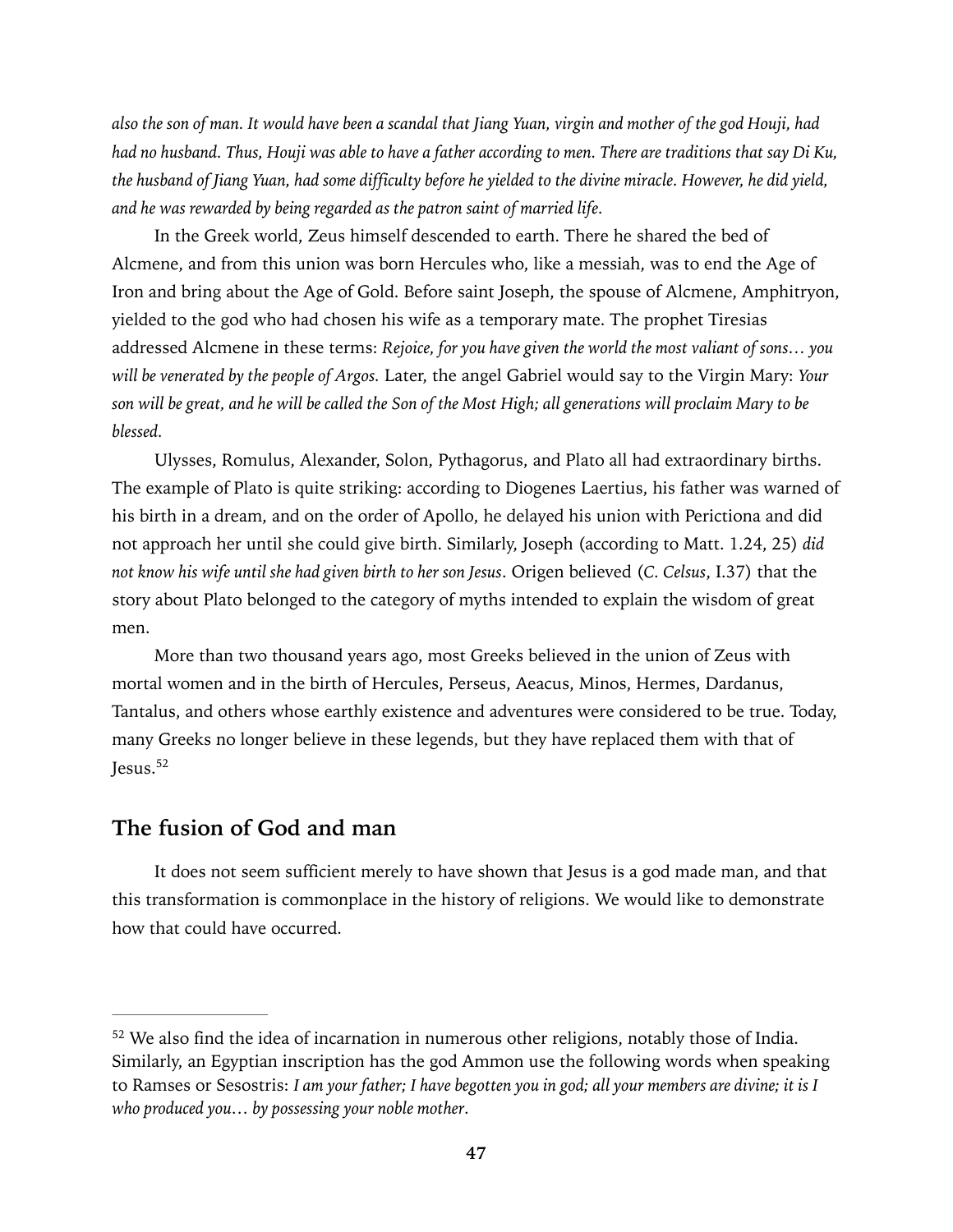First of all, it is necessary to recall that the biography of Jesus was fabricated in large part thanks to an extraordinary compilation of choice biblical citations, usually altered or interpreted in a tendentious manner.<sup>53</sup>

Next, the human character of Jesus was undoubtedly composed in part using elements taken from the life of John the Baptist, transferred from the latter to the former.<sup>54</sup>

Finally, the point that we would emphasize the most is that there were other Jesuses who participated in the creation of the Gospel Jesus. A large number of people were named Jesus, and many of those pursued turbulent political and religious lives. Forty-one bearers of the name Jesus can be found in Jewish histories written in Greek;<sup>55</sup> some of them played a role in the lead-up to the war of 66–70. All were Jews; none can be considered the Jesus of the Gospels, but some of the details in their biographies show up in the New Testament.

It has been asserted — correctly — that Flavius Josephus did not know about Jesus Christ, but we have not mentioned that he had contact with several people named Jesus. He mentions (*Ant.* 20) Jesus son of Damneus and Jesus son of Gamaliel who, before the Jewish revolt in 62 and 63, were both high priests and fought by recruiting supports from among the rabble. He also knew of a Jesus who was high priest at the same time as Eleazar at the start of the revolt. He had as an enemy another Jesus, son of Sapphias, an adventurer himself (*Vita* 66) who was a leader of the poor and the boatmen of Lake Tiberias. This Jesus was undoubtedly confused with Jesus son of Toupha (or Saphat) who enjoyed brilliant, but brief, success against the Romans (*War* 3.450).

We find in Josephus (*Vita* 105) a Jesus who was chief of a band of eight hundred brigands in the Ptolemais district, first an enemy of Josephus and then his ally; a Galilean Jesus, chief of six hundred armed men with a residence as strong as an acropolis inside Jerusalem; a Jesus, son of Ananias, who prophesied the ruin of Jerusalem and its temple for more than seven years

See *Bulletin Renan*, No. 34. In his edition of *Evangile selon Marc* (Rieder, 1929), P. Alfaric noted 53 the phrases borrowed from the Jewish Bible; he counted 240 of them.

<sup>&</sup>lt;sup>54</sup> See "Jean le Baptiseur", *Cahier Renan*, No. 10.

<sup>&</sup>lt;sup>55</sup> "Inventaire de quarante et un porteurs du nom de Jésus dans l'histoire juive écrite en grec", W.-L. Dulière, *Novum Testamentum*, Vol. 3, No. 3, 1959.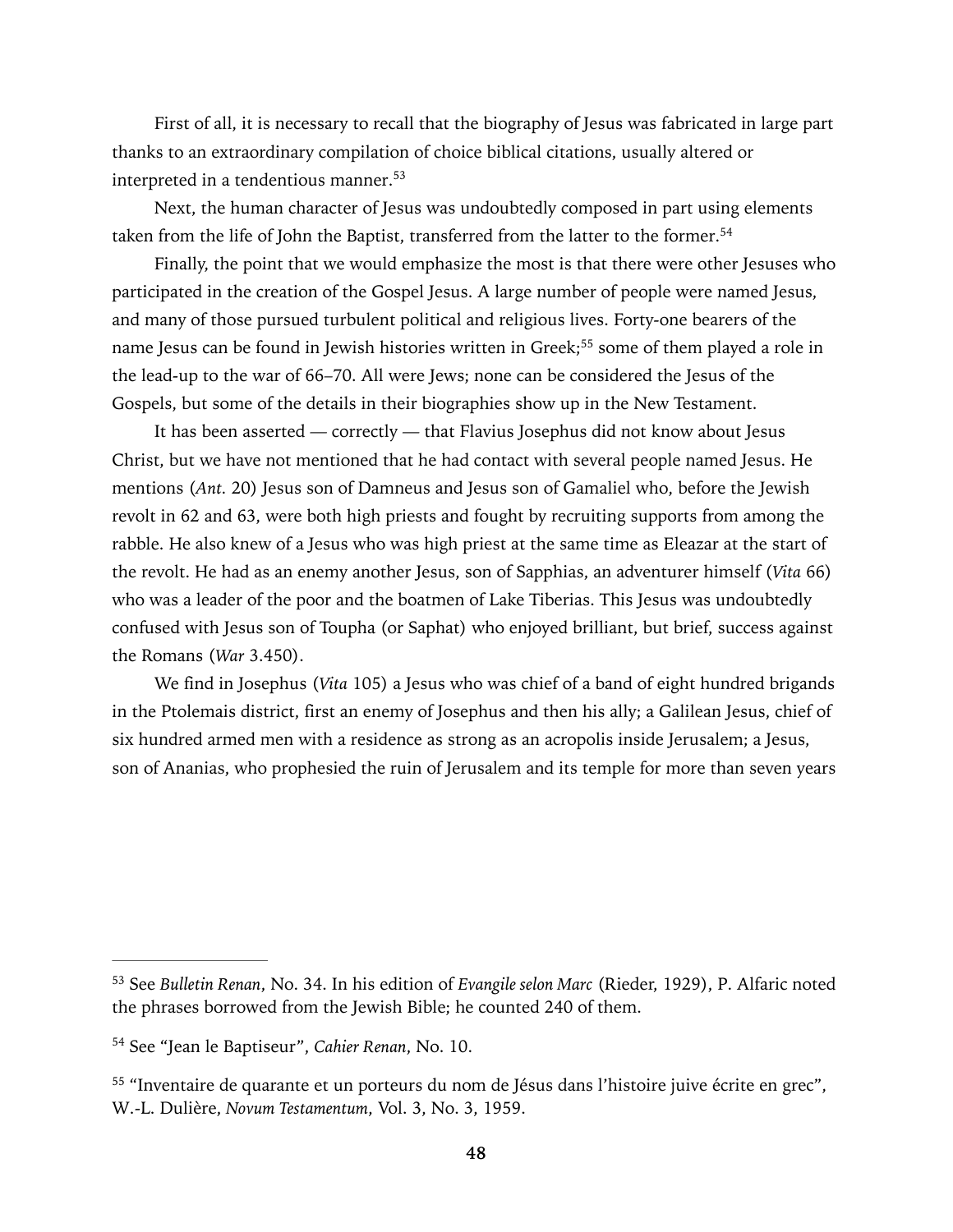and who was killed on the walls in the course of the siege. Many other Jesuses could be added to this list, but we have mentioned only the most distinctive ones.<sup>56</sup>

It seems incontestable to us that, perhaps due to the name they shared and the fact that they appear in the works of Flavius Josephus, all these Jesuses who lived during the same period contributed to the creation of a legendary man who, at least in part, became the hero of the Christians.

### **The Galileans were not Christians.**

As is often stated in the Gospels, our Jesus was himself a Galilean, a friend of fishermen and the poor. He was often seen near the lake, where he recruited his "disciples" — Galileans for the most part. He was executed with two malefactors. The episode of the ear severed during his arrest preserves the memory of an armed resistance that is not surprising, seeing that Jesus had said: *let him who does not have a sword sell his tunic and buy one* (Luke 22.36). He had foretold the destruction of the Temple, and the priests said: *If we allow him to continue, the Romans will destroy our city and our nation* (John 11.48). Jesus claimed to be "king of the Jews" and declared that he brought not peace but a sword (Matt. 10.34). He entered Jerusalem as the "Son of David"; he instigated disorder in the precincts of the temple, where he overturned the merchants' tables (Matt. 21.12). The legend puts him in contact with an Eleazar and even makes him a high priest.

<sup>&</sup>lt;sup>56</sup> There were also two high priests named Jesus under Herod and Archelaus. The first, son of Phabi, around 27 BC; the second, son of Sie, in 4 AD.

We are brought back to the time of the Jewish War by a certain passage in Matthew (23.31– 36) in which an alleged prophecy (obviously imagined after the event) is given by Jesus to the Scribes and the Pharisees: "You are the sons of those who killed the prophets… You will kill and crucify some of them… that on you may come all the righteous blood poured out on the earth from the blood of Abel the righteous to the blood of Zechariah son of Barachiah, whom you slew between the sanctuary and the altar." These Jewish martyrs were those of the high priest Ananus in the year 62, and this Zechariah was the one cited by Josephus (*War* 4.5.4) who was assassinated by the Zealots during the siege of Jerusalem (in 67 or 68). Attempts have been made in vain to link this allusion by Jesus to an earlier Zachariah. This passage, then, post-dates the year 70 AD.

The prediction by Jesus on the fall of the Temple (Matt. 24.29) is unknown to Paul, to the fourth Gospel, to Justin, Tatian, Athenagoras, and Theophilus of Antioch. According to W.-L. Dulière (his message to the congrès d'Histoire des Religions de Marburg, 1960), thisprediction would have been inserted later into the Synoptics and would have been originated with Jesus son of Ananias (*War* 11.300–314), who was brought before Albinus… [source text illegible]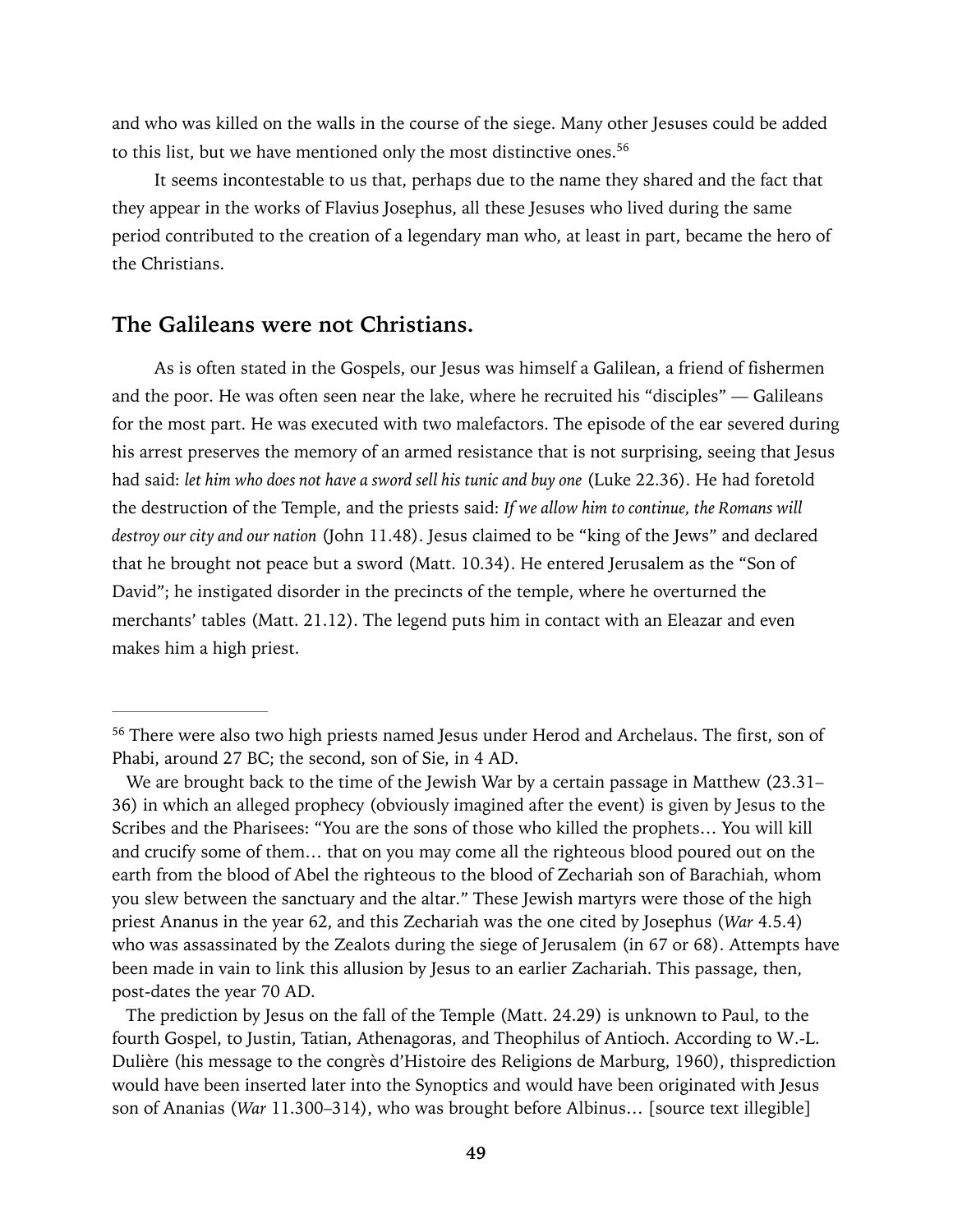In Acts (1.11, 2.7), the disciples of Jesus are called Galileans. Luke narrates (in 13.1) the murder of Galileans by Pilate *who mingled their blood with that of their sacrifices*. The Galileans are in Jerusalem with Jesus (John 4.45). Pilate speaks of Jesus as if he were a Galilean (Luke 23.6). During Jesus' trial, Peter is regarded as a Galilean. In Acts (5.37), an allusion is made to the revolt of Judas the Galilean.

These observations are, in our opinion, extremely important, since too many people confused Galileans and Christians — which we insist is a mistake. Writers in the first century, as in the second and even later, did not confuse them.

Epictetus only knows of the Galileans (Arrien, *Discourses* IV.VII.6) but not yet of Christians.

Justin mentions a sect of Galileans to whom he denies the name "Christians" (*Dial.* 80).

For Hegesippus as well (Eusebius, *Eccl. Hist.* IV.XXII.7), the Galileans were a Jewish sect, not a Christian one.

In the *Acta Theodati Ancyrani* (XXXI), we learn that the pagans called Jesus a ringleader of the Galileans. [Translator's note: The source of this citation appears to actually be the *Acta Sanctorum*.]

Even if the deathbed cry attributed to the emperor Julian is apocryphal, the use of the term "Galilean" to designate the Christian Jesus survived in pagan circles (Gregory of Nanzianzus, *Orat.* IV). [Translator's note: These four preceding paragraphs are plagiarized almost verbatim by L. E. Elliott-Binns, *Galilean Christianity*, Chicago: Alec R. Allenson, Inc., 1956, p. 13.]

### **Character confusion**

In light of this evidence, it is assumed that confusion took place — far removed from these events in time and space — between the god named Jesus and various men in Galilee who had the same name, and who raised rebel armies to throw off the Roman yoke. Following their defeat and flight, this sect or these groups of assassins or zealots must have come across people among their Jewish co-religionists and among the pagans who revered a certain Jesus who was god. It was doubtlessly easy for them to believe that this god was their messiah who had ascended to heaven.<sup>57</sup> There were certainly bitter disputes between these new Christians, these Jewish Christians, and the Gnostic Christians. We find traces of this in the Epistles and in Acts. We know how and by what compromises Jewish Christianity finally triumphed.

 $57$  [Translator: This footnote was cropped out of my copy of the French text.]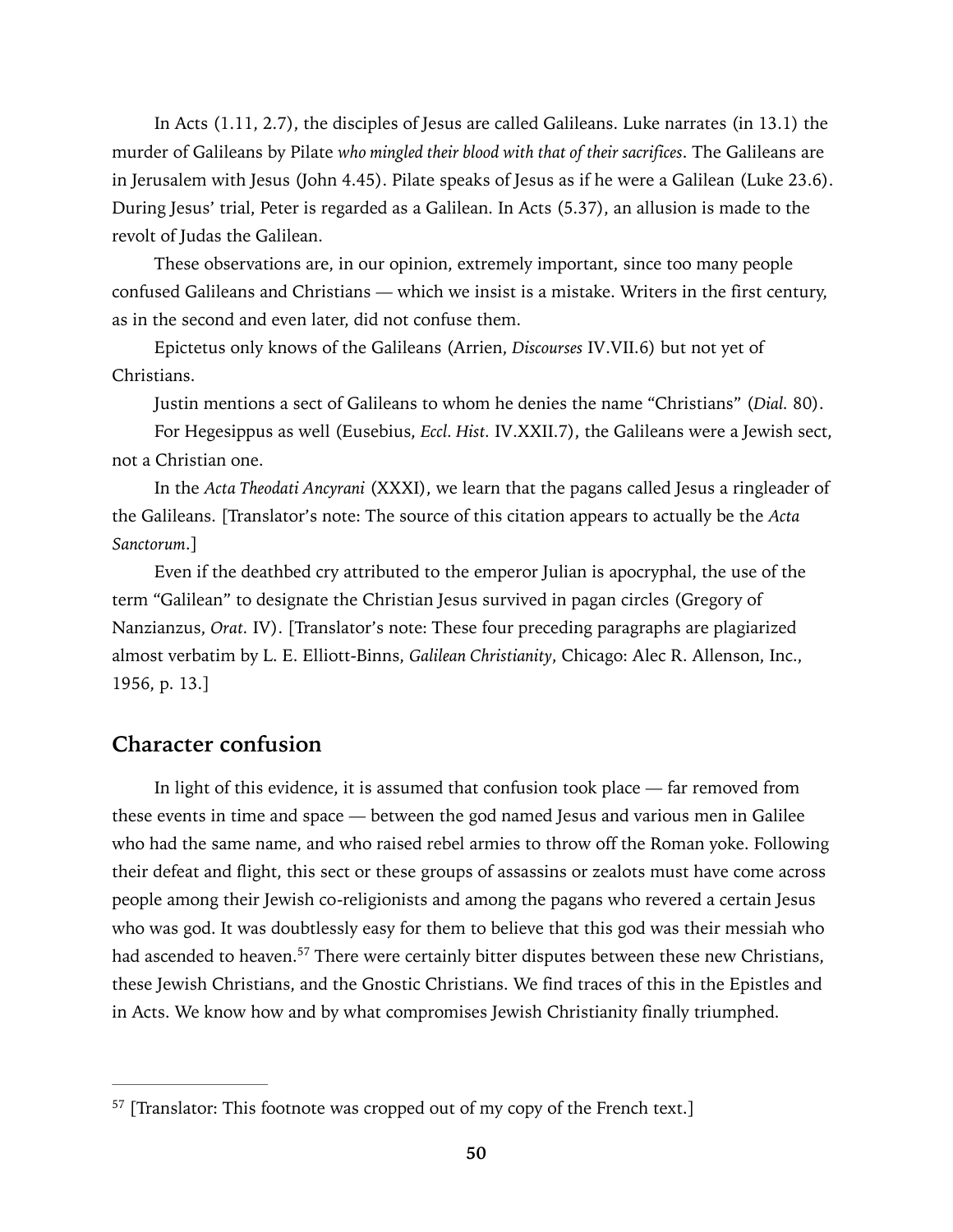To provide justification, the Jewish Christians went looking in Josephus for written information that would confirm their tradition. The events that they claimed to report had taken place at least two generations earlier; they would have lacked greater certainty about dates and places, but happily, they had in Josephus an undeniable witness from which they could extract the essential details they were missing. They would also have had their choice of several Jesuses. Thus, the Jesus constructed by the evangelists resembles several homonymous characters, but he is not any one of them in particular.

Though this Jesus stood in opposition to Jesus the god because he was human, and to Christianity because he was a Jewish patriot, he appeared in the holy books as the founder of a new religion. This is an astonishing, incredible situation that raises questions. How could a man so incompatible with Christian doctrine have been inserted into the Gospels?

We are reduced to guesswork. What we know is that Jesus the man appeared in Christian texts only after Jesus the god. What is no less certain is that the publications of Marcion (the Pauline epistles and the Evangelion) preceded the Catholic Gospels. These early Christian works were Judaized through numerous interpolations that turned a divine being into a man of flesh who played a role in Jerusalem.

According to Epiphanius (*Haereses* 30.14.16.34), some Ebionites called Jesus the Son of God and rejected the title Son of David, while others saw him as the Son of David as opposed to the Son of God. A third group, gnostic, tried to reach a middle ground between the two by proclaiming that the Christ had descended and become incarnate in Jesus. God and man were thus unified for the duration of the man's earthly life.

Christian communities from diverse backgrounds that had united to form the Great Church after fighting each other were obligated out of necessity to accept quite disparate religious texts. Followers of John the Baptist needed to have the legend of their great man; it had been reduced, but enough remained so that the essential role of the Baptizer would not be forgotten. The Galileans needed to see recollections of the exploits of their leader; they were happy to later learn that his great deeds had been mostly of a spiritual nature, that his defeat had been a guarantee of their redemption, and that his death had been a brief disappearance, since he was now a god who awaited them in heaven.

## **Two factions of "gospel" scribes**

These pious modifications were certainly not as simple, fast, and premeditated as they appear from our perspective, but it seems certain that they were made. Irenaeus, who died around the year 200, avers that the Gospel of Mark was written to correct the errors of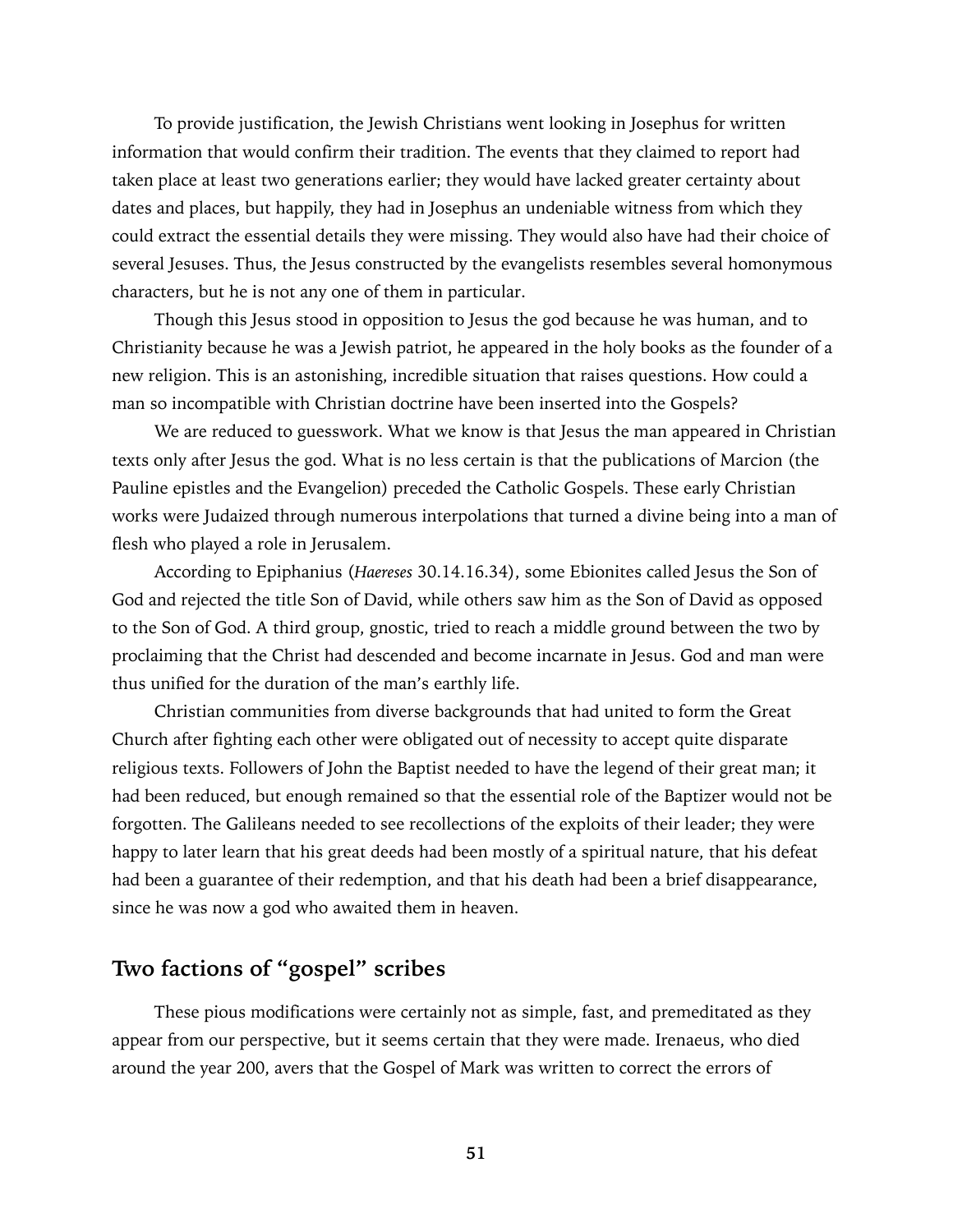Cerinthus, Matthew's was written to convert Ebionites, Luke's to correct Marcion, and John's in opposition to Valentinus.58

It was undoubtedly during the second half of the second century that the Gospels were harmonized, fusing Jesus the man with the gnostic god in the texts to create a single character named Jesus Christ. *Despite his apparent unity, the Christian hero is easily divided into two completely different beings* (see note on page 91).

The saviour god descended from heaven in human form; the Galilean was born from other humans. The god returned to heaven; the body of the man was buried.<sup>59</sup>

Jesus the god was the divine Son, an emanation of God the Father. The followers of the Galilean imagined that the spirit of God had come to be incarnated in the body of a child, or that God had adopted the man as his child at the moment of his baptism. Others made him into a son of David even though that royal lineage had long been extinguished.

The gnostic god was opposed to the Prince of this World, the God of the Jews, the Law, and the Sabbath. The Jewish rebels adored Yahweh and respected the Law and its rituals.

The god brought spiritual salvation to all the nations; the Galilean sought only the material liberation of Israel.

The gnostic Jesus declared himself to be the bread of life, despised the flesh, and gave assurance of the resurrection of souls. His kingdom was not of this world. Jewish nationalism, on the other hand, recruited Jewish partisans who were to help establish a new earthly Jerusalem that would be independent and free of all the pagans.

The god Jesus wanted to be referred to only as the Christ. He desired peace and advocated forgiveness for injuries as well as poverty. The warlord claimed himself to be messiah and seized authority through force.

A gospel legend has preserved the memory of these two Jesuses and of the predicament in which Pilate found himself. For when the Jews brought him one, he had another already detained, "a famous prisoner" we are told (Matt. 27.16-17). He then said to them, "Whom do you want me to release to you? Jesus Barabbas (Son of the Father) or Jesus who is called the

<sup>&</sup>lt;sup>58</sup> For Cerinthus, the divine Christ had descended into the man Jesus. For the Ebionites, it was the Holy Spirit. For Marcion, Jesus was the Son of God. For Valentinus, Jesus was an emanation from the divine Pleroma who came to save Sophia. Attempts were made to prove via the opposite via Scripture; i.e., that Jesus was a man of flesh chosen by God.

<sup>&</sup>lt;sup>59</sup> The Gospel of John (3.13) explains that *no one has ascended into heaven except the one who descended from heaven*, which proves that the early Christians believed only in a man who could ascend to heaven. Around 300, Rabbi Abbahu declared: *If a man says, "I am God," he is lying; "I am the Son of Man," he will eventually have to repent of that; "I will ascend to heaven," he is telling you something he has no ability to perform.*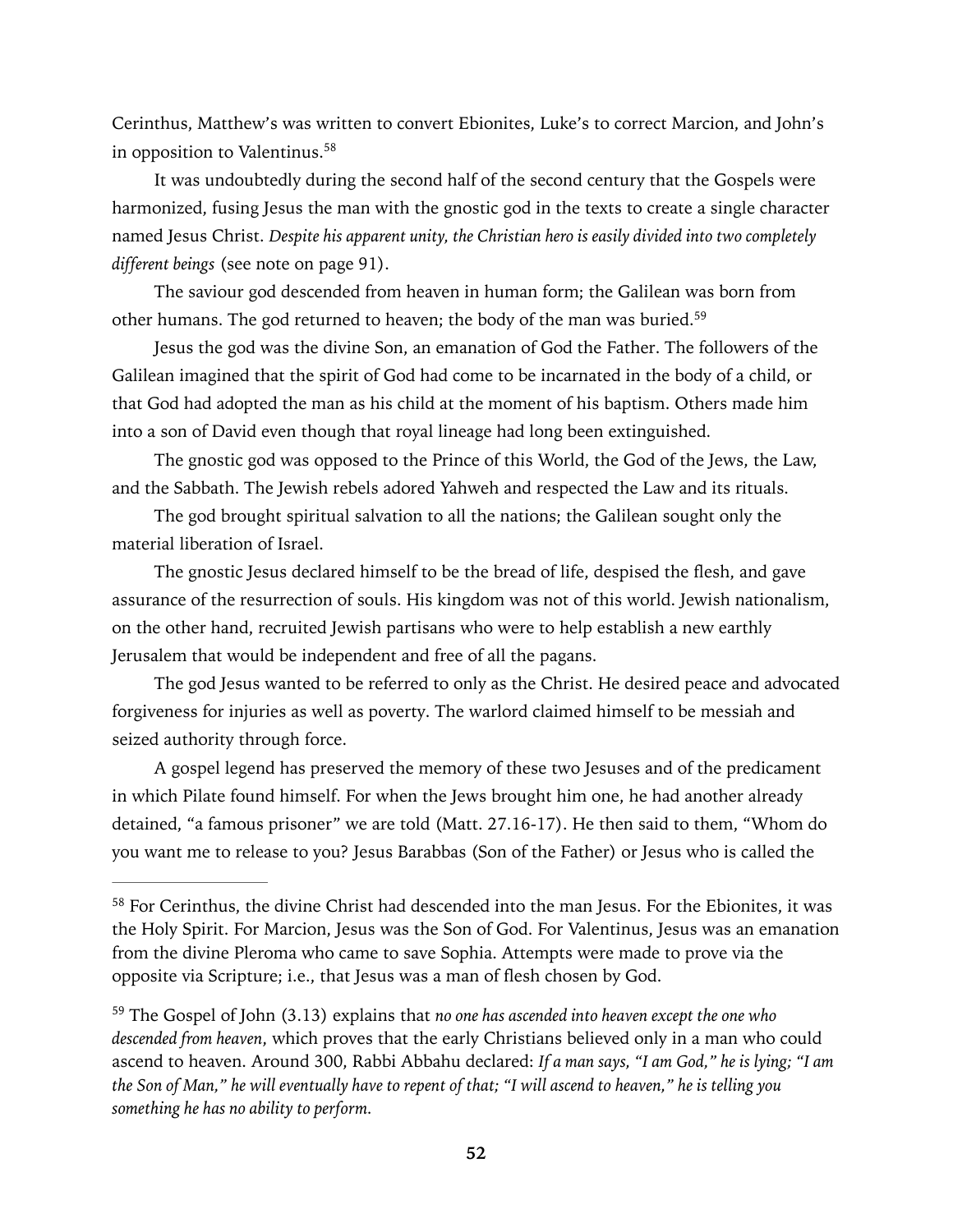Christ (Messiah)?" Of course, Pilate could not have taken hold of the son of a god, but this episode establishes that there was a difference between Jesus the god and Jesus the man early on, even with regard to the crucifixion.

This legend can equally be explained in the following manner: Pilate is the earthly archon, the devil who thought he had gotten his hands on the son of God, but this celestial prisoner escaped him. In fact, he let the spiritual Christ go and kept only his body, his appearance. This explanation is confirmed when we read the fourth Gospel. The Christ who (in 2.4) had said to his supposed mother: "What is there between you and me, woman?" said to her at the moment of his death on the cross (19.26–27): "Woman, here is your Son" and to John, "Here is your mother." This was the spiritual being who speaks to human beings by making them understand that they can be related to each other, and if they are interested, he leaves them his body at the moment that his celestial character abandons his fleshly appearance to return to heaven.

Justin said to Trypho: "It is your own race that recognizes that Jesus is the Christ while maintaining that he is a man born from humans", which means that others did not believe that Jesus the man was the celestial Christ.

And Irenaeus: "Those who separate Jesus from the Christ and who prefer Mark are refuted by Mark." This confirms that the Gospel of Mark was corrected to refute the "false" doctrine of the followers of Cerinthus, who lived around the year 100.

So if, as it is certain, some Christians were confused between a god and a man, we understand the advice given in all seriousness to critics by Albert Schweitzer: *The defenders of the historicity of Jesus must seriously consider the importance of their position… they run the risk of supporting the historical roles of a character who could be completely different than what they expected when they set out to defend that position.60*

Nevertheless, the following objection could be made: rather than seeing Jesus as a god transformed into a man, couldn't one support the existence of a man who was deified? Moreover, is it possible to prove that Jesus the god existed?

We would respond that whenever two characters are fused together, one must find out which was the earliest; and in the case of Jesus, it is undeniable that the god precedes the man. However, for a man to be deified, he needs to have existed at the very least. And we have no proof that he did; on the contrary, we have ever reason to think that the Jesus of the Gospels is a theological creation.

<sup>&</sup>lt;sup>60</sup> Albert Schweitzer, *Gesch. d. Leben, Jesu Forschung*, p. 151.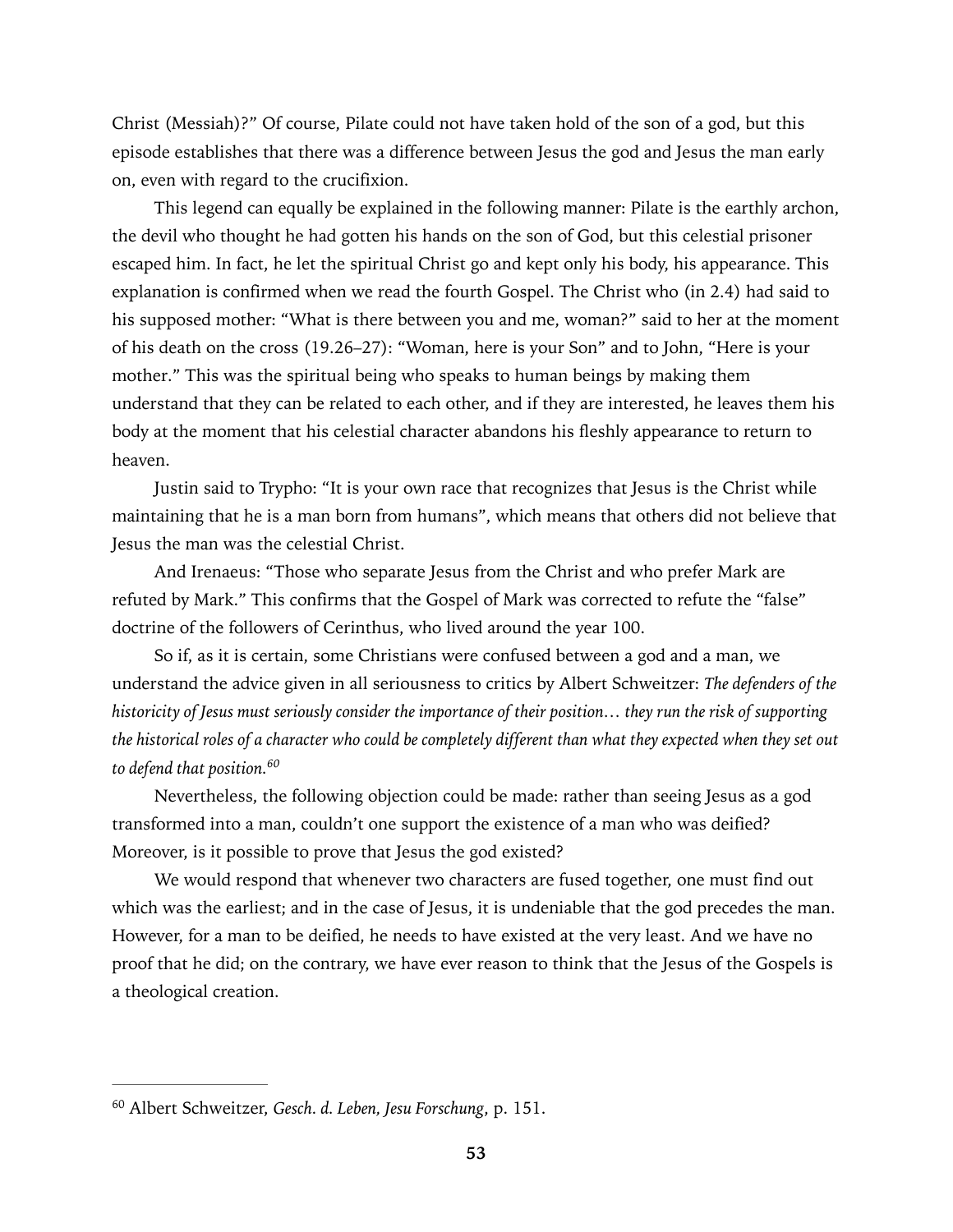### **The contradictions of Jesus the man**

It would be easy to show the *contradictions* that exist *between the Gospels* concerning the earthly existence of Jesus. They are well known and do not speak in favour of the historicity of the Christ. We would rather underline a fact that is often ignored, which is the *opposition* that appears between certain remarks by Jesus himself as they are reported in the Gospels. Everything seems to be as though the Christian texts contained two Jesuses who were opposed to each other.

One announces to the Samaritan woman that the hour has come to worship God in spirit and not on Mt. Gerizim or in Jerusalem. The other teaches in the Temple, and his disciples frequent the Temple.

One says that man was not made for the Sabbath. The other visits the Temple on the Sabbath, and when he is dead, women wait until the Sabbath has passed in order to bury him.

One comes "eating and drinking", in opposition to Jean the Baptist, who fasts. The other goes to the desert to fast for forty days, and his disciples fast.

One says that new wine should not be poured into the old wineskins of the Law and the Prophets. The other insists that he has not come to abolish the Law or the Prophets.

One says to honour one's father and mother. The other says to leave them and follow him.

One asserts that the flesh profits nothing. The other promises the resurrection of the flesh and offers his own as sustenance.

One proclaims, "Blessed are the meek! Thou shalt not kill! Those who take the sword will perish by the sword." The other commands, "The one who has no sword must sell his cloak and buy one!"

One refuses the kingdom of this world and the title of Messiah. The other is crucified as king of the Jews.

Faced with these fundamental contradictions — of which we have given just a few examples — one is justified in asking those who believe in a historical Jesus, "Which of these two Jesuses, each as believable as the other, is the true one?"

### **Vestiges of the earlier divine Jesus**

The existence of Jesus the god is indisputable in our view, not only in terms of the problem that we have already exposed, but also due to facts we shall now recall.

According to the Epistle to the Colossians (1.15-17), *the Son is the image of the invisible god, the firstborn of all creation. All was created through him… and for him. He existed before the universe.*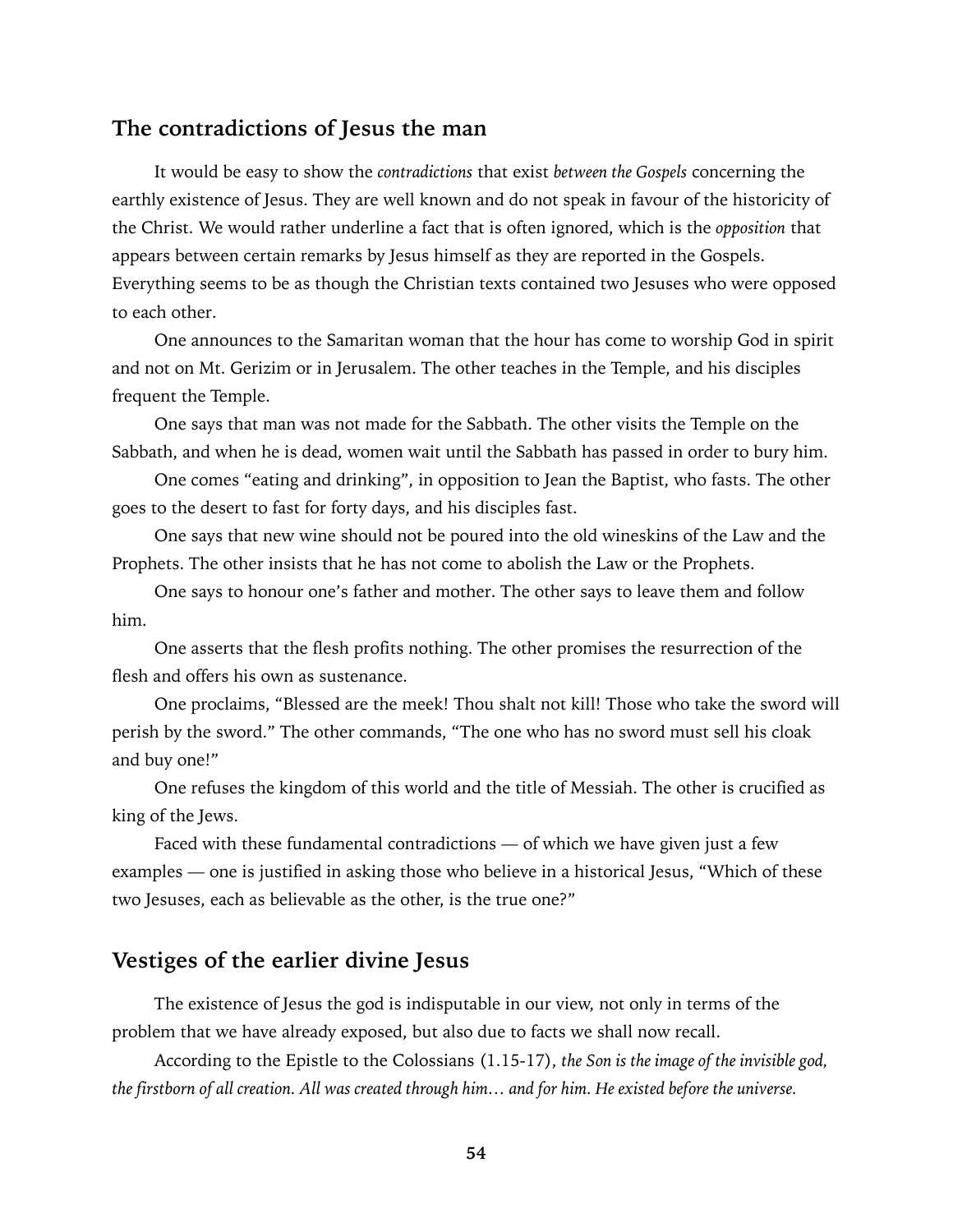The Gospel of John confirms that Jesus existed before the birth of Abraham (8.58), and while he was praying, he said to God his Father: *Give me the glory I had in your presence before the world existed* (17.5).

The early beliefs of the Christians thus included an eternal being — a god, not a human.

According to Barnabas, around 115, Joshua was the predecessor of Jesus in the flesh (12.20), which confirms Justin (*Dial. Trypho* 113). But Joshua (the same name as "Jesus") certainly originated as a solar deity; when he was humanized, he began his career on the day appointed for choosing the paschal lamb and ended it Passover. He chose twelve men, like Jesus. The ritual of circumcision was called the ritual of Joshua the Son, and according to the Talmud, there was a "week of the Son" (or of Jesus the Son) related to the redemption of the firstborn. $61$  Joshua (Jesus) was considered the Prince of the Presence, the Metatron who was assimilated to the archangel Saint Michael as well.

An older version of the Epistle of Jude (verses 5 and 6) gives the following text: *I want to remind you, though you know already, that this Jesus* (i.e. "Joshua" instead of "the Lord") *by saving his people out of Egypt a second time* (Moses having saved them the first time) *destroyed the unbelievers and put in chains the angels who did not keep their places for the great day of the judgment…* There is no longer any doubt: this pre-Christian Jesus is a divine being.

One can read in the Sibylline Oracles the following passage: *Someone came back down from heaven, an eminent man who stretched out his arms on the fertile wood, the greatest of the Hebrews, the one who stopped the sun long ago…* We thus learn that the Joshua of the Old Testament was a god related to the cross and the sun, who descended from heaven to mankind.

 This is confirmed for us by the forty-second of the Odes of Solomon, the text of which is as follows:

> *I stretched out my hands and consecrated myself to the Lord, for stretching out one's hands is a sign of consecration, just like an expansion of wood on which the man was suspended, upright by the wayside*

This is confirmed by other verses:<sup>62</sup>

According to Robertson, *Pagan Christs*, p. 165-166, who refers to *Tal. Bab. Tract. Baba Bathra,* <sup>61</sup> *Yevamoth, Josephoth*; also pointed out by Hershon, *Genesis with a Talm. Comm.*, p. 24–26.

 $62$  The Greeks themselves knew of a stoppage of the sun. According to a hymn by Callimachus, the sun stopped his chariot to watch Artemis dancing with her nymphs.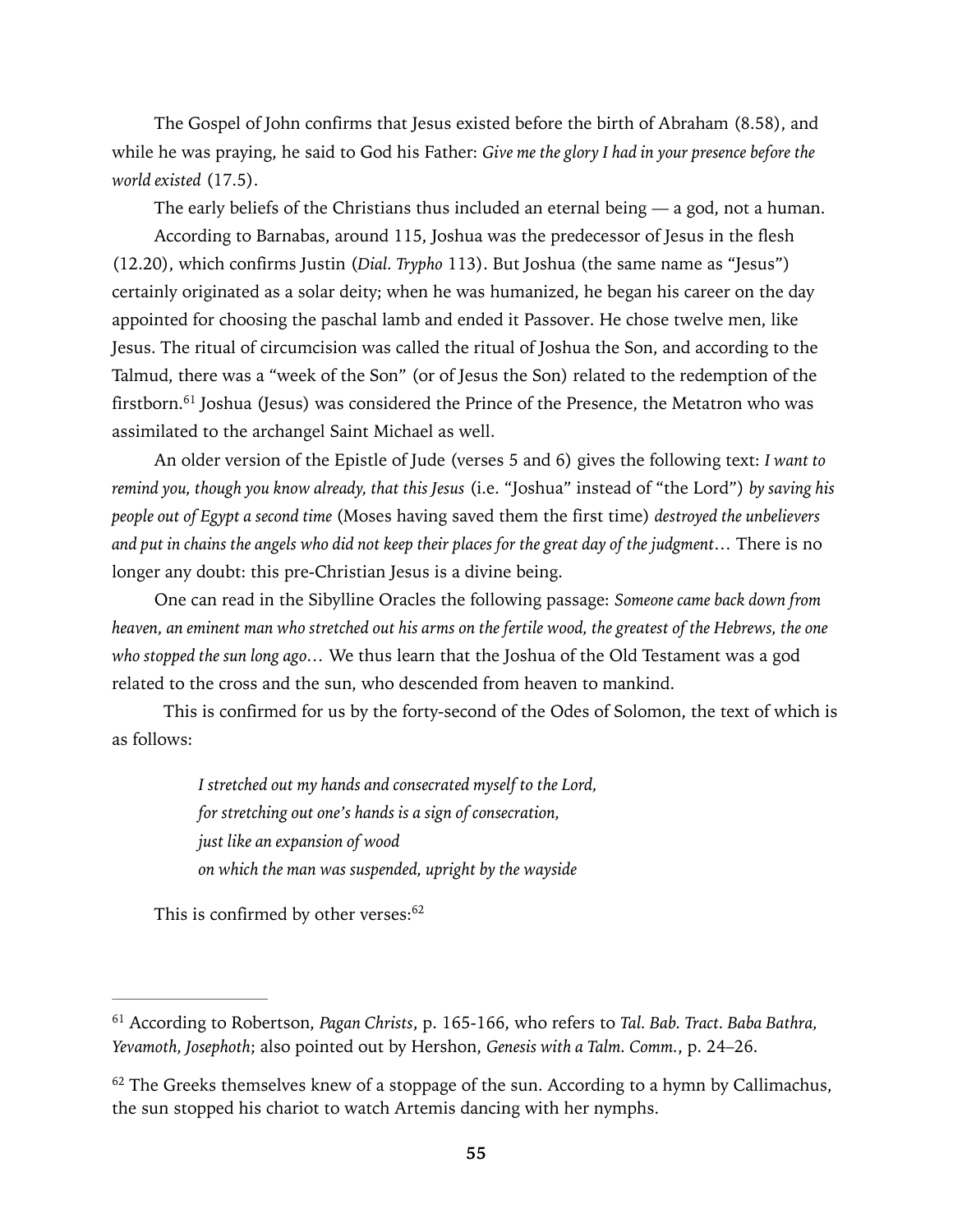*My hands extended on the sign of Him And my extension is the upright wood* (Ode 27). *I extend my hands in the ascent of my soul* (Ode 35).

The character who is speaking is a Saviour, a Son of God; he is not crucified by men, he consecrates himself to God his Father through the cross. These Odes, which were probably written around the year 100, reflect a cult preceding that of the Gospel Jesus,  $63$  who did not foresee his own death on the cross but rather chose the cross "during his lifetime" as a rallying point. In effect, he would have said to his disciples: *Whoever does not take up his cross and follow me is not my disciple* (Matt. 10.38).

#### THE SON OF GOD AS SAVIOUR CAN BE FOUND:

a)…in the *Apocalypse of Elijah* (§20), where it is said that "the god of glory sent his son into the world" and that "he was transformed into a man as he approached us".

b)…in the *Ascension of Isaiah* (a Jewish-Christian work from the early second century) where the "Beloved" together with the Holy Spirit have the form of an angel and worship the Great Glory (i.e. God). Even though people were present at the birth of Christ, at his execution and at his resurrection, this Christ is divine; he left his Father to descend to earth, passing through the seven heavens that he later crosses in the opposite direction to return to his Father and sit at his right hand. This Christ is a gnostic Jewish god who preceded Christianity. An angel warns Isaiah that the Prince of this world will kill the Son of God and hang him on a tree.

One is justified to note in this context that the names "Christ" and "Jesus" appear in this text in an astonishing manner.<sup>64</sup> First, an angel explains to Isaiah (9.5) that he will be able to hear the name of the Lord Son of God only once he has been stripped of his flesh. He announces to him that the Lord will descend to earth at the end of days and that, once he takes on a form resembling a man and is believed to be of flesh, he will be called Christ (9.13). In his vision, Isaiah rises higher than the sky and is "transfigured, becoming like an angel" (9.30). The eyes of his spirit are opened and he glimpses the Great Glory, the Father of the Lord, who is sending Christ the Lord, the one who will be called Jesus, on a mission to earth.

Harnack wrote: *These Odes already contain so many Christian elements, that the historicity of Jesus* <sup>63</sup> *appears to be seriously threatened.* (*Die Oden Salomos*, 1910).

<sup>&</sup>lt;sup>64</sup> See Marc Stéphane, *La Passion de Jésus*, p. 69, 70, 71, 124, 248, 249, and 250. He observes that the Latin and Slavic texts of the *Ascension of Isaiah* nowhere contain the names "Jesus" or "Christ".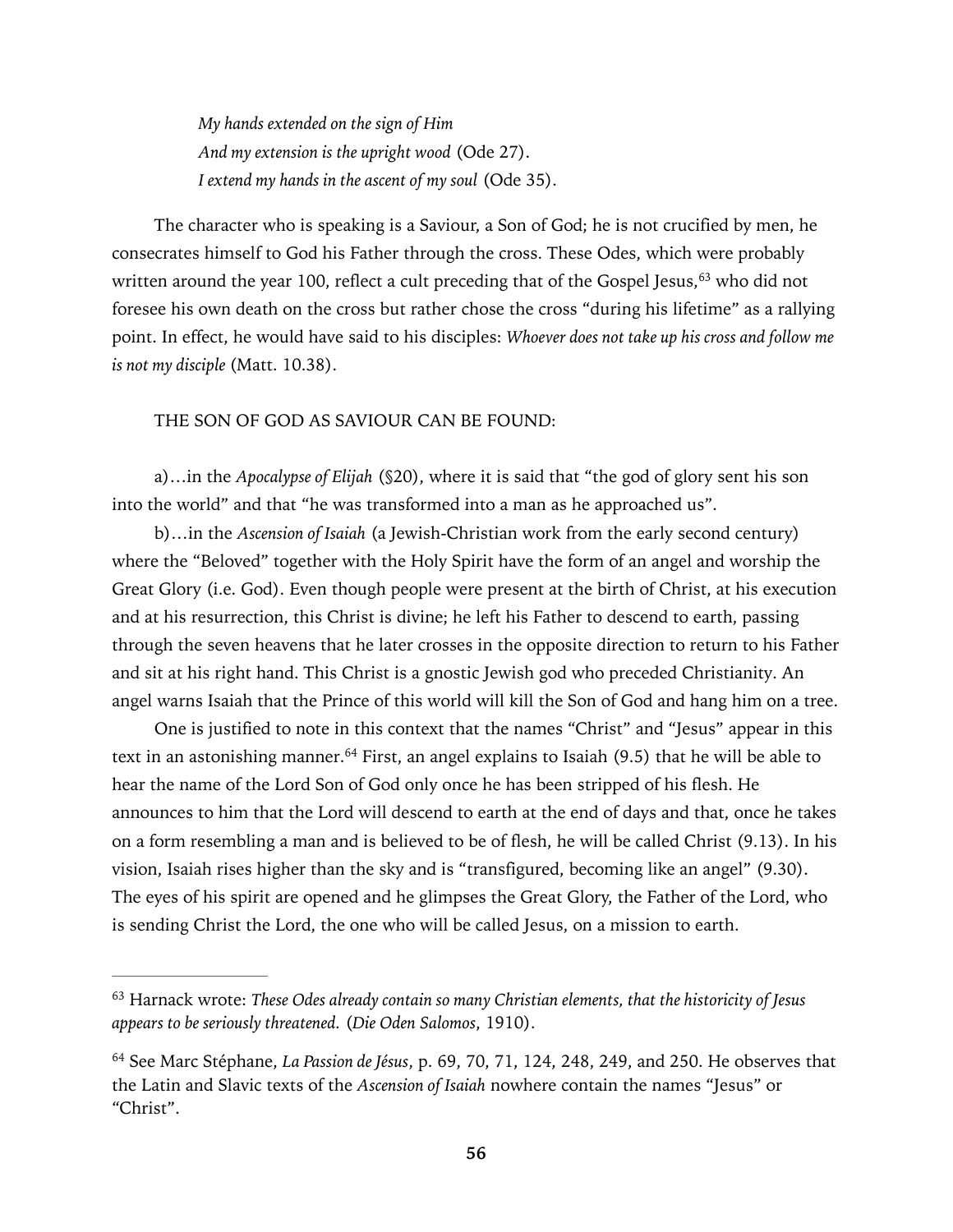It is possible that the names "Lord", "Christ", and "Jesus" were added to the original text.  $65$  It is nonetheless instructive to know, even if through interpolation, that the Son of God had the title of Lord and that the name Christ was given to his human appearance, which was later also called Jesus. We learn from Acts (2.36) that its redactor believed at one point that it was God who had made Jesus "Lord" and "Christ" after his crucifixion. The Epistle to the Philippians (2.7–11) also shows that the name of Jesus was given to the "god in the form of a man" by Christians after his "death". We find it is a god we are dealing with.

If the names "Jesus" and "Christ" do not constitute interpolations in the text of the Ascension of Isaiah, this text — earlier than the Gospels — preserves for us a memory of a gnostic redeemer god who was given the titles of Lord, Christ, and Jesus.

c) …in the Epistles of Paul, where it is declared (I Cor. 2.7–80 that *if the Princes of this world crucified the Saviour of Glory, it is because they did not know the mysterious Wisdom of God ordained since the origin of time for our glory.* Thus, this divine son, god of mystery was originally quartered in the heavens by the stellar demons. This incident, transposed on earth, becomes a Roman crucifixion, the celestial archons being transformed into human enemies of whom Jesus said: *Forgive them, O my Father, for they know not what they do* (Luke 23.34).<sup>66</sup> Paul is a companion of the cross of Christ (Gal. 2.19 and 6.14), a situation we are not presented with in the Gospels.

d) …in the *Didache* (16.6), where it is announced that at the end of time, the sign of the opening of heaven will appear.

e) …in the *Gospel of Peter*, where the glowing cross identifies with Christ; it is the Word, and he is the cross, which is confirmed in the *Acts of John (This cross is not a cross of wood.*<sup>67</sup> I am *not the one who is on the cross… They will call me something else that is terrible and unworthy of me.)*

 A papyrus contains the following formula: *May this wine become the blood of Osiris* and another shows Osiris in the form of a wine cup, giving his blood to Isis and Horus to drink. Moreover, we know the words to say over the cup: *Seventeen times: You are wine, and you are not wine but the head of Athena. You are wine, and you are not wine but the entrails of Osiris, the entrails of Iao.* (V. Guignebert, *Le Christ*, p. 373) So the Son of God was compared to the cup (*Odes of Solomon* 19).

 $67$  This cosmic cross of light (which would later be the cross of the Manichaeans) should undoubtedly be represented by a cross of wood with equal branches; later, it was replaced by the crucifix (Council of Constantinople, 692). It is only in the 12th century that Christ on the cross appears at the doorway of a church

 $65$  Most importantly, the name "Jesus", which appears later than "Christ" in our texts.

<sup>&</sup>lt;sup>66</sup> Before Jesus, Orpheus himself was immolated by the Princes of this world, the Titans, who dismembered and devoured him. Let us also not forget — as Guignebert incidentally points out (*Probl. de Jésus*, p. 94) — that *the outstretched arms of the cross symbolize mystical regeneration and that, in some amulets, the tree of the cross of Osiris is fastened to human arms.*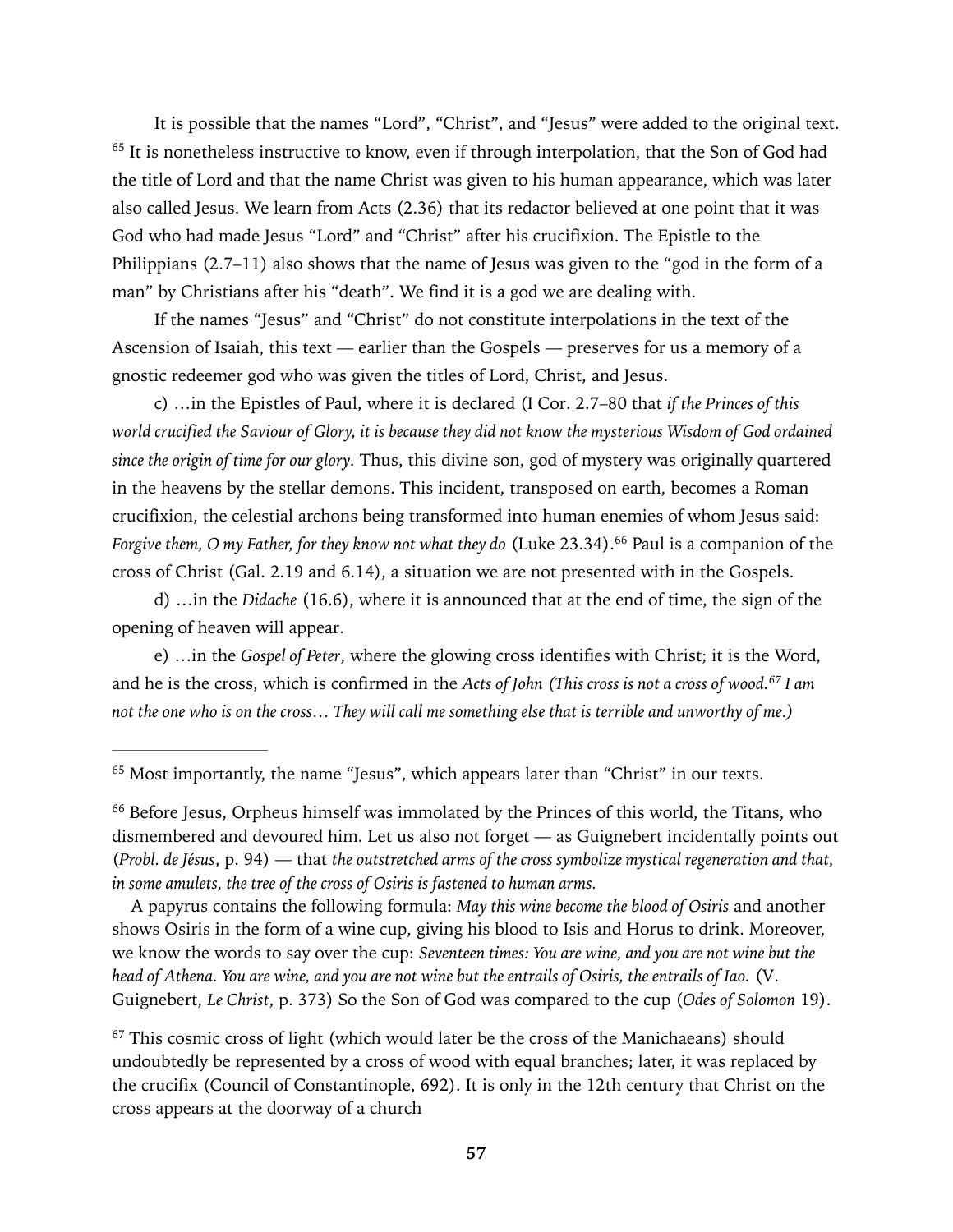f) …in the *Acts of Philip*, which describe a voice that cries: *I will have pity on you on my cross of light.*

g) …in the works of Justin (*Apol.* 60.5) who, interpreting Plato, says that God extended his Son into the world in the form of a cross.

These examples could be multiplied.

Hippolytus preserved for us a *Hymn of the Naassenes*, a sect that was probably pre-Christian, in which Jesus asks his Father to let him descend to earth to bring salvation to men:

*Behold, Father! Pursued by evil, she (the soul) still goes astray upon the earth far from your breath; she seeks to escape bitter chaos and she does not know how to get across it. For that reason, Father, send me! I will descend bearing the seals. I will traverse all the Aeons. I will reveal all mysteries. I will manifest the forms of the gods and teach the secrets of the holy way under the name of Gnosis*. There can be no doubt that this Jesus is a gnostic deity.

A magical papyrus, edited by Wessely, contains the following incantation: *I banish you in the name of Jesus, god of the Hebrews*. Confirmation of this fact is given to us by Acts (19.13): *Some Jewish exorcists… dared to invoke the name of the Lord Jesus over those who were possessed: I adjure you by the Jesus whom Paul proclaims*. Although placed under the auspices of Paul, this Jesus, god of the Hebrews, existed at least from the beginning of Christianity. When the twelve apostles appear in Matthew's Gospel for the first time (10.1), they receive the power *to cast out unclean spirits and to heal any disease*. These miracles were accomplished "in the name of Jesus" (Luke 10.17; 16.17; 9.49; Acts 3.6), the name that was "above all names, that at the name of Jesus, every knee should bow, in heaven, on earth, and in the underworld" (Phil. 2.9–11). Is it possible to doubt that we are dealing with the name of a god? $68$ 

We have seen that some Jews believed in a warrior-god named Jesus, but it is certain that other Jews were attached to a very different human Jesus. Paul's disciples were outraged that one could preach *another Jesus* other than their own (II Cor. 11.4; Acts 17.3). And so little about Paul's Jesus was human that the apostle was taken for *a preacher of foreign divinities* in Athens (Acts 17.18).

Around 150, Justin writes that *throughout the entire world and in Rome, many of ours, Christians,* <sup>68</sup> *exorcized demoniacs by the name of Jesus Christ crucified under Pontius Pilate*. We see that the name of the god has been replaced with that of the man-god, the latter being localized in history. Once he became a Jew of Jerusalem, Jesus would reproach himself (in the Gospels) for having a demon inside him and for casting out other demons by Beelzebub. This fable shows that, for the scribes in Jerusalem, the cult of Jesus was pagan (Beelzebub was a rival of Yahweh's; he was the Philistine god of Ekron, a city where the Jews went after the destruction of Jerusalem by the Romans).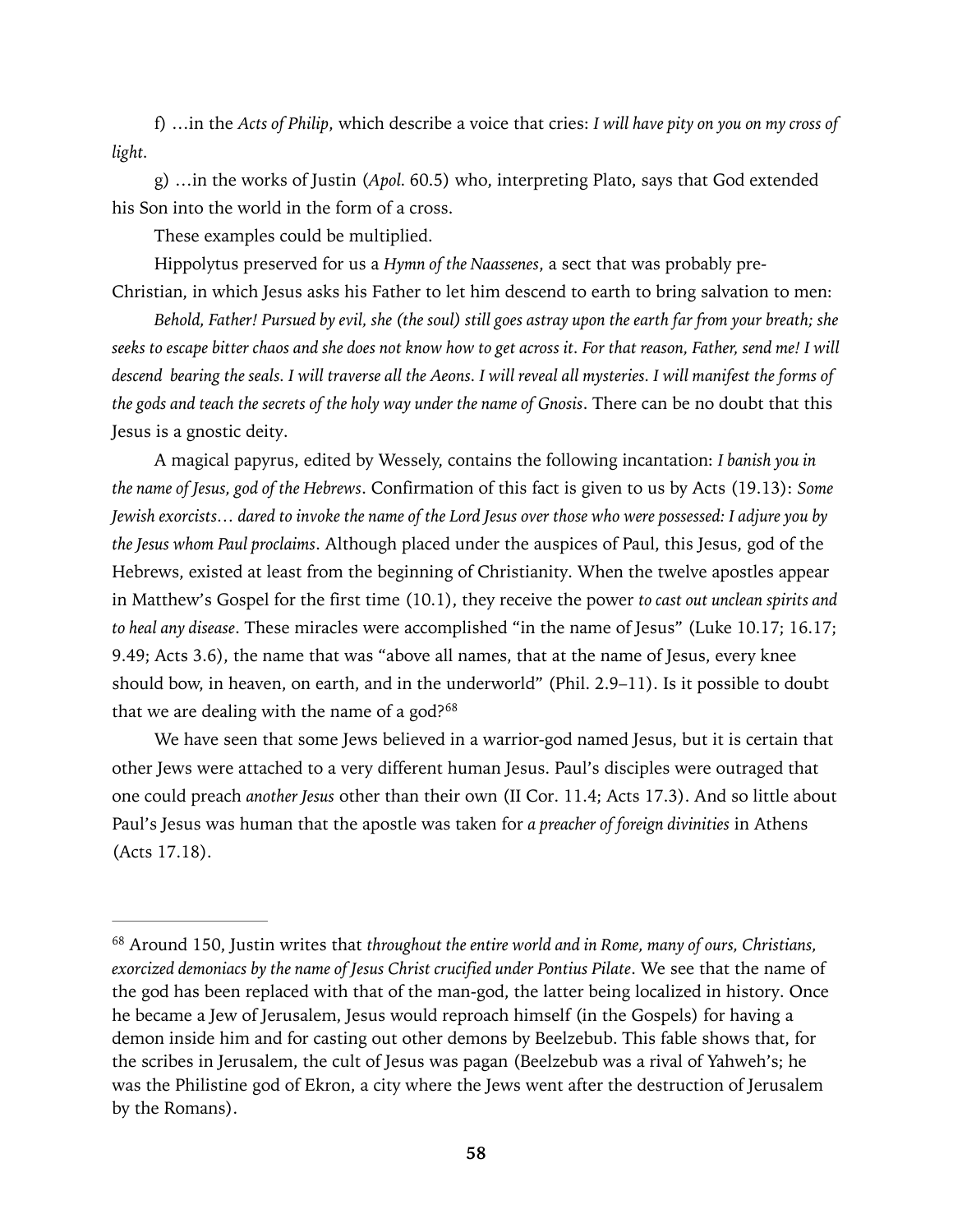# **Jesus as a "collective being"**

Another figure of Jesus, intermediate between that of the god and that of the human, must be noted. In certain Mandaean, Gnostic, and Pauline contexts, Jesus replaced the Mother of All Living, Miriam, who had symbolized the Community, the Church. She was considered to be the spouse or fiancée of the Christ, the Mater Ecclesia, the Virgin unsullied by any impure contact; she was also called Jerusalem. She became the body of which the Christ was the head and of which the believers were members.

He was thus a collective being (I Cor. 12.12–30; Rom. 12:4–5), and Paul said: *You are all together the body of the Christ*.

This Christ might not have been a god, but he cannot be regarded as an individual person who had lived at a certain time in some Judaean town.

It is not only in this sense that Jesus can be regarded as a collective being; he incorporates numerous religious entities. He is often God himself (the Alpha and Omega, the Lord, the King, the Supreme Judge); he is His emanation (the Son, Wisdom, the Angel of the Covenant, the Mediator, the Husband, the heavenly High Priest, the second Adam…); he is the Messiah (Abiad, David, Siloh, the Seed, the Councillor…); he is the Victim (the Servant, the Just, the Lamb, the Scapegoat, Abel)… This simple enumeration shows the work, the efforts of the imagination, the dreams, and the confusion that created and enriched him.<sup>69</sup>

### **The saviour god who precedes the supreme God**

To Jews, Yahweh was the only god. To Christians, the saviour god had always been the Christ. Which of the two came first in the new religion?

The Christians never referred to God the Father by the name Yahweh; they put belief in Christ the Saviour before belief in the supreme God. It was the suffering and rising god who converted the masses, not Yahweh or the supreme god.

The mystery gods weren't creator gods, and they weren't regarded as the masters of the universe; they limited themselves to ensuring the salvation of their followers. They co-existed with each other but were not incompatible. Nothing prevented their worshippers from improving their own odds by being initiated into numerous mysteries.

Even so, the pagans had no need of a supreme god above their saviour gods, just as the Christians had no need of a god above Christ, and the Jews had no need of a divine son under

<sup>&</sup>lt;sup>69</sup> Another example: when St. Paul speaks of *Jesus our Easter*, that cannot be regarded as a historical event. Thus Henri Labbé said (*Bulletin Renan*, No. 76, Dec. 1960) *it is a unique adaptation of an ancient liturgy to new beliefs*. See also: Jean Pain, *Jésus dieu de la Pâque*, Rieder.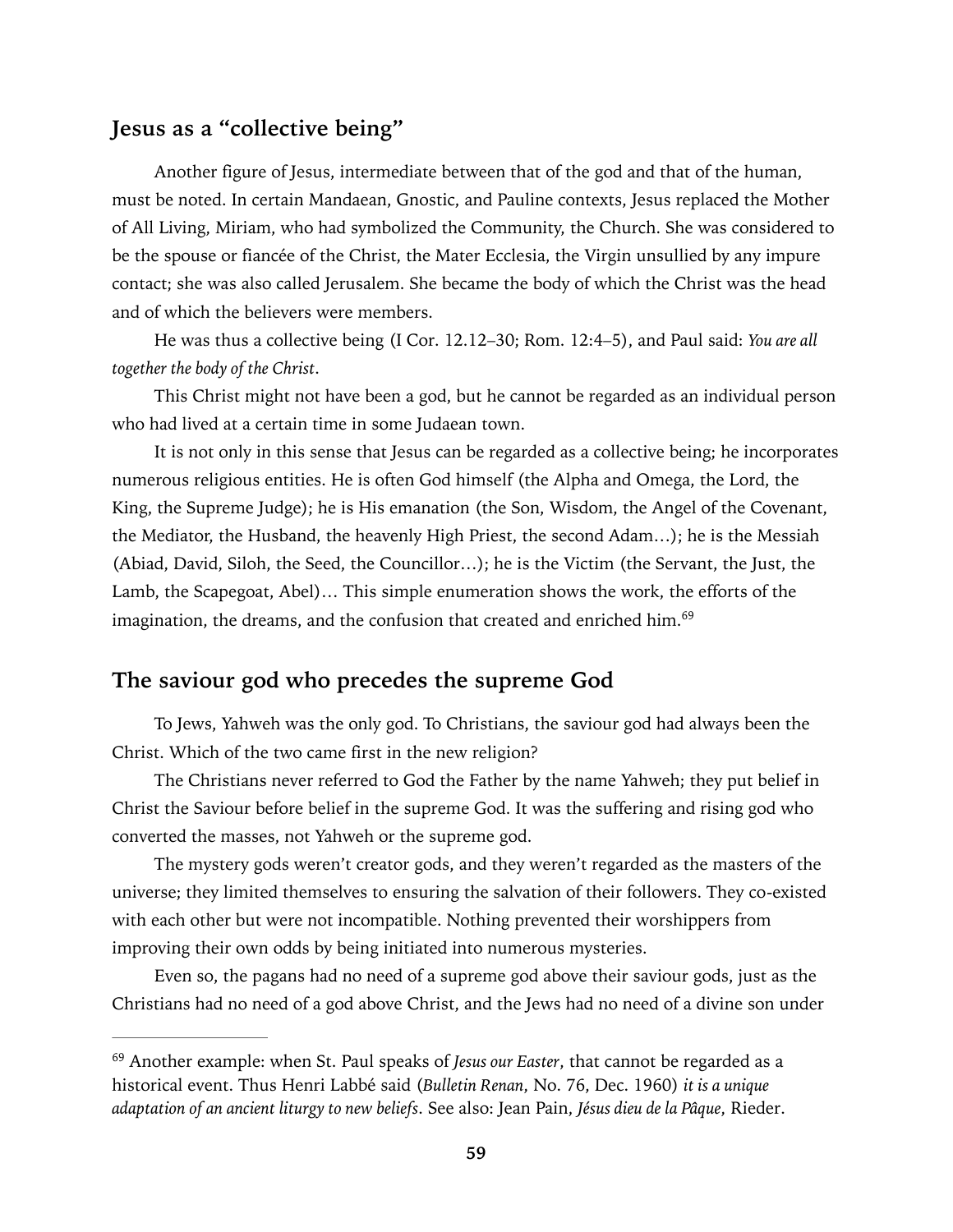Yahweh. It was in the nations of the Gentiles, in the Diaspora that the beliefs of some groups evolved. Some knew that great gods existed alongside the Christian god, and little by little, Jesus became the son of a god. But this transformation should not blind us to the fact that the beliefs of Christians were originally focused on Christ.

Christ, the object of a cult, was a god from the start. It was he who appeared to Saint Paul in a luminous form. The gospel of Paul was not that of God, but that of Christ, whom he regarded as a Saviour.

The Epistle of Titus (2.13), like the Second Epistle of Peter (1.1), refers to "our great god and saviour Christ Jesus". Ignatius (*Ep. to the Trallians* ch. X) speaks of atheists who believed in Christ but not in God. Tatian, while distinguishing Christ from God, speaks of the "suffering god", and Melito of Sardis declared that "God suffered at the hands of Israel".

The title of Lord (Kyrios), applied equally to both Yahweh and Christ, adds to the confusion between these two gods, but the name Yahweh was not able to find a foothold in Christianity. The first Christian baptisms were made in the name of Christ alone; baptism in the name of the Holy Trinity came later. The trinitarian formula was still unknown to Eusebius prior to the Council of Nicaea (325).

Therefore, it was not Christ who was added to God in Christian dogma. For almost the entire second century, the catholics did not have a precise doctrine of God. It was God who infiltrated the religion of Christ. And Christ was also a god, not a man.

### **Jesus Christ was not a human Messiah.**

At the turn of our era, no unique, certain conception of the Messiah existed. The Jews did not possess an orthodox doctrine of the Messiah. It is not even likely that they believed in a suffering and atoning Messiah around the 30s. In any case, an idiosyncratic messianic belief could not have been transformed into a universal religion of salvation; it served only to give it such a religion a Jewish veneer.

The character of Jesus is never completely identified with that of the Messiah; he accepts with difficulty some traits of the Messiah while rejecting some of its essential aspects. He does not allow himself to be regarded as the Messiah, and he is compared more to the Son of Man, who is a heavenly being. He claims to have a divine mission, not a political role.

Pilate found "no guilt in him", which proves that he was not the "king of the Jews".

By definition, the Messiah is one who receives an anointing; but Jesus was never subjected to this ritual, at least on earth — not even at his baptism.

In a prayer to God (Acts 4.25–27) in which Herod and Pilate symbolize the kings and magistrates of Psalm 2.1–12, the Christians say, "…your holy Servant Jesus whom you have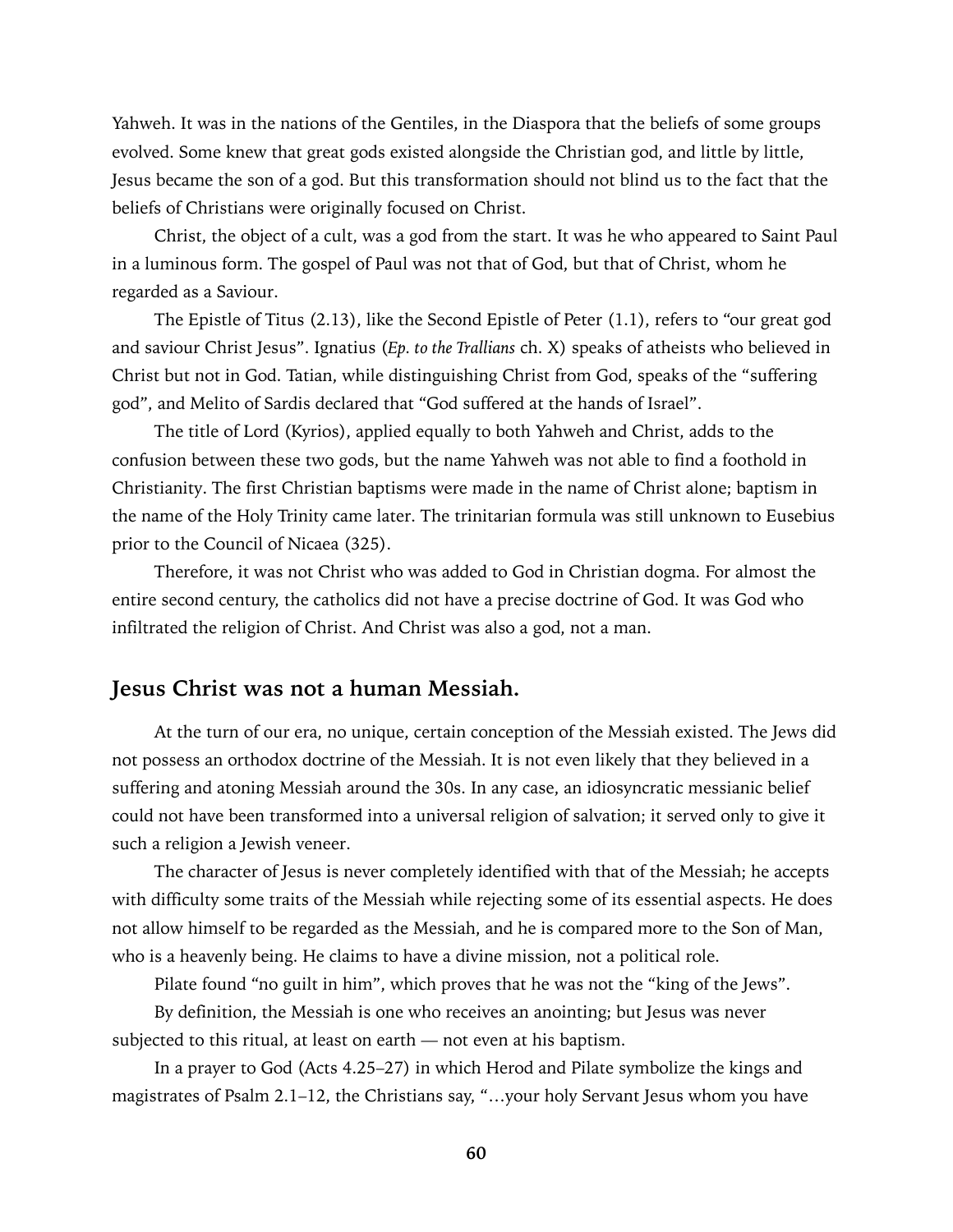anointed". The anointing is therefore heavenly, as the Epistle to the Hebrews confirms (1.9): "…your God anoints you with the oil of gladness…" and (1.3) Jesus "in these last days… is seated at the right hand of the Majesty in the highest…"

If Jesus was anointed on earth, it could only have been part of a ritual for perpetuating his death and resurrection, i.e. as a dying and rising god. Among the Egyptians, the anointing of the god was a daily occurrence; the oil was kept in an alabaster jar. According to the *Apocalypse of Moses*, Adam was anointed with oil after his death by the archangels with a view to his resurrection. It was thus with Jesus. Admission of this is provided in a mysterious manner in Luke (7.37–47), Matthew (26.6–12), and Mark (14.3–8). A crying woman washes the feet of Jesus with her tears, covering them with kisses and anointing his head with ointment and expensive perfume kept in an alabaster bottle. What could be the reason for this, except that the statue of the god, believed to be dead, must be reanimated? Even supposedly dead, the god speaks and explains that this took place for his burial. The scene was misunderstood and disguised because it came from a heretical group; indeed, it takes place at the home of Simon the *leper*, and the woman is a sinner. This individual who will die, be buried, and rise again is the image of the heavenly anointed one (messiah); he is not a human messiah (see note on page 91).

The word "Messiah" only appears twice in the New Testament (in John 1.41 and 4.25), and each time, the author explains that "Messiah means Christ", which proves that the reader would not have known that and would not have understood this late designation. Unfortunately, it is due to this assumption by a copyist that Christians thought "Messiah" whenever they read "Christ", and this confusion endures today. We find, in Acts 17, the origin of a complementary confusion; Paul is made to say, "The Christ is this Jesus whom I proclaim to you."

So Jesus became Christ, just as Christ became Messiah and then Son of God.

# **CONCLUSION**

——————

We start by observing that the state of our documentation on the origins of Christianity is lamentable. An important mass of manuscripts has disappeared. Only the vestiges of a great body of literature remains available to us. By way of example, let us bring up what Tertullian says (*Adv. Valentin.* 5). He tells us that the previous generation consisted of four illustrious writers: Justin, Miltiades, Irenaeus, and Proclus. Of Justin, only a single manuscript survives.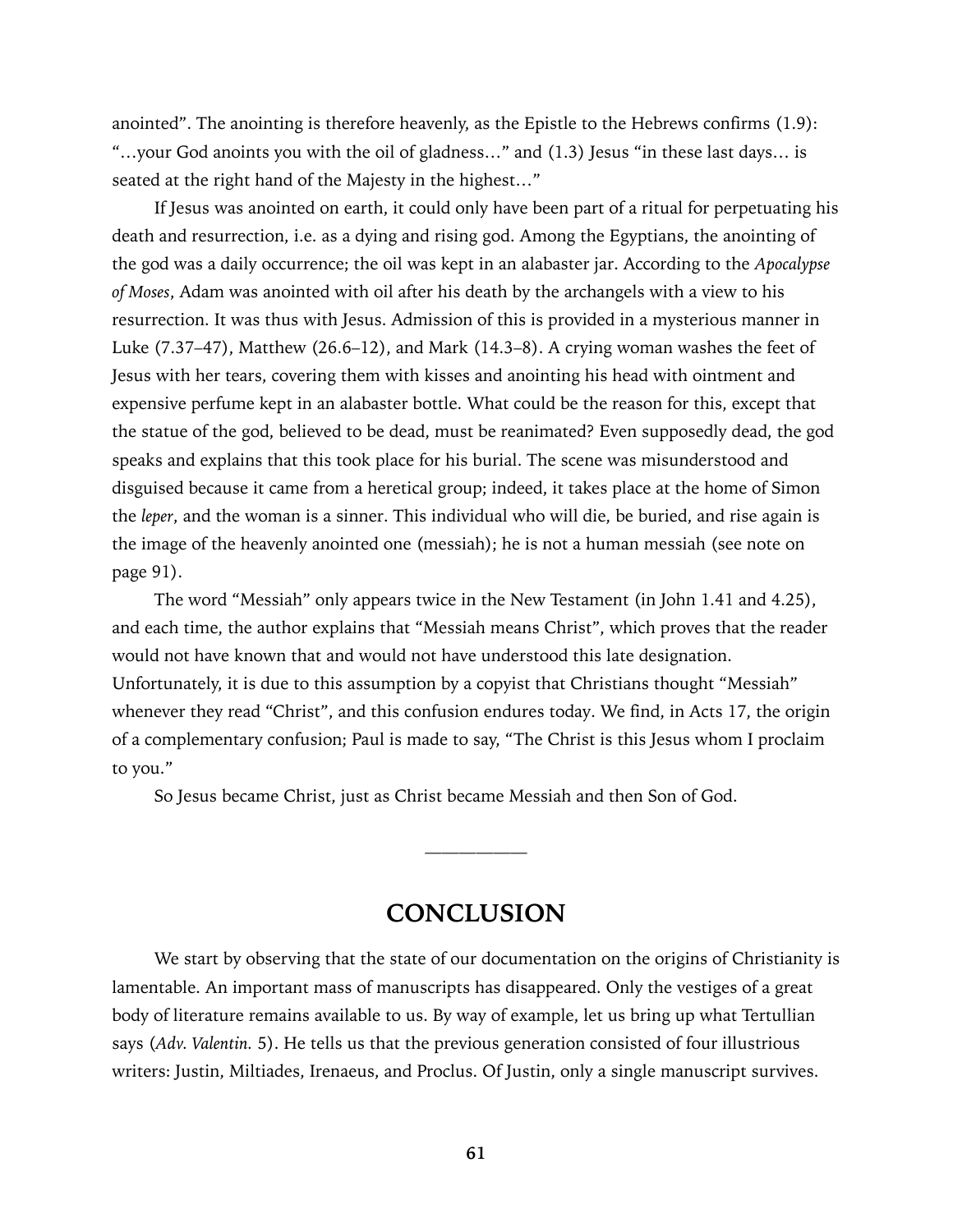We have only a few fragments of Miltiades. Irenaeus survives in only a single Latin translation. The work of Proclus is entirely lost.

The Christian texts we studied today (the New Testament and the Church Fathers) were preceded and accompanied in the second century by wide-ranging apocryphal and heretical literature that has been destroyed; our actual texts are certainly not early; they have been repeatedly abridged, augmented, interpolated, and corrected. They have undergone these changes in order to lend support for a dogma that has sought definitive stability, as well as to give them an air of dignity. It suffices to note the dangers posed by the history of Christianity as it is explained to us or as some try to reconstruct it.

The materials that remain at our disposal are more profitable for the details they contain than for the edifice they appear to construct. To avoid building theories on the shifting sands of self-serving and erroneous testimonies, we must avoid two pitfalls:

a) The tendency to overestimate the value of what has survived, to place too much importance on such-and-such formula or some particular writer.

b) The tendency to underestimate the importance of opinions that have disappeared, that survive only in fragments, or that we know about only through their opponents.

It is not for us to discuss Christian dogmas (above all, Catholic ones); they are basically nothing more than metaphysical gambles in service to a hypothesis of existence. That God exists, and that he had a son born of a mortal woman who remained yet virgin, and that this son wiped away the sins of men through his sacrifice — these remain a private matter between it God and his believers.

 But if we assert that Jesus thus conceived was an actual man who lived under Herod and Pilate, and who was crucified in Jerusalem between 29 and 35 of our error, the matter becomes historical, public, and open to debate.

Now, this human existence of the Christ is not supported by any evidence; it is contradicted by the earliest Christian documents and by part of the Gospels.

Given the actual state of our documentation and in accordance with the aforementioned considerations, we can only sketch out a working hypothesis based on the following data:

The Christian religion is not based on events, unknown to history, that would have taken place between 29 and 35. It has borrowed traditions and rituals from sects that existed before it.

Christianity was not born in Jerusalem. History has no knowledge of Jesus Christ. Christology was established in advance of him. The Naassenes, Ophites, Sethians, and Perates were pre-Christians.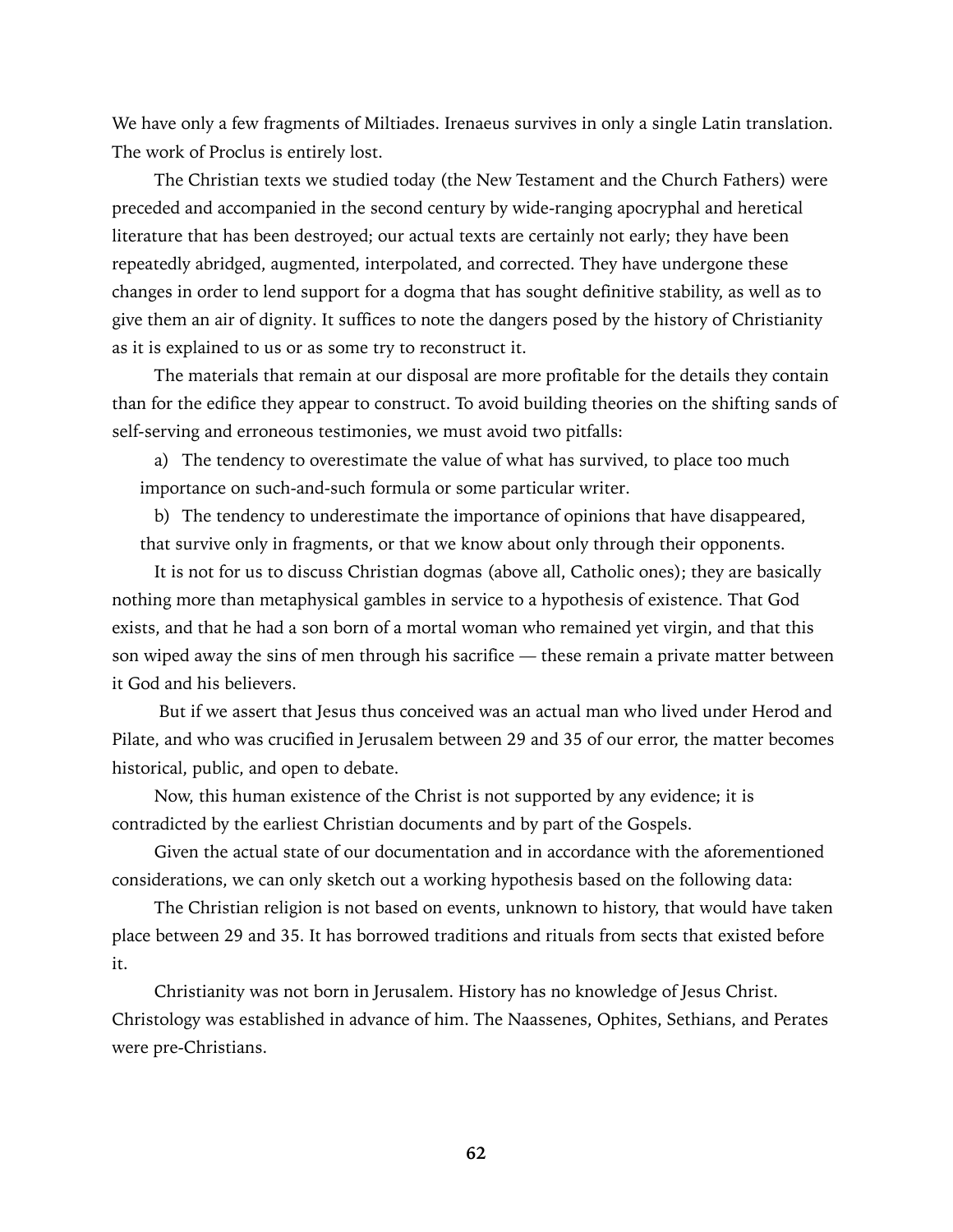Saint Paul — unlike the classical individual we know — played a major role in the founding of Christianity. Marcion, the editor of the Pauline epistles, is a witness to these beginnings.

The divine person of Chrestos — from which we get our word "chrétien" — is another vestige. His confusion with Christus prepared the way for his assimilation with the Anointed, i.e. the Messiah. This evolution must have taken some time, since, at the time of Lactantius around 280, the pagans were still calling Christ "Chrestos".

We now read in our texts that the god of Paul was the Christ; Paul was, around 50–60, the apostle of the first Christians, who were later declared to be heretics by the new Jewish Christians. Paul's Christians were Gnostics; their saviour god could not have been a man; they established communities and Churches throughout the Near East (in Asia Minor, Greece, Alexandria, and Rome, but not in Palestine).

When Jesus appears in the Gnostic and Christian literature — not before  $115$  — he is god; he probably comes from unorthodox Jewish sects, and his cult must have been secret originally; Samaria, Syria, and Asia Minor could have been his chosen countries. A mystery god, he is confused with the heavenly Christ, a divine Aeon and emanation from God the Father.

Syncretism asserts itself during the time of the Gospels;<sup>70</sup> myths of the saviour gods contaminated each other reciprocally, and sacred names were conflated with each other. The legend of the Christian god resembles those of Attis, Adonis, Osiris and Mithras. Many

 $70$  We believe that no Gospel existed in its written form before Marcion. Marcion averred (according to Adamantius) that the first apostles preached without writing, and that the names of the evangelists were Judaizing deceptions.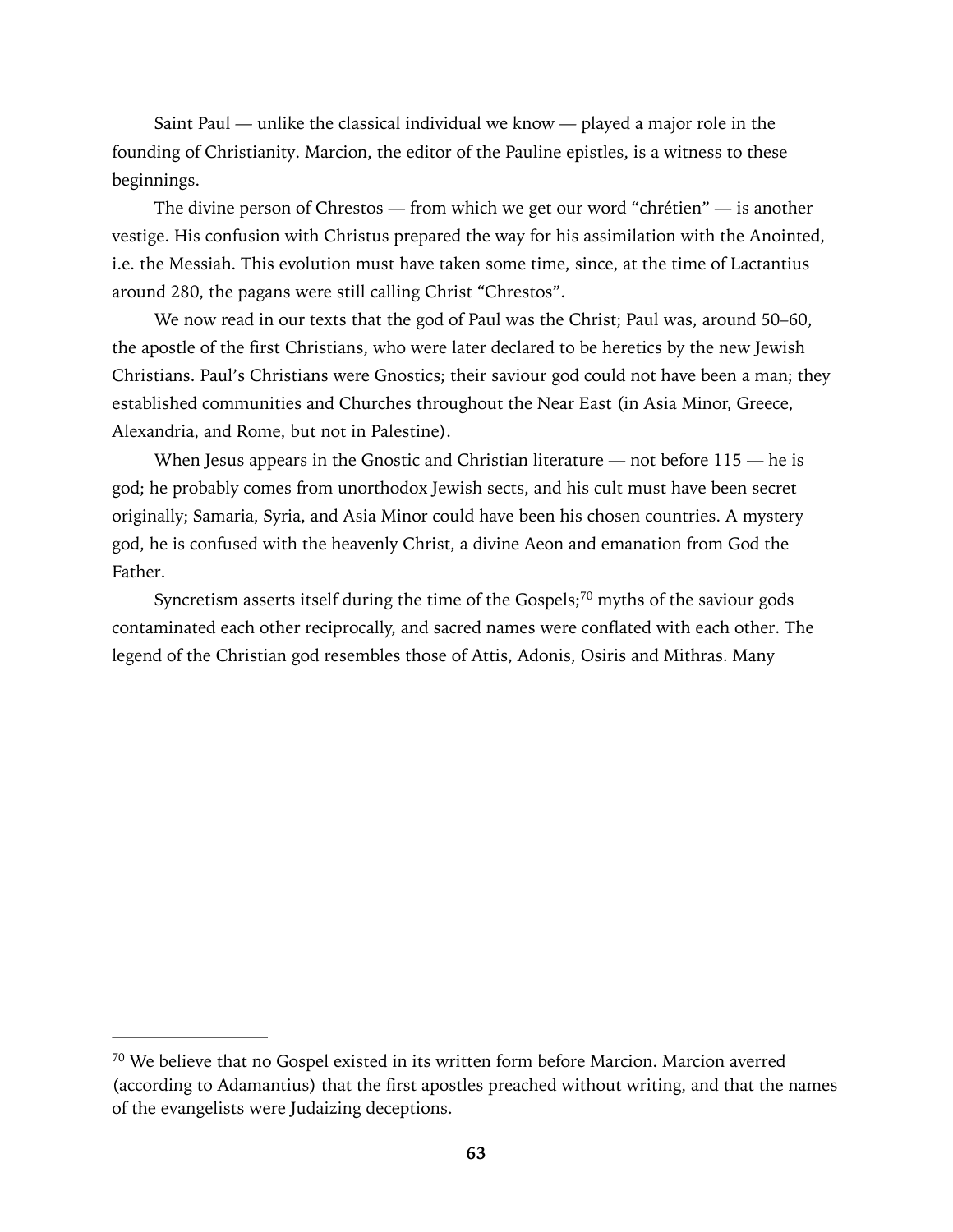Catholics today refuse to admit it to themselves, but the Church Fathers observed this fact despite their disapproval.<sup>71</sup>

The cultural legend of Jesus the god made him speak and act like Yahweh, but no one ever believed that Yahweh was a man. He does, however, get involved with humans many times. Other gods who came down to humans were given tombs; as it was with Attis and Osiris, so with Jesus.

Jesus the god, ritually sacrificed, took on numerous forms. He was the lamb slaughtered for the Passover, the scapegoat, the red heifer, the fish, the serpent, and the man. No one thinks Jesus could have been one of these animals; we regard them only as symbols. Why is the man excluded from this symbolism? By what evidence can we isolate one of these representations and guarantee that it is the only one that corresponds to reality?

Furthermore, it is the same with the four evangelists. Mark is symbolized by a lion, Luke by an ox, John by an eagle, and Matthew by a man, but the characteristics of the man prevailed among the four, while the images of animals they assumed, like the shirt of Nessus, associates them with the four cosmic archons (Ialdabaoth, Iao, Adonai, and Sabaoth) who ensure the spread of the earthly Gospel in the four directions of space.<sup>72</sup>

Jesus the man was introduced timidly in the New Testament around 145, and his biography took form little by little through borrowing from works of the greatest variety.

In the Gospels, his personality remains very hazy, sometimes contradicting itself. the occasional mentions concerning the period of his existence are subject to caution and are not based on any historical witness. Nothing establishes that he lived and died under Pontius Pilate. The Jewish books place him between 106 and 79 before our era and in the year 130

<sup>&</sup>lt;sup>71</sup> Justin (*Apol.* 66), having quoted the words from the Last Supper according to Luke, adds this reflection: *This the demons have imitated and reproduced in the mysteries of Mithras*… This is confirmed by Tertullian (*Prescription Against Heretics* 11), who writes that the devil *imitates the sacraments of God in the idol mysteries* and gives the mysteries of Mithras as an example — *the offering of bread* in particular. Justin also knows (*Apol.* 54) that the demons who knew the prophecies invented Dionysos, son of Zeus, introducing wine into his mysteries and claiming that he ascended to heaven after being torn to pieces and eaten. In his *Apology* (21), he also declares that when the Christians speak of the virgin birth, resurrection, and ascension, they are claiming *nothing stranger than the story of the son of Zeus*, and he adds that Jesus had in common with Hermes the fact that he was the Word and the Messenger of God; and with Asclepius, the fact that he healed diseases. Lastly, it is logical to say that, Jesus being the Word, all those before him who lived by the Word were Christians, even if they passed for atheists. Socrates and Abraham were Christians.

See *Bulletin Renan*, No. 67, the article on "les Anges". Furthermore, according to the *Testament* <sup>72</sup> *of the Twelve Patriarchs* (*Naphtali* 8.4), demons and wild beasts flee the righteous man.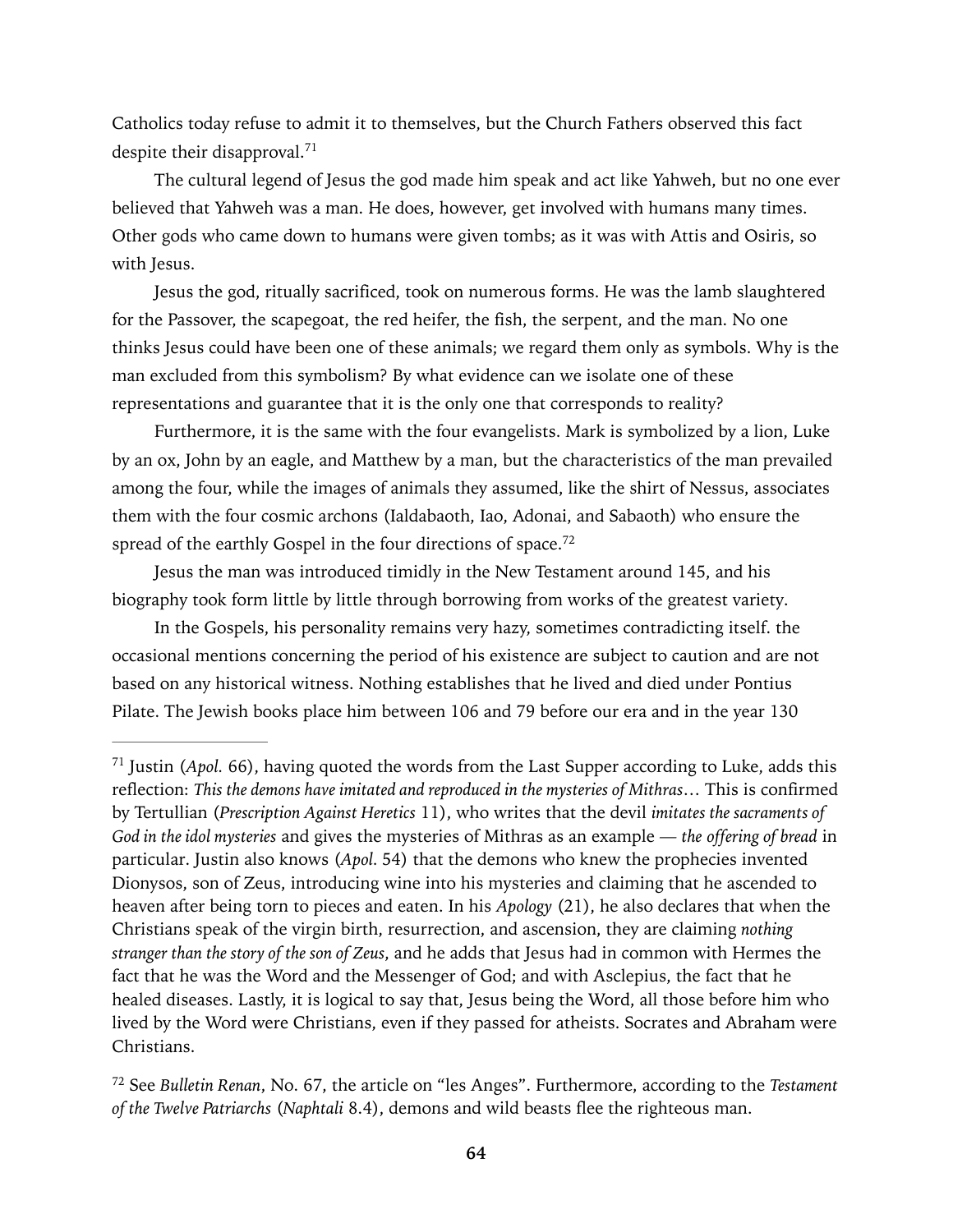afterward. Numerous characters go by the name Jesus, and the traits of many messiahs have undoubtedly been attributed to him. We do not possess a single "Biography of Jesus"; we have only "stories about Jesus", full of symbols and allegories.

Around 160 or later, the man and the god were reunited in a single character called Jesus Christ, a strange creation that only mystics could have come up with and promoted; strange but comprehensible when we remember the two-faced god Janus and, closer to home, the twoheaded eagle. Indeed, this conception met with opposition — on one hand, by the Ebionites who did not believe in the divinity of Jesus, and on the other by the Gnostics who denied a body of flesh and blood.

Jesus Christ was born from the imagination of pious people who, lulled by their dreams, made use of legends, visions, gossip, and even historical texts that they interpreted and utilized in the same manner in which they had used the prophecies of the Old Testament.

The successive creators of the Gospel heroes made use of:

a) liturgical booklets from mystery religious, collections of divine oracles, sayings, prophecies, arcane texts, Greek legends, etc.;

- b) oral traditions and ritual practices provided by both Gnostic sects and paganized Jews;
- c) Marcion's *Evangelion* and *Apostolikon*, as well as Gnostic texts;
- d) texts about the life and activity of John the Baptist and the Mandaean religion;<sup>73</sup>
- e) works by Flavius Josephus.

At the same time, strictly speaking, neither Christianity nor its earliest writings came from the Palestinian world; their origins must be sought not only among the beliefs and religious practices of neighbouring countries (Syria, Asia Minor, and Arabia), but also in those of Iran and Mesopotamia; additionally, the civilizations of Athens and Alexandria exerted considerable influence on nascent Christianity. It is largely true that early Christians were

V. Stahl, *Les Mandéens*, Rieder, Paris (19th), and *Cahier Renan*, No. 10: "Jean le Baptiseur". The 73 famous Marcionite date for the descent of Christ to earth (year 15 of the reign of Tiberius) has become the date of the manifestation of John the Baptist in Luke. Subsequently, the character of Jesus relegated that of John to the rank of precursor and took over part of his biography.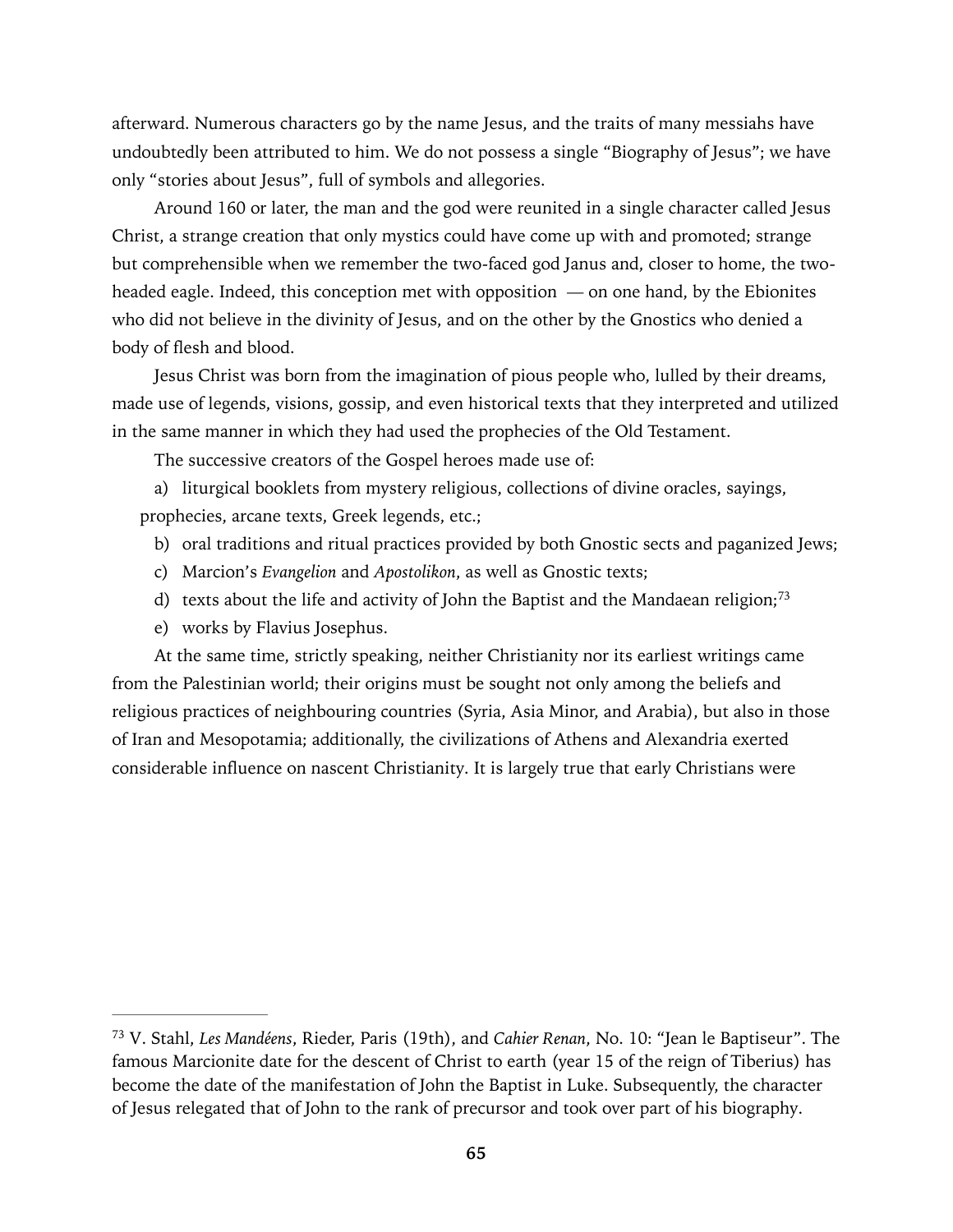recruited from among former proselytes released from the authority of the Jerusalem Temple,<sup>74</sup> but we must not forget all the pagans of the regions we just mentioned who practiced pure syncretism, were adepts of the mystery religions, or who read Philo and other Greek authors.

It is not out of the question (as the Epistle to the Hebrews may seem to indicate) that the Christian community had to welcome the remnants of Jewish sects who had left Judaea at the end of the first century or after 135 with no hope of return, offering them a new priesthood and a tabernacle "outside the camp". The capture and destruction of Jerusalem was regarded by Jews as the ultimate catastrophe. It was between 70 and 135, and not earlier, that the events of the Passion of Israel took place. Two folktales resulted in the birth of the Messiah at the moment of the Temple's fall. The Jews were waiting for the earthly arrival of a heavenly Messiah at the end of the world. When some discovered that their earthly messiahs failed in their objectives — in other words, that Yahweh had not approved — and that the end of the world so often announced had not arrived, they thought that perhaps their God wanted to be understood and worshipped in another way.75

A new religion, still in its formative stage, presented itself. At the risk of polluting itself, it opened its doors wide to all the malcontents, the disinherited, the discouraged. It spread hope and promised salvation.

It is precisely the intrusion of the masses into a mystery religion that allowed the entrance of the man Jesus into a cultural system that had originally not included him.

Indeed, Christianity had originally been reserved for initiates; its teachings were secret. One *needed ears* in order to hear (Matt. 7.6), and allusions to mysteries were made public only in parables so that *none of those listening would understand* (Luke 8.10). The initiate identified himself with the deity (Gal. 2.20; Rom. 6.4; Col. 2.12); he danced around the divine

 $74$  This origin would explain why Jewish crucifixion (execution followed by a display of the corpse) would have been unknown to those who only knew of Roman crucifixion. In addition, the Acts (18.24–25 and 19.1–10) seem to indicate that proselytes in Ephesus had abandoned Judaism and gone over to the Mandaeism of John the Baptist and to Montanism. Paul went looking for followers in the pagan religions; he held classes in "the house of Tyrannus", where "house" means "temple" and Tyrannus (according to a suggestion by Léon Herrmann in *Cahier Renan* No. 24 on *saint Paul*) could have been the god Men. Paul had also been troubled by ceremonies in honour of Artemis, and one of his companions was named Artemas. At Lystra, he was welcomed by the priest of Zeus Propoleos, who mistook him for Mercury. We cannot understand Paul without admitting that he was up to his neck in syncretism.

 $<sup>75</sup>$  In the Jewish domain, the character of John seems to have been in contact with the</sup> descendants of the "Essenes" of the Dead Sea — indirect contact that could have come about in the second century AD between each other's writings and traditions.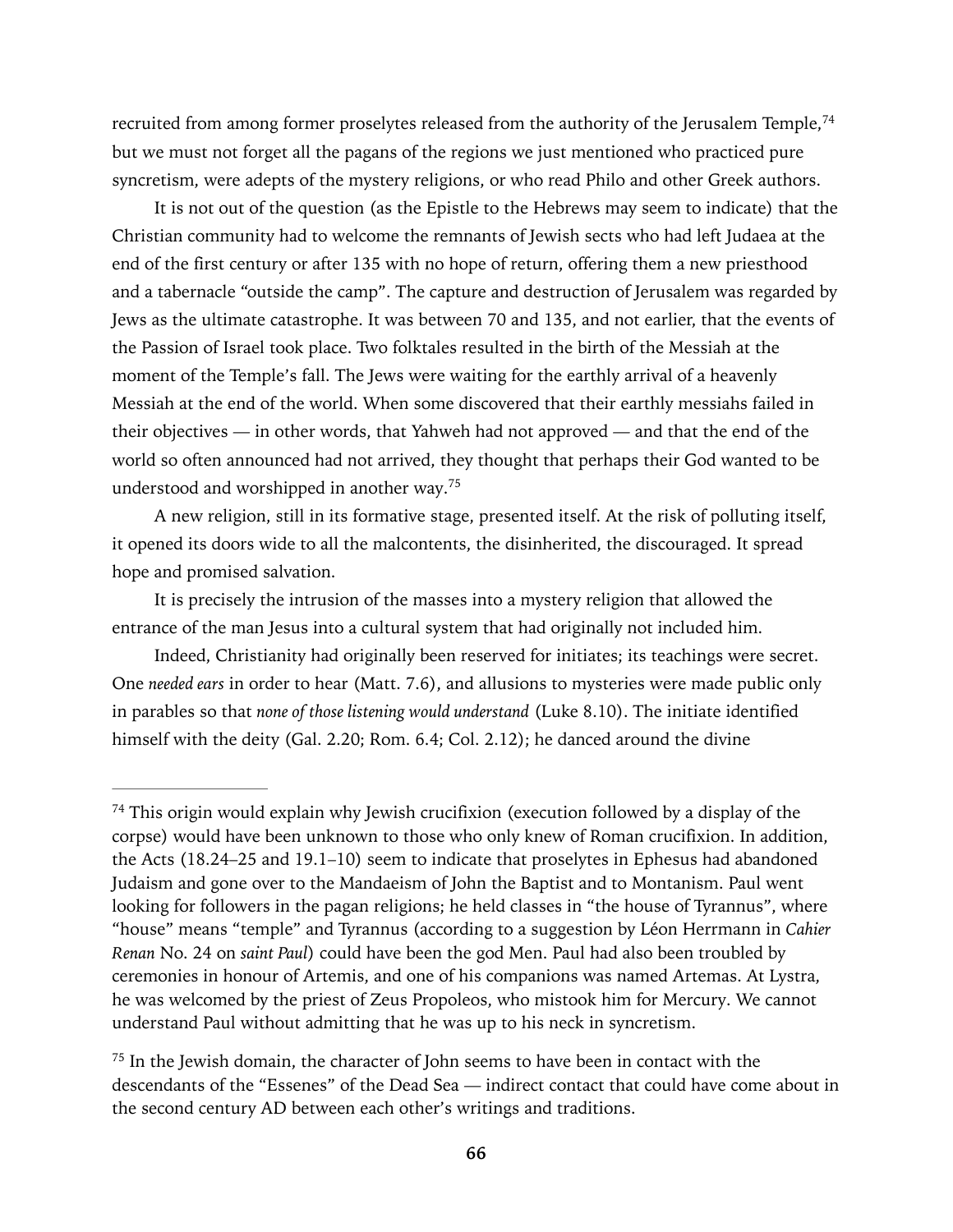representation as well as the hosts of angels in heaven (Clement of Alexandria, *Protrepticus*, XII). The Christian initiation rituals are known to us in broad terms.

Origen made the following observation, which goes quite far: *The crucifixion, the resurrection, and the incarnation are well known, but that there should be certain doctrines, not made known to the multitude, which are revealed after the exoteric ones have been taught, is not a peculiarity of Christianity alone…* (*Contra Celsum*, I.7).

Faced with the rising tide of superstitious and ignorant neophytes (children, women, slaves…), the initiates lost control. Their religion, deprived of esoteric exposition, materialized through vulgarization. Their pearls of symbolism were *cast before the swine who trampled them* (Matt. 6.6). The cross of light and tree of life became implements of torture; the god of victory and salvation gave way to a beaten and crucified man for whom a biography was sought and found.

It is likely that the descent of the divine Christ to earth and his appearance to Paul became, in the Gospels, the appearance of that same character to the holy women and the disciples. First, the story of the god's "Acts" during his short stay on earth and his return to heaven were written. Once people believed that he had been a man who performed miracles, they had him be baptized by John the Baptist, born of Mary, and clothed in genealogies. The Passion of the god and his holy week were transformed into a political process and an infamous execution on the gibbet. The return to heaven of Jesus the god became the Ascension of the resuscitated man — an extremely useful way of dealing with the earthly disappearance of a man who had come back to life and whom everyone would have wanted to see, or of a body whose tomb could not be pointed out.

Ultimately, Christianity was formed alongside an undulating, manifold Jesus who was adapted to the most disparate of sects. His human existence is an illusion, a literary creation of theologians, a creation that is itself the late result of countless compromises textual adjustments.<sup>76</sup> The Church was built independently of him. It adopted rituals and myths that it transformed in order to create its sacraments and derive its dogma.

Thus, our conclusion lies at the point of confluence and agreement between the three rationalist trends we reported. Those who believe in the existence of a man named Jesus will

*Cahier E. Renan*, No. 28, "Interpolations du Nouveau Testament", I. Les Epîtres (4th quarter, 76 1960). II. Les Actes (1st quarter, 1962).

Why did the Jews modify their Bible just like they did pagan works? The question merits examination. Let us simply remember that they believed and said that Plato was the imitator of Moses, and that they turned the Roman Sibyl into a herald of Israelite beliefs. There goal was to conquer the Gentiles or to justify their religion to the latter. The redactors of these texts were probably Jews from the Diaspora.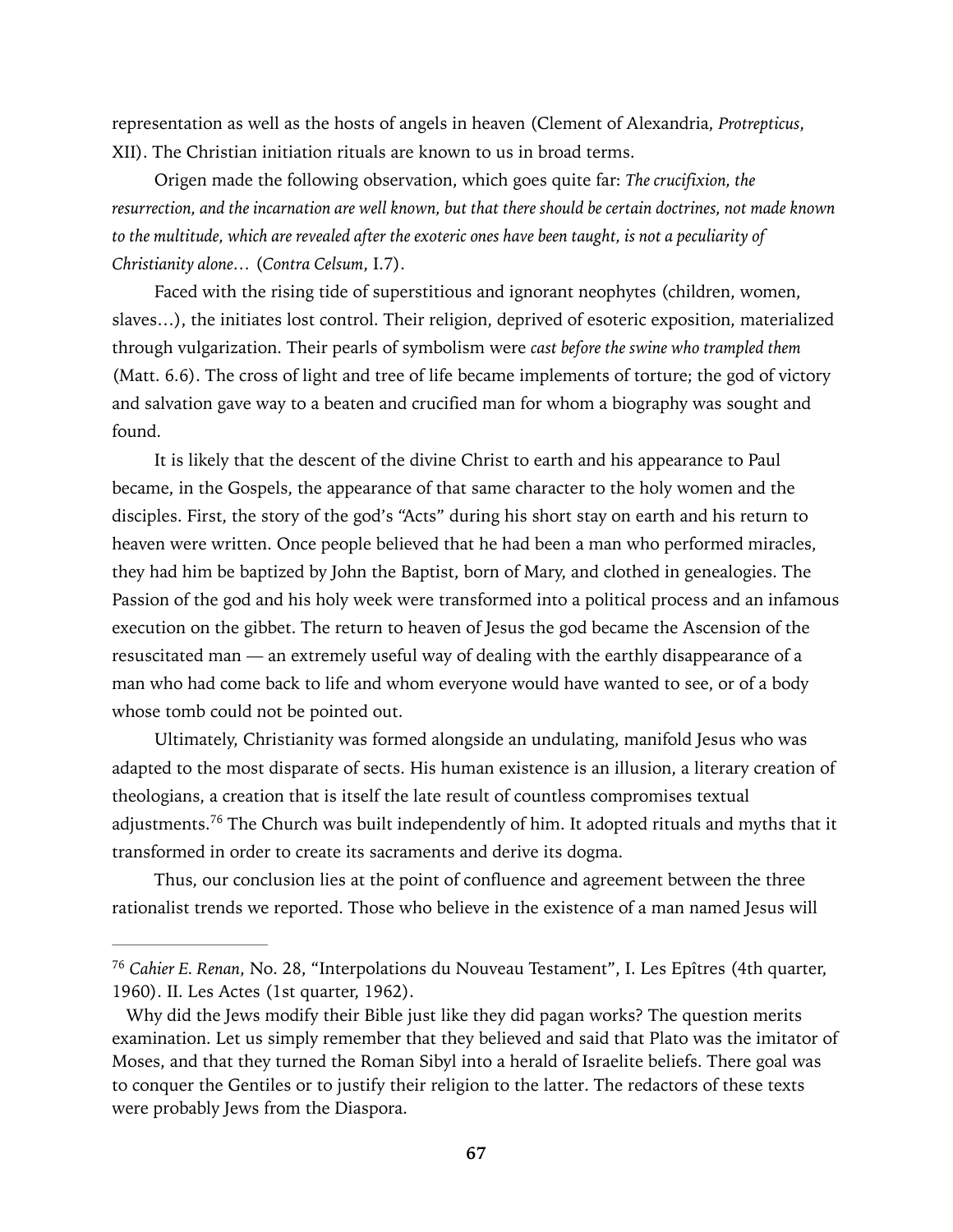see the human traits of the Christian god which, though they are certainly there to be found, are borrowed and do not correspond to any historical reality. Those who regard Jesus as a "rebel" Jew admit that this figure, barely sketched out in the Gospels, is in contradiction with the divine Christ and is incompatible with the founder of a universalist religion. Finally, those who advocated for the myth admit that the legend of a god has been embellished through the considerable effort and perseverance of scribes and theologians obsessed with the image of an earthly Messiah.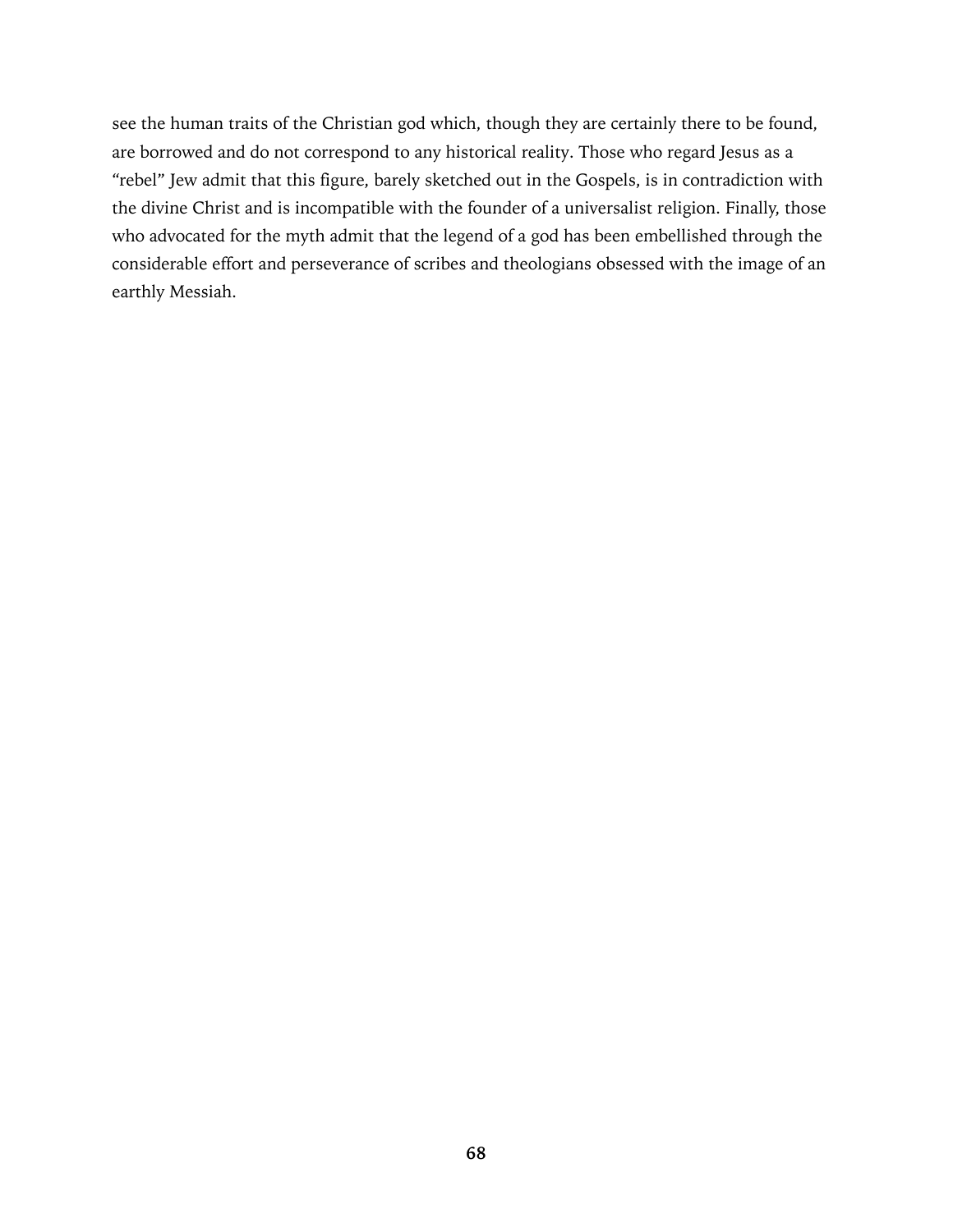# **III. The Church's Beginnings**

*Religion is a doctrine. The Church is only an institution.*  Vacherot

*The papacy is no other than the ghost of the deceased Roman Empire, sitting crowned upon the grave thereof.*

Hobbes

The traditional history of the Roman Church itself also deserves to be examined closely. The circumstances of its foundation, the establishment of its hierarchy, and the elements that gave it power and dictated its politics must be extricated from the embellishments with which the imagination of ecclesiastical writers has overwritten them.

"Once upon a time," we are told, "Christ gave Saint Peter the authority to govern the entire Church. Saint Peter passed on this authority to his successors in Rome. Thus, the Pope is the vicar of Christ according to the will of God." It's time for us to leave "Alice in Wonderland" and embark upon a journey through History.

We have already shown<sup>77</sup> that: (a) the famous words of Jesus addressed to Saint Peter (*You are Peter, and upon this rock will I build my Church.*) have no historical value and arise from an interpolation; (b) no contemporary witness attests to the journey of Peter to Rome; and (c) the Papacy was instituted neither by Christ nor by Peter.

But let's suppose for an instant that a Messiah named Jesus had charged Peter with creating a Church and being its leader. How would events have proceeded? Peter would have undoubtedly obeyed, but having received his instructions from Jesus in Jerusalem, it is in Jerusalem (seat of the first community according to legend) where he would have organized the Christian church. Jesus never told him to move the seat of this Church to Rome. Why would Peter have done so? Why would he have chosen Rome over Antioch or Alexandria? Rome, a pagan environment in which the Christian sect would have lived under the direct scrutiny of the imperial police just like the other Jewish groups.

Specifically, we have seen<sup>78</sup> — again, according to tradition — that there would have been a bishop of Jerusalem. He was named James the Lesser, brother of the Lord. Epiphanius and John Chrysostom maintained that he had been made bishop by Jesus himself, while Jerome asserted that he had received his seat from the Apostles. In the first instance, Christ would

*Cahier E. Renan*, Nos. 15–16, "Les apôtres et saint Pierre" (4th quarter, 1957). <sup>77</sup>

<sup>&</sup>lt;sup>78</sup> See chapter I.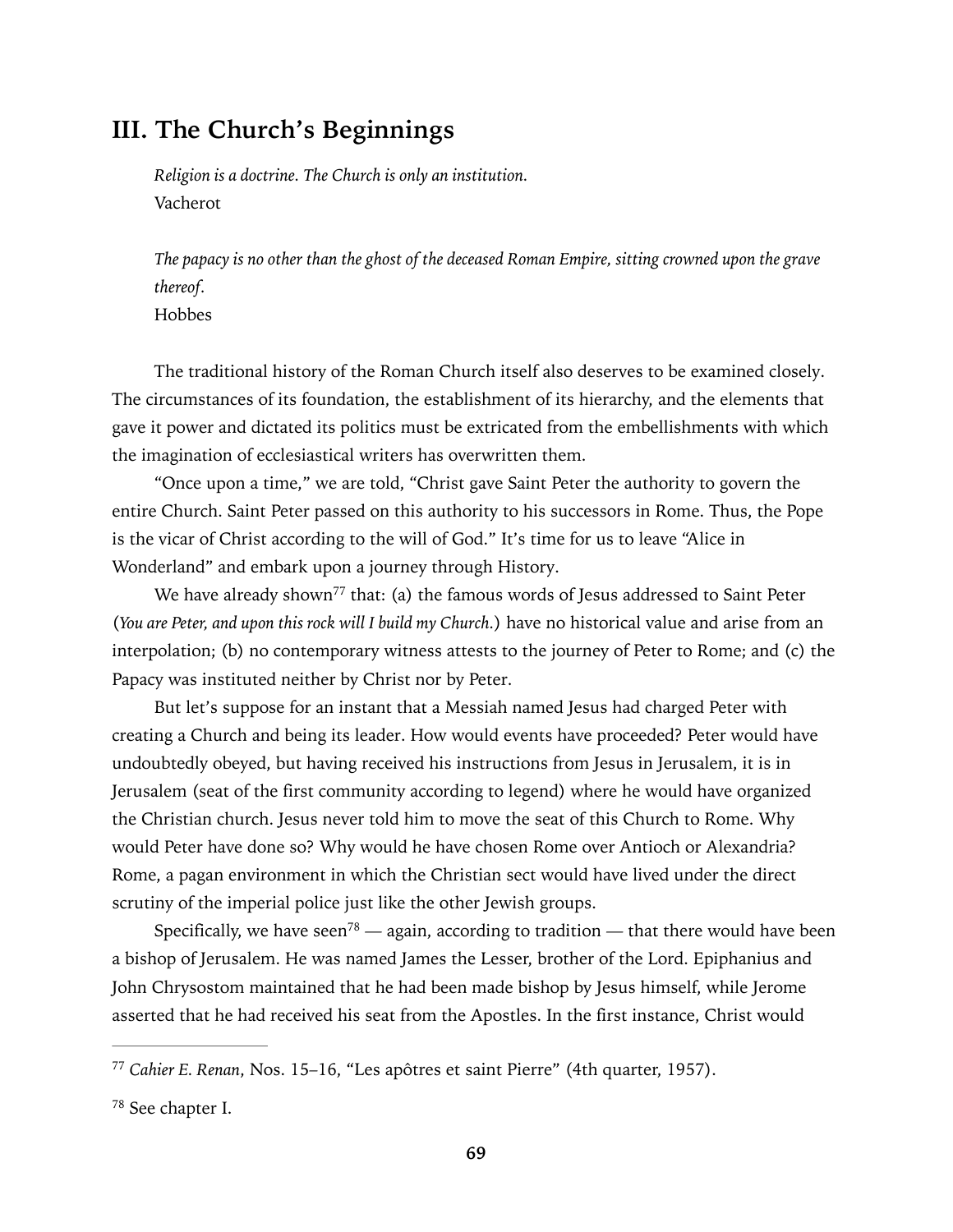then have named two "popes": one at Jerusalem, the other at Rome. In the second, the Apostles would not have accepted the nomination of Peter to Rome and would have replaced him with James in Jerusalem.

To this difficulty we may add another. James would have been succeeded upon his death by Simeon, cousin of the Lord, at the same time when "all the Church" was being led by the two grandsons of Jude, the brother of the Lord.

As a result, there would have been both a dual Papacy in Jerusalem and a rivalry for primacy between Jerusalem and Rome. At any rate, there is no need for worry; none of these hypotheses are true.

History tells us that the Christian Church put under the authority of the Roman Pope is the continuation of the Church that existed in Palestine and sent the apostles Paul and Peter to the capital of the Empire, as well as numerous missionaries. However, there is no basis for such an assertion.

We have observed that Christianity was not born in Judaea, and that the first Christian Church, the Mother Church, was not based in Jerusalem. As Guignebert (who was still a believer in the historicity of Jesus) said: *Christ neither founded nor wanted a Church; this is perhaps the most certain fact that is evident to anyone who studies the Gospel texts without bias; and, frankly speaking, the opposite supposition creates a historical absurdity; all the ingenuity of the theologians can do nothing with it.*

The Church — or rather, the Christian institution — emerges like life itself in many places simultaneously and in many forms. The Christians appear on the historical stage a bit like the Celts or the Ligurians. Their presence is noted, but where they come from exactly isn't known. Communities large and small appear in the early second century, sometimes solidly unified but sometimes divided by doctrinal quarrels around the eastern Mediterranean: Egypt, Syria, Asia Minor, and Greece. These communities were independent from each other, and they claimed different founders. They didn't always read the same holy books or the same Gospel, but their readings and their liturgy were in Greek.

Rome was just one of the apostolic Churches; if it had a "bishop", Alexandria and Antioch had a patriarch. Legally, nothing gave the head of the Roman community the right to assert its primacy over all the Christian Churches. Yet, that is just what it attempted and succeeded at doing.

The starting point for this Roman policy of achieving supremacy was after the appearance of Marcion and his anti-Jewish Christianity, i.e. around 150. Marcion had published several Epistles from Saint Paul and the unique Gospel of the Christians that Paul had spoken of. Thus, two Christianities were in competition with each other in Rome and throughout the world: one of Gnostic origin (Marcion) and one of messianic origin (the Roman community).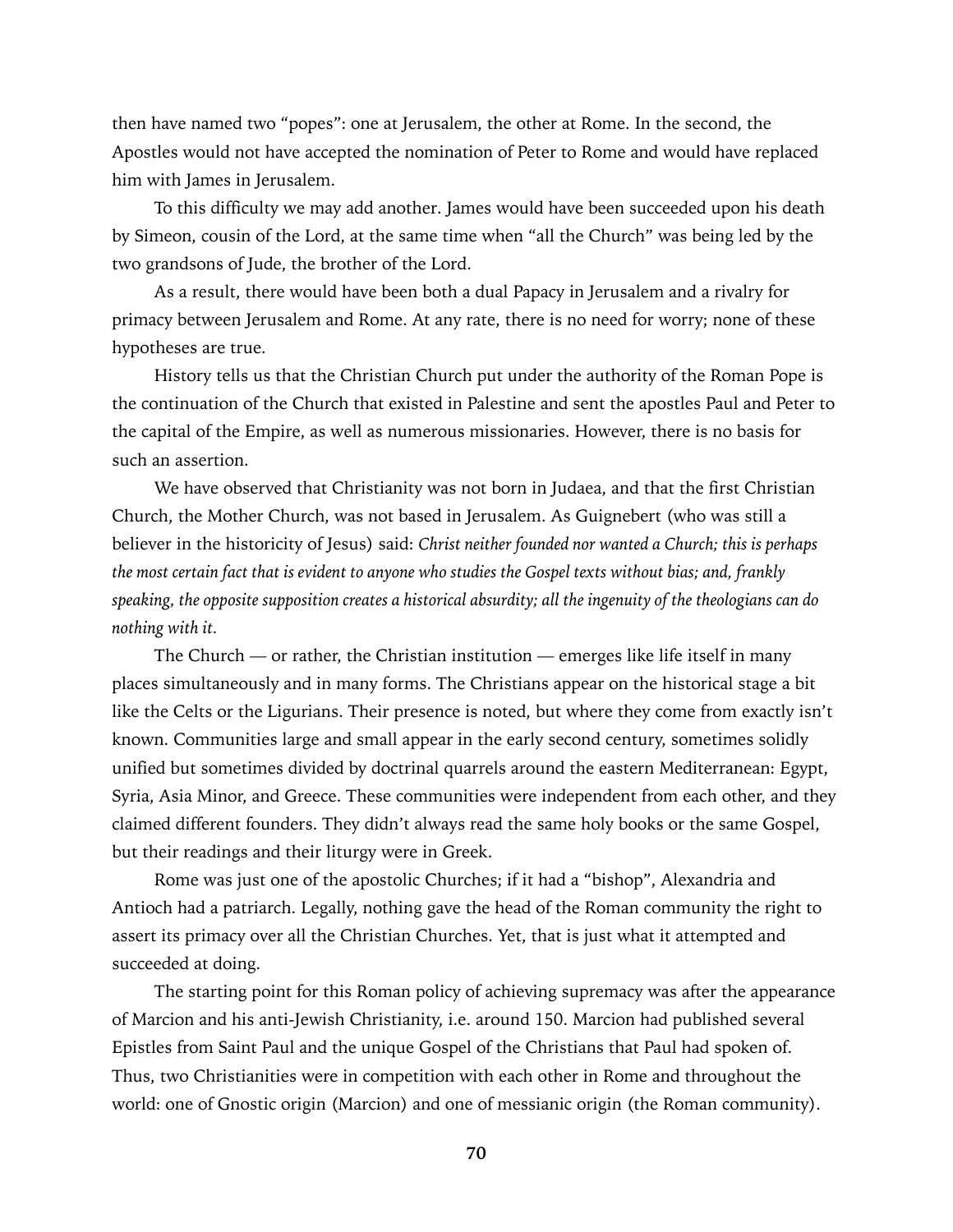However, it should be remembered that our simplification of the facts applies only generally, for there were many Christian sects as well as Gnostic Judaism.

That was when the name "Christian" appeared and the Gospels called Mark, Matthew, Luke, and then Pseudo-John were written in opposition to Marcion's Gospel — not as the texts we possess today, but in a much simpler form. It was in 177 that the four Gospels were mentioned for the first time by Irenaeus.

In the face of divergent views on certain rituals (the celebration of Easter, for example) as well as the emergence of Montanism and its progress, compromise and unity of action became necessary. The monarchical episcopate was created in Rome around 140. Around 165, the doctrine of the Trinity was established thanks to Montanus's Holy Spirit, which was added to the Father and the Son.

The episcopate did not come into being suddenly; it developed bit by bit. Originally, there were priests who presided over the banquets of Christian communities; there were many in Rome. To maintain relationships with the communities in other cities and countries, or even with the political authorities, the chief priests would choose a representative who would become their delegate. His position, occasional at first, became permanent. Then the mandate given to the delegate faded in the face of his authority, and he came to be recognized as the leader.

That is why Clement was the secretary of the Roman community around 140, while around 160, Polycarp and later Hegesippus met with Pope Anicetus in Rome. However, Dionysius of Corinth in 170 and Polycrates in 190 wrote not to Pope Victor but to the Church of Rome. Not long after this latter date, Victor, followed by Zephyrinus and Callixtus I emphasized their authority and were the community's true leaders.

The lists of supposed "popes" are not "certain"; they come from Hegesippus who, around 160 assembled the pieces and from Irenaeus who, around 192, gathered other lists. Eusebius did not mention Hegesippus' list, which he knew, preferring the different list of Irenaeus'. In any event, everything that predates the year 140 is worthless. The list of the first "bishops" of Rome is made up of names covering dubious characters who were made out to be the successors of Saint Peter. Irenaeus' list speaks of "priests" who were at the head of the Church. The title of "bishop" did not yet exist, and that of "pope" would take another five centuries to assert itself.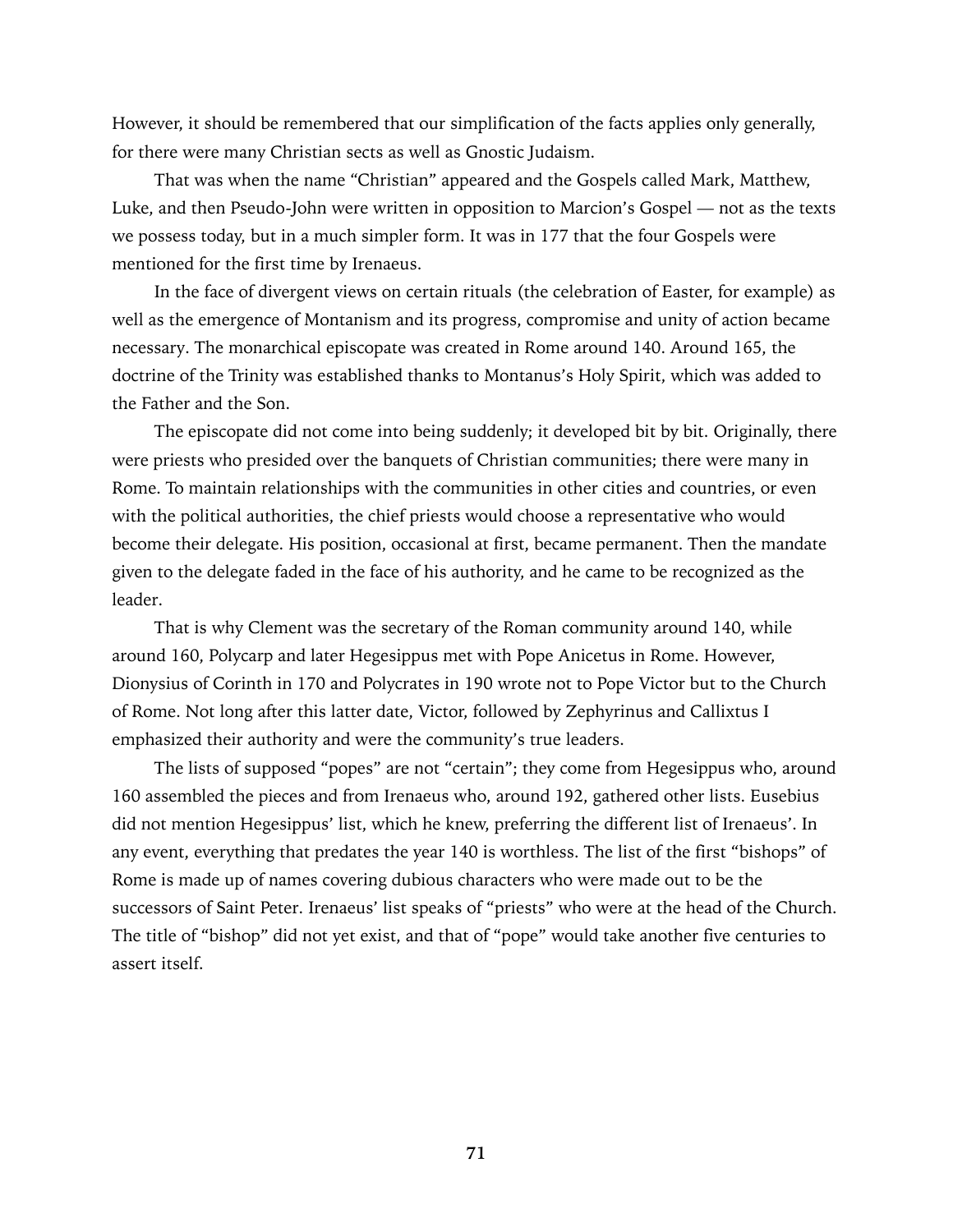Among these phantom "popes", a certain Clement<sup>79</sup> who would have held the position during the 90s and would have written the *Epistle to the Corinthians* stands out. Now, according to the *Shepherd* written around 140 in Rome by Hermas, a Clement is presented as the community of the Roman community charged with correspondence with the other Churches. That is to say, the *Epistle to the Corinthians* that is attributed to him could not have been written until about 140. So we may admit that given the actual state of our documents, this Clement was secretary of the Roman Church whose leader was the brother of Hermas and was the first Pius. This was not in 90, but in 140; this is the the same Clement mentioned above.

The Christian literature came about amidst the quarrels of the second century. At first, it was exclusively in Greek; the beginnings of Latin literature date perhaps from the time of bishop Victor and Tertullian to around the year 200. The offensive of the Roman community continued from that date.

Around 198, Victor, a priest of Rome who usurped rights he did not possess, excommunicated the bishops of the province of Asia who celebrated Easter according to the Jewish Passover, on the day of the spring full moon, instead of on the Sunday following the full moon. Polycarp, the Asian bishops, and Irenaeus protested this measure, which was contrary to their own faith, and they did not recognize Victor as having the right to give them orders.

Around 210 and for the first time, Caius, a Roman priest, claimed that he was able to show off the trophies of the apostles Peter and Paul.<sup>80</sup> Tertullian, his contemporary, who was unaware of this matter, attests the double execution of Peter and Paul in Rome. These two fictions were jointed to form a legend that still litters the history books of all countries with Catholic majorities.

 $179$  In the Clementine "Recognitions", Clement is the immediate successor to St. Peter. According to Hippolytus, he was the third bishop of Rome. According to Eusebius, Julius Africanus, Jerome, Irenaeus, and Hegesippus, he was the fourth pope after Peter, Linus, and Anacletus.

 $80$  It was Clement (140), Dionysus of Corinth (170), and Irenaeus (170) who proposed the idea of the Roman Church's foundation by Paul and Peter. The community of Antioch also claimed to have been founded by Peter, but its importance evaporated before the power of the communities in Rome and Alexandria.

We recall that the first non-Jewish bishop of Hadrian's Jerusalem (Aelia Capitolina) was a certain Mark — homonymous and contemporaneous to the Mark of Alexandria, which causes no end of trouble — who was chosen around 136 and died a martyr under Antoninus around 155. He would have been a contemporary of Roman "bishops" Pius and Anicetus. Their relationship is never mentioned; but the bishop of Jerusalem would have had a stronger claim to primacy than his Roman colleagues.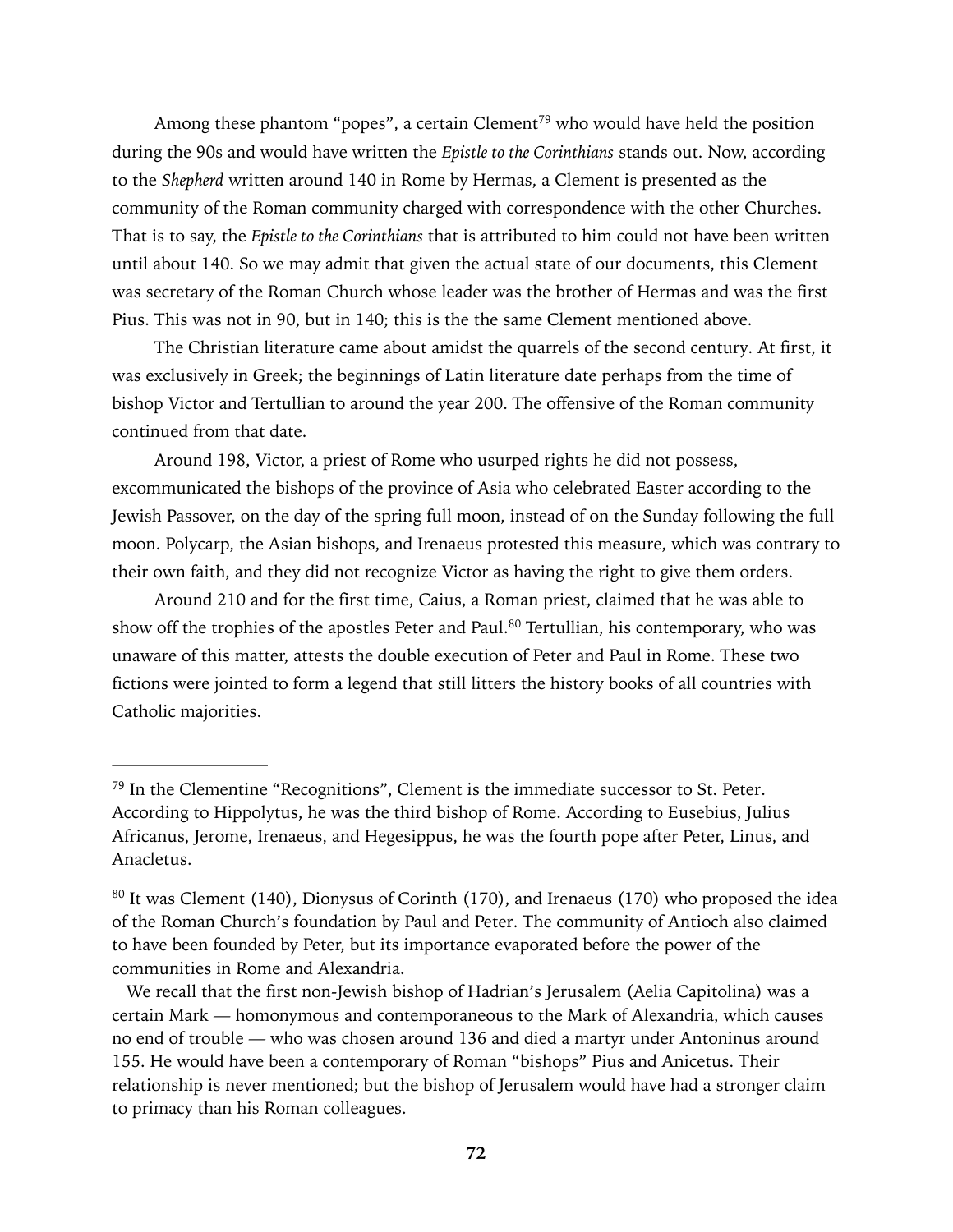In the 200s, the Christians made sure they had separate cemeteries and tombs for their "bishops"; the first thus interred was Callixtus (222). Around 220, they were beneficiaries of a liturgy from Hippolytus that became Mass. Emperor Severus Alexander allowed the Christians into his court.

At this time, the bishop of Rome exerted a considerable advantage. According to Saint Cyprian, the emperor Decius had said that he would sooner face a competitor in Rome than a bishop; the community in the capital numbered 20,000 members by then. Rome was the crossroads between the various Eastern provinces; it handled, through Carthage, relations with Africa and — through Alexandria and Antioch — contacts with Egypt and the East.

The hierarchical evolution continued in a way that benefited the bishops of major cities all over. They provided major and minor services to the leaders of the small communities, whose resources were reduced. Rich and settled in comfortably, they were easily recognized as superior to others.

About the year 250, Gallic Christianity, which had been Greek and Eastern until then, started to become Latin and Roman.

Around 254–257, Stephen, the leader of the Roman Church, declared himself Peter's successor and claimed primacy over the bishops of the other communities, but they rejected this claim. Firmilian, bishop of Cappadocia, was outraged at the "stupidity" of Stephen. Then, in 258, thanks to the legend whose foundations had been laid by Caius and Tertullian almost a half-century later, relics of Peter and Paul were discovered in the Catacombs.

From 303 until 313, the Christians, following their expulsion from the army (where their pacifism would have set a very poor example), were persecuted regardless of the sect, and thus became the first sufferers of martyrdom under Diocletian (295) — African soldiers who refused to bear arms. Between 304 and 307, the episcopal seat of Rome was vacant.

When Constantine made his entrance into Rome (312), the bishop Miltiades was already in possession of the Lateran Palace, where he held a council the following year.

The famous "edicts" of Milan (311–313) were probably the result of negotiations between Constantine and the Christian Church, since the response from the latter was not long in coming. A council held at Arles in 314 declared that those who left military service in times of peace would be excommunicated. Young Christianity, as soon as it was receiving the protection of worldly arms, renounced its ideals of peace and non-violence in order to arm its own members. The difficulty that had hitherto prevented official recognition of Christianity fell away. Catholicism placed its troops and its hierarchy in the service of Caesar in order to become the only recognized religion. Thanks to its fanaticism, it had succeeded where other religions — like those of Mithras and Isis, which were too tolerant — had failed.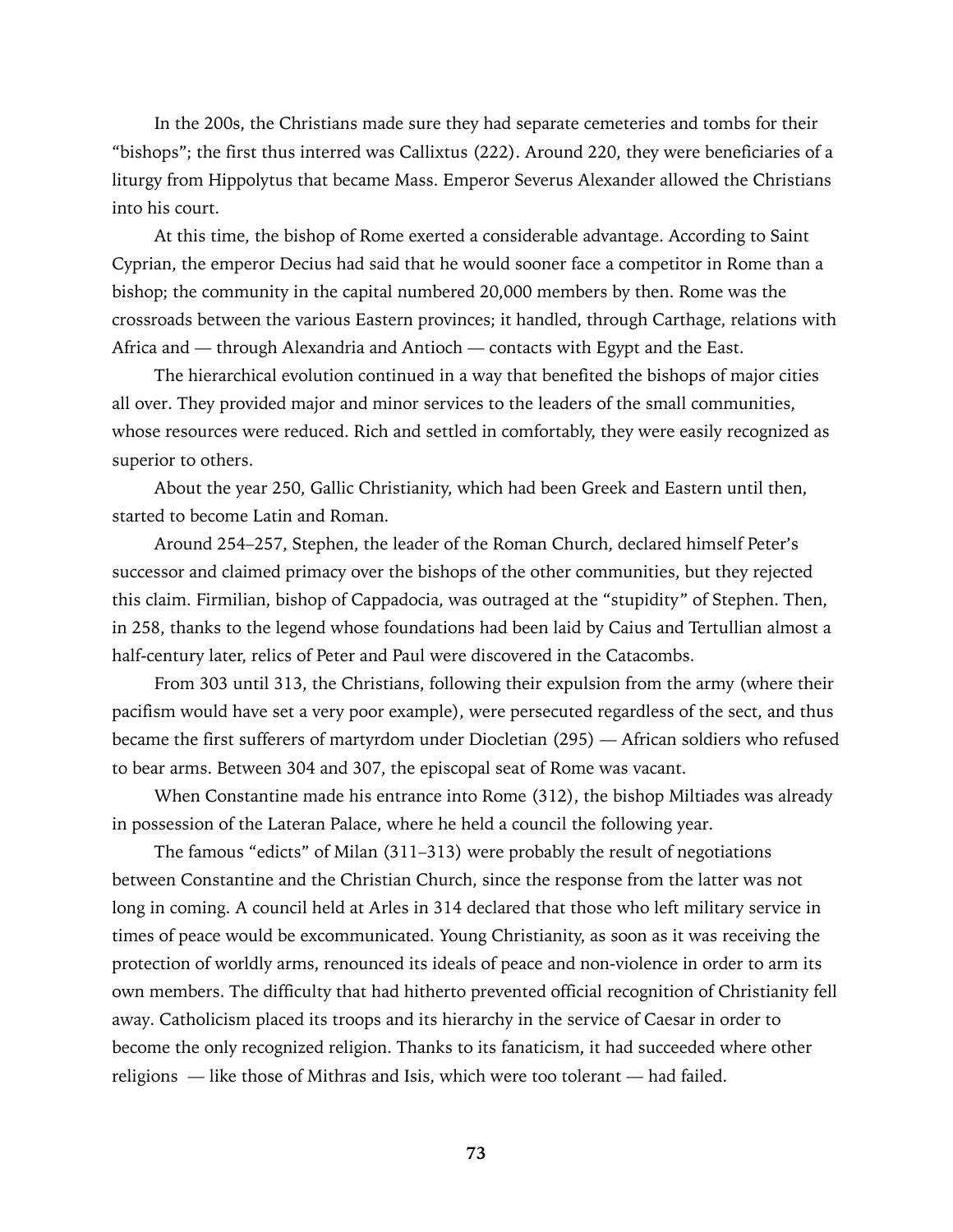St. John Lateran's Basilica was inaugurated in 324, twelve years after the one that had been dedicated to St. Peter, which may be a significant fact.<sup>81</sup> In 336, the relics of St. Paul were separated from those of St. Peter; the former were returned to the Via Ostiensis, while the latter were transferred to the Vatican. The triumph of the Jewish-Christian partisans of St. Peter over the followers of the Gnosticism of St. Paul was definitive; it permitted the centralization in Rome of the organism destined to control the Catholic Church of the West in the wake of the transfer of the imperial capital to Byzantium (330).

Constantine was a superstitious man, a follower of the solar religion. He believed in haruspicy and judged it to be both legitimate and necessary to assume the supreme pontificate of pagan religion. It is because he considered himself equally to be the natural leader of Christianity that he afforded the right of jurisdiction to the bishops, presided over councils, arbitrated in disputes, and sought to stamp out heresies.

From 350 until 360, the West fell under the domination of of Constantius II, an Arian who had already been ruling the East; the Church ran the great risk of seeing heresy triumph, but it was already organized well enough to put up resistance and emerge victorious. In 369, its influence was such that Valentinian made Damasus, bishop of Rome, the judge of the other bishops. Thus, the preeminence of the leader of the community was legally recognized and confirmed by the political authorities.

Nine years later, in 378, this official recognition would effectively be emphasized. A rescript by Gratian gave the prefects of Italy and Gaul the order to carry out the disciplinary measures decided upon by the bishop of Rome. Of course, the following year, the East had its own emperor and never accepted Roman dominance; but in the West, the supreme authority of the leader of the Church of Rome dates to this year, 378. We can say that it was at this time that the institution that would be called the papacy was born. This would happen, not because of its spiritual life, but as a result of the material constraints it would be dealing with.

The Church is modelled on the organization of the state. The diocese represents the civitas, the archiepiscopal province replicates the Roman province, and the bishop of Rome, God's vice-regent, imitates the Divus Caesar.

It wasn't until 382 that the emperors would abandon the pontifical robes and proclaim the separation of paganism and the State, thus leaving the supreme pontificate in the hands of the Catholic hierarchy; the latter had nothing to do with Jesus, Paul or Peter; it was created bit

 $81$  It may be equally significant that neither church or basilica originally bore the name "Jesus".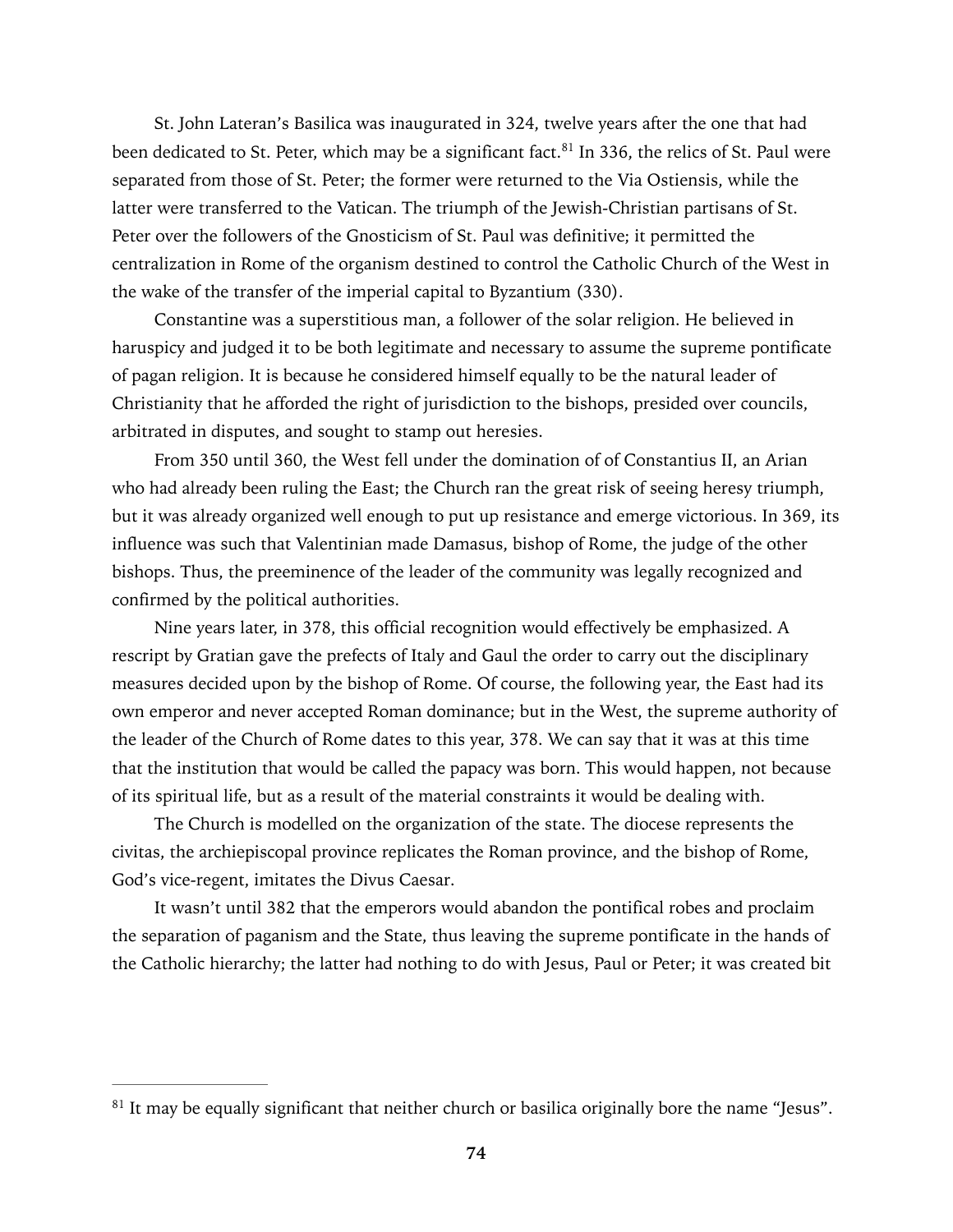by bit under the pressure of circumstances, and it would never have triumphed had that not been intended and enforced by the emperor.<sup>82</sup>

Eventually, the ambition of the popes would go beyond this spiritual supremacy. They needed their own territory to become independent from the emperor, whether in Rome or elsewhere. We know that in the eighth century, the Church managed to acquire an actual territorial State that allowed it to exercise temporal power of the kind Jesus the Galilean would never have granted to Rome-Babylon.

The papacy sought to justify its existence, whether through Peter's status as "the rock", or by making fake decretals in the ninth century. But these arguments, though they strengthened it, had not created it.

In reality, the papacy is an institution absolutely opposed to the practices of the early Christian church and the ideals of the Christ whom it claims to serve.

Georges Ory

 $82$  The title of Pope (of Rome) did not receive its current meaning until about the seventh century. The word "papa" (father) was applied to all bishops for the first five centuries.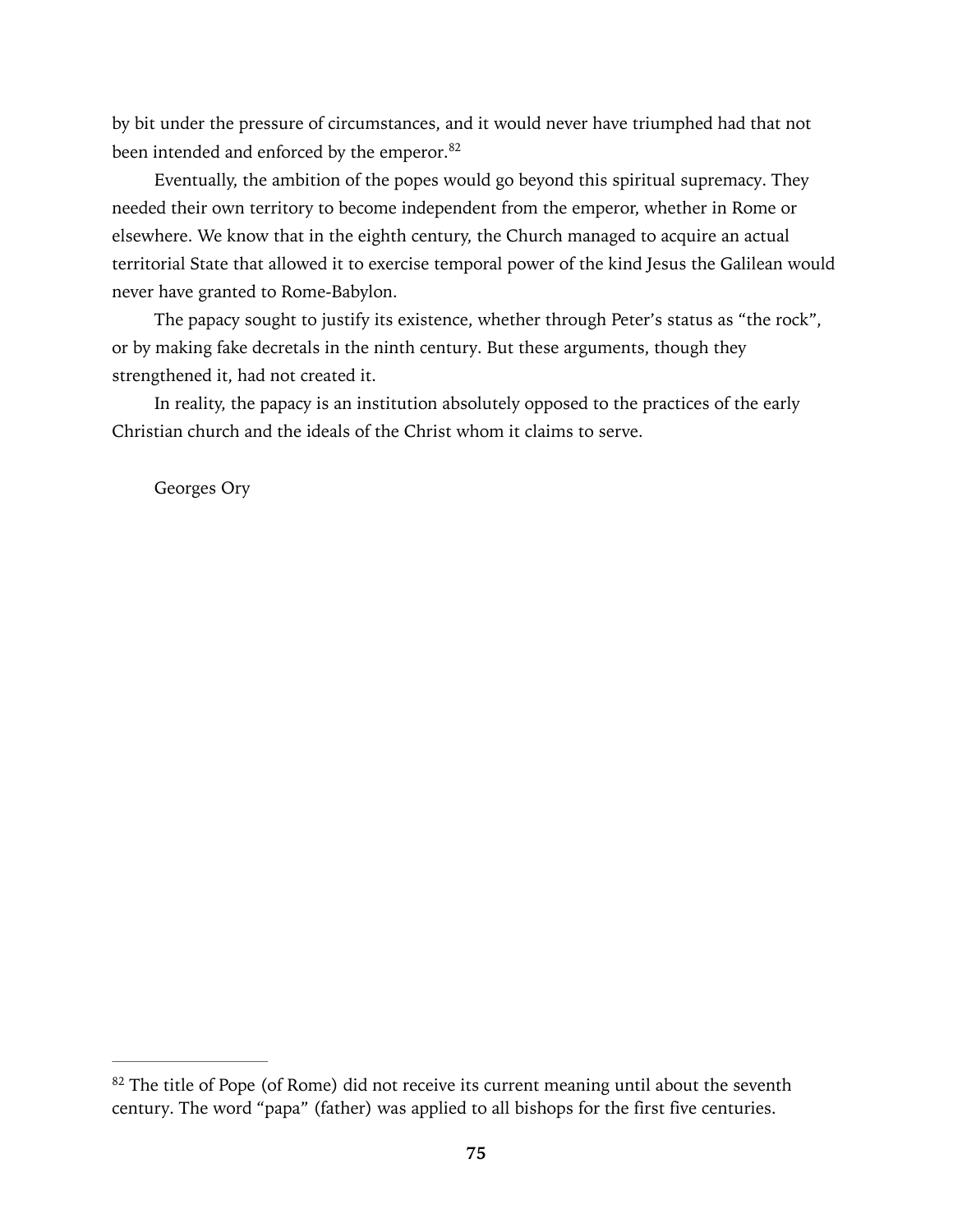## **Supplemental Notes**

Page 24 — Origen wrote on the subject of the Parable of the Good Samaritan: "One of the presbyters said that the man who descends from Jericho is Adam, Jerusalem is Paradise, Jericho is the world, the bandits are evil powers, and the Samaritan is Christ" (*Homily* on Luke 34). and "if an Israel exists in the spirit world and a city of Jerusalem in heaven, it follows that the cities of Israel would have the heavenly Jerusalem as their capital, and it is in this sense that we understand everything about Judaea that we believe was spoken by the prophets in their mysterious stories."

The exact citation of Heracleon that we reiterated is this: "Capernaum refers to the lower parts of the world, the material to which he (Christ) descended. And since this place was not suitable, he is said to have done and said nothing in this place." (Origen, who recites this passage, adds, "At this place, see if it isn't necessary to hear, through the brothers of Jesus, the powers who descended with him and who were not invited to the wedding feast…")

Origen's celestial geography use I Enoch as one of its sources. He writes (*Homily on Numbers*): "Earthly things are an image of earthly realities… the heritage of the land located in Judaea, called the Holy Land, is an image of heavenly things…" See in the same sense the Epistle to the Hebrews 895. "As in Judaea all places have names, perhaps there will be major differences between locations in the celestial regions… perhaps not only the cardinal points, but the stars and all celestial bodies have names. On these names, the book called the Book of Enoch contains numerous secret and mysterious details" (Origen 28).

The *Naassenes* believed that the Jerusalem below was not the city located "in Phoenicia, but the changing world to which the Jerusalem above was opposed" (Hippolytus, *Elenchos* 5). Babylon and Egypt were also symbolic places. The twelve tribes were the twelve natures of souls.

P. 44 — Lousy reminds us (*Hist. et Mythe*, p. 25) that the name Isaiah "is exactly the same, in meaning and composition, as that of Jesus or Joshua, the two names differing only by the distribution of their components. Joshua = Yahweh saves; Isaiah = saves Yahweh". And Justin shows (*Dial.* 113) that Jesus is the same person who appeared and spoke to Moses, Abraham, and the other patriarchs.

Jesus is a Hebrew name — Iesous in its Greek form, and later Latinized — which was never utilized in its Jewish form to designate the "founder" of Christianity. It is a quasitranslation into Greek of a Hebrew word that means "Saviour". It is the same name as Jason and Hosea. Around 250 BC, the Septuagint called Joshua "Jesus"; he was the Prince of the Presence, the Angel, the Metatron who resembled the Logos (see *Cahier Renan* No. 19).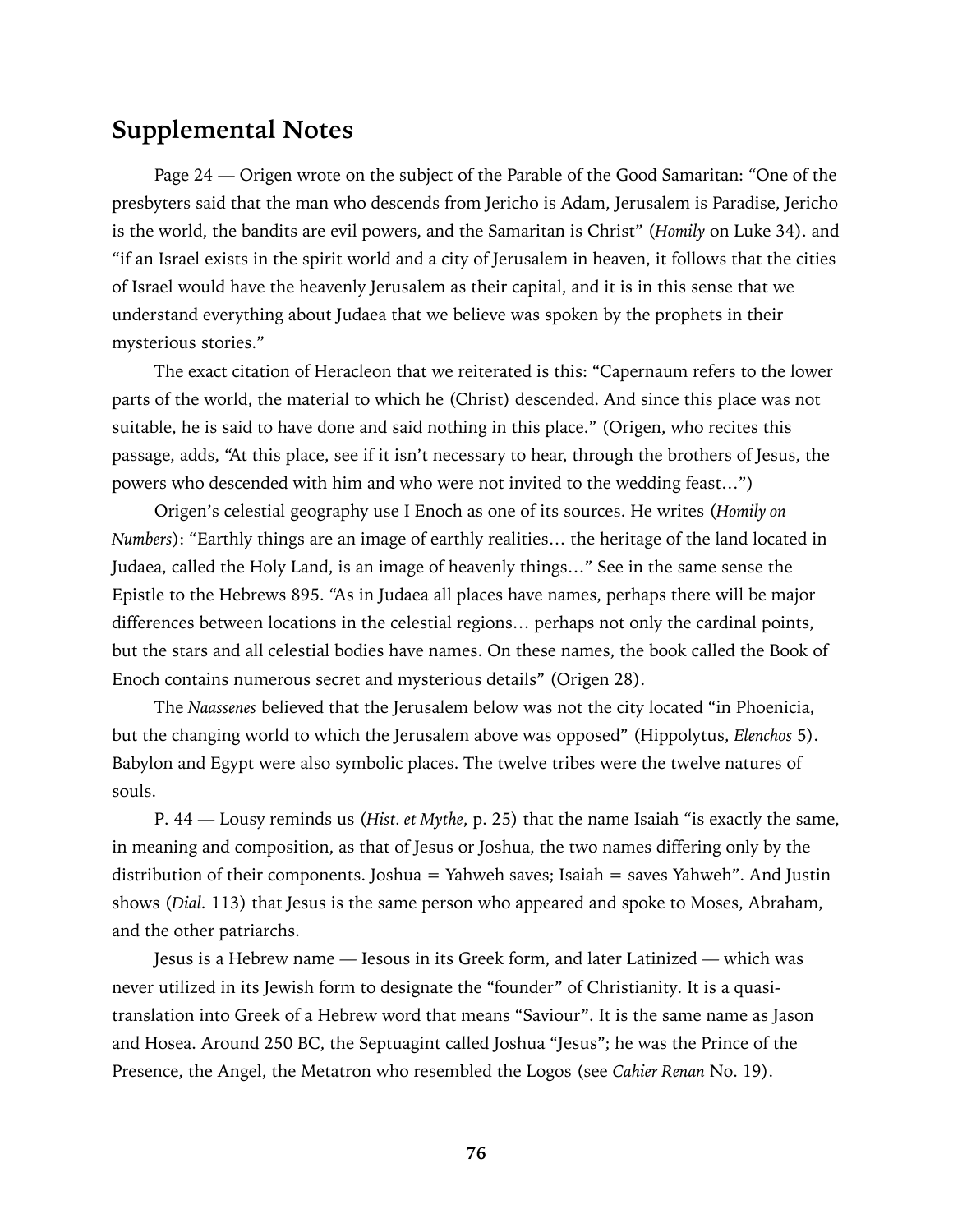P. 46 — Well before Clement of Alexandria, St. Thomas, a skeptic, thought the same thing; but a copyist decided to convert him and inserted this imaginary conversion into chapter 20 of the fourth Gospel, the only one that mentions the incident.

P. 48 — Similarly, during the classical era, Crete had stories about the infancy of Zeus and his amorous youth, and his tomb could be seen on Mt. Juktas.

P. 52 — Epiphanius (*Pan.* 2914) tells us that John the Baptist and James, brother of the Lord were Nazarenes, and Hippolytus (*Haer*. 29.6) declares: "The early Christians did not call themselves Nazarenes, for the Nazarene heresy existed before Christ and did not know him." We may appreciate how this "heresy" preceded all dogma. Furthermore, most philologists have concluded that the form employed by Matthew (2.23) could not mean "of Nazareth".

The fact that the Gospel story of Jesus is reduced to a birth and a death may suggest that the two stories are not about the same person. The contrast is great indeed between the young god with a life full of promise and the adult ignominiously crucified. Both the god-child and the crucified god are known from the history of religions, and they are different gods; see *Bulletin Renan* No. 37.

P. 54 — One may observe, when reading the Passion stories given in the Gospels, that neither Pilate, nor Herod, nor the Sanhedrin really condemn Jesus. The motifs of his supposed condemnation are contradictory and inconceivable (see *Cahier Renan* No. 100). Furthermore, modern criticism has detected many layers and interpolations in the Passion texts.

P. 62 — Allusions to these two Jesuses can also be found:

— in the Epistles of Paul, which attest to the manufacturing of two very different Gospels.

— in Justin, who knows that some Jews believe in a heavenly, non-human Christ.

— in Irenaeus, who knows that for some, the Christ and Jesus are two different individuals.

— in Tertullian, who reminds us that Marcion asserted that there were two Christs — one heavenly, the other earthly.

P. 73 — The god Tammuz was the object of an annual lamentation. His statue would be washed, perfumed, and washed before his death. His resurrection was celebrated. Male and female mourners represented the dead, who were supposed to go up to heaven with him. In the same way, the renewal of the Passion of Osiris is mimicked with his statues; he was sometimes represented in the form of a crucifix.

*Interpolations and forgeries.* — In the language of today, an interpolation is the insertion into a text of passages that are foreign to it. This process has been used since Homer, and it produces strange results. That is why the famous "coffin texts" from Egypt are the result of